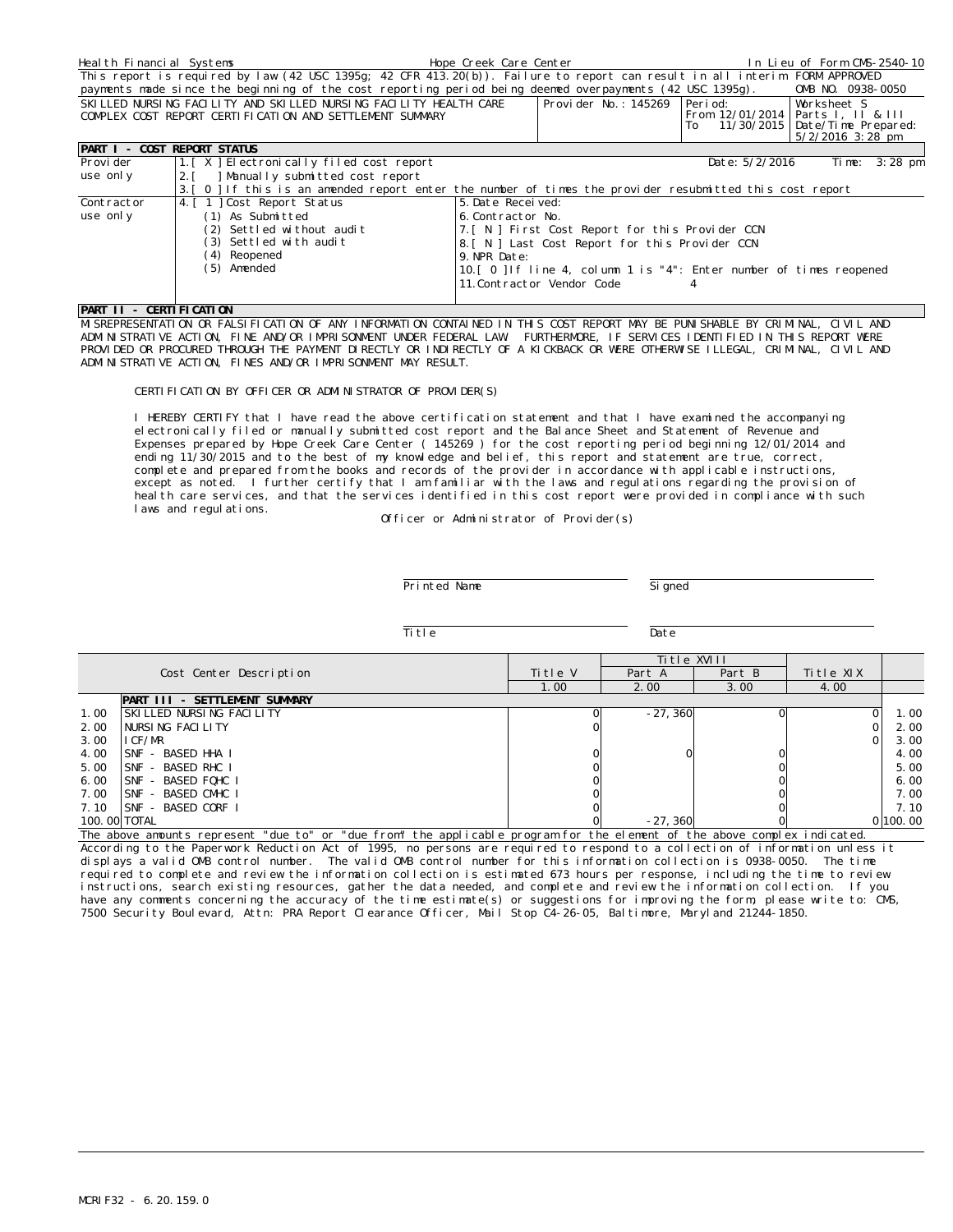|              | Heal th Financial Systems                                                                                                                                                                                         |                  | Hope Creek Care Center |                 |                         |                                                 |        | In Lieu of Form CMS-2540-10                    |          |                |
|--------------|-------------------------------------------------------------------------------------------------------------------------------------------------------------------------------------------------------------------|------------------|------------------------|-----------------|-------------------------|-------------------------------------------------|--------|------------------------------------------------|----------|----------------|
|              | SKILLED NURSING FACILITY AND SKILLED NURSING FACILITY HEALTH CARE<br>COMPLEX INDENTIFICATION DATA                                                                                                                 |                  |                        |                 | Provider No.: 145269    | Peri od:<br>From 12/01/2014<br>11/30/2015<br>To |        | Worksheet S-2<br>Part I<br>Date/Time Prepared: |          |                |
|              | 1.00                                                                                                                                                                                                              |                  | 2.00                   |                 | 3.00                    |                                                 |        | 5/2/2016 3:22 pm                               |          |                |
|              | Skilled Nursing Facility and Skilled Nursing Facility Complex Address:                                                                                                                                            |                  |                        |                 |                         |                                                 |        |                                                |          |                |
| 1.00         | Street: 4343 Kennedy Drive                                                                                                                                                                                        | PO Box:          |                        |                 |                         |                                                 |        |                                                |          | 1.00           |
| 2.00         | City: East Moline                                                                                                                                                                                                 | State: IL        |                        | Zip Code: 61244 |                         |                                                 |        |                                                |          | 2.00           |
| 3.00         | County: Rock Island                                                                                                                                                                                               | CBSA Code: 19340 |                        | Urban/Rural: U  |                         |                                                 |        |                                                |          | 3.00           |
| 3.01         |                                                                                                                                                                                                                   | CBSA Code: 19340 |                        |                 |                         |                                                 |        |                                                |          | 3.01           |
|              |                                                                                                                                                                                                                   |                  |                        | Component Name  | Provi der<br><b>CCN</b> | Date<br>Certified                               |        | Payment System (P,<br>$0,$ or N)               |          |                |
|              |                                                                                                                                                                                                                   |                  |                        |                 |                         |                                                 | $\vee$ | XVIII <sup>I</sup>                             | XI X     |                |
|              |                                                                                                                                                                                                                   |                  |                        | 1.00            | 2.00                    | 3.00                                            | 4.00   | 5.00                                           | 6.00     |                |
|              | SNF and SNF-Based Component Identification:                                                                                                                                                                       |                  |                        |                 |                         |                                                 |        |                                                |          |                |
| 4.00         | <b>SNF</b>                                                                                                                                                                                                        |                  | Hope Creek Care Center |                 | 145269                  | 10/01/1997                                      | N      | P                                              | N        | 4.00           |
| 5.00<br>6.00 | Nursing Facility<br>ICF/MR                                                                                                                                                                                        |                  |                        |                 |                         |                                                 |        |                                                |          | 5.00<br>6.00   |
| 7.00         | SNF-Based HHA                                                                                                                                                                                                     |                  |                        |                 |                         |                                                 |        |                                                |          | 7.00           |
| 8.00         | SNF-Based RHC                                                                                                                                                                                                     |                  |                        |                 |                         |                                                 |        |                                                |          | 8.00           |
| 9.00         | SNF-Based FQHC                                                                                                                                                                                                    |                  |                        |                 |                         |                                                 |        |                                                |          | 9.00           |
|              | 10.00 SNF-Based CMHC                                                                                                                                                                                              |                  |                        |                 |                         |                                                 |        |                                                |          | 10.00          |
|              | 11.00 SNF-Based OLTC<br>12.00 SNF-Based HOSPICE                                                                                                                                                                   |                  |                        |                 |                         |                                                 |        |                                                |          | 11.00<br>12.00 |
|              | 13.00 SNF-Based CORF                                                                                                                                                                                              |                  |                        |                 |                         |                                                 |        |                                                |          | 13.00          |
|              |                                                                                                                                                                                                                   |                  |                        |                 |                         | From:                                           |        | To:                                            |          |                |
|              |                                                                                                                                                                                                                   |                  |                        |                 |                         | 1.00                                            |        | 2.00                                           |          |                |
|              | 14.00 Cost Reporting Period (mm/dd/yy)                                                                                                                                                                            |                  |                        |                 |                         | 12/01/2014                                      |        | 11/30/2015                                     |          | 14.00          |
|              | 15.00 Type of Control (See Instructions)                                                                                                                                                                          |                  |                        |                 |                         |                                                 | 9      | Y/N                                            |          | 15.00          |
|              |                                                                                                                                                                                                                   |                  |                        |                 |                         |                                                 |        | 1.00                                           |          |                |
|              | Type of Freestanding Skilled Nursing Facility                                                                                                                                                                     |                  |                        |                 |                         |                                                 |        |                                                |          |                |
|              | 16.00 Is this a distinct part skilled nursing facility that meets the requirements set forth in 42 CFR                                                                                                            |                  |                        |                 |                         |                                                 |        | Y                                              |          | 16.00          |
|              | section 483.5?                                                                                                                                                                                                    |                  |                        |                 |                         |                                                 |        |                                                |          |                |
|              | 17.00 Is this a composite distinct part skilled nursing facility that meets the requirements set forth in<br>42 CFR section 483.5?                                                                                |                  |                        |                 |                         |                                                 |        | Ν                                              |          | 17.00          |
|              | 18.00 Are there any costs included in Worksheet A that resulted from transactions with related                                                                                                                    |                  |                        |                 |                         |                                                 |        | Y                                              |          | 18.00          |
|              | organizations as defined in CMS Pub. 15-1, chapter 10? If yes, complete Worksheet A-8-1.                                                                                                                          |                  |                        |                 |                         |                                                 |        |                                                |          |                |
|              | Miscellaneous Cost Reporting Information                                                                                                                                                                          |                  |                        |                 |                         |                                                 |        |                                                |          |                |
|              | 19.00 If this is a low Medicare utilization cost report, indicate with a "Y", for yes, or "N" for no.<br>19.01 If line 19 is yes, does this cost report meet your contractor's criteria for filing a low Medicare |                  |                        |                 |                         |                                                 |        | Ν<br>N                                         |          | 19.00<br>19.01 |
|              | utilization cost report, indicate with a "Y", for yes, or "N" for no.                                                                                                                                             |                  |                        |                 |                         |                                                 |        |                                                |          |                |
|              | Depreciation - Enter the amount of depreciation reported in this SNF for the method indicated on Lines 20 -                                                                                                       |                  |                        |                 |                         |                                                 |        | 22.                                            |          |                |
|              | 20.00 Straight Line                                                                                                                                                                                               |                  |                        |                 |                         |                                                 |        |                                                |          | 573, 444 20.00 |
|              | 21.00 Declining Balance                                                                                                                                                                                           |                  |                        |                 |                         |                                                 |        |                                                |          | 21.00          |
|              | 22.00 Sum of the Year's Digits<br>23.00 Sum of line 20 through 22                                                                                                                                                 |                  |                        |                 |                         |                                                 |        |                                                | 573, 444 | 22.00<br>23.00 |
|              | 24.00 If depreciation is funded, enter the balance as of the end of the period.                                                                                                                                   |                  |                        |                 |                         |                                                 |        |                                                | Ω        | 24.00          |
|              | 25.00 Were there any disposal of capital assets during the cost reporting period? (Y/N)                                                                                                                           |                  |                        |                 |                         |                                                 |        | Ν                                              |          | 25.00          |
|              | 26.00 Was accelerated depreciation claimed on any assets in the current or any prior cost reporting period?                                                                                                       |                  |                        |                 |                         |                                                 |        | N                                              |          | 26.00          |
|              | (Y/N)                                                                                                                                                                                                             |                  |                        |                 |                         |                                                 |        |                                                |          |                |
|              | 27.00 Did you cease to participate in the Medicare program at end of the period to which this cost report<br>applies? (Y/N)                                                                                       |                  |                        |                 |                         |                                                 |        | N                                              |          | 27.00          |
|              | 28.00 Was there a substantial decrease in health insurance proportion of allowable cost from prior cost                                                                                                           |                  |                        |                 |                         |                                                 |        | Ν                                              |          | 28.00          |
|              | reports? (Y/N)                                                                                                                                                                                                    |                  |                        |                 |                         |                                                 |        |                                                |          |                |
|              |                                                                                                                                                                                                                   |                  |                        |                 |                         |                                                 |        | Part APart B Other                             |          |                |
|              | If this facility contains a public or non-public provider that qualifies for an exemption from the application                                                                                                    |                  |                        |                 |                         |                                                 | 1.00   | $2.00$ 3.00                                    |          |                |
|              | of the lower of the costs or charges enter "Y" for each component and type of service that qualifies for the                                                                                                      |                  |                        |                 |                         |                                                 |        |                                                |          |                |
|              | exemption.                                                                                                                                                                                                        |                  |                        |                 |                         |                                                 |        |                                                |          |                |
|              | 29.00 Skilled Nursing Facility                                                                                                                                                                                    |                  |                        |                 |                         |                                                 | N      | N                                              |          | 29.00          |
|              | 30.00 Nursing Facility                                                                                                                                                                                            |                  |                        |                 |                         |                                                 |        |                                                | N        | 30.00          |
|              | 31.00   CF/MR<br>32.00 SNF-Based HHA                                                                                                                                                                              |                  |                        |                 |                         |                                                 | N      | N                                              |          | 31.00<br>32.00 |
|              | 33.00 SNF-Based RHC                                                                                                                                                                                               |                  |                        |                 |                         |                                                 |        | N                                              |          | 33.00          |
|              | 34.00 SNF-Based FQHC                                                                                                                                                                                              |                  |                        |                 |                         |                                                 |        |                                                |          | 34.00          |
|              | 35.00 SNF-Based CMHC                                                                                                                                                                                              |                  |                        |                 |                         |                                                 |        | N                                              |          | 35.00          |
|              | 36.00 SNF-Based OLTC                                                                                                                                                                                              |                  |                        |                 |                         |                                                 |        |                                                |          | 36.00          |
|              |                                                                                                                                                                                                                   |                  |                        |                 |                         | Y/N<br>1.00                                     |        | 2.00                                           |          |                |
|              | 37.00 Is the skilled nursing facility located in a state that certifies the provider as a SNF                                                                                                                     |                  |                        |                 |                         | Y                                               |        |                                                |          | 37.00          |
|              | regardless of the level of care given for Titles V & XIX patients? (Y/N)                                                                                                                                          |                  |                        |                 |                         |                                                 |        |                                                |          |                |
|              | 38.00 Are you legally-required to carry malpractice insurance? (Y/N)                                                                                                                                              |                  |                        |                 |                         | Ν                                               |        |                                                |          | 38.00          |
|              | 39.00 Is the malpractice a "claims-made" or "occurrence" policy? If the policy is<br>"claims-made" enter 1. If the policy is "occurrence", enter 2.                                                               |                  |                        |                 |                         |                                                 |        |                                                |          | 39.00          |
|              |                                                                                                                                                                                                                   |                  |                        |                 | Premiums                | Paid Losses                                     |        | Sel f Insurance                                |          |                |
|              |                                                                                                                                                                                                                   |                  |                        |                 | 1.00                    | 2.00                                            |        | 3.00                                           |          |                |
|              | 41.00 List malpractice premiums and paid losses:<br>0<br>0<br>0                                                                                                                                                   |                  |                        |                 |                         |                                                 |        | 41.00                                          |          |                |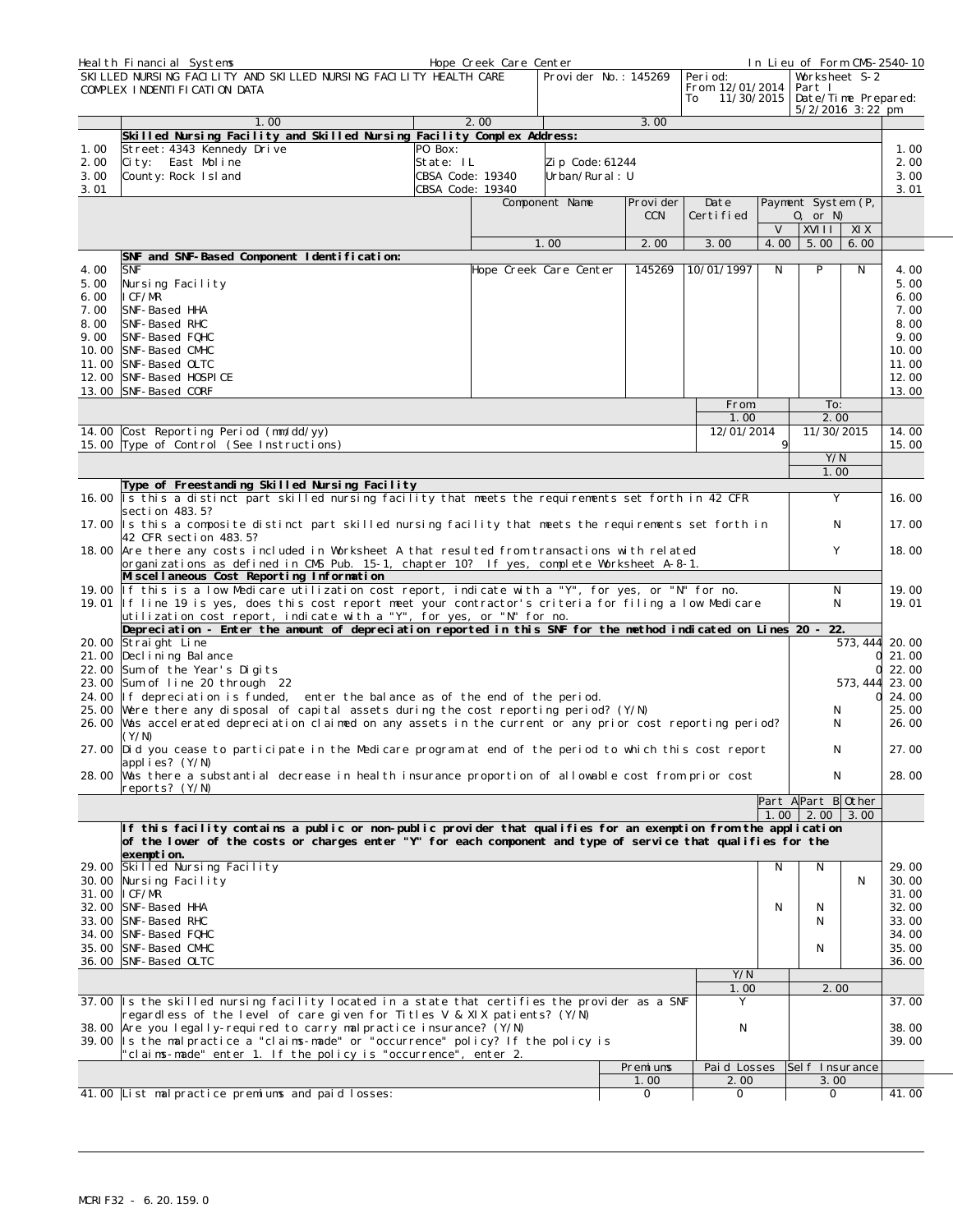| Heal th Financial Systems                                                                                                                                                                                     | In Lieu of Form CMS-2540-10                                                                                                                                                                                                             |                                          |                      |                                           |                                                                         |                         |  |  |
|---------------------------------------------------------------------------------------------------------------------------------------------------------------------------------------------------------------|-----------------------------------------------------------------------------------------------------------------------------------------------------------------------------------------------------------------------------------------|------------------------------------------|----------------------|-------------------------------------------|-------------------------------------------------------------------------|-------------------------|--|--|
|                                                                                                                                                                                                               | SKILLED NURSING FACILITY AND SKILLED NURSING FACILITY HEALTH CARE<br>COMPLEX INDENTIFICATION DATA                                                                                                                                       |                                          | Provider No.: 145269 | Period:<br>From 12/01/2014   Part I<br>To | Worksheet S-2<br>11/30/2015   Date/Time Prepared:<br>$5/2/2016$ 3:22 pm |                         |  |  |
|                                                                                                                                                                                                               |                                                                                                                                                                                                                                         |                                          |                      |                                           | Y/N<br>1.00                                                             |                         |  |  |
| 42.00 Are malpractice premiums and paid losses reported in other than the Administrative and General cost<br>center? Enter Y or N. If yes, check box, and submit supporting schedule listing cost centers and | N.                                                                                                                                                                                                                                      | 42.00                                    |                      |                                           |                                                                         |                         |  |  |
|                                                                                                                                                                                                               | lamounts.<br>43.00 Are there any home office costs as defined in CMS Pub. 15-1, Chapter 10?<br>44.00 If line 43 is yes, enter the home office chain number and enter the name and address of the home<br>office on lines 45, 46 and 47. |                                          |                      |                                           |                                                                         |                         |  |  |
|                                                                                                                                                                                                               | 1.00                                                                                                                                                                                                                                    | 2.00                                     |                      | 3.00                                      |                                                                         |                         |  |  |
|                                                                                                                                                                                                               | If this facility is part of a chain organization, enter the name and address of the home office on the lines<br>bel ow.                                                                                                                 |                                          |                      |                                           |                                                                         |                         |  |  |
| 45.00 Name:<br>47.00 City:                                                                                                                                                                                    | 46.00 Street:                                                                                                                                                                                                                           | Contractor's Name:<br>PO Box:<br> State: |                      | Contractor's Number:<br>Zip Code:         |                                                                         | 45.00<br>46.00<br>47.00 |  |  |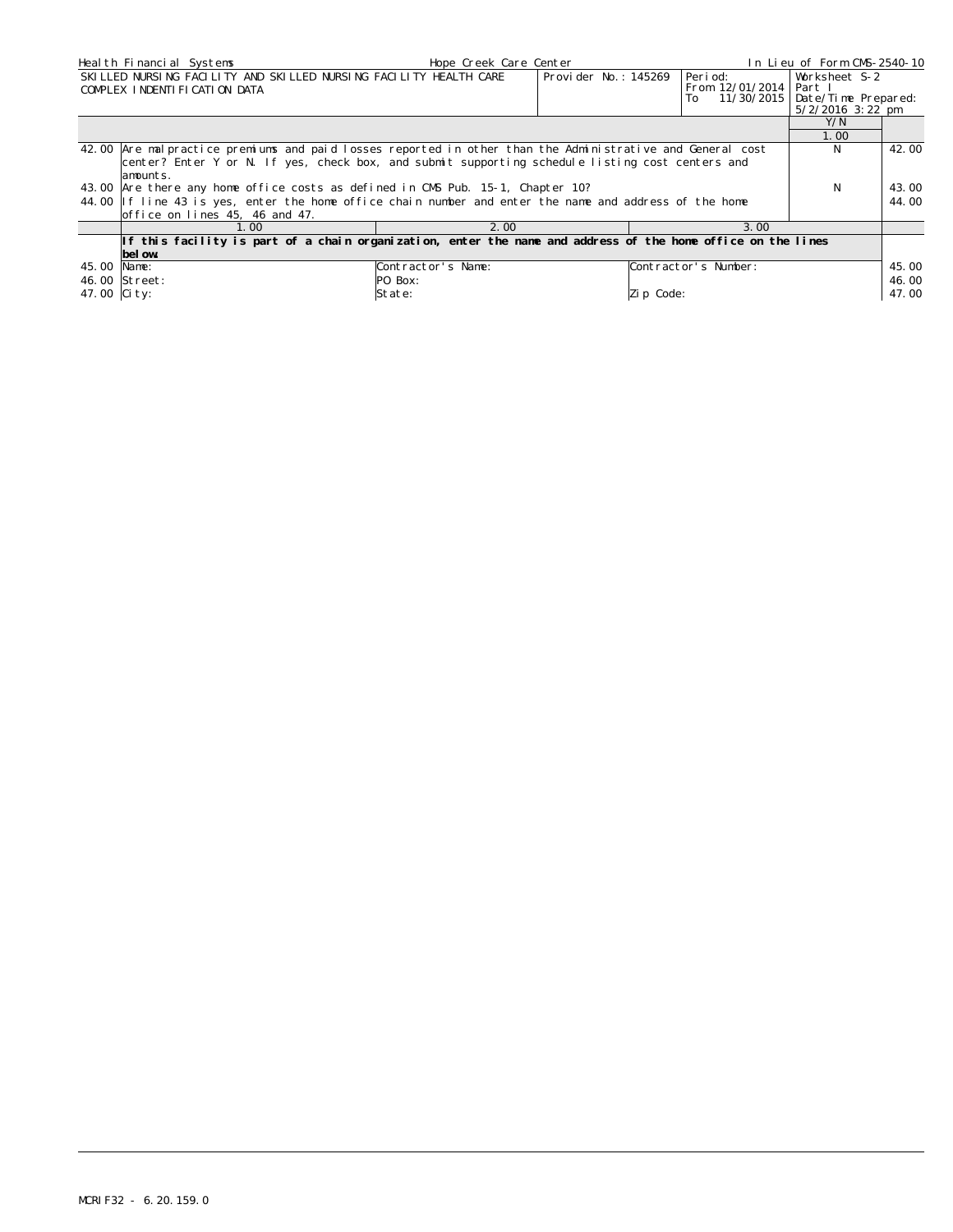|              | Heal th Financial Systems                                                                                                                                                                                                                                                                                                               | Hope Creek Care Center |                      |                                                 | In Lieu of Form CMS-2540-10                                         |               |
|--------------|-----------------------------------------------------------------------------------------------------------------------------------------------------------------------------------------------------------------------------------------------------------------------------------------------------------------------------------------|------------------------|----------------------|-------------------------------------------------|---------------------------------------------------------------------|---------------|
|              | SKI LLED NURSING FACILITY AND SKILLED NURSING FACILITY HEALTH CARE<br>COMPLEX REIMBURSEMENT QUESTIONNAIRE                                                                                                                                                                                                                               |                        | Provider No.: 145269 | Peri od:<br>From 12/01/2014<br>11/30/2015<br>To | Worksheet S-2<br>Part II<br>Date/Time Prepared:<br>5/2/2016 3:22 pm |               |
|              |                                                                                                                                                                                                                                                                                                                                         |                        |                      | Y/N                                             | Date                                                                |               |
|              | General Instruction: For all column 1 responses enter in column 1, "Y" for Yes or "N" for No. For all the date                                                                                                                                                                                                                          |                        |                      | 1.00                                            | 2.00                                                                |               |
|              | responses the format will be (mm/dd/yyyy)<br>Completed by All Skilled Nursing Facilites                                                                                                                                                                                                                                                 |                        |                      |                                                 |                                                                     |               |
| 1.00         | Provider Organization and Operation<br>Has the provider changed ownership immediately prior to the beginning of the cost                                                                                                                                                                                                                |                        |                      | N                                               |                                                                     | 1.00          |
|              | reporting period? If column 1 is "Y", enter the date of the change in column 2. (see<br>instructions)                                                                                                                                                                                                                                   |                        |                      |                                                 |                                                                     |               |
|              |                                                                                                                                                                                                                                                                                                                                         |                        | Y/N<br>1.00          | Date<br>2.00                                    | V/I<br>3.00                                                         |               |
| 2.00         | Has the provider terminated participation in the Medicare Program? If                                                                                                                                                                                                                                                                   |                        | N                    |                                                 |                                                                     | 2.00          |
| 3.00         | column 1 is yes, enter in column 2 the date of termination and in column<br>3, "V" for voluntary or "I" for involuntary.<br>Is the provider involved in business transactions, including management                                                                                                                                     |                        | Y                    |                                                 |                                                                     | 3.00          |
|              | contracts, with individuals or entities (e.g., chain home offices, drug<br>or medical supply companies) that are related to the provider or its<br>officers, medical staff, management personnel, or members of the board<br>of directors through ownership, control, or family and other similar<br>rel ationships? (see instructions) |                        |                      |                                                 |                                                                     |               |
|              |                                                                                                                                                                                                                                                                                                                                         |                        | Y/N                  | Type                                            | Date                                                                |               |
|              | Financial Data and Reports                                                                                                                                                                                                                                                                                                              |                        | 1.00                 | 2.00                                            | 3.00                                                                |               |
| 4.00         | Column 1: Were the financial statements prepared by a Certified Public<br>Accountant? (Y/N) Column 2: If yes, enter "A" for Audited, "C" for<br>Compiled, or "R" for Reviewed. Submit complete copy or enter date                                                                                                                       |                        | Y                    | $\mathsf{A}$                                    | 06/30/2016                                                          | 4.00          |
| 5.00         | available in column 3. (see instructions) If no, see instructions.<br>Are the cost report total expenses and total revenues different from<br>those on the filed financial statements? If column 1 is "Y", submit<br>reconciliation.                                                                                                    |                        | N                    |                                                 |                                                                     | 5.00          |
|              |                                                                                                                                                                                                                                                                                                                                         |                        |                      | Y/N                                             | Legal Oper.                                                         |               |
|              | Approved Educational Activities                                                                                                                                                                                                                                                                                                         |                        |                      | 1.00                                            | 2.00                                                                |               |
| 6.00         | Column 1: Were costs claimed for Nursing School? (Y/N) Column 2: Is the provider the                                                                                                                                                                                                                                                    |                        |                      | N                                               | N                                                                   | 6.00          |
| 7.00<br>8.00 | legal operator of the program? (Y/N)<br>Were costs claimed for Allied Health Programs? (Y/N) see instructions.<br>Were approvals and/or renewals obtained during the cost reporting period for Nursing                                                                                                                                  |                        |                      | N<br>N                                          |                                                                     | 7.00<br>8.00  |
|              | School and/or Allied Health Program? (Y/N) see instructions.                                                                                                                                                                                                                                                                            |                        |                      |                                                 | Y/N<br>1.00                                                         |               |
| 9.00         | Bad Debts<br>Is the provider seeking reimbursement for bad debts? (Y/N) see instructions.<br>10.00 If line 9 is "Y", did the provider's bad debt collection policy change during this cost reporting                                                                                                                                    |                        |                      |                                                 | Υ<br>N                                                              | 9.00<br>10.00 |
|              | period? If "Y", submit copy.<br>11.00 If line 9 is "Y", are patient deductibles and/or coinsurance waived? If "Y", see instructions.                                                                                                                                                                                                    |                        |                      |                                                 | N                                                                   | 11.00         |
|              | Bed Complement<br>12.00 Have total beds available changed from prior cost reporting period? If "Y", see instructions.                                                                                                                                                                                                                   |                        |                      |                                                 | N                                                                   | 12.00         |
|              |                                                                                                                                                                                                                                                                                                                                         |                        |                      | Part A                                          | Part B                                                              |               |
|              |                                                                                                                                                                                                                                                                                                                                         | Description<br>0       | Y/N<br>1.00          | Date<br>2.00                                    | Y/N<br>3.00                                                         |               |
|              | PS&R Data                                                                                                                                                                                                                                                                                                                               |                        |                      |                                                 |                                                                     |               |
|              | 13.00 Was the cost report prepared using the PS&R<br>only? If either col. 1 or 3 is "Y", enter<br>the paid through date of the PS&R used to<br>prepare this cost report in cols. 2 and                                                                                                                                                  |                        | Y                    | 04/26/2016                                      | N                                                                   | 13.00         |
|              | 4. (see Instructions.)<br>14.00 Was the cost report prepared using the PS&R<br>for total and the provider's records for<br>allocation? If either col. 1 or 3 is "Y"<br>enter the paid through date of the PS&R used<br>to prepare this cost report in columns 2 and                                                                     |                        | N                    |                                                 | N                                                                   | 14.00         |
|              | 4.<br>15.00 If line 13 or 14 is "Y", were adjustments<br>made to PS&R data for additional claims that<br>have been billed but are not included on the<br>PS&R used to file this cost report? If "Y",                                                                                                                                    |                        | N                    |                                                 | N                                                                   | 15.00         |
|              | see Instructions.<br>16.00 If line 13 or 14 is "Y", then were<br>adjustments made to PS&R data for<br>corrections of other PS&R Report<br>information? If yes, see instructions.                                                                                                                                                        |                        | N                    |                                                 | N                                                                   | 16.00         |
|              | 17.00 If line 13 or 14 is "Y", then were<br>adjustments made to PS&R data for Other?                                                                                                                                                                                                                                                    | N/A                    | N                    |                                                 | N                                                                   | 17.00         |
|              | Describe the other adjustments:<br>18.00 Was the cost report prepared only using the<br>provider's records? If "Y" see Instructions.                                                                                                                                                                                                    |                        | N                    |                                                 | N                                                                   | 18.00         |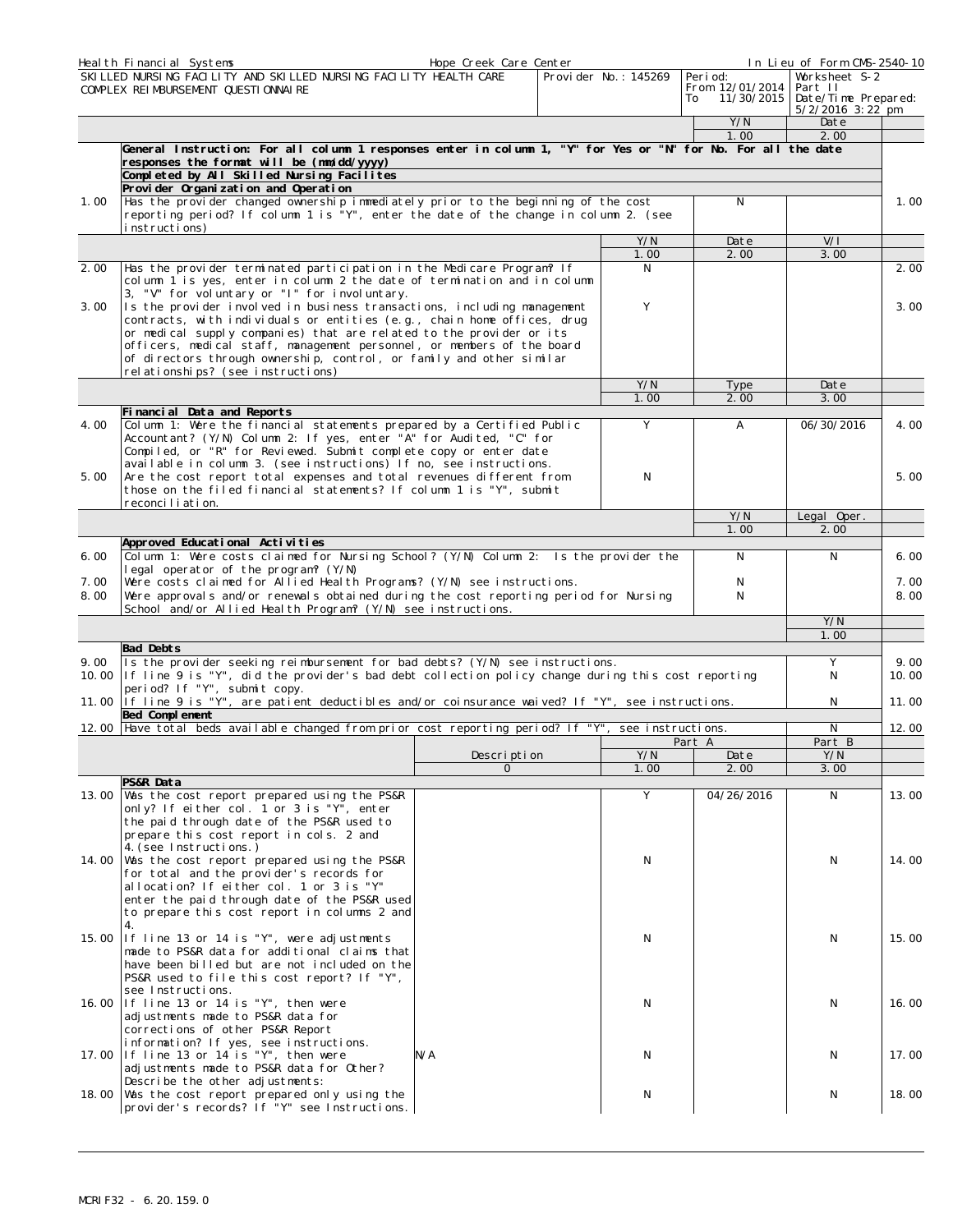|       | Heal th Financial Systems                                                                                | Hope Creek Care Center |                      |                                             | In Lieu of Form CMS-2540-10                                             |  |
|-------|----------------------------------------------------------------------------------------------------------|------------------------|----------------------|---------------------------------------------|-------------------------------------------------------------------------|--|
|       | SKILLED NURSING FACILITY AND SKILLED NURSING FACILITY HEALTH CARE<br>COMPLEX REIMBURSEMENT QUESTIONNAIRE |                        | Provider No.: 145269 | Peri od:<br>From 12/01/2014   Part II<br>To | Worksheet S-2<br>11/30/2015   Date/Time Prepared:<br>$5/2/2016$ 3:22 pm |  |
|       |                                                                                                          | Part B                 |                      |                                             |                                                                         |  |
|       |                                                                                                          | Date                   |                      |                                             |                                                                         |  |
|       |                                                                                                          | 4.00                   |                      |                                             |                                                                         |  |
|       | PS&R Data                                                                                                |                        |                      |                                             |                                                                         |  |
| 13.00 | Was the cost report prepared using the PS&R                                                              |                        |                      |                                             | 13.00                                                                   |  |
|       | only? If either col. 1 or 3 is "Y", enter                                                                |                        |                      |                                             |                                                                         |  |
|       | the paid through date of the PS&R used to                                                                |                        |                      |                                             |                                                                         |  |
|       | prepare this cost report in cols. 2 and                                                                  |                        |                      |                                             |                                                                         |  |
|       | 4. (see Instructions.)                                                                                   |                        |                      |                                             |                                                                         |  |
| 14.00 | Was the cost report prepared using the PS&R                                                              |                        |                      |                                             | 14.00                                                                   |  |
|       | for total and the provider's records for                                                                 |                        |                      |                                             |                                                                         |  |
|       | allocation? If either col. 1 or 3 is "Y"                                                                 |                        |                      |                                             |                                                                         |  |
|       | enter the paid through date of the PS&R used                                                             |                        |                      |                                             |                                                                         |  |
|       | to prepare this cost report in columns 2 and                                                             |                        |                      |                                             |                                                                         |  |
|       | $\overline{4}$ .                                                                                         |                        |                      |                                             |                                                                         |  |
| 15.00 | If line 13 or 14 is "Y", were adjustments                                                                |                        |                      |                                             | 15.00                                                                   |  |
|       | made to PS&R data for additional claims that                                                             |                        |                      |                                             |                                                                         |  |
|       | have been billed but are not included on the                                                             |                        |                      |                                             |                                                                         |  |
|       | PS&R used to file this cost report? If "Y",                                                              |                        |                      |                                             |                                                                         |  |
|       | see Instructions.                                                                                        |                        |                      |                                             |                                                                         |  |
| 16.00 | If line 13 or 14 is "Y", then were                                                                       |                        |                      |                                             | 16.00                                                                   |  |
|       | adjustments made to PS&R data for                                                                        |                        |                      |                                             |                                                                         |  |
|       | corrections of other PS&R Report                                                                         |                        |                      |                                             |                                                                         |  |
|       | information? If yes, see instructions.                                                                   |                        |                      |                                             |                                                                         |  |
|       | 17.00 If line 13 or 14 is "Y", then were                                                                 |                        |                      |                                             | 17.00                                                                   |  |
|       | adjustments made to PS&R data for Other?                                                                 |                        |                      |                                             |                                                                         |  |
|       | Describe the other adjustments:                                                                          |                        |                      |                                             |                                                                         |  |
|       | 18.00 Was the cost report prepared only using the                                                        |                        |                      |                                             | 18.00                                                                   |  |
|       | provider's records? If "Y" see Instructions.                                                             |                        |                      |                                             |                                                                         |  |
|       |                                                                                                          |                        |                      |                                             |                                                                         |  |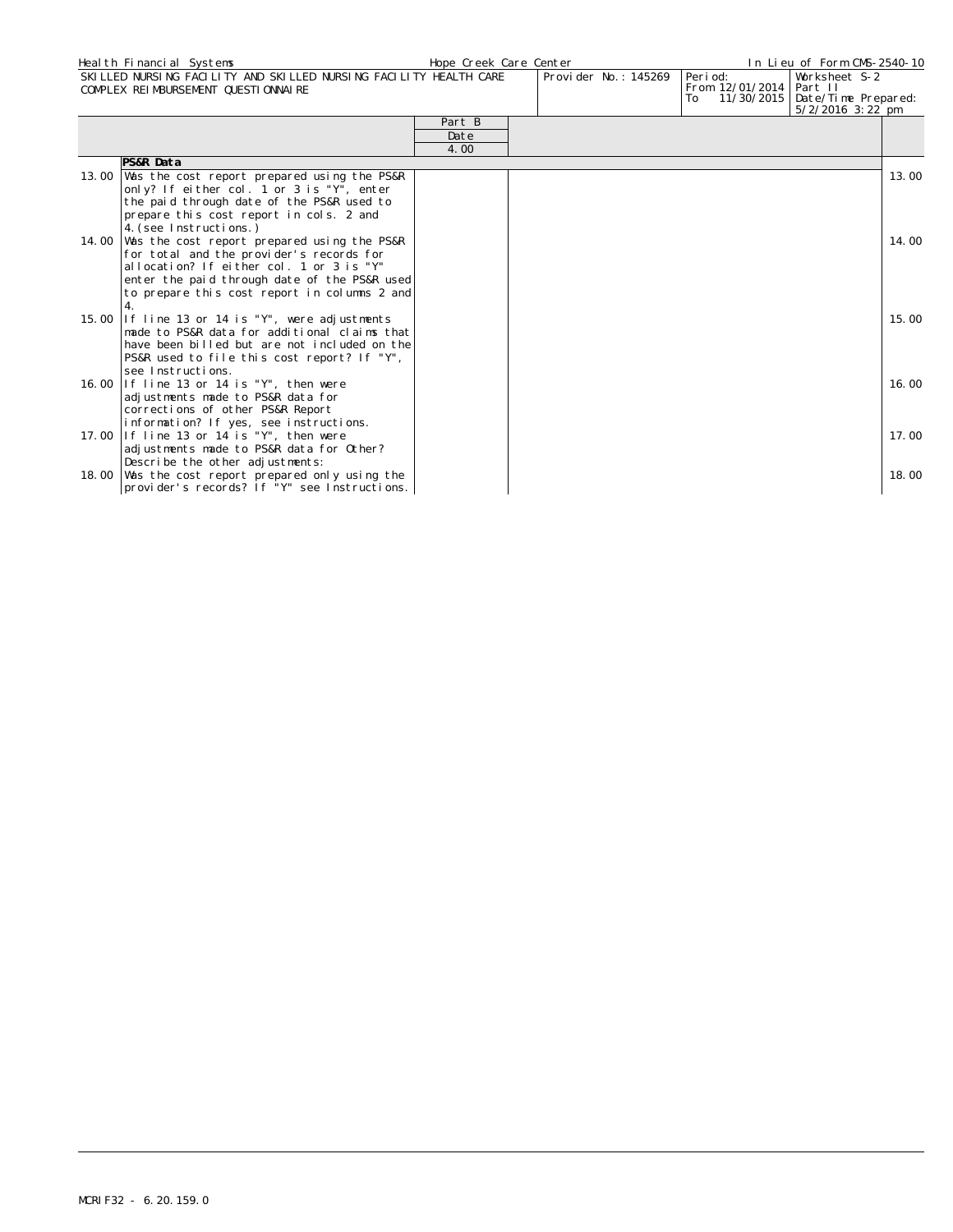| Heal th Financial Systems<br>SKI LLED NURSING FACILITY AND SKILLED NURSING FACILITY HEALTH CARE<br>Provi der No.: 145269<br>Peri od: |                                                                       | In Lieu of Form CMS-2540-10 |
|--------------------------------------------------------------------------------------------------------------------------------------|-----------------------------------------------------------------------|-----------------------------|
| From 12/01/2014<br>COMPLEX STATI STI CAL DATA<br>11/30/2015<br>To                                                                    | Worksheet S-3<br>Part I<br>Date/Time Prepared:<br>$5/2/2016$ 3: 22 pm |                             |
| Inpatient Days/Visits                                                                                                                |                                                                       |                             |
| Title V<br>Title XVIII<br>Component<br>Number of Beds<br>Bed Days<br>Avai I abl e                                                    | Title XIX                                                             |                             |
| 2.00<br>1.00<br>3.00<br>4.00                                                                                                         | 5.00                                                                  |                             |
| 245<br>6,238<br>SKILLED NURSING FACILITY<br>89, 425<br>$\mathbf 0$<br>1.00                                                           | 41, 997                                                               | 1.00                        |
| 2.00<br>NURSING FACILITY<br>$\Omega$<br>U                                                                                            | 0                                                                     | 2.00                        |
| I CF/MR<br>3.00<br>Ω                                                                                                                 | 0                                                                     | 3.00                        |
| HOME HEALTH AGENCY COST<br>4.00<br>U                                                                                                 | C<br>$\Omega$                                                         | 4.00                        |
| 5.00<br>Other Long Term Care                                                                                                         |                                                                       | 5.00                        |
| 6.00<br>SNF-Based CMHC                                                                                                               |                                                                       | 6.00                        |
| SNF-Based CORF<br>6.10                                                                                                               |                                                                       | 6.10                        |
| 7.00<br>HOSPI CE<br>0                                                                                                                | $\Omega$                                                              | 7.00                        |
| Total (Sum of lines 1-7)<br>245<br>$\mathbf 0$<br>8.00<br>89, 425<br>6,238<br>Inpatient Days/Visits<br>Di scharges                   | 41, 997                                                               | 8.00                        |
|                                                                                                                                      |                                                                       |                             |
| 0ther<br>Title V<br>Title XVIII<br>Component<br>Total<br>7.00<br>9.00<br>6.00<br>8.00                                                | Ti tle XIX<br>10.00                                                   |                             |
| SKILLED NURSING FACILITY<br>29,075<br>77,310<br>1.00<br>$\Omega$                                                                     | 106<br>16                                                             | 1.00                        |
| 2.00<br>NURSING FACILITY<br>$\Omega$<br>$\Omega$                                                                                     | $\mathbf{O}$                                                          | 2.00                        |
| I CF/MR<br>3.00                                                                                                                      | 0                                                                     | 3.00                        |
| HOME HEALTH AGENCY COST<br>4.00                                                                                                      |                                                                       | 4.00                        |
| 5.00<br>Other Long Term Care                                                                                                         |                                                                       | 5.00                        |
| SNF-Based CMHC<br>6.00                                                                                                               |                                                                       | 6.00                        |
| SNF-Based CORF<br>6.10                                                                                                               |                                                                       | 6.10                        |
| HOSPI CE<br>7.00<br>0                                                                                                                | 0<br>n                                                                | 7.00                        |
| 29,075<br>77,310<br>8.00<br>Total (Sum of lines 1-7)                                                                                 | 106<br>16                                                             | 8.00                        |
|                                                                                                                                      |                                                                       |                             |
| Average Length of Stay<br>Di scharges                                                                                                |                                                                       |                             |
| Title XVIII<br>Component<br>Other<br>Total<br>Title V                                                                                | Title XIX                                                             |                             |
| 12.00<br>13.00<br>14.00<br>11.00                                                                                                     | 15.00                                                                 |                             |
| SKI LLED NURSI NG FACI LI TY<br>25<br>147<br>58.85<br>1.00<br>0.00                                                                   | 2, 624.81                                                             | 1.00                        |
| 2.00<br>NURSING FACILITY<br>0.00<br>$\Omega$<br>0                                                                                    | 0.00                                                                  | 2.00                        |
| I CF/MR<br>3.00                                                                                                                      | 0.00                                                                  | 3.00                        |
| HOME HEALTH AGENCY COST<br>4.00                                                                                                      |                                                                       | 4.00                        |
| Other Long Term Care<br>5.00                                                                                                         |                                                                       | 5.00                        |
| SNF-Based CMHC<br>6.00                                                                                                               |                                                                       | 6.00                        |
| SNF-Based CORF<br>6.10                                                                                                               |                                                                       | 6.10                        |
| 7.00<br>HOSPI CE<br>0.00                                                                                                             | 0.00<br>0.00                                                          | 7.00                        |
| Total (Sum of lines 1-7)<br>25<br>147<br>0.00<br>8.00<br>58.85                                                                       | 2, 624. 81                                                            | 8.00                        |
| Average Length<br>Admi ssi ons<br>of Stay                                                                                            |                                                                       |                             |
| Total<br>Title XVIII<br>Component<br>Title V<br>Title XIX                                                                            | Other                                                                 |                             |
| 16.00<br>17.00<br>18.00<br>19.00                                                                                                     | 20.00                                                                 |                             |
| 525.92<br>SKILLED NURSING FACILITY<br>$\Omega$<br>152<br>1.00                                                                        | 47<br>111                                                             | 1.00                        |
| NURSING FACILITY<br>0.00<br>2.00                                                                                                     | 0                                                                     | 2.00                        |
| I CF/MR<br>0.00<br>3.00                                                                                                              | 0                                                                     | 3.00                        |
| HOME HEALTH AGENCY COST<br>4.00                                                                                                      | 0                                                                     | 4.00                        |
| Other Long Term Care<br>0.00<br>5.00<br>6.00<br>SNF-Based CMHC                                                                       |                                                                       | 5.00<br>6.00                |
| SNF-Based CORF<br>6.10                                                                                                               |                                                                       | 6.10                        |
| HOSPI CE<br>0.00<br>7.00<br>$\circ$<br>0                                                                                             | $\circ$<br>0                                                          | 7.00                        |
| Total (Sum of lines 1-7)<br>525.92<br>$\Omega$<br>152<br>8.00                                                                        | 47<br>111                                                             | 8.00                        |
| Full Time Equivalent<br>Admissions                                                                                                   |                                                                       |                             |
| Component<br>Total<br>Employees on<br>Nonpai d                                                                                       |                                                                       |                             |
| Payrol I<br>Workers                                                                                                                  |                                                                       |                             |
| 21.00<br>22.00<br>23.00<br>SKILLED NURSING FACILITY<br>310<br>244.88<br>1.00<br>0.00                                                 |                                                                       | 1.00                        |
| NURSING FACILITY<br>0.00<br>2.00<br>0.00<br>$\Omega$                                                                                 |                                                                       | 2.00                        |
| I CF/MR<br>0.00<br>0.00<br>3.00                                                                                                      |                                                                       | 3.00                        |
| HOME HEALTH AGENCY COST<br>4.00<br>0.00<br>0.00                                                                                      |                                                                       | 4.00                        |
| Other Long Term Care<br>0.00<br>0.00<br>5.00<br>0                                                                                    |                                                                       | 5.00                        |
| SNF-Based CMHC<br>6.00<br>0.00<br>0.00                                                                                               |                                                                       | 6.00                        |
| SNF-Based CORF<br>0.00<br>0.00<br>6.10                                                                                               |                                                                       | 6.10                        |
| 0.00<br>7.00<br>HOSPI CE<br>0.00<br>8.00<br>Total (Sum of lines 1-7)<br>310<br>244.88<br>0.00                                        |                                                                       | 7.00<br>8.00                |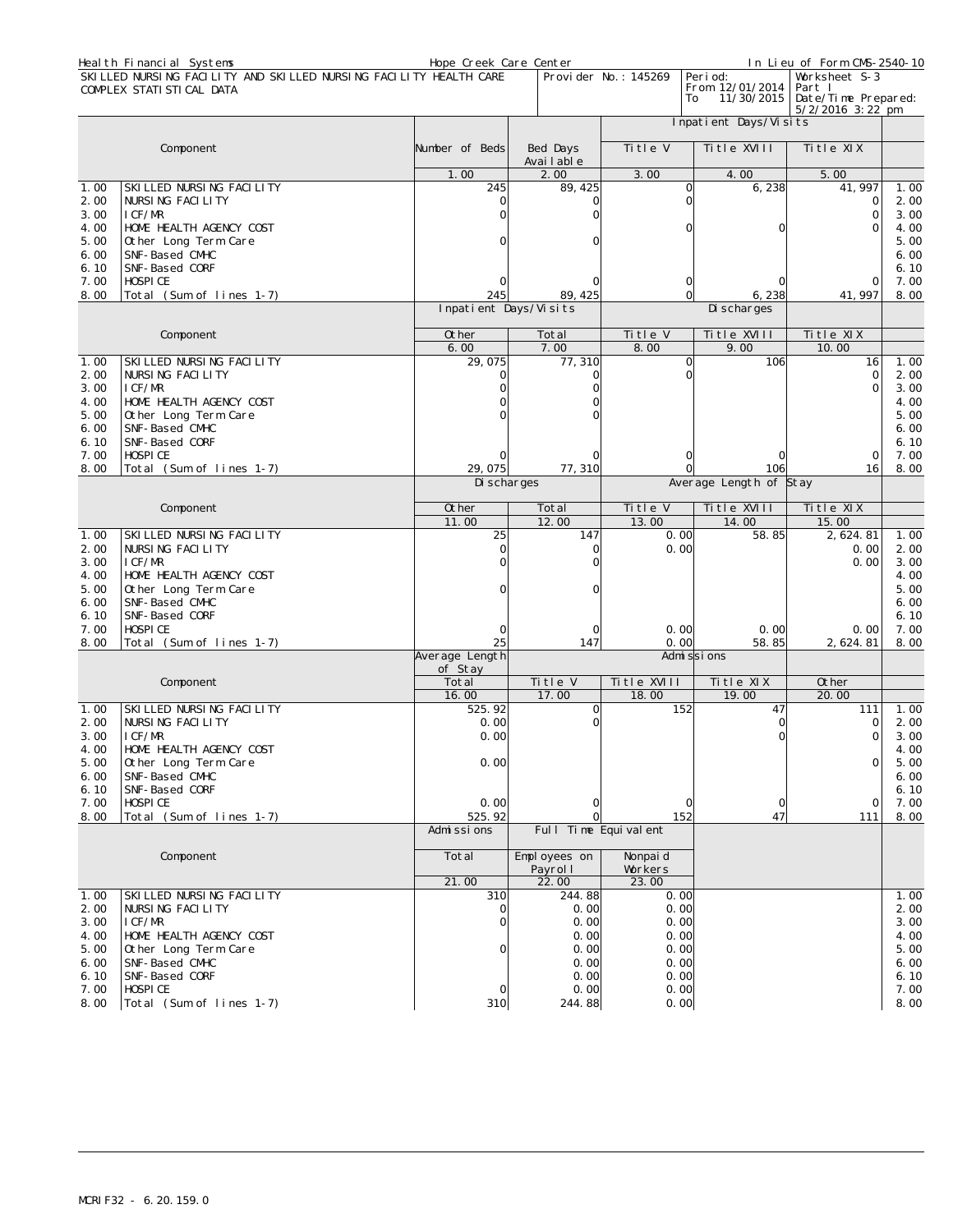| SNF WAGE INDEX INFORMATION<br>Peri od:<br>Provider No.: 145269<br>Worksheet S-3<br>From 12/01/2014<br>Part II<br>11/30/2015   Date/Time Prepared:<br>To<br>$5/2/2016$ 3:22 pm<br>Reclass. of<br>Adj usted<br>Paid Hours<br>Amount<br>Average Hourly<br>Salaries from Salaries (col.<br>Reported<br>Related to<br>Wage (col. $3 \div$<br>Worksheet A-6<br>Salary in col.<br>$1 \pm \text{col. 2}$<br>col. 4)<br>3<br>4.00<br>5.00<br>1.00<br>2.00<br>3.00<br>PART II - DIRECT SALARIES<br><b>SALARIES</b><br>Total salaries (See Instructions)<br>8, 230, 258<br>509, 358. 00<br>8, 230, 258<br>16.16<br>1.00<br>Physician salaries-Part A<br>0.00<br>2.00<br>2.00<br>0.00<br>Physician salaries-Part B<br>0.00<br>3.00<br>3.00<br>0.00<br>0.00<br>4.00<br>4.00<br>Home office personnel<br>0.00<br>Sum of lines 2 through 4<br>0.00<br>5.00<br>5.00<br>0.00<br>Revised wages (line 1 minus line 5)<br>8, 230, 258<br>8, 230, 258<br>6.00<br>6.00<br>509, 358.00<br>16.16<br>Other Long Term Care<br>7.00<br>7.00<br>0.00<br>0.00<br>HOME HEALTH AGENCY COST<br>8.00<br>0.00<br>8.00<br>0.00<br>9.00<br>9.00<br><b>CMHC</b><br>0.00<br>0.00<br>CORF<br>9.10<br>9.10<br>HOSPICE<br>10.00<br>10.00<br>0.00<br>0.001<br>0.00<br>11.00<br>11.00<br>Other excluded areas<br>0.001<br>12.00 Subtotal Excluded salary (Sum of lines 7<br>0.00<br>0.001<br>12.00<br>through 11)<br>13.00 Total Adjusted Salaries (line 6 minus line<br>8, 230, 258<br>8, 230, 258<br>509, 358, 00<br>$\Omega$<br>16.16<br>12)<br>OTHER WAGES & RELATED COSTS<br>1,638,859<br>36, 747. 00<br>14.00 Contract Labor: Patient Related & Mgmt<br>1, 638, 859<br>44.60<br>$\Omega$<br>15.00 Contract Labor: Physician services-Part A<br>0.00<br>0.00<br>0<br>Ω<br>16.00 Home office salaries & wage related costs<br>$\Omega$<br>0.00<br>0.00<br><b>WAGE-RELATED COSTS</b><br>17.00 Wage-related costs core (See Part IV)<br>3, 126, 359<br>3, 126, 359<br>18.00 Wage-related costs other (See Part IV)<br>Wage related costs (excluded units)<br>19.00<br>20.00 Physician Part A - WRC<br>21.00 Physician Part B - WRC<br>22.00 Total Adjusted Wage Related cost (see<br>3, 126, 359<br>3, 126, 359<br>instructions) | Heal th Financial Systems | Hope Creek Care Center |  | In Lieu of Form CMS-2540-10 |       |
|-----------------------------------------------------------------------------------------------------------------------------------------------------------------------------------------------------------------------------------------------------------------------------------------------------------------------------------------------------------------------------------------------------------------------------------------------------------------------------------------------------------------------------------------------------------------------------------------------------------------------------------------------------------------------------------------------------------------------------------------------------------------------------------------------------------------------------------------------------------------------------------------------------------------------------------------------------------------------------------------------------------------------------------------------------------------------------------------------------------------------------------------------------------------------------------------------------------------------------------------------------------------------------------------------------------------------------------------------------------------------------------------------------------------------------------------------------------------------------------------------------------------------------------------------------------------------------------------------------------------------------------------------------------------------------------------------------------------------------------------------------------------------------------------------------------------------------------------------------------------------------------------------------------------------------------------------------------------------------------------------------------------------------------------------------------------------------------------------------------------------------------------------------------------------------------------|---------------------------|------------------------|--|-----------------------------|-------|
|                                                                                                                                                                                                                                                                                                                                                                                                                                                                                                                                                                                                                                                                                                                                                                                                                                                                                                                                                                                                                                                                                                                                                                                                                                                                                                                                                                                                                                                                                                                                                                                                                                                                                                                                                                                                                                                                                                                                                                                                                                                                                                                                                                                         |                           |                        |  |                             |       |
|                                                                                                                                                                                                                                                                                                                                                                                                                                                                                                                                                                                                                                                                                                                                                                                                                                                                                                                                                                                                                                                                                                                                                                                                                                                                                                                                                                                                                                                                                                                                                                                                                                                                                                                                                                                                                                                                                                                                                                                                                                                                                                                                                                                         |                           |                        |  |                             |       |
|                                                                                                                                                                                                                                                                                                                                                                                                                                                                                                                                                                                                                                                                                                                                                                                                                                                                                                                                                                                                                                                                                                                                                                                                                                                                                                                                                                                                                                                                                                                                                                                                                                                                                                                                                                                                                                                                                                                                                                                                                                                                                                                                                                                         |                           |                        |  |                             |       |
|                                                                                                                                                                                                                                                                                                                                                                                                                                                                                                                                                                                                                                                                                                                                                                                                                                                                                                                                                                                                                                                                                                                                                                                                                                                                                                                                                                                                                                                                                                                                                                                                                                                                                                                                                                                                                                                                                                                                                                                                                                                                                                                                                                                         |                           |                        |  |                             |       |
|                                                                                                                                                                                                                                                                                                                                                                                                                                                                                                                                                                                                                                                                                                                                                                                                                                                                                                                                                                                                                                                                                                                                                                                                                                                                                                                                                                                                                                                                                                                                                                                                                                                                                                                                                                                                                                                                                                                                                                                                                                                                                                                                                                                         |                           |                        |  |                             |       |
|                                                                                                                                                                                                                                                                                                                                                                                                                                                                                                                                                                                                                                                                                                                                                                                                                                                                                                                                                                                                                                                                                                                                                                                                                                                                                                                                                                                                                                                                                                                                                                                                                                                                                                                                                                                                                                                                                                                                                                                                                                                                                                                                                                                         |                           |                        |  |                             | 1.00  |
|                                                                                                                                                                                                                                                                                                                                                                                                                                                                                                                                                                                                                                                                                                                                                                                                                                                                                                                                                                                                                                                                                                                                                                                                                                                                                                                                                                                                                                                                                                                                                                                                                                                                                                                                                                                                                                                                                                                                                                                                                                                                                                                                                                                         |                           |                        |  |                             |       |
|                                                                                                                                                                                                                                                                                                                                                                                                                                                                                                                                                                                                                                                                                                                                                                                                                                                                                                                                                                                                                                                                                                                                                                                                                                                                                                                                                                                                                                                                                                                                                                                                                                                                                                                                                                                                                                                                                                                                                                                                                                                                                                                                                                                         |                           |                        |  |                             |       |
|                                                                                                                                                                                                                                                                                                                                                                                                                                                                                                                                                                                                                                                                                                                                                                                                                                                                                                                                                                                                                                                                                                                                                                                                                                                                                                                                                                                                                                                                                                                                                                                                                                                                                                                                                                                                                                                                                                                                                                                                                                                                                                                                                                                         |                           |                        |  |                             |       |
|                                                                                                                                                                                                                                                                                                                                                                                                                                                                                                                                                                                                                                                                                                                                                                                                                                                                                                                                                                                                                                                                                                                                                                                                                                                                                                                                                                                                                                                                                                                                                                                                                                                                                                                                                                                                                                                                                                                                                                                                                                                                                                                                                                                         |                           |                        |  |                             |       |
|                                                                                                                                                                                                                                                                                                                                                                                                                                                                                                                                                                                                                                                                                                                                                                                                                                                                                                                                                                                                                                                                                                                                                                                                                                                                                                                                                                                                                                                                                                                                                                                                                                                                                                                                                                                                                                                                                                                                                                                                                                                                                                                                                                                         |                           |                        |  |                             |       |
|                                                                                                                                                                                                                                                                                                                                                                                                                                                                                                                                                                                                                                                                                                                                                                                                                                                                                                                                                                                                                                                                                                                                                                                                                                                                                                                                                                                                                                                                                                                                                                                                                                                                                                                                                                                                                                                                                                                                                                                                                                                                                                                                                                                         |                           |                        |  |                             |       |
|                                                                                                                                                                                                                                                                                                                                                                                                                                                                                                                                                                                                                                                                                                                                                                                                                                                                                                                                                                                                                                                                                                                                                                                                                                                                                                                                                                                                                                                                                                                                                                                                                                                                                                                                                                                                                                                                                                                                                                                                                                                                                                                                                                                         |                           |                        |  |                             |       |
|                                                                                                                                                                                                                                                                                                                                                                                                                                                                                                                                                                                                                                                                                                                                                                                                                                                                                                                                                                                                                                                                                                                                                                                                                                                                                                                                                                                                                                                                                                                                                                                                                                                                                                                                                                                                                                                                                                                                                                                                                                                                                                                                                                                         |                           |                        |  |                             |       |
|                                                                                                                                                                                                                                                                                                                                                                                                                                                                                                                                                                                                                                                                                                                                                                                                                                                                                                                                                                                                                                                                                                                                                                                                                                                                                                                                                                                                                                                                                                                                                                                                                                                                                                                                                                                                                                                                                                                                                                                                                                                                                                                                                                                         |                           |                        |  |                             |       |
|                                                                                                                                                                                                                                                                                                                                                                                                                                                                                                                                                                                                                                                                                                                                                                                                                                                                                                                                                                                                                                                                                                                                                                                                                                                                                                                                                                                                                                                                                                                                                                                                                                                                                                                                                                                                                                                                                                                                                                                                                                                                                                                                                                                         |                           |                        |  |                             |       |
|                                                                                                                                                                                                                                                                                                                                                                                                                                                                                                                                                                                                                                                                                                                                                                                                                                                                                                                                                                                                                                                                                                                                                                                                                                                                                                                                                                                                                                                                                                                                                                                                                                                                                                                                                                                                                                                                                                                                                                                                                                                                                                                                                                                         |                           |                        |  |                             |       |
|                                                                                                                                                                                                                                                                                                                                                                                                                                                                                                                                                                                                                                                                                                                                                                                                                                                                                                                                                                                                                                                                                                                                                                                                                                                                                                                                                                                                                                                                                                                                                                                                                                                                                                                                                                                                                                                                                                                                                                                                                                                                                                                                                                                         |                           |                        |  |                             |       |
|                                                                                                                                                                                                                                                                                                                                                                                                                                                                                                                                                                                                                                                                                                                                                                                                                                                                                                                                                                                                                                                                                                                                                                                                                                                                                                                                                                                                                                                                                                                                                                                                                                                                                                                                                                                                                                                                                                                                                                                                                                                                                                                                                                                         |                           |                        |  |                             | 13.00 |
|                                                                                                                                                                                                                                                                                                                                                                                                                                                                                                                                                                                                                                                                                                                                                                                                                                                                                                                                                                                                                                                                                                                                                                                                                                                                                                                                                                                                                                                                                                                                                                                                                                                                                                                                                                                                                                                                                                                                                                                                                                                                                                                                                                                         |                           |                        |  |                             |       |
|                                                                                                                                                                                                                                                                                                                                                                                                                                                                                                                                                                                                                                                                                                                                                                                                                                                                                                                                                                                                                                                                                                                                                                                                                                                                                                                                                                                                                                                                                                                                                                                                                                                                                                                                                                                                                                                                                                                                                                                                                                                                                                                                                                                         |                           |                        |  |                             | 14.00 |
|                                                                                                                                                                                                                                                                                                                                                                                                                                                                                                                                                                                                                                                                                                                                                                                                                                                                                                                                                                                                                                                                                                                                                                                                                                                                                                                                                                                                                                                                                                                                                                                                                                                                                                                                                                                                                                                                                                                                                                                                                                                                                                                                                                                         |                           |                        |  |                             | 15.00 |
|                                                                                                                                                                                                                                                                                                                                                                                                                                                                                                                                                                                                                                                                                                                                                                                                                                                                                                                                                                                                                                                                                                                                                                                                                                                                                                                                                                                                                                                                                                                                                                                                                                                                                                                                                                                                                                                                                                                                                                                                                                                                                                                                                                                         |                           |                        |  |                             | 16.00 |
|                                                                                                                                                                                                                                                                                                                                                                                                                                                                                                                                                                                                                                                                                                                                                                                                                                                                                                                                                                                                                                                                                                                                                                                                                                                                                                                                                                                                                                                                                                                                                                                                                                                                                                                                                                                                                                                                                                                                                                                                                                                                                                                                                                                         |                           |                        |  |                             |       |
|                                                                                                                                                                                                                                                                                                                                                                                                                                                                                                                                                                                                                                                                                                                                                                                                                                                                                                                                                                                                                                                                                                                                                                                                                                                                                                                                                                                                                                                                                                                                                                                                                                                                                                                                                                                                                                                                                                                                                                                                                                                                                                                                                                                         |                           |                        |  |                             | 17.00 |
|                                                                                                                                                                                                                                                                                                                                                                                                                                                                                                                                                                                                                                                                                                                                                                                                                                                                                                                                                                                                                                                                                                                                                                                                                                                                                                                                                                                                                                                                                                                                                                                                                                                                                                                                                                                                                                                                                                                                                                                                                                                                                                                                                                                         |                           |                        |  |                             | 18.00 |
|                                                                                                                                                                                                                                                                                                                                                                                                                                                                                                                                                                                                                                                                                                                                                                                                                                                                                                                                                                                                                                                                                                                                                                                                                                                                                                                                                                                                                                                                                                                                                                                                                                                                                                                                                                                                                                                                                                                                                                                                                                                                                                                                                                                         |                           |                        |  |                             | 19.00 |
|                                                                                                                                                                                                                                                                                                                                                                                                                                                                                                                                                                                                                                                                                                                                                                                                                                                                                                                                                                                                                                                                                                                                                                                                                                                                                                                                                                                                                                                                                                                                                                                                                                                                                                                                                                                                                                                                                                                                                                                                                                                                                                                                                                                         |                           |                        |  |                             | 20.00 |
|                                                                                                                                                                                                                                                                                                                                                                                                                                                                                                                                                                                                                                                                                                                                                                                                                                                                                                                                                                                                                                                                                                                                                                                                                                                                                                                                                                                                                                                                                                                                                                                                                                                                                                                                                                                                                                                                                                                                                                                                                                                                                                                                                                                         |                           |                        |  |                             | 21.00 |
|                                                                                                                                                                                                                                                                                                                                                                                                                                                                                                                                                                                                                                                                                                                                                                                                                                                                                                                                                                                                                                                                                                                                                                                                                                                                                                                                                                                                                                                                                                                                                                                                                                                                                                                                                                                                                                                                                                                                                                                                                                                                                                                                                                                         |                           |                        |  |                             | 22.00 |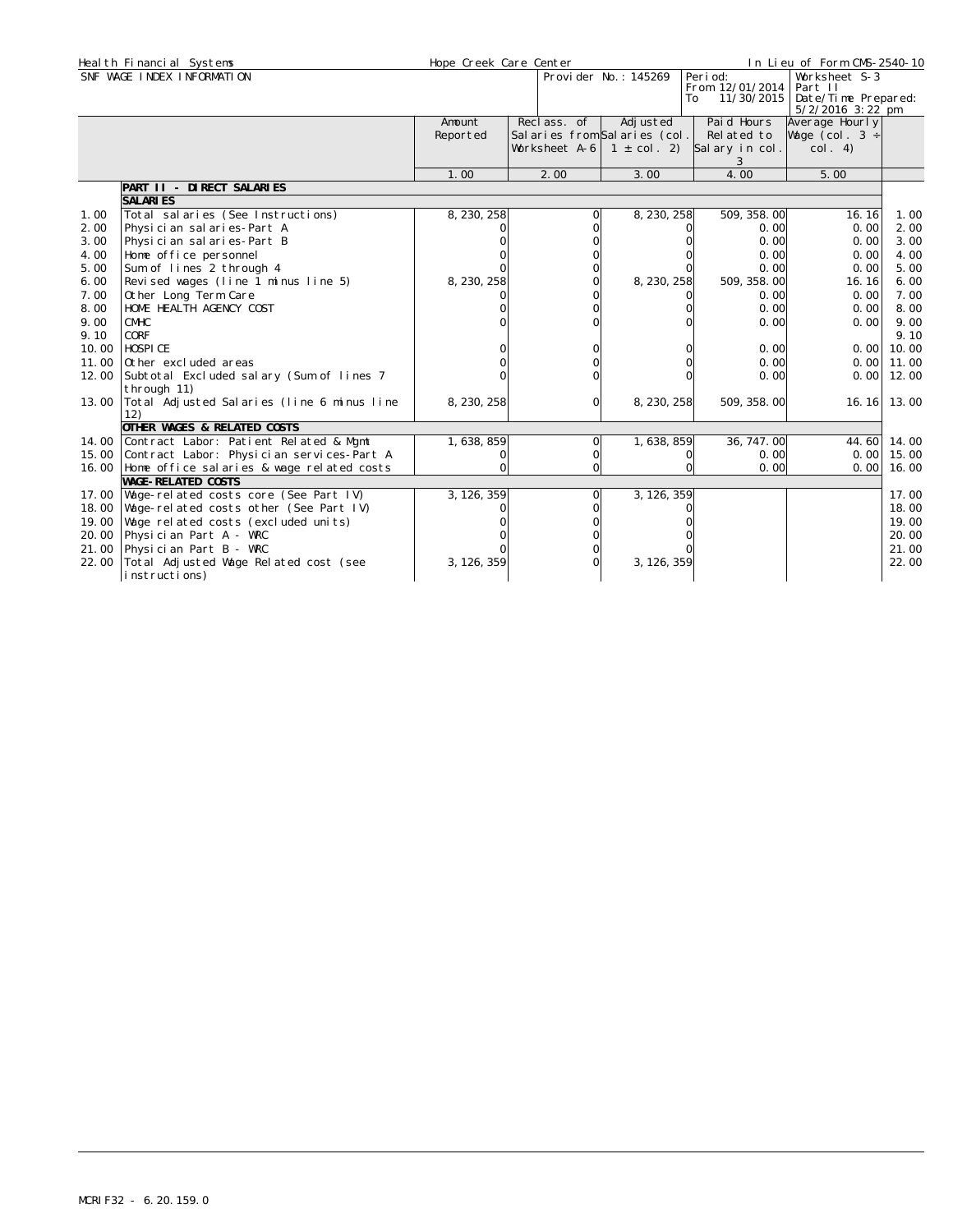|       | Heal th Financial Systems                  | Hope Creek Care Center |                                 |                      |                  | In Lieu of Form CMS-2540-10               |             |
|-------|--------------------------------------------|------------------------|---------------------------------|----------------------|------------------|-------------------------------------------|-------------|
|       | SNF WAGE INDEX INFORMATION                 |                        |                                 | Provider No.: 145269 | Peri od:         | Worksheet S-3                             |             |
|       |                                            |                        |                                 |                      | From 12/01/2014  | Part III                                  |             |
|       |                                            |                        |                                 |                      | 11/30/2015<br>To | Date/Time Prepared:<br>$5/2/2016$ 3:22 pm |             |
|       |                                            | Amount                 | Reclass. of                     | Adj usted            | Paid Hours       | Average Hourly                            |             |
|       |                                            | Reported               | Salaries from Salaries (col.    |                      | Related to       | Wage (col. $3 \div$                       |             |
|       |                                            |                        | Worksheet A-6   1 $\pm$ col. 2) |                      | Salary in col.   | col. 4)                                   |             |
|       |                                            |                        |                                 |                      |                  |                                           |             |
|       |                                            | 1.00                   | 2.00                            | 3.00                 | 4.00             | 5.00                                      |             |
|       | PART III - OVERHEAD COST - DIRECT SALARIES |                        |                                 |                      |                  |                                           |             |
| 1.00  | Employee Benefits                          |                        |                                 |                      | 0. OO            | 0.00                                      | 1.00        |
| 2.00  | Administrative & General                   | 329, 387               |                                 | 329, 387             | 16,000.00        | 20.59                                     | 2.00        |
| 3.00  | Plant Operation, Maintenance & Repairs     | 217, 450               |                                 | 217, 450             | 10, 226, 00      | 21.26                                     | 3.00        |
| 4.00  | Laundry & Linen Service                    | 294, 076               |                                 | 294,076              | 19,684.00        | 14.94                                     | 4.00        |
| 5.00  | Housekeepi ng                              | 298, 583               |                                 | 298, 583             | 22, 249. 00      | 13.42                                     | 5.00        |
| 6.00  | Di etary                                   | 765, 530               |                                 | 765, 530             | 54, 209. 00      | 14.12                                     | 6.00        |
| 7.00  | Nursing Administration                     |                        | 46, 571                         | 46, 571              | 1, 353, 00       | 34.42                                     | 7.00        |
| 8.00  | Central Services and Supply                |                        |                                 |                      | 0.00             | 0.001                                     | 8.00        |
| 9.00  | Pharmacy                                   |                        |                                 |                      | 0.00             | 0.00                                      | 9.00        |
| 10.00 | Medical Records & Medical Records Library  |                        |                                 |                      | 0.00             | 0.00                                      | 10.00       |
| 11.00 | Soci al Service                            | 535, 631               |                                 | 535, 631             | 34, 692, 00      | 15.44                                     | 11.00       |
| 12.00 | Nursing and Allied Health Ed. Act.         |                        |                                 |                      |                  |                                           | 12.00       |
| 13.00 | Other General Service                      |                        |                                 |                      | 0.00             | 0.00                                      | 13.00       |
|       | 14.00   Total (sum lines 1 thru 13)        | 2, 440, 657            | 46, 571                         | 2, 487, 228          | 158, 413. 00     |                                           | 15.70 14.00 |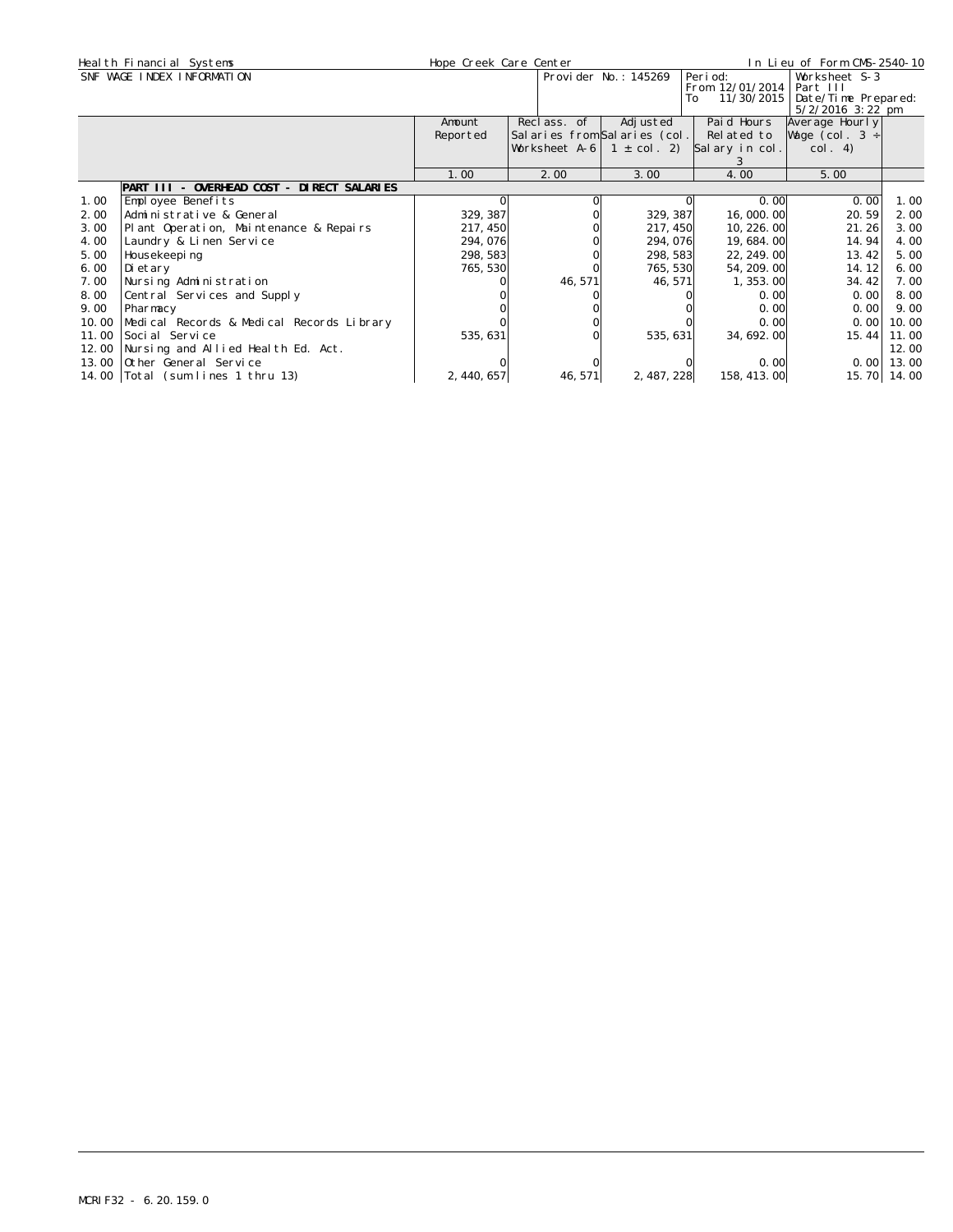|       | Heal th Financial Systems                                                                                 | Hope Creek Care Center |                      |                  | In Lieu of Form CMS-2540-10               |       |
|-------|-----------------------------------------------------------------------------------------------------------|------------------------|----------------------|------------------|-------------------------------------------|-------|
|       | SNF WAGE RELATED COSTS                                                                                    |                        | Provider No.: 145269 | Peri od:         | Worksheet S-3                             |       |
|       |                                                                                                           |                        |                      | From 12/01/2014  | Part IV                                   |       |
|       |                                                                                                           |                        |                      | 11/30/2015<br>To | Date/Time Prepared:<br>$5/2/2016$ 3:22 pm |       |
|       |                                                                                                           |                        |                      |                  | Amount                                    |       |
|       |                                                                                                           |                        |                      |                  | Reported                                  |       |
|       |                                                                                                           |                        |                      |                  | 1.00                                      |       |
|       | PART IV - WAGE RELATED COSTS                                                                              |                        |                      |                  |                                           |       |
|       | Part A - Core List                                                                                        |                        |                      |                  |                                           |       |
|       | <b>RETI REMENT COST</b>                                                                                   |                        |                      |                  |                                           |       |
| 1.00  | 401K Employer Contributions                                                                               |                        |                      |                  | $\Omega$                                  | 1.00  |
| 2.00  | Tax Shel tered Annuity (TSA) Employer Contribution                                                        |                        |                      |                  | $\mathbf{O}$                              | 2.00  |
| 3.00  | Qualified and Non-Qualified Pension Plan Cost                                                             |                        |                      |                  | 831, 443                                  | 3.00  |
| 4.00  | Prior Year Pension Service Cost                                                                           |                        |                      |                  | $\circ$                                   | 4.00  |
|       | PLAN ADMINISTRATIVE COSTS (Paid to External Organization)                                                 |                        |                      |                  |                                           |       |
| 5.00  | 401K/TSA Plan Administration fees                                                                         |                        |                      |                  | $\Omega$                                  | 5.00  |
| 6.00  | Legal /Accounting/Management Fees-Pension Plan                                                            |                        |                      |                  | $\mathbf 0$                               | 6.00  |
| 7.00  | Employee Managed Care Program Administration Fees                                                         |                        |                      |                  | $\Omega$                                  | 7.00  |
|       | HEALTH AND INSURANCE COST                                                                                 |                        |                      |                  |                                           |       |
| 8.00  | Heal th Insurance (Purchased or Self Funded)                                                              |                        |                      |                  | 1,684,660                                 | 8.00  |
| 9.00  | Prescription Drug Plan                                                                                    |                        |                      |                  | $\Omega$                                  | 9.00  |
| 10.00 | Dental, Hearing and Vision Plan                                                                           |                        |                      |                  | $\mathbf{O}$                              | 10.00 |
| 11.00 | Life Insurance (If employee is owner or beneficiary)                                                      |                        |                      |                  | $\circ$                                   | 11.00 |
| 12.00 | Accident Insurance (If employee is owner or beneficiary)                                                  |                        |                      |                  | $\Omega$                                  | 12.00 |
| 13.00 | Disability Insurance (If employee is owner or beneficiary)                                                |                        |                      |                  | $\Omega$                                  | 13.00 |
| 14.00 | Long-Term Care Insurance (If employee is owner or beneficiary)                                            |                        |                      |                  | $\Omega$                                  | 14.00 |
| 15.00 | Workers' Compensation Insurance                                                                           |                        |                      |                  | $\mathbf{O}$                              | 15.00 |
|       | 16.00 Retirement Health Care Cost (Only current year, not the extraordinary accrual required by FASB 106. |                        |                      |                  | $\Omega$                                  | 16.00 |
|       | Non cumulative portion)                                                                                   |                        |                      |                  |                                           |       |
|       | <b>TAXES</b>                                                                                              |                        |                      |                  |                                           |       |
|       | 17.00   FICA-Employers Portion Only                                                                       |                        |                      |                  | 610, 256                                  | 17.00 |
| 18.00 | Medicare Taxes - Employers Portion Only                                                                   |                        |                      |                  | $\mathbf 0$                               | 18.00 |
| 19.00 | Unemployment Insurance                                                                                    |                        |                      |                  | 0                                         | 19,00 |
| 20.00 | State or Federal Unemployment Taxes                                                                       |                        |                      |                  | $\Omega$                                  | 20.00 |
|       | <b>OTHER</b>                                                                                              |                        |                      |                  |                                           |       |
|       | 21.00 Executive Deferred Compensation                                                                     |                        |                      |                  | $\mathbf{O}$                              | 21.00 |
|       | 22.00 Day Care Cost and Allowances                                                                        |                        |                      |                  | $\Omega$                                  | 22.00 |
|       | 23.00 Tui ti on Rei mbursement                                                                            |                        |                      |                  | $\Omega$                                  | 23.00 |
|       | 24.00 Total Wage Related cost (Sum of lines 1 - 23)                                                       |                        |                      |                  | 3, 126, 359                               | 24.00 |
|       | Part B - Other than Core Related Cost                                                                     |                        |                      |                  |                                           |       |
|       | 25.00 Other Wage Related Cost (Non Core)                                                                  |                        |                      |                  | $\circ$                                   | 25.00 |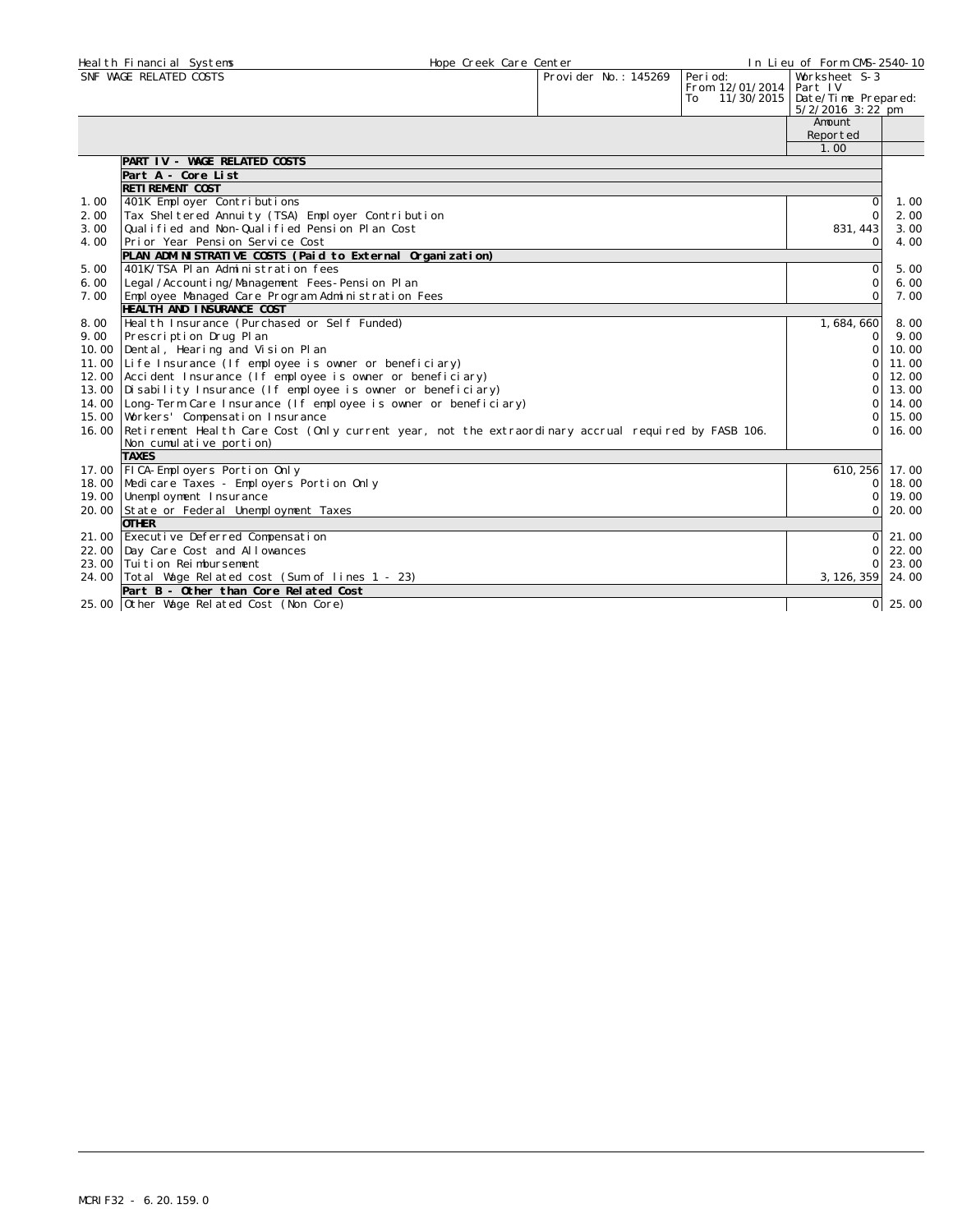|       | Heal th Financial Systems                                 | Hope Creek Care Center |                     |                                             |                                                  | In Lieu of Form CMS-2540-10                                          |              |
|-------|-----------------------------------------------------------|------------------------|---------------------|---------------------------------------------|--------------------------------------------------|----------------------------------------------------------------------|--------------|
|       | SNF REPORTING OF DIRECT CARE EXPENDITURES                 |                        |                     | Provi der No.: 145269                       | Peri od:<br>From 12/01/2014<br>11/30/2015<br>To: | Worksheet S-3<br>Part V<br>Date/Time Prepared:<br>$5/2/2016$ 3:22 pm |              |
|       | Occupational Category                                     | Amount<br>Reported     | Fri nge<br>Benefits | Adj usted<br>Salaries (col.<br>$1 + col. 2$ | Paid Hours<br>Related to<br>Salary in col.<br>3  | Average Hourly<br>Wage (col. $3 \div$<br>col. 4)                     |              |
|       |                                                           | 1.00                   | 2.00                | 3.00                                        | 4.00                                             | 5.00                                                                 |              |
|       | Di rect Sal ari es                                        |                        |                     |                                             |                                                  |                                                                      |              |
|       | Nursing Occupations                                       |                        |                     |                                             |                                                  |                                                                      |              |
| 1.00  | Registered Nurses (RNs)                                   | 542,009                | 209, 048            | 751,057                                     | 23, 942. 00                                      | 31.37                                                                | 1.00         |
| 2.00  | Licensed Practical Nursed (LPNs)                          | 1, 572, 612            | 606, 541            | 2, 179, 153                                 | 81, 816, 00                                      | 26.63                                                                | 2.00         |
| 3.00  | Certified Nursing Assistant/Nursing<br>Assi stants/Ai des | 3, 340, 334            | 1, 288, 334         | 4, 628, 668                                 | 230, 445.00                                      | 20.09                                                                | 3.00         |
| 4.00  | Total Nursing (sum of lines 1 through 3)                  | 5, 454, 955            | 2, 103, 923         | 7,558,878                                   | 336, 203. 00                                     | 22.48                                                                | 4.00         |
| 5.00  | Physical Therapists                                       |                        |                     |                                             | 0.00                                             | 0.00                                                                 | 5.00         |
| 6.00  | Physical Therapy Assistants                               |                        |                     |                                             | 0.00                                             | 0.00                                                                 | 6.00         |
| 7.00  | Physcial Therapy Aides                                    |                        |                     |                                             | 0.00                                             | 0.00                                                                 | 7.00         |
| 8.00  | Occupational Therapists                                   |                        |                     |                                             | 0.00                                             | 0.00                                                                 | 8.00         |
| 9.00  | Occupational Therapy Assistants                           |                        |                     |                                             | 0.00                                             | 0.00                                                                 | 9.00         |
| 10.00 | Occupational Therapy Aides                                | 150, 898               | 58, 200             | 209, 098                                    | 8,816.00                                         | 23.72                                                                | 10.00        |
| 11.00 | Speech Therapists                                         |                        |                     |                                             | 0.00                                             | 0.001                                                                | 11.00        |
| 12.00 | Respi ratory Therapi sts                                  |                        |                     | $\Omega$                                    | 0.00                                             | 0.00                                                                 | 12.00        |
| 13.00 | Other Medical Staff                                       |                        |                     | $\Omega$                                    | 0.00                                             | 0.001                                                                | 13.00        |
|       | Contract Labor                                            |                        |                     |                                             |                                                  |                                                                      |              |
|       | Nursing Occupations                                       |                        |                     |                                             |                                                  |                                                                      |              |
| 14.00 | Registered Nurses (RNs)                                   | 76, 174                |                     | 76, 174                                     | 1,810.00                                         | 42.09                                                                | 14.00        |
| 15.00 | Licensed Practical Nursed (LPNs)                          | 127, 455               |                     | 127, 455                                    | 3,769.00                                         | 33.82                                                                | 15.00        |
| 16.00 | Certified Nursing Assistant/Nursing                       | 428,065                |                     | 428, 065                                    | 18, 758. 00                                      | 22.82                                                                | 16.00        |
|       | Assi stants/Ai des                                        |                        |                     |                                             |                                                  |                                                                      |              |
| 17.00 | Total Nursing (sum of lines 14 through 16)                | 631, 694               |                     | 631, 694                                    | 24, 337.00                                       | 25.96                                                                | 17.00        |
| 18.00 | Physical Therapists                                       | 379, 187               |                     | 379, 187                                    | 5,097.00                                         | 74.39                                                                | 18.00        |
| 19.00 | Physical Therapy Assistants                               |                        |                     | 0                                           | 0.00                                             | 0.001                                                                | 19.00        |
| 20.00 | Physcial Therapy Aides                                    |                        |                     |                                             | 0.00                                             | 0.00                                                                 | 20.00        |
| 21.00 | Occupational Therapists                                   | 383, 675               |                     | 383, 675                                    | 4, 358, 00                                       | 88.04                                                                | 21.00        |
| 22.00 | Occupational Therapy Assistants                           |                        |                     |                                             | 0.00                                             | 0.00                                                                 | 22.00        |
| 23.00 | Occupational Therapy Aides                                |                        |                     |                                             | 0.00                                             | 0.00                                                                 | 23.00        |
| 24.00 | Speech Therapists                                         | 244, 303               |                     | 244, 303                                    | 2, 955.00                                        | 82.67                                                                | 24.00        |
| 25.00 | Respi ratory Therapi sts                                  |                        |                     | 0                                           | 0.00                                             | 0.00                                                                 | 25.00        |
|       | 26.00 Other Medical Staff                                 | 0                      |                     | $\Omega$                                    | 0.00                                             |                                                                      | $0.00$ 26.00 |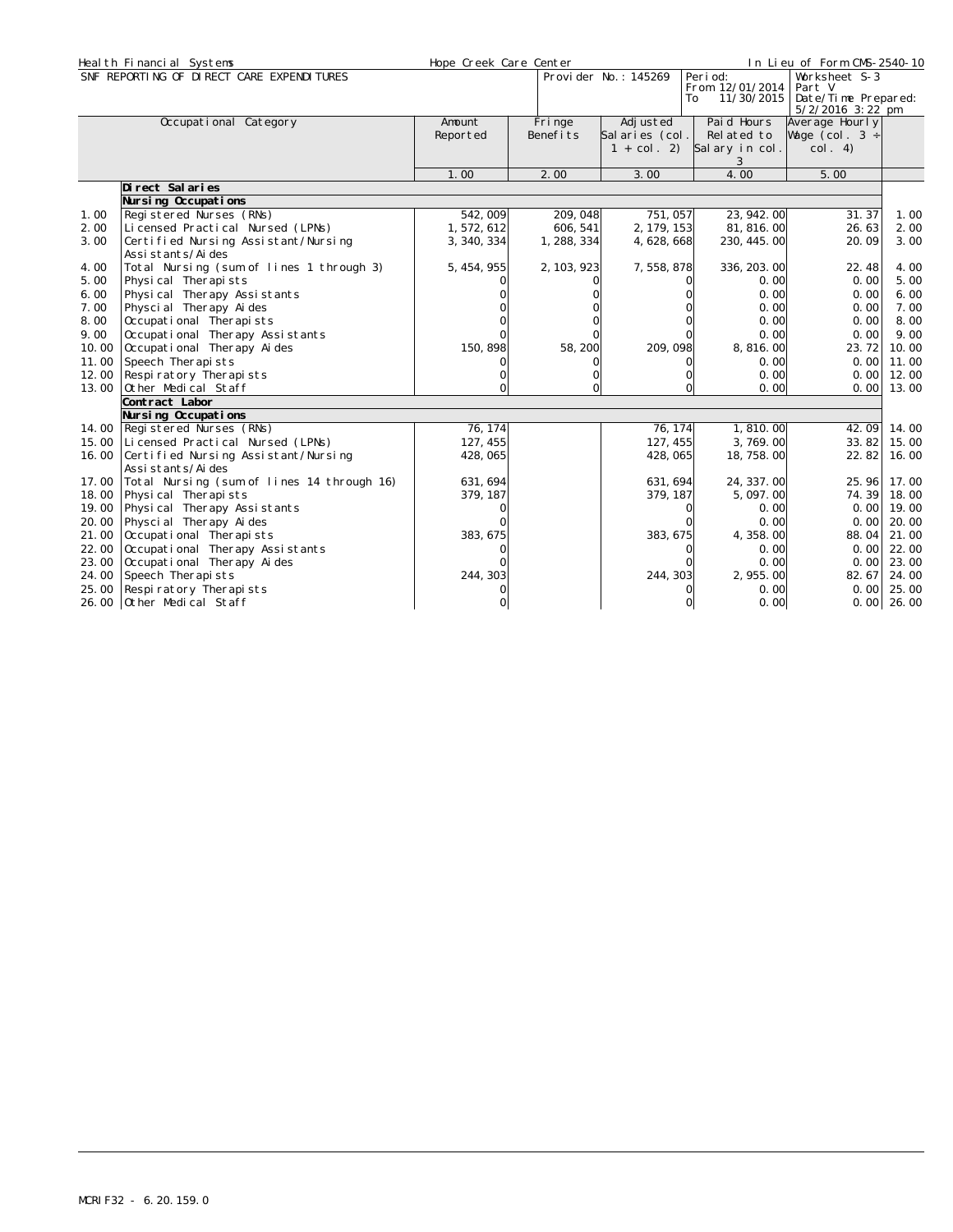| Heal th Financial Systems                    | Hope Creek Care Center |                       |                                    | In Lieu of Form CMS-2540-10 |                |
|----------------------------------------------|------------------------|-----------------------|------------------------------------|-----------------------------|----------------|
| PROSPECTIVE PAYMENT FOR SNF STATISTICAL DATA |                        | Provi der No.: 145269 | Peri od:<br>From 12/01/2014        | Worksheet S-7               |                |
|                                              |                        |                       | 11/30/2015<br>To                   | Date/Time Prepared:         |                |
|                                              |                        |                       | Group                              | $5/2/2016$ 3:22 pm<br>Days  |                |
|                                              |                        |                       | 1.00                               | 2.00                        |                |
| 1.00                                         |                        |                       | <b>RUX</b>                         | $\mathbf 0$                 | 1.00           |
| 2.00                                         |                        |                       | <b>RUL</b>                         | 221                         | 2.00           |
| 3.00<br>4.00                                 |                        |                       | <b>RVX</b><br><b>RVL</b>           | 28<br>25                    | 3.00<br>4.00   |
| 5.00                                         |                        |                       | <b>RHX</b>                         | 14                          | 5.00           |
| 6.00                                         |                        |                       | <b>RHL</b>                         | 25                          | 6.00           |
| 7.00                                         |                        |                       | <b>RMX</b>                         | $\mathbf 0$                 | 7.00           |
| 8.00                                         |                        |                       | RML                                | $\mathbf 0$                 | 8.00           |
| 9.00<br>10.00                                |                        |                       | <b>RLX</b><br><b>RUC</b>           | $\mathbf 0$<br>1, 162       | 9.00           |
| 11.00                                        |                        |                       | <b>RUB</b>                         | 751                         | 10.00<br>11.00 |
| 12.00                                        |                        |                       | <b>RUA</b>                         | 2,283                       | 12.00          |
| 13.00                                        |                        |                       | <b>RVC</b>                         | 464                         | 13.00          |
| 14.00                                        |                        |                       | <b>RVB</b>                         | 179                         | 14.00          |
| 15.00                                        |                        |                       | <b>RVA</b><br><b>RHC</b>           | 440                         | 15.00<br>16.00 |
| 16.00<br>17.00                               |                        |                       | <b>RHB</b>                         | 141<br>35                   | 17.00          |
| 18.00                                        |                        |                       | <b>RHA</b>                         | 204                         | 18.00          |
| 19.00                                        |                        |                       | <b>RMC</b>                         | 0                           | 19.00          |
| 20.00                                        |                        |                       | <b>RMB</b>                         | 7                           | 20.00          |
| 21.00                                        |                        |                       | <b>RMA</b>                         | 18<br>0                     | 21.00<br>22.00 |
| 22.00<br>23.00                               |                        |                       | <b>RLB</b><br><b>RLA</b>           | 0                           | 23.00          |
| 24.00                                        |                        |                       | ES <sub>3</sub>                    | 0                           | 24.00          |
| 25.00                                        |                        |                       | ES <sub>2</sub>                    | 0                           | 25.00          |
| 26.00                                        |                        |                       | ES1                                | 0                           | 26.00          |
| 27.00                                        |                        |                       | HE <sub>2</sub>                    | 0                           | 27.00<br>28.00 |
| 28.00<br>29.00                               |                        |                       | HE <sub>1</sub><br>HD <sub>2</sub> | 0<br>3                      | 29.00          |
| 30.00                                        |                        |                       | HD1                                | 14                          | 30.00          |
| 31.00                                        |                        |                       | HC <sub>2</sub>                    | 0                           | 31.00          |
| 32.00                                        |                        |                       | HC1                                | 0                           | 32.00          |
| 33.00<br>34.00                               |                        |                       | HB <sub>2</sub><br>HB1             | 0<br>16                     | 33.00<br>34.00 |
| 35.00                                        |                        |                       | LE <sub>2</sub>                    | 0                           | 35.00          |
| 36.00                                        |                        |                       | LE1                                | 0                           | 36.00          |
| 37.00                                        |                        |                       | LD <sub>2</sub>                    | 0                           | 37.00          |
| 38.00                                        |                        |                       | LD1                                | 0                           | 38.00          |
| 39.00<br>40.00                               |                        |                       | LC <sub>2</sub><br>LC1             | 0<br>11                     | 39.00<br>40.00 |
| 41.00                                        |                        |                       | LB <sub>2</sub>                    | 0                           | 41.00          |
| 42.00                                        |                        |                       | LB1                                | 17                          | 42.00          |
| 43.00                                        |                        |                       | CE <sub>2</sub>                    | 30                          | 43.00          |
| 44.00<br>45.00                               |                        |                       | CE1                                | 6                           | 44.00          |
| 46.00                                        |                        |                       | CD <sub>2</sub><br>CD1             | 1<br>44                     | 45.00<br>46.00 |
| 47.00                                        |                        |                       | CC <sub>2</sub>                    | 4                           | 47.00          |
| 48.00                                        |                        |                       | CC1                                | $\mathsf{O}\xspace$         | 48.00          |
| 49.00                                        |                        |                       | CB <sub>2</sub>                    | $\mathbf 0$                 | 49.00          |
| 50.00<br>51.00                               |                        |                       | CB1<br>CA <sub>2</sub>             | 29<br>$\mathbf 0$           | 50.00<br>51.00 |
| 52.00                                        |                        |                       | CA1                                | $\mathbf 0$                 | 52.00          |
| 53.00                                        |                        |                       |                                    |                             | 53.00          |
| 54.00                                        |                        |                       |                                    |                             | 54.00          |
| 55.00<br>56.00                               |                        |                       |                                    |                             | 55.00<br>56.00 |
| 57.00                                        |                        |                       |                                    |                             | 57.00          |
| 58.00                                        |                        |                       |                                    |                             | 58.00          |
| 59.00                                        |                        |                       |                                    |                             | 59.00          |
| 60.00                                        |                        |                       |                                    |                             | 60.00          |
| 61.00<br>62.00                               |                        |                       |                                    |                             | 61.00<br>62.00 |
| 63.00                                        |                        |                       | BB <sub>2</sub>                    | 0                           | 63.00          |
| 64.00                                        |                        |                       | BB1                                | 4                           | 64.00          |
| 65.00                                        |                        |                       | BA <sub>2</sub>                    | 0                           | 65.00          |
| 66.00                                        |                        |                       | BA1                                | 0                           | 66.00          |
| 67.00<br>68.00                               |                        |                       | PE <sub>2</sub><br>PE1             | 0<br>0                      | 67.00<br>68.00 |
| 69.00                                        |                        |                       | PD <sub>2</sub>                    | 0                           | 69.00          |
| 70.00                                        |                        |                       | PD1                                | 9                           | 70.00          |
| 71.00                                        |                        |                       | PC <sub>2</sub>                    | $\mathbf 0$                 | 71.00          |
| 72.00<br>73.00                               |                        |                       | PC1<br>PB <sub>2</sub>             | 0<br>$\mathsf{O}\xspace$    | 72.00<br>73.00 |
| 74.00                                        |                        |                       | PB1                                | $\mathsf{O}\xspace$         | 74.00          |
| 75.00                                        |                        |                       | PA <sub>2</sub>                    | $\circ$                     | 75.00          |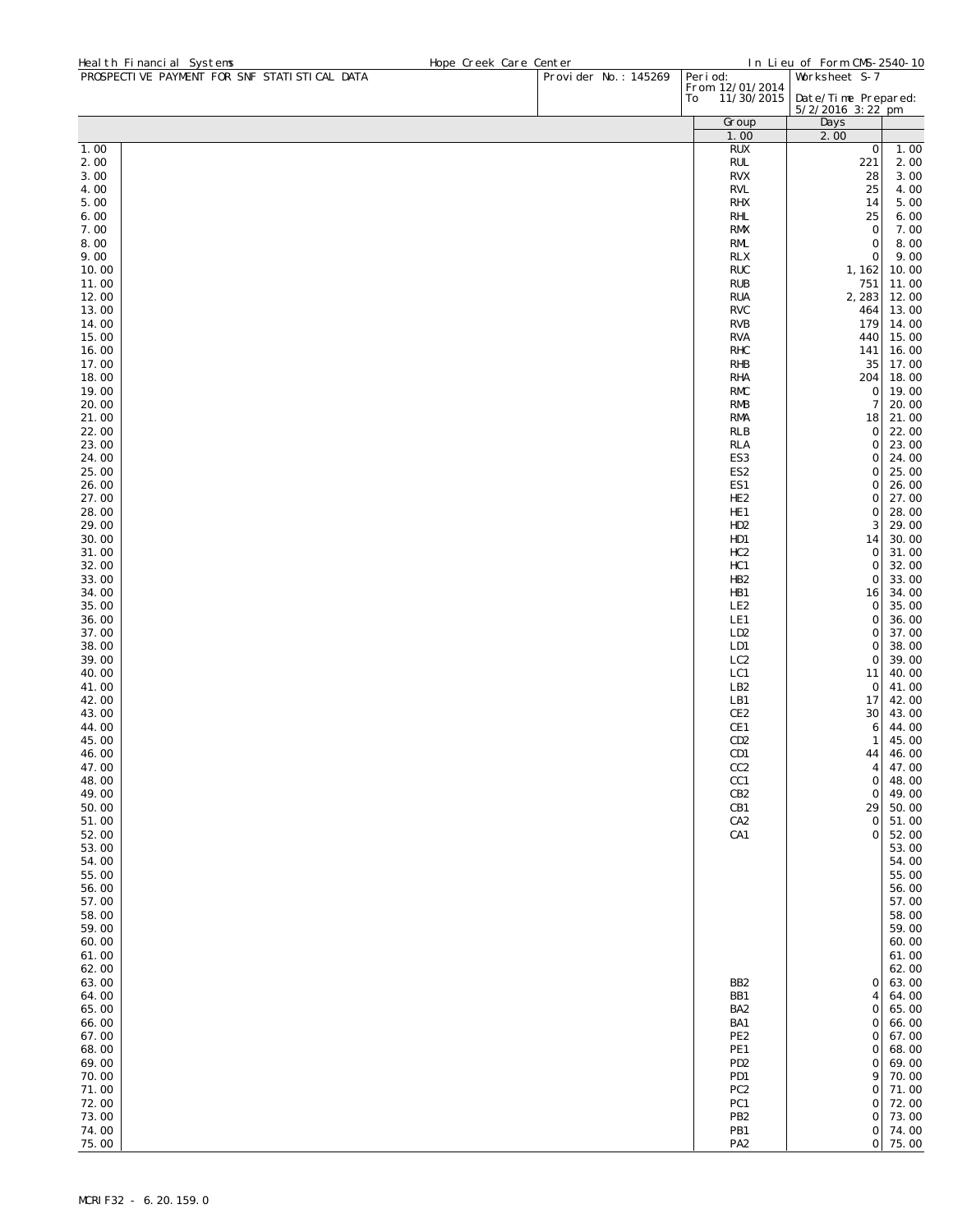| Heal th Financial Systems                                                                                                                                                                                                                                                                                                                                                                                                                                                                                                                                                                                                                                                                                                  | Hope Creek Care Center<br>In Lieu of Form CMS-2540-10 |                      |                             |                                           |                 |  |  |
|----------------------------------------------------------------------------------------------------------------------------------------------------------------------------------------------------------------------------------------------------------------------------------------------------------------------------------------------------------------------------------------------------------------------------------------------------------------------------------------------------------------------------------------------------------------------------------------------------------------------------------------------------------------------------------------------------------------------------|-------------------------------------------------------|----------------------|-----------------------------|-------------------------------------------|-----------------|--|--|
| PROSPECTIVE PAYMENT FOR SNF STATISTICAL DATA                                                                                                                                                                                                                                                                                                                                                                                                                                                                                                                                                                                                                                                                               |                                                       | Provider No.: 145269 | Peri od:<br>From 12/01/2014 | Worksheet S-7                             |                 |  |  |
|                                                                                                                                                                                                                                                                                                                                                                                                                                                                                                                                                                                                                                                                                                                            |                                                       |                      | 11/30/2015<br>To            | Date/Time Prepared:<br>$5/2/2016$ 3:22 pm |                 |  |  |
|                                                                                                                                                                                                                                                                                                                                                                                                                                                                                                                                                                                                                                                                                                                            |                                                       |                      | Group                       | Days                                      |                 |  |  |
|                                                                                                                                                                                                                                                                                                                                                                                                                                                                                                                                                                                                                                                                                                                            |                                                       |                      | 1.00                        | 2.00                                      |                 |  |  |
| 76.00                                                                                                                                                                                                                                                                                                                                                                                                                                                                                                                                                                                                                                                                                                                      |                                                       |                      | PA1                         |                                           | 76.00           |  |  |
| 99.00                                                                                                                                                                                                                                                                                                                                                                                                                                                                                                                                                                                                                                                                                                                      |                                                       |                      | AAA                         | 521                                       | 99.00           |  |  |
| 100. 00 TOTAL                                                                                                                                                                                                                                                                                                                                                                                                                                                                                                                                                                                                                                                                                                              |                                                       |                      |                             |                                           | $6, 238$ 100.00 |  |  |
|                                                                                                                                                                                                                                                                                                                                                                                                                                                                                                                                                                                                                                                                                                                            |                                                       | Expenses             | Percentage                  | Y/N                                       |                 |  |  |
|                                                                                                                                                                                                                                                                                                                                                                                                                                                                                                                                                                                                                                                                                                                            |                                                       | 1.00                 | 2.00                        | 3.00                                      |                 |  |  |
| A notice published in the Federal Register Volume 68, No. 149 August 4, 2003 provided for an increase in the RUG<br>payments beginning 10/01/2003. Congress expected this increase to be used for direct patient care and related<br>expenses. For lines 101 through 106: Enter in column 1 the amount of the expense for each category. Enter in<br>column 2 the percentage of total expenses for each category to total SNF revenue from Worksheet G-2, Part I,<br>line 1, column 3. Indicate in column 3 "Y" for yes or "N" for no if the spending reflects increases associated<br>with direct patient care and related expenses for each category. (If column 2 is zero, enter N/A in column 3)<br>(See instructions) |                                                       |                      |                             |                                           |                 |  |  |
| 101.00 Staffing                                                                                                                                                                                                                                                                                                                                                                                                                                                                                                                                                                                                                                                                                                            |                                                       | 6, 257, 634          | 46.07                       | Y                                         | 101.00          |  |  |
| 102.00 Recruitment                                                                                                                                                                                                                                                                                                                                                                                                                                                                                                                                                                                                                                                                                                         |                                                       |                      | 0.00                        | N/A                                       | 102.00          |  |  |
| 103.00 Retention of employees                                                                                                                                                                                                                                                                                                                                                                                                                                                                                                                                                                                                                                                                                              |                                                       |                      | 0.00                        | N/A                                       | 103.00          |  |  |
| 104. 00 Trai ni ng                                                                                                                                                                                                                                                                                                                                                                                                                                                                                                                                                                                                                                                                                                         |                                                       |                      | 0.00                        | N/A                                       | 104.00          |  |  |
| 105.00 OTHER (SPECIFY)                                                                                                                                                                                                                                                                                                                                                                                                                                                                                                                                                                                                                                                                                                     |                                                       |                      | 0.00                        | N/A                                       | 105.00          |  |  |

106.00 Total SNF revenue (Worksheet G-2, Part I, line 1, column 3) 13,583,230 106.00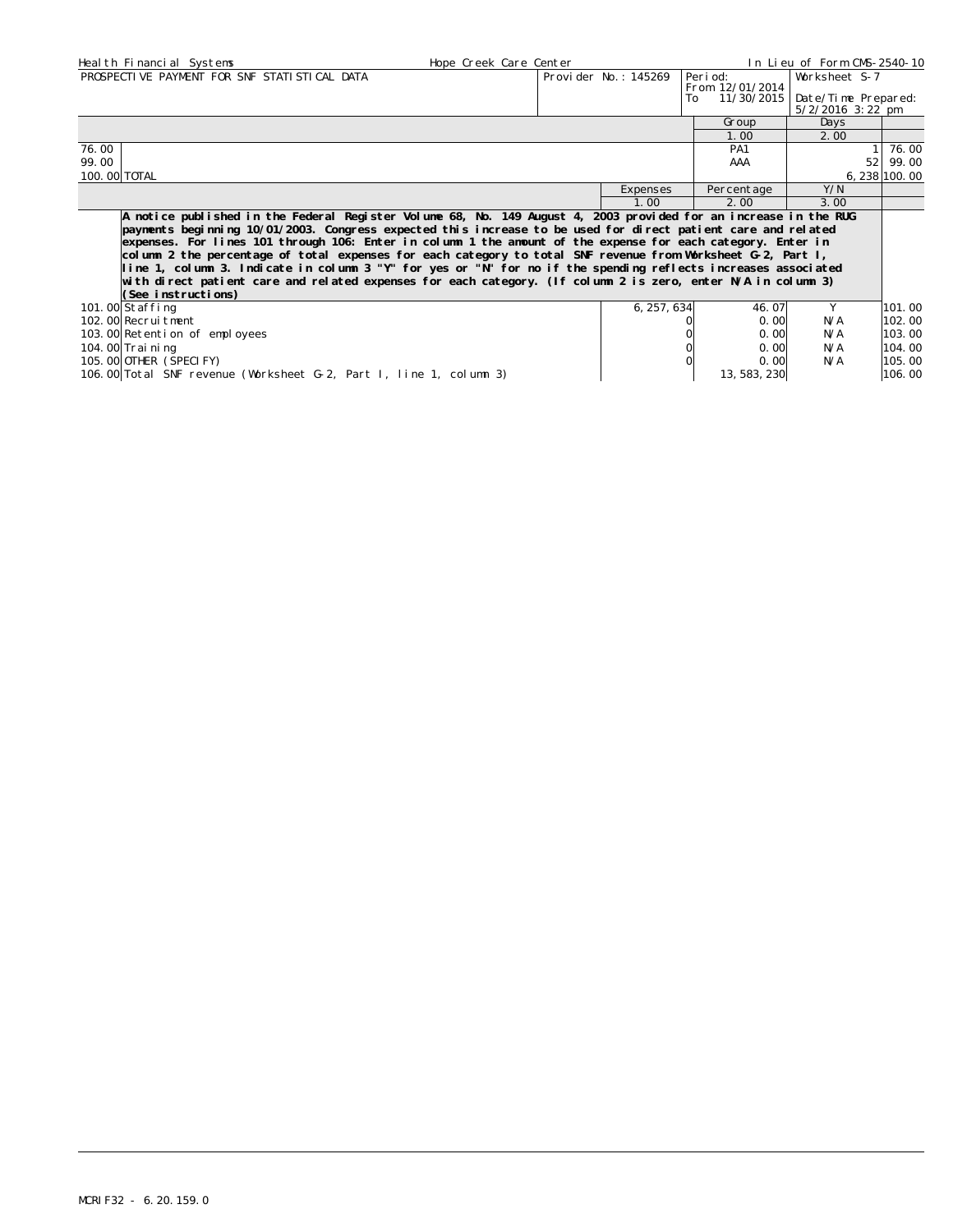|                | Heal th Financial Systems                                              | Hope Creek Care Center |                            |                            |                                     | In Lieu of Form CMS-2540-10 |                      |
|----------------|------------------------------------------------------------------------|------------------------|----------------------------|----------------------------|-------------------------------------|-----------------------------|----------------------|
|                | RECLASSIFICATION AND ADJUSTMENT OF TRIAL BALANCE OF EXPENSES           |                        |                            | Provider No.: 145269       | Peri od:                            | Worksheet A                 |                      |
|                |                                                                        |                        |                            |                            | From 12/01/2014<br>11/30/2015<br>To | Date/Time Prepared:         |                      |
|                |                                                                        |                        |                            |                            |                                     | $5/2/2016$ 3:22 pm          |                      |
|                | Cost Center Description                                                | Sal aries              | Other                      |                            | Total (col. 1 Reclassificati        | Recl assi fi ed             |                      |
|                |                                                                        |                        |                            | $+$ col. 2)                | ons<br>ncrease/Decre                | Tri al Bal ance             |                      |
|                |                                                                        |                        |                            |                            | ase (Fr Wkst                        | $(Col. 3 +=$<br>col. 4)     |                      |
|                |                                                                        |                        |                            |                            | $A-6)$                              |                             |                      |
|                |                                                                        | 1.00                   | 2.00                       | 3.00                       | 4.00                                | 5.00                        |                      |
|                | GENERAL SERVICE COST CENTERS                                           |                        |                            |                            |                                     |                             |                      |
| 1.00           | 00100 CAP REL COSTS - BLDGS & FIXTURES                                 |                        | 645, 787                   | 645, 787                   | Ω                                   | 645, 787                    | 1.00                 |
| 2.00           | 00200 CAP REL COSTS - MOVABLE EQUIPMENT                                |                        |                            | ∩                          |                                     | $\Omega$                    | 2.00                 |
| 3.00<br>4.00   | 00300 EMPLOYEE BENEFITS<br>00400 ADMI NI STRATI VE & GENERAL           | 0<br>329, 387          | 3, 174, 329<br>2, 206, 947 | 3, 174, 329<br>2, 536, 334 | Ω                                   | 3, 174, 329<br>2, 536, 334  | 3.00<br>4.00         |
| 5.00           | 00500 PLANT OPERATION, MAINT. & REPAIRS                                | 217, 450               | 509, 650                   | 727, 100                   |                                     | 727, 100                    | 5.00                 |
| 6.00           | 00600 LAUNDRY & LINEN SERVICE                                          | 294,076                | 23, 405                    | 317, 481                   |                                     | 317, 481                    | 6.00                 |
| 7.00           | 00700 HOUSEKEEPING                                                     | 298, 583               | 78, 701                    | 377, 284                   |                                     | 377, 284                    | 7.00                 |
| 8.00           | 00800 DI ETARY                                                         | 765, 530               | 641, 593                   | 1, 407, 123                |                                     | 1, 407, 123                 | 8.00                 |
| 9.00           | 00900 NURSING ADMINISTRATION                                           |                        |                            |                            | 46, 571                             | 46, 571                     | 9.00                 |
| 10.00          | 01000 CENTRAL SERVICES & SUPPLY                                        |                        | 355, 043                   | 355, 043                   |                                     | 355, 043                    | 10.00                |
| 11.00          | 01100 PHARMACY                                                         |                        |                            |                            |                                     | $\Omega$                    | 11.00                |
| 12.00<br>13.00 | 01200 MEDICAL RECORDS & LIBRARY<br>01300 SOCI AL SERVICE               |                        | 7,897                      |                            |                                     | $\Omega$                    | 12.00                |
| 14.00          | 01400 NURSING AND ALLIED HEALTH EDUCATION                              | 535, 631               |                            | 543, 528                   |                                     | 543, 528<br>0               | 13.00<br>14.00       |
| 15.00          | 01500 OTHER GENERAL SERVICE COST CENTERS                               |                        |                            |                            |                                     | $\circ$                     | 15.00                |
|                | INPATIENT ROUTINE SERVICE COST CENTERS                                 |                        |                            |                            |                                     |                             |                      |
| 30.00          | 03000 SKI LLED NURSING FACILITY                                        | 5, 638, 703            | 665, 502                   | 6, 304, 205                | $-46, 571$                          | 6, 257, 634                 | 30.00                |
| 31.00          | 03100 NURSING FACILITY                                                 |                        |                            |                            |                                     | 0                           | 31.00                |
| 32.00          | 03200 I CF - MENTALLY RETARDED                                         |                        |                            |                            |                                     | $\Omega$                    | 32.00                |
|                | 33.00 03300 OTHER LONG TERM CARE                                       |                        |                            |                            |                                     | $\Omega$                    | 33.00                |
|                | ANCI LLARY SERVICE COST CENTERS                                        |                        |                            |                            |                                     |                             |                      |
| 40.00<br>41.00 | 04000 RADI OLOGY<br>04100 LABORATORY                                   |                        | 300<br>20, 189             | 300<br>20, 189             | 0<br>0                              | 300<br>20, 189              | 40.00<br>41.00       |
| 42.00          | 04200 INTRAVENOUS THERAPY                                              |                        |                            |                            | Ω                                   | 0                           | 42.00                |
| 43.00          | 04300 OXYGEN (I NHALATI ON) THERAPY                                    |                        | 28, 206                    | 28, 206                    |                                     | 28, 206                     | 43.00                |
| 44.00          | 04400 PHYSI CAL THERAPY                                                |                        | 379, 187                   | 379, 187                   | 0                                   | 379, 187                    | 44.00                |
| 45.00          | 04500 OCCUPATI ONAL THERAPY                                            | 150, 898               | 393, 127                   | 544,025                    |                                     | 544, 025                    | 45.00                |
| 46.00          | 04600 SPEECH PATHOLOGY                                                 |                        | 244, 303                   | 244, 303                   | 0                                   | 244, 303                    | 46.00                |
| 47.00          | 04700 ELECTROCARDI OLOGY                                               |                        |                            |                            |                                     | $\Omega$                    | 47.00                |
| 48.00          | 04800 MEDICAL SUPPLIES CHARGED TO PATIENTS                             |                        | 93, 858                    | 93, 858                    |                                     | 93, 858                     | 48.00                |
| 49.00          | 04900 DRUGS CHARGED TO PATIENTS                                        |                        | 378, 744                   | 378, 744                   |                                     | 378, 744                    | 49.00                |
| 50.00<br>51.00 | 05000 DENTAL CARE - TITLE XIX ONLY<br>05100 SUPPORT SURFACES           |                        |                            |                            |                                     | 0<br>$\Omega$               | 50.00<br>51.00       |
| 52.00          | 05200 OTHER ANCILLARY SERVICE COST CENTERS                             |                        |                            |                            |                                     | $\Omega$                    | 52.00                |
|                | OUTPATI ENT SERVICE COST CENTERS                                       |                        |                            |                            |                                     |                             |                      |
| 60.00          | 06000 CLI NI C                                                         | 0                      | $\Omega$                   | 0                          | O                                   | $\Omega$                    | 60.00                |
| 61.00          | 06100 RURAL HEALTH CLINIC                                              |                        |                            | Ω                          | 0                                   | 0                           | 61.00                |
| 62.00          | 06200 FQHC                                                             |                        |                            |                            |                                     | $\Omega$                    | 62.00                |
|                | 63.00 06300 OTHER OUTPATIENT SERVICE COST CENTER                       |                        |                            |                            | 0                                   | $\mathbf 0$                 | 63.00                |
|                | OTHER REIMBURSABLE COST CENTERS<br>70.00 07000 HOME HEALTH AGENCY COST |                        |                            | ΩI                         | ∩l                                  |                             | $\overline{0}$ 70.00 |
|                | 71.00 07100 AMBULANCE                                                  |                        |                            |                            |                                     | $\Omega$                    | 71.00                |
|                | 72.00 07200 CORF                                                       |                        |                            |                            |                                     |                             | 72.00                |
|                | 73.00 07300 CMHC                                                       |                        |                            |                            |                                     | 0                           | 73.00                |
|                | 74.00 07400 OTHER REIMBURSABLE COST                                    |                        |                            |                            | O                                   | ΟI                          | 74.00                |
|                | SPECIAL PURPOSE COST CENTERS                                           |                        |                            |                            |                                     |                             |                      |
|                | 80.00 08000 MALPRACTICE PREMIUMS & PAID LOSSES                         |                        |                            |                            |                                     |                             | 80.00<br>81.00       |
|                | 81.00 08100 INTEREST EXPENSE<br>82.00 08200 UTI LIZATION REVIEW        |                        |                            |                            |                                     | $\Omega$<br>0               | 82.00                |
|                | 83.00 08300 HOSPI CE                                                   |                        |                            |                            |                                     | $\Omega$                    | 83.00                |
|                | 84.00 08400 OTHER SPECIAL PURPOSE COST CENTERS                         |                        |                            |                            |                                     | 0                           | 84.00                |
| 89.00          | SUBTOTALS (sum_of lines 1-84)                                          | 8, 230, 258            | 9, 846, 768                | 18, 077, 026               | Οl                                  | 18, 077, 026                | 89.00                |
|                | NONREI MBURSABLE COST CENTERS                                          |                        |                            |                            |                                     |                             |                      |
|                | 90.00 09000 GIFT, FLOWER, COFFEE SHOPS & CANTEEN                       |                        |                            |                            |                                     | $\Omega$                    | 90.00                |
|                | 91.00 09100 BARBER AND BEAUTY SHOP                                     |                        |                            |                            |                                     | $\Omega$                    | 91.00                |
|                | 92.00 09200 PHYSICIANS PRIVATE OFFICES<br>93.00 09300 NONPAID WORKERS  |                        |                            |                            |                                     | 0<br>0                      | 92.00<br>93.00       |
|                | 94.00 09400 PATI ENTS LAUNDRY                                          |                        |                            |                            |                                     | $\Omega$                    | 94.00                |
|                | 95.00 09500 OTHER NONREIMBURSABLE COST CENTERS                         |                        |                            |                            |                                     | $\Omega$                    | 95.00                |
| 100.00         | <b>TOTAL</b>                                                           | 8, 230, 258            | 9, 846, 768                | 18, 077, 026               |                                     | 18, 077, 026 100. 00        |                      |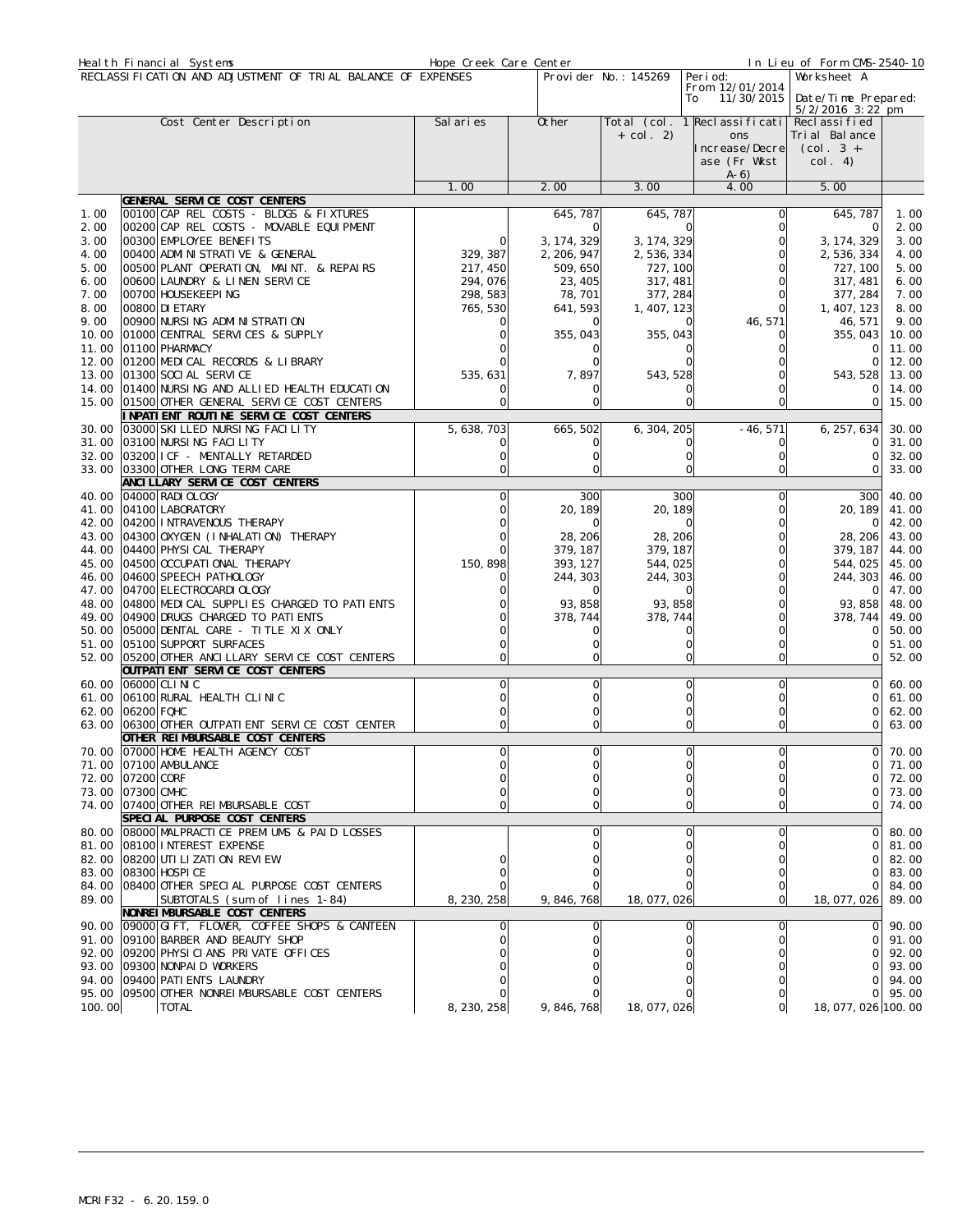|                | Heal th Financial Systems                                                       | Hope Creek Care Center      |              |                      |                      |                                     | In Lieu of Form CMS-2540-10 |                |
|----------------|---------------------------------------------------------------------------------|-----------------------------|--------------|----------------------|----------------------|-------------------------------------|-----------------------------|----------------|
|                | RECLASSIFICATION AND ADJUSTMENT OF TRIAL BALANCE OF EXPENSES                    |                             |              |                      | Provider No.: 145269 | Peri od:                            | Worksheet A                 |                |
|                |                                                                                 |                             |              |                      |                      | From 12/01/2014<br>11/30/2015<br>To | Date/Time Prepared:         |                |
|                |                                                                                 |                             |              |                      |                      |                                     | 5/2/2016 3:22 pm            |                |
|                | Cost Center Description                                                         | Adjustments to Net Expenses |              |                      |                      |                                     |                             |                |
|                |                                                                                 | Expenses (Fr For Allocation |              |                      |                      |                                     |                             |                |
|                |                                                                                 | Wkst A-8)                   | $(Col. 5 +=$ |                      |                      |                                     |                             |                |
|                |                                                                                 |                             | col. 6)      |                      |                      |                                     |                             |                |
|                | GENERAL SERVICE COST CENTERS                                                    | 6.00                        | 7.00         |                      |                      |                                     |                             |                |
| 1.00           | 00100 CAP REL COSTS - BLDGS & FIXTURES                                          | 569,788                     |              | 1, 215, 575          |                      |                                     |                             | 1.00           |
| 2.00           | OO2OO CAP REL COSTS - MOVABLE EQUIPMENT                                         |                             |              | $\Omega$             |                      |                                     |                             | 2.00           |
| 3.00           | 00300 EMPLOYEE BENEFITS                                                         | 81, 237                     |              | 3, 255, 566          |                      |                                     |                             | 3.00           |
| 4.00           | 00400 ADMINISTRATIVE & GENERAL                                                  | $-157,628$                  |              | 2, 378, 706          |                      |                                     |                             | 4.00           |
| 5.00           | 00500 PLANT OPERATION, MAINT. & REPAIRS                                         | 208                         |              | 727, 308             |                      |                                     |                             | 5.00           |
| 6.00           | 00600 LAUNDRY & LINEN SERVICE                                                   | C                           |              | 317, 481             |                      |                                     |                             | 6.00           |
| 7.00           | 00700 HOUSEKEEPING                                                              |                             |              | 377, 284             |                      |                                     |                             | 7.00           |
| 8.00           | 00800 DI ETARY                                                                  |                             |              | 1, 407, 123          |                      |                                     |                             | 8.00           |
| 9.00           | 00900 NURSING ADMINISTRATION                                                    |                             |              | 46, 571              |                      |                                     |                             | 9.00           |
| 10.00          | 01000 CENTRAL SERVICES & SUPPLY                                                 |                             |              | 355, 043<br>$\Omega$ |                      |                                     |                             | 10.00          |
| 11.00<br>12.00 | 01100 PHARMACY<br>01200 MEDICAL RECORDS & LIBRARY                               |                             |              |                      |                      |                                     |                             | 11.00<br>12.00 |
|                | 13.00 01300 SOCI AL SERVICE                                                     |                             |              | 543, 528             |                      |                                     |                             | 13.00          |
|                | 14.00 01400 NURSING AND ALLIED HEALTH EDUCATION                                 |                             |              |                      |                      |                                     |                             | 14.00          |
|                | 15.00 01500 OTHER GENERAL SERVICE COST CENTERS                                  | $\Omega$                    |              | 0                    |                      |                                     |                             | 15.00          |
|                | INPATIENT ROUTINE SERVICE COST CENTERS                                          |                             |              |                      |                      |                                     |                             |                |
|                | 30.00 03000 SKI LLED NURSING FACILITY                                           | C                           |              | 6, 257, 634          |                      |                                     |                             | 30.00          |
| 31.00          | 03100 NURSING FACILITY                                                          |                             |              | 0                    |                      |                                     |                             | 31.00          |
|                | 32.00 03200 I CF - MENTALLY RETARDED                                            |                             |              | 0                    |                      |                                     |                             | 32.00          |
|                | 33.00 03300 OTHER LONG TERM CARE                                                | C                           |              | $\Omega$             |                      |                                     |                             | 33.00          |
|                | ANCI LLARY SERVICE COST CENTERS                                                 |                             |              |                      |                      |                                     |                             |                |
|                | 40.00 04000 RADI OLOGY                                                          | 0                           |              | 300                  |                      |                                     |                             | 40.00          |
| 41.00          | 04100 LABORATORY                                                                |                             |              | 20, 189<br>$\Omega$  |                      |                                     |                             | 41.00          |
| 43.00          | 42.00 04200 INTRAVENOUS THERAPY<br>04300 OXYGEN (INHALATION) THERAPY            |                             |              | 28, 206              |                      |                                     |                             | 42.00<br>43.00 |
|                | 44.00 04400 PHYSICAL THERAPY                                                    |                             |              | 379, 187             |                      |                                     |                             | 44.00          |
| 45.00          | 04500 OCCUPATI ONAL THERAPY                                                     |                             |              | 544,025              |                      |                                     |                             | 45.00          |
|                | 46.00 04600 SPEECH PATHOLOGY                                                    |                             |              | 244, 303             |                      |                                     |                             | 46.00          |
|                | 47.00 04700 ELECTROCARDI OLOGY                                                  |                             |              | $\Omega$             |                      |                                     |                             | 47.00          |
|                | 48.00 04800 MEDICAL SUPPLIES CHARGED TO PATIENTS                                |                             |              | 93, 858              |                      |                                     |                             | 48.00          |
|                | 49.00 04900 DRUGS CHARGED TO PATIENTS                                           |                             |              | 378, 744             |                      |                                     |                             | 49.00          |
|                | 50.00 05000 DENTAL CARE - TITLE XIX ONLY                                        |                             |              | ∩                    |                      |                                     |                             | 50.00          |
|                | 51.00 05100 SUPPORT SURFACES                                                    |                             |              | 0                    |                      |                                     |                             | 51.00          |
|                | 52.00 05200 OTHER ANCILLARY SERVICE COST CENTERS                                |                             |              | 0                    |                      |                                     |                             | 52.00          |
|                | OUTPATI ENT SERVICE COST CENTERS<br>60.00 06000 CLINIC                          | 0                           |              | 0                    |                      |                                     |                             | 60.00          |
| 61.00          | 06100 RURAL HEALTH CLINIC                                                       | 0                           |              | 0                    |                      |                                     |                             | 61.00          |
|                | 62.00 06200 FQHC                                                                | 0                           |              | $\Omega$             |                      |                                     |                             | 62.00          |
|                | 63.00 06300 OTHER OUTPATI ENT SERVICE COST CENTER                               | $\Omega$                    |              | 0                    |                      |                                     |                             | 63.00          |
|                | OTHER REIMBURSABLE COST CENTERS                                                 |                             |              |                      |                      |                                     |                             |                |
|                | 70.00 07000 HOME HEALTH AGENCY COST                                             | 0                           |              | $\Omega$             |                      |                                     |                             | 70.00          |
|                | 71.00 07100 AMBULANCE                                                           |                             |              | $\cap$               |                      |                                     |                             | 71.00          |
|                | 72.00 07200 CORF                                                                |                             |              | 0                    |                      |                                     |                             | 72.00          |
|                | 73.00 07300 CMHC                                                                |                             |              |                      |                      |                                     |                             | 73.00          |
|                | 74.00 07400 OTHER REIMBURSABLE COST                                             |                             |              |                      |                      |                                     |                             | 74.00          |
|                | SPECIAL PURPOSE COST CENTERS                                                    |                             |              |                      |                      |                                     |                             |                |
|                | 80.00 08000 MALPRACTICE PREMIUMS & PAID LOSSES<br>81.00 08100 INTEREST EXPENSE  |                             |              | 0                    |                      |                                     |                             | 80.00<br>81.00 |
|                | 82.00 08200 UTI LI ZATI ON REVIEW                                               |                             |              |                      |                      |                                     |                             | 82.00          |
|                | 83.00 08300 HOSPI CE                                                            |                             |              |                      |                      |                                     |                             | 83.00          |
|                | 84.00 08400 OTHER SPECIAL PURPOSE COST CENTERS                                  |                             |              |                      |                      |                                     |                             | 84.00          |
| 89.00          | SUBTOTALS (sum of lines 1-84)                                                   | 493, 605                    |              | 18, 570, 631         |                      |                                     |                             | 89.00          |
|                | NONREIMBURSABLE COST CENTERS                                                    |                             |              |                      |                      |                                     |                             |                |
|                | 90.00 09000 GIFT, FLOWER, COFFEE SHOPS & CANTEEN                                |                             |              | 0                    |                      |                                     |                             | 90.00          |
|                | 91.00 09100 BARBER AND BEAUTY SHOP                                              |                             |              |                      |                      |                                     |                             | 91.00          |
|                | 92.00 09200 PHYSICIANS PRIVATE OFFICES                                          |                             |              |                      |                      |                                     |                             | 92.00          |
|                | 93.00 09300 NONPAID WORKERS                                                     |                             |              |                      |                      |                                     |                             | 93.00          |
|                | 94.00 09400 PATI ENTS LAUNDRY<br>95.00 09500 OTHER NONRELMBURSABLE COST CENTERS |                             |              |                      |                      |                                     |                             | 94.00<br>95.00 |
| 100.00         | <b>TOTAL</b>                                                                    | 493, 605                    |              | 18, 570, 631         |                      |                                     |                             | 100.00         |
|                |                                                                                 |                             |              |                      |                      |                                     |                             |                |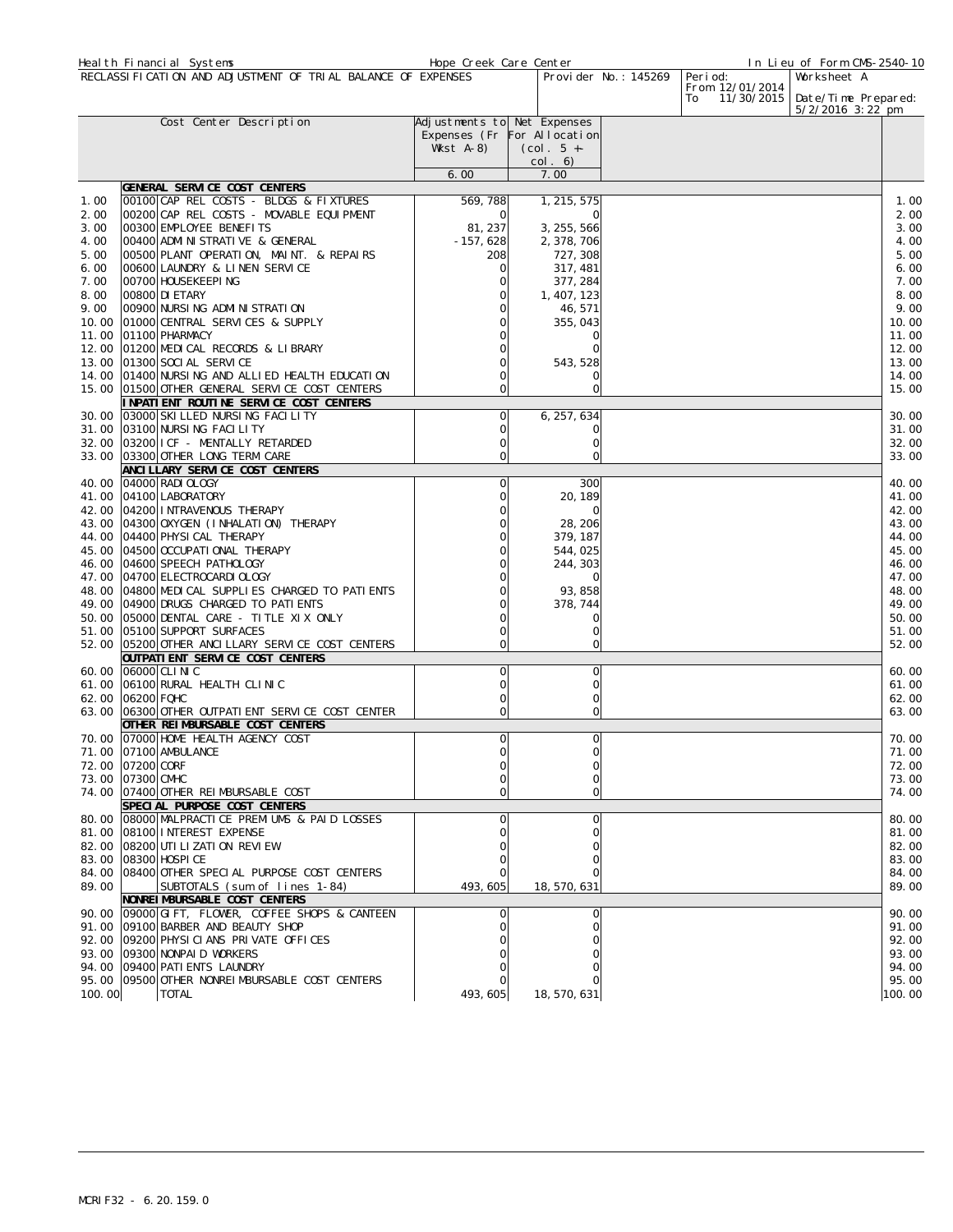| Heal th Financial Systems     | Hope Creek Care Center<br>In Lieu of Form CMS-2540-10                                         |  |                      |                             |                                            |          |
|-------------------------------|-----------------------------------------------------------------------------------------------|--|----------------------|-----------------------------|--------------------------------------------|----------|
| RECLASSI FI CATI ONS          |                                                                                               |  | Provider No.: 145269 | Peri od:<br>From 12/01/2014 | Worksheet A-6                              |          |
|                               |                                                                                               |  |                      | To<br>11/30/2015            | Date/Time Prepared:<br>$5/2/2016$ 3: 22 pm |          |
|                               |                                                                                               |  | <i>I</i> ncreases    |                             |                                            |          |
|                               | Cost Center                                                                                   |  | Line $#$             | Sal arv                     | Non Salary                                 |          |
|                               | 2.00                                                                                          |  | 3.00                 | 4.00                        | 5.00                                       |          |
| (1) A - RECLASS NURSING ADMIN |                                                                                               |  |                      |                             |                                            |          |
| 1.00                          | NURSING ADMINISTRATION                                                                        |  | 9.00                 | 46, 571                     |                                            | 1.00     |
| <b>TOTALS</b>                 |                                                                                               |  |                      |                             |                                            |          |
| 100.00                        | Total Reclassifications (Sum)<br>of columns 4 and 5 must<br>equal sum of columns 8 and<br> 9) |  |                      | 46.571                      |                                            | 0 100.00 |

(1) A letter (A, B, etc.) must be entered on each line to identify each reclassification entry. (2) Transfer to Worksheet A, col. 5, line as appropriate.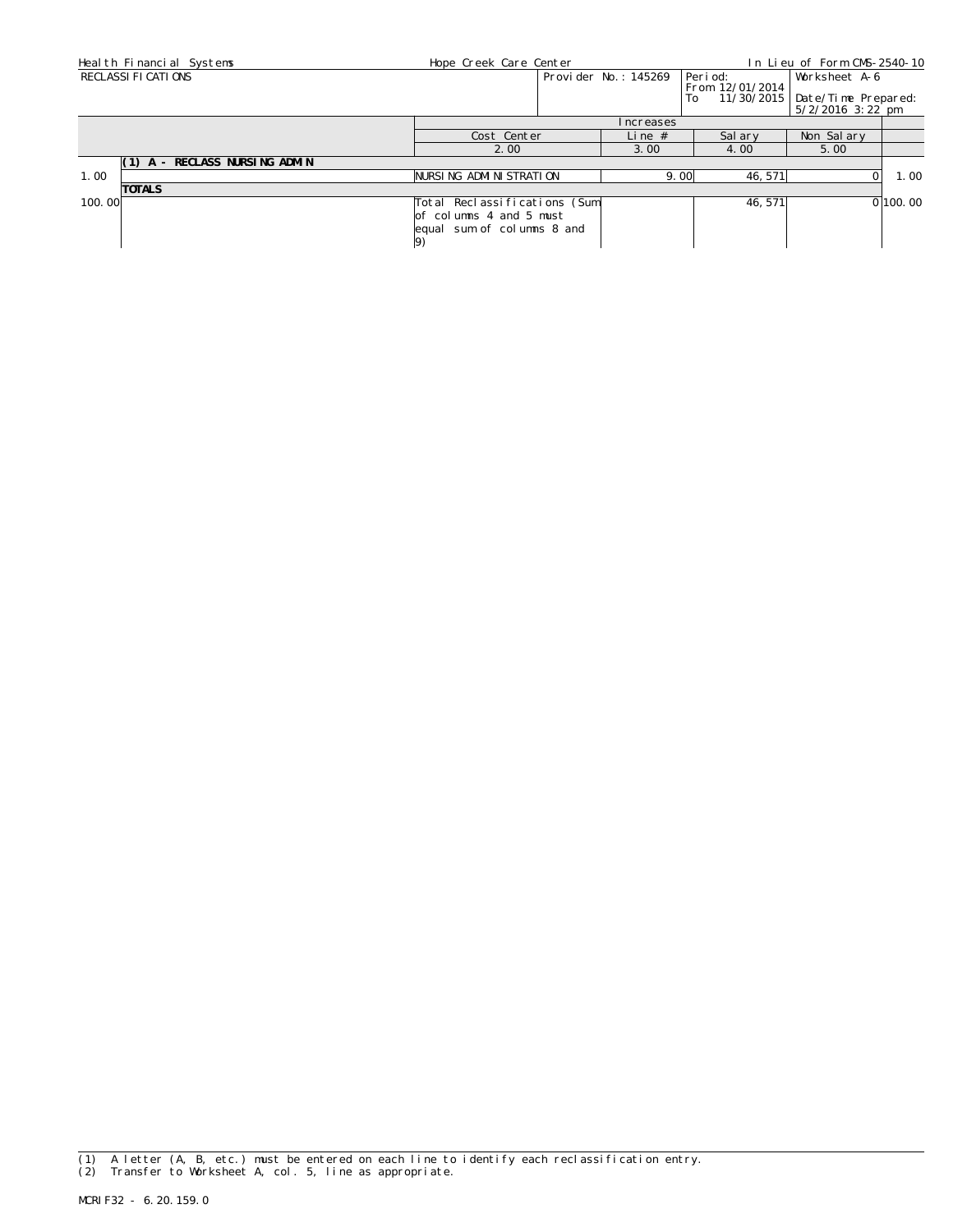| Heal th Financial Systems     | Hope Creek Care Center   |           |                      |                       | In Lieu of Form CMS-2540-10                             |          |
|-------------------------------|--------------------------|-----------|----------------------|-----------------------|---------------------------------------------------------|----------|
| RECLASSI FI CATI ONS          |                          |           | Provider No.: 145269 | Peri od:              | Worksheet A-6                                           |          |
|                               |                          |           |                      | From 12/01/2014<br>To | 11/30/2015   Date/Time Prepared:<br>$5/2/2016$ 3: 22 pm |          |
|                               |                          | Decreases |                      |                       |                                                         |          |
|                               | Cost Center              |           | Line $#$             | Sal ary               | Non Salary                                              |          |
|                               | 6.00                     |           | 7.00                 | 8.00                  | 9.00                                                    |          |
| (1) A - RECLASS NURSING ADMIN |                          |           |                      |                       |                                                         |          |
| 1.00                          | SKILLED NURSING FACILITY |           | 30.00                | 46, 571               |                                                         | 1.00     |
| <b>TOTALS</b>                 |                          |           |                      |                       |                                                         |          |
| 100.00                        |                          |           |                      | 46, 571               |                                                         | 0 100.00 |

<sup>(1)</sup> A letter (A, B, etc.) must be entered on each line to identify each reclassification entry. (2) Transfer to Worksheet A, col. 5, line as appropriate.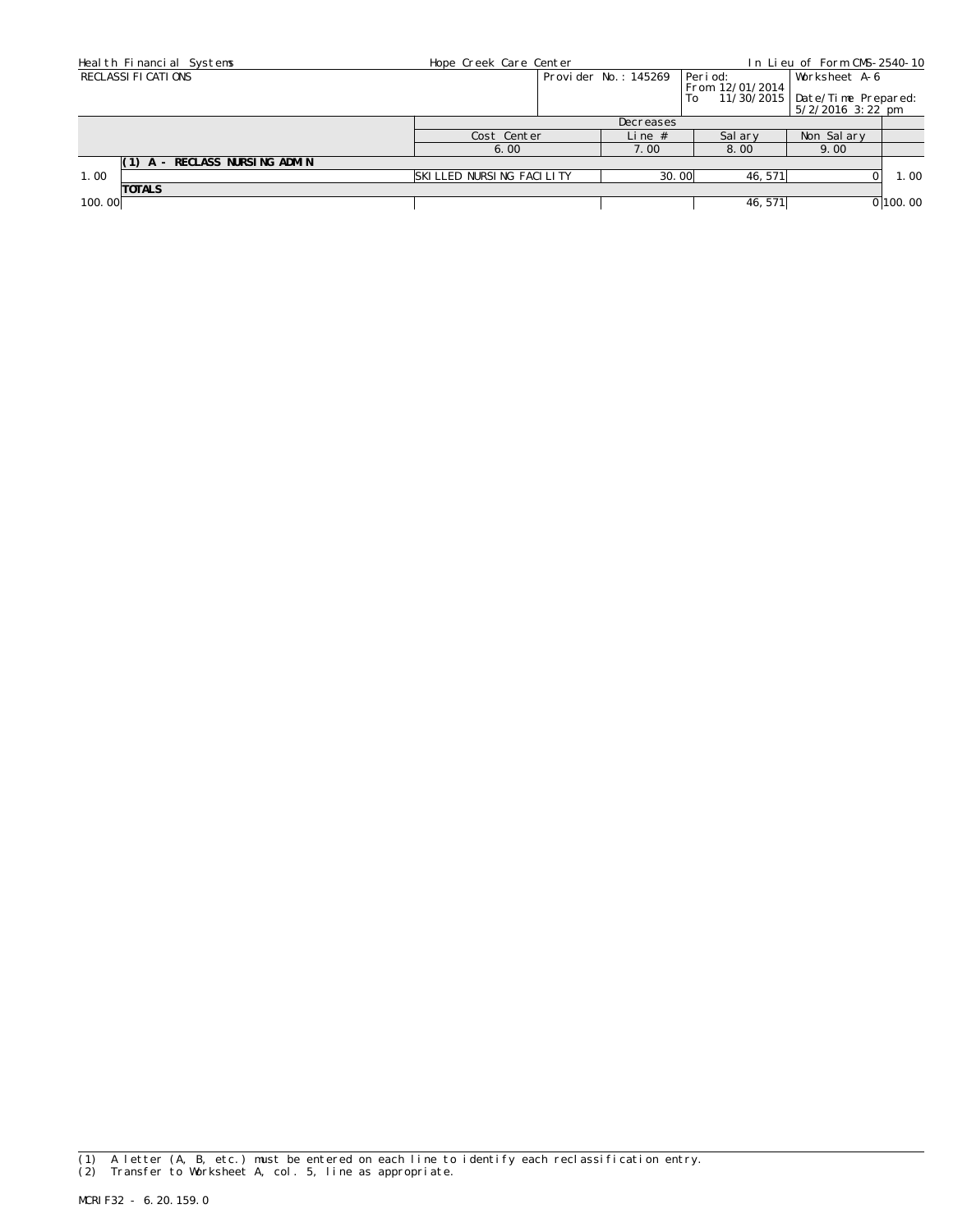|      | Heal th Financial Systems                     |                  | Hope Creek Care Center |                      |                      | In Lieu of Form CMS-2540-10               |      |  |  |
|------|-----------------------------------------------|------------------|------------------------|----------------------|----------------------|-------------------------------------------|------|--|--|
|      | RECONCILIATION OF CAPITAL COSTS CENTERS       |                  |                        | Provider No.: 145269 | Peri od:             | Worksheet A-7                             |      |  |  |
|      |                                               |                  |                        |                      | From 12/01/2014      |                                           |      |  |  |
|      |                                               |                  |                        |                      | 11/30/2015<br>To     | Date/Time Prepared:<br>$5/2/2016$ 3:22 pm |      |  |  |
|      |                                               |                  |                        | Acquisitions         |                      |                                           |      |  |  |
|      | Description                                   | Begi nni ng      | Purchases              | Donati on            | Total                | Di sposal s and                           |      |  |  |
|      |                                               | <b>Bal ances</b> |                        |                      |                      | Retirements                               |      |  |  |
|      |                                               | 1.00             | 2.00                   | 3.00                 | 4.00                 | 5.00                                      |      |  |  |
|      | ANALYSIS OF CHANGES IN CAPITAL ASSET BALANCES |                  |                        |                      |                      |                                           |      |  |  |
| 1.00 | Land                                          | 1, 616, 526      |                        |                      |                      | $\Omega$                                  | 1.00 |  |  |
| 2.00 | Land Improvements                             |                  |                        |                      |                      | $\Omega$                                  | 2.00 |  |  |
| 3.00 | Buildings and Fixtures                        | 19, 711, 553     |                        |                      |                      |                                           | 3.00 |  |  |
| 4.00 | Building Improvements                         | 240, 627         | 160, 475               |                      | 160, 475             |                                           | 4.00 |  |  |
| 5.00 | Fixed Equipment                               |                  |                        |                      |                      |                                           | 5.00 |  |  |
| 6.00 | Movable Equipment                             | 907, 770         | 6, 193                 |                      | 6, 193               |                                           | 6.00 |  |  |
| 7.00 | Subtotal (sum of lines 1-6)                   | 22, 476, 476     | 166, 668               |                      | 166, 668             | $\Omega$                                  | 7.00 |  |  |
| 8.00 | Reconciling Items                             |                  |                        |                      |                      | $\Omega$                                  | 8.00 |  |  |
| 9.00 | Total (line 7 minus line 8)                   | 22, 476, 476     | 166, 668               |                      | 166, 668<br>$\Omega$ | Οl                                        | 9.00 |  |  |
|      | Description                                   | Ending Bal ance  | Fully                  |                      |                      |                                           |      |  |  |
|      |                                               |                  | Depreciated            |                      |                      |                                           |      |  |  |
|      |                                               |                  | Assets                 |                      |                      |                                           |      |  |  |
|      |                                               | 6.00             | 7.00                   |                      |                      |                                           |      |  |  |
|      | ANALYSIS OF CHANGES IN CAPITAL ASSET BALANCES |                  |                        |                      |                      |                                           |      |  |  |
| 1.00 | Land                                          | 1, 616, 526      |                        |                      |                      |                                           | 1.00 |  |  |
| 2.00 | Land Improvements                             |                  |                        |                      |                      |                                           | 2.00 |  |  |
| 3.00 | Buildings and Fixtures                        | 19, 711, 553     |                        |                      |                      |                                           | 3.00 |  |  |
| 4.00 | Building Improvements                         | 401, 102         |                        |                      |                      |                                           | 4.00 |  |  |
| 5.00 | Fixed Equipment                               |                  |                        |                      |                      |                                           | 5.00 |  |  |
| 6.00 | Movable Equipment                             | 913, 963         |                        |                      |                      |                                           | 6.00 |  |  |
| 7.00 | Subtotal (sum of lines 1-6)                   | 22, 643, 144     |                        |                      |                      |                                           | 7.00 |  |  |
| 8.00 | Reconciling Items                             |                  |                        |                      |                      |                                           | 8.00 |  |  |
| 9.00 | Total (line 7 minus line 8)                   | 22, 643, 144     |                        |                      |                      |                                           | 9.00 |  |  |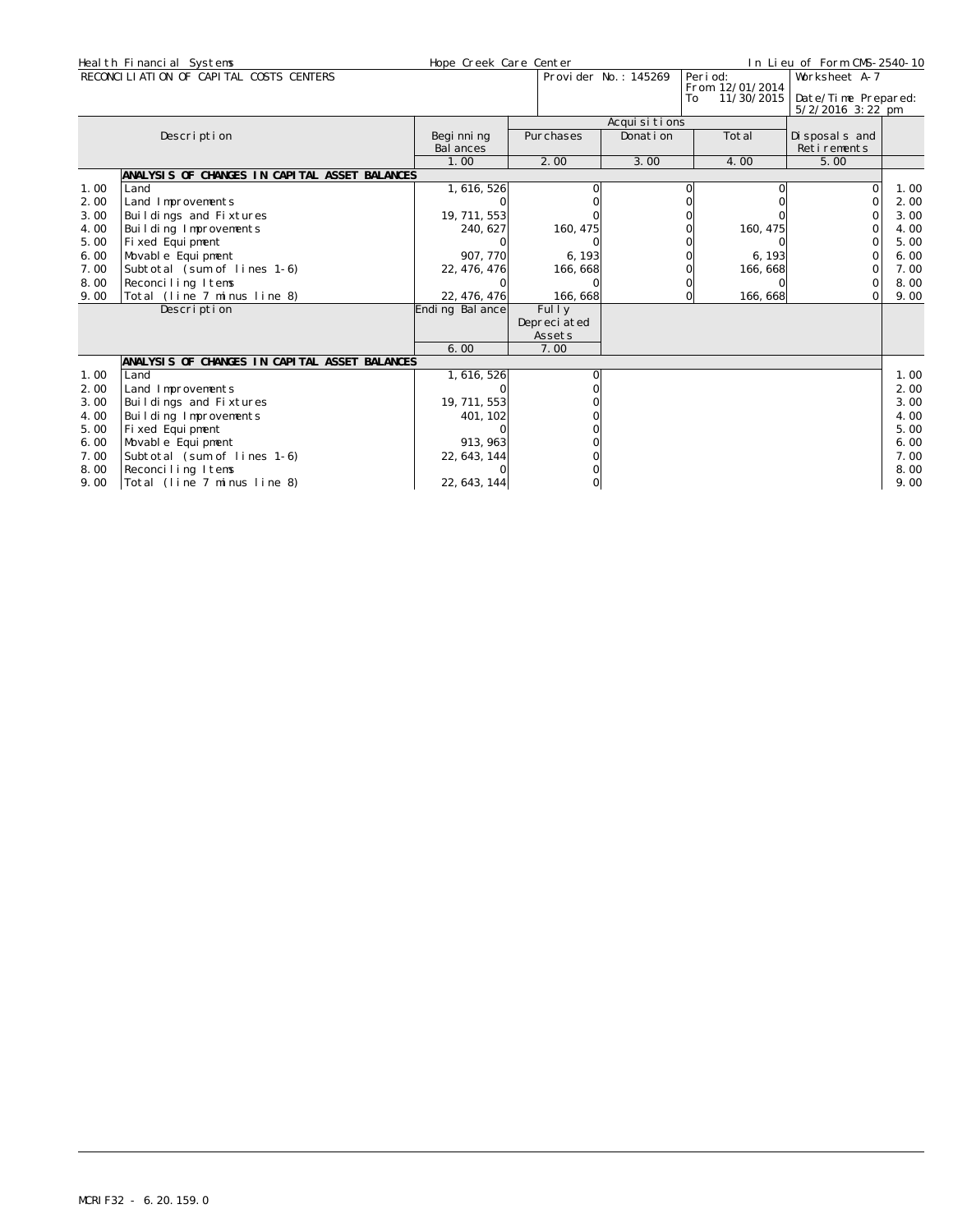|       | Health Financial Systems                                         | Hope Creek Care Center |                |                                          |                                            | In Lieu of Form CMS-2540-10                |        |
|-------|------------------------------------------------------------------|------------------------|----------------|------------------------------------------|--------------------------------------------|--------------------------------------------|--------|
|       | ADJUSTMENTS TO EXPENSES                                          |                        |                | Provi der No.: 145269                    | Peri od:                                   | Worksheet A-8                              |        |
|       |                                                                  |                        |                |                                          | From 12/01/2014                            |                                            |        |
|       |                                                                  |                        |                |                                          | 11/30/2015<br>To                           | Date/Time Prepared:<br>$5/2/2016$ 3: 22 pm |        |
|       |                                                                  |                        |                |                                          | Expense Classification on Worksheet A      |                                            |        |
|       |                                                                  |                        |                |                                          | To/From Which the Amount is to be Adjusted |                                            |        |
|       |                                                                  |                        |                |                                          |                                            |                                            |        |
|       |                                                                  |                        |                |                                          |                                            |                                            |        |
|       |                                                                  |                        |                |                                          |                                            |                                            |        |
|       |                                                                  |                        |                |                                          |                                            |                                            |        |
|       | Description (1)                                                  | (2) Basis For          | Amount         |                                          | Cost Center                                | Line No.                                   |        |
|       |                                                                  | Adjustment             |                |                                          |                                            |                                            |        |
|       |                                                                  | 1.00                   | 2.00           |                                          | 3.00                                       | 4.00                                       |        |
| 1.00  | Investment income on restricted funds                            | B                      |                | -3,656CAP REL COSTS - BLDGS &            |                                            | 1.00                                       | 1.00   |
| 2.00  | (chapter 2)<br>Trade, quantity, and time discounts (chapter      |                        | $\Omega$       | <b>FIXTURES</b>                          |                                            | 0.00                                       | 2.00   |
|       | 8)                                                               |                        |                |                                          |                                            |                                            |        |
| 3.00  | Refunds and rebates of expenses (chapter 8)                      |                        | O              |                                          |                                            | 0.00                                       | 3.00   |
| 4.00  | Rental of provider space by suppliers                            |                        | $\cap$         |                                          |                                            | 0.00                                       | 4.00   |
|       | (chapter 8)                                                      |                        |                |                                          |                                            |                                            |        |
| 5.00  | Telephone services (pay stations excluded)                       | B                      |                | -8, 853 ADMINISTRATIVE & GENERAL         |                                            | 4.00                                       | 5.00   |
|       | (chapter 21)                                                     |                        |                |                                          |                                            |                                            |        |
| 6.00  | Television and radio service (chapter 21)                        | B                      |                | -11, 979 ADMI NI STRATI VE & GENERAL     |                                            | 4.00                                       | 6.00   |
| 7.00  | Parking lot (chapter 21)                                         |                        |                |                                          |                                            | 0.00                                       | 7.00   |
| 8.00  | Remuneration applicable to provider-based                        | $A - 8 - 2$            | $\overline{O}$ |                                          |                                            |                                            | 8.00   |
|       | physician adjustment                                             |                        |                |                                          |                                            |                                            |        |
| 9.00  | Home office cost (chapter 21)                                    |                        |                |                                          |                                            | 0.00                                       | 9.00   |
| 10.00 | Sale of scrap, waste, etc. (chapter 23)                          |                        | 0              |                                          |                                            | 0.00                                       | 10.00  |
| 11.00 | Nonallowable costs related to certain                            |                        | $\Omega$       |                                          |                                            | 0.00                                       | 11.00  |
|       | Capital expenditures (chapter 24)                                |                        |                |                                          |                                            |                                            |        |
| 12.00 | Adjustment resulting form transactions with                      | $A - 8 - 1$            | 433, 892       |                                          |                                            |                                            | 12.00  |
| 13.00 | rel ated organizations (chapter 10)<br>Laundry and linen service |                        | 0              |                                          |                                            | 0.00                                       | 13.00  |
| 14.00 | Revenue - Employee meals                                         |                        | $\overline{O}$ |                                          |                                            | 0.00                                       | 14.00  |
| 15.00 | Cost of meals - Guests                                           |                        | $\overline{O}$ |                                          |                                            | 0.00                                       | 15.00  |
| 16.00 | Sale of medical supplies to other than                           |                        | $\Omega$       |                                          |                                            | 0.00                                       | 16.00  |
|       | patients                                                         |                        |                |                                          |                                            |                                            |        |
| 17.00 | Sale of drugs to other than patients                             |                        | $\Omega$       |                                          |                                            | 0.001                                      | 17.00  |
| 18.00 | Sale of medical records and abstracts                            |                        | $\cap$         |                                          |                                            | 0.00                                       | 18.00  |
| 19.00 | Vending machines                                                 |                        | $\Omega$       |                                          |                                            | 0.00                                       | 19.00  |
| 20.00 | Income from imposition of interest, finance                      |                        | 0              |                                          |                                            | 0.00                                       | 20.00  |
|       | or penality charges (chapter 21)                                 |                        |                |                                          |                                            |                                            |        |
| 21.00 | Interest expense on Medicare overpayments                        |                        | $\Omega$       |                                          |                                            | 0.00                                       | 21.00  |
|       | and borrowings to repay Medicare                                 |                        |                |                                          |                                            |                                            |        |
|       | overpayments                                                     |                        |                |                                          |                                            |                                            |        |
| 22.00 | Utilization review--physicians' compensation                     |                        |                | OUTILIZATION REVIEW                      |                                            | 82.00                                      | 22.00  |
| 23.00 | (chapter 21)<br>Depreciation--buildings and fixtures             | Α                      |                | 573, 444 CAP REL COSTS - BLDGS &         |                                            | 1.00                                       | 23.00  |
|       |                                                                  |                        |                | <b>FIXTURES</b>                          |                                            |                                            |        |
| 24.00 | Depreciation--movable equipment                                  |                        |                | OCAP REL COSTS - MOVABLE                 |                                            | 2.00                                       | 24.00  |
|       |                                                                  |                        |                | EQUI PMENT                               |                                            |                                            |        |
| 25.00 | Nonal I owabl e Expenses                                         | Α                      |                | -1, 008, 865 ADMI NI STRATI VE & GENERAL |                                            | 4.00                                       | 25.00  |
| 25.01 | Nonal I owable Travel                                            | A                      |                | -151 ADMI NI STRATI VE & GENERAL         |                                            | 4.00                                       | 25.01  |
| 25.02 | Reclass Provider Bed Tax                                         | Α                      |                | 561, 405 ADMI NI STRATI VE & GENERAL     |                                            | 4.00                                       | 25.02  |
| 25.03 | Nonal I owable Sal ary                                           | A                      |                | -41, 583 ADMINISTRATIVE & GENERAL        |                                            | 4.00                                       | 25.03  |
|       | 25.04 OFFSET MISC REVENUE                                        | B                      |                | -49 ADMINISTRATIVE & GENERAL             |                                            | 4.00                                       | 25.04  |
|       | 100.00 Total (sum of lines 1 through 99) (Transfer               |                        | 493, 605       |                                          |                                            |                                            | 100.00 |
|       | to Worksheet A, col. 6, line 100)                                |                        |                |                                          |                                            |                                            |        |

(1) Description - all chapter references in this column pertain to CMS Pub. 15-1.

(2) Basis for adjustment (see instructions).

A. Costs - if cost, including applicable overhead, can be determined.

B. Amount Received - if cost cannot be determined.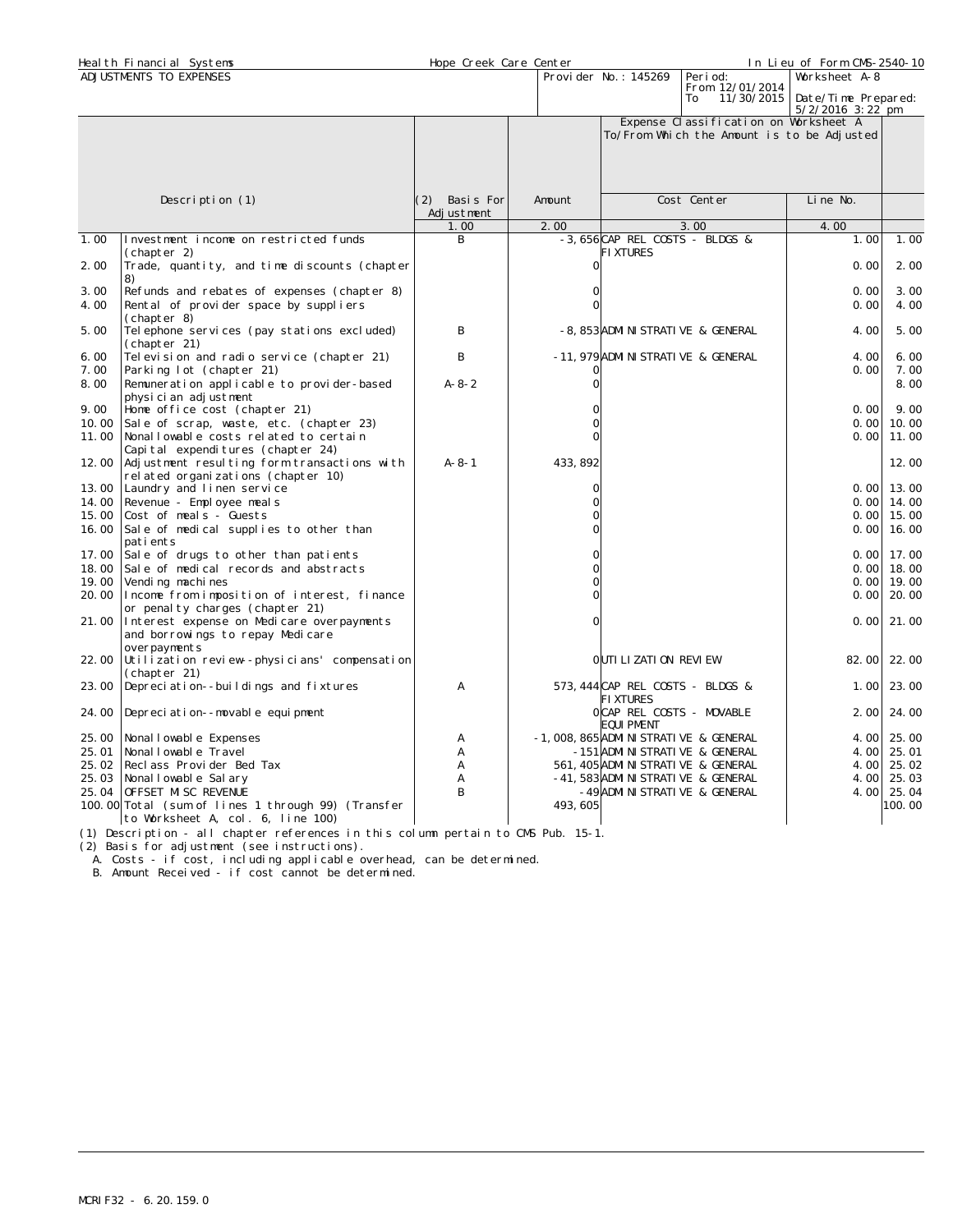|       | Heal th Financial Systems                                                                                                               | Hope Creek Care Center |                                   |                      |                                                 | In Lieu of Form CMS-2540-10                                                |       |
|-------|-----------------------------------------------------------------------------------------------------------------------------------------|------------------------|-----------------------------------|----------------------|-------------------------------------------------|----------------------------------------------------------------------------|-------|
|       | STATEMENT OF COSTS OF SERVICES FROM RELATED ORGANIZATIONS AND HOME<br>OFFICE COSTS                                                      |                        |                                   | Provider No.: 145269 | Peri od:<br>From 12/01/2014<br>11/30/2015<br>To | Worksheet A-8-1<br>Parts I-II<br>Date/Time Prepared:<br>$5/2/2016$ 3:22 pm |       |
|       |                                                                                                                                         | Line No.               |                                   | Cost Center          | Expense I tems                                  |                                                                            |       |
|       |                                                                                                                                         | 1.00                   |                                   | 2.00                 | 3.00                                            |                                                                            |       |
|       | PART I. COSTS INCURRED AND ADJUSTMENTS REQUIRED AS A RESULT OF TRANSACTIONS WITH RELATED ORGANIZATIONS OR<br>CLAIMED HOME OFFICE COSTS: |                        |                                   |                      |                                                 |                                                                            |       |
| 1.00  |                                                                                                                                         |                        | 3. OOEMPLOYEE BENEFITS            |                      | Worker's Comp                                   |                                                                            | 1.00  |
| 2.00  |                                                                                                                                         |                        | 3. OOEMPLOYEE BENEFITS            |                      | Unemployment Comp                               |                                                                            | 2.00  |
| 3.00  |                                                                                                                                         |                        | 4. OO ADMINISTRATIVE & GENERAL    |                      | Welfare Committee                               |                                                                            | 3.00  |
| 4.00  |                                                                                                                                         |                        | 4. OO ADMINISTRATIVE & GENERAL    |                      | Risk Management                                 |                                                                            | 4.00  |
| 5.00  |                                                                                                                                         |                        | 4. OO ADMINISTRATIVE & GENERAL    |                      | General Management                              |                                                                            | 5.00  |
| 6.00  |                                                                                                                                         |                        | 4. OO ADMINISTRATIVE & GENERAL    |                      | Audi tor                                        |                                                                            | 6.00  |
| 7.00  |                                                                                                                                         |                        | 4. OO ADMI NI STRATI VE & GENERAL |                      | Information Systems                             |                                                                            | 7.00  |
| 8.00  |                                                                                                                                         |                        | 4. OO ADMI NI STRATI VE & GENERAL |                      | Treasurer                                       |                                                                            | 8.00  |
| 9.00  |                                                                                                                                         |                        | 4. OO ADMI NI STRATI VE & GENERAL |                      | County Board                                    |                                                                            | 9.00  |
| 9.01  |                                                                                                                                         |                        | 5. OO PLANT OPERATION, MAINT. &   |                      | County Buildings                                |                                                                            | 9.01  |
|       |                                                                                                                                         |                        | <b>REPAIRS</b>                    |                      |                                                 |                                                                            |       |
| 10.00 | TOTALS (sum of lines 1-9). Transfer column<br>6, line 100 to Worksheet A-8, column 3, line                                              |                        |                                   |                      |                                                 |                                                                            | 10.00 |
|       | 12.                                                                                                                                     |                        |                                   |                      |                                                 |                                                                            |       |
|       |                                                                                                                                         | Amount                 | Amount                            | Adjustments          |                                                 |                                                                            |       |
|       |                                                                                                                                         | Allowable In           | Included in                       | (col. 4 minus        |                                                 |                                                                            |       |
|       |                                                                                                                                         | Cost                   | Wkst. A, col.                     | col. 5)              |                                                 |                                                                            |       |
|       |                                                                                                                                         |                        | 5                                 |                      |                                                 |                                                                            |       |
|       |                                                                                                                                         | 4.00                   | 5.00                              | 6.00                 |                                                 |                                                                            |       |
|       | PART 1. COSTS INCURRED AND ADJUSTMENTS REQUIRED AS A RESULT OF TRANSACTIONS WITH RELATED ORGANIZATIONS OR<br>CLAIMED HOME OFFICE COSTS: |                        |                                   |                      |                                                 |                                                                            |       |
| 1.00  |                                                                                                                                         | 81, 237                |                                   | 81, 237              |                                                 |                                                                            | 1.00  |
| 2.00  |                                                                                                                                         | $\Omega$               |                                   | $\Omega$             |                                                 |                                                                            | 2.00  |
| 3.00  |                                                                                                                                         | 12,326                 |                                   | 12, 326              |                                                 |                                                                            | 3.00  |
| 4.00  |                                                                                                                                         | 212, 214               |                                   | 212, 214             |                                                 |                                                                            | 4.00  |
| 5.00  |                                                                                                                                         | 10,530                 |                                   | 10,530               |                                                 |                                                                            | 5.00  |
| 6.00  |                                                                                                                                         | 23, 744                |                                   | 23, 744              |                                                 |                                                                            | 6.00  |
| 7.00  |                                                                                                                                         | 48,002                 |                                   | 48,002               |                                                 |                                                                            | 7.00  |
| 8.00  |                                                                                                                                         | 320                    |                                   | 320                  |                                                 |                                                                            | 8.00  |
| 9.00  |                                                                                                                                         | 45, 311                | $\Omega$                          | 45, 311              |                                                 |                                                                            | 9.00  |
| 9.01  |                                                                                                                                         | 208                    | $\Omega$                          | 208                  |                                                 |                                                                            | 9.01  |
| 10.00 | TOTALS (sum of lines 1-9). Transfer column<br>6, line 100 to Worksheet A-8, column 3, line<br>12.                                       | 433, 892               | $\Omega$                          | 433, 892             |                                                 |                                                                            | 10.00 |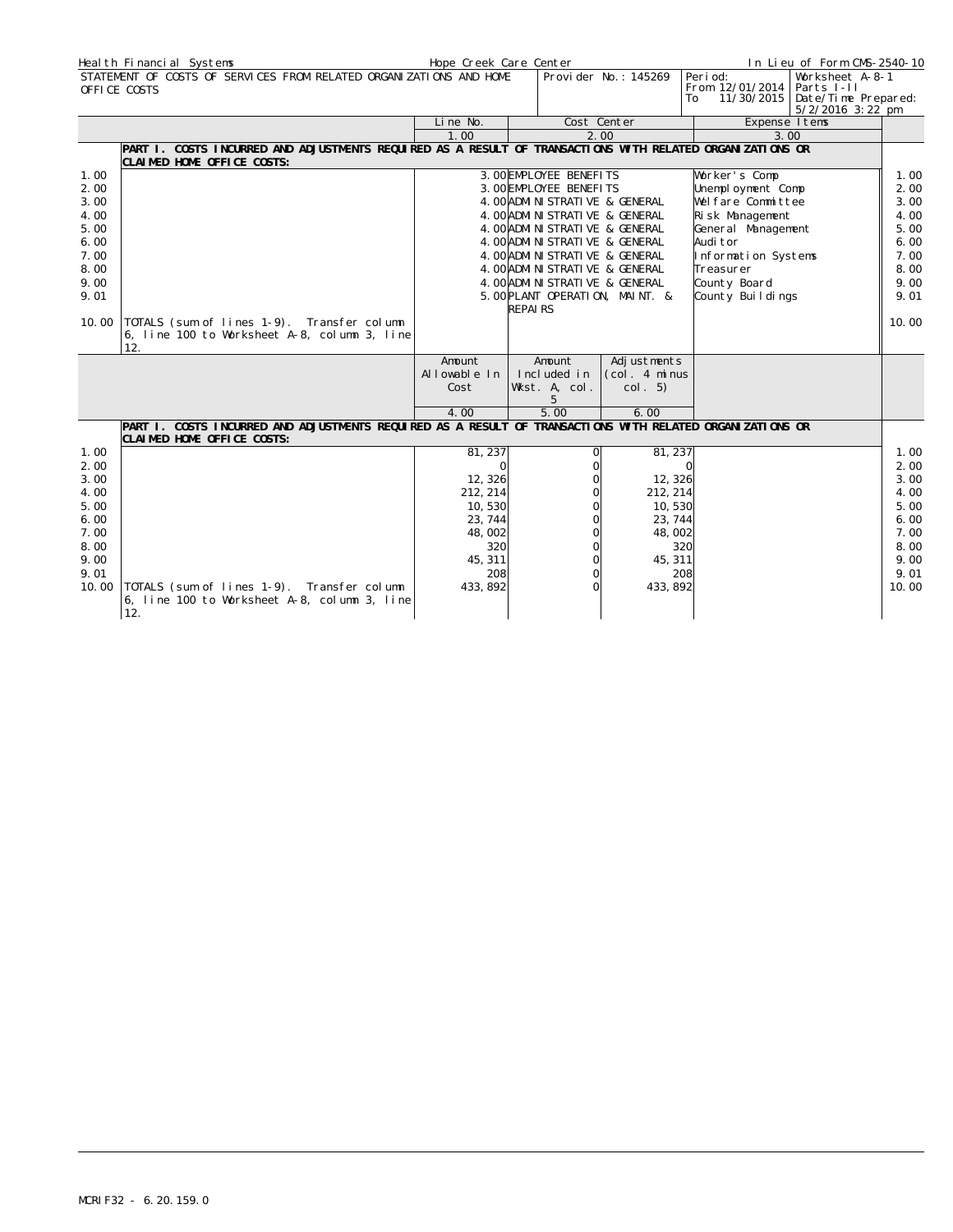| Health Financial Systems                                                           | Hope Creek Care Center |                      | In Lieu of Form CMS-2540-10                       |                                                     |  |
|------------------------------------------------------------------------------------|------------------------|----------------------|---------------------------------------------------|-----------------------------------------------------|--|
| STATEMENT OF COSTS OF SERVICES FROM RELATED ORGANIZATIONS AND HOME<br>OFFICE COSTS |                        | Provider No.: 145269 | l Peri od:<br>From 12/01/2014   Parts I-II<br>To. | Worksheet A-8-1<br>11/30/2015   Date/Time Prepared: |  |
|                                                                                    |                        |                      |                                                   | 5/2/2016 3:22 pm                                    |  |
|                                                                                    | Symbol (1)             | Name                 | Percentage of                                     |                                                     |  |
|                                                                                    |                        |                      | Ownership                                         |                                                     |  |
|                                                                                    | 1.00                   | 2.00                 | 3.00                                              |                                                     |  |
| $n \cdot n$ $\cdots$<br>$\overline{1}$                                             |                        |                      |                                                   |                                                     |  |

## **PART II. INTERRELATIONSHIP TO RELATED ORGANIZATION(S) AND/OR HOME OFFICE:**

The Secretary, by virtue of the authority granted under section 1814(b)(1) of the Social Security Act, requires that you furnish the information requested under Part B of this worksheet.

This information is used by the Centers for Medicare and Medicaid Services and its intermediaries/contractors in determining that the costs applicable to services, facilities, and supplies furnished by organizations related to you by common ownership or control represent reasonable costs as determined under section 1861 of the Social Security Act. If you do not provide all or any part of the request information, the cost report is considered incomplete and not acceptable for purposes of claiming reimbursement under title XVIII.

| ີ                                            |   |                    |        |        |
|----------------------------------------------|---|--------------------|--------|--------|
| 1.00                                         | G | Rock Island County | 100.00 | 1.00   |
| 2.00                                         |   |                    | 0.00   | 2.00   |
| 3.00                                         |   |                    | 0.00   | 3.00   |
| 4.00                                         |   |                    | 0.00   | 4.00   |
| 5.00                                         |   |                    | 0.00   | 5.00   |
| 6.00                                         |   |                    | 0.00   | 6.00   |
| 7.00                                         |   |                    | 0.00   | 7.00   |
| 8.00                                         |   |                    | 0.00   | 8.00   |
| 9.00                                         |   |                    | 0.00   | 9.00   |
| 10.00                                        |   |                    | 0.00   | 10.00  |
| 100.00 G. Other (financial or non-financial) |   | County             | 0.00   | 100.00 |
| specify:                                     |   |                    |        |        |

(1) Use the following symbols to indicate interrelationship to related organizations:

A. Individual has financial interest (stockholder, partner, etc.) in both related organization and in provider.

B. Corporation, partnership, or other organization has financial interest in provider.

C. Provider has financial interest in corporation, partnership, or other organization.

D. Director, officer, administrator, or key person of provider or relative of such person has financial interest in related organization.

E. Individual is director, officer, administrator, or key person of provider and related organization.

F. Director, officer, administrator, or key person of related organization or relative of such person has financial

|                                                                              |      | Related Organization(s) and/or Home Office |                  |  |  |  |  |  |  |
|------------------------------------------------------------------------------|------|--------------------------------------------|------------------|--|--|--|--|--|--|
|                                                                              |      |                                            |                  |  |  |  |  |  |  |
|                                                                              |      |                                            |                  |  |  |  |  |  |  |
|                                                                              | Name | Percentage of                              | Type of Business |  |  |  |  |  |  |
|                                                                              |      | Ownership                                  |                  |  |  |  |  |  |  |
|                                                                              | 4.00 | 5.00                                       | 6.00             |  |  |  |  |  |  |
| INTERRELATIONSHIP TO RELATED ORGANIZATION(S) AND/OR HOME OFFICE:<br>PART II. |      |                                            |                  |  |  |  |  |  |  |

The Secretary, by virtue of the authority granted under section  $1814(b)(1)$  of the Social Security Act, requires that you furnish the information requested under Part B of this worksheet.

This information is used by the Centers for Medicare and Medicaid Services and its intermediaries/contractors in determining that the costs applicable to services, facilities, and supplies furnished by organizations related to you by common ownership or control represent reasonable costs as determined under section 1861 of the Social Security Act. If you do not provide all or any part of the request information, the cost report is considered incomplete and not acceptable for purposes of claiming reimbursement under title XVIII.

| Rock Island County | 0.00 County Government                       | 1.00   |
|--------------------|----------------------------------------------|--------|
|                    | 0.00                                         | 2.00   |
|                    | 0.00                                         | 3.00   |
|                    | 0.00                                         | 4.00   |
|                    | 0.00                                         | 5.00   |
|                    | 0.00                                         | 6.00   |
|                    | 0.00                                         | 7.00   |
|                    | 0.00                                         | 8.00   |
|                    | 0.00                                         | 9.00   |
|                    | 0.00                                         | 10.00  |
|                    | 0.00                                         | 100.00 |
|                    |                                              |        |
|                    | 100.00 G. Other (financial or non-financial) |        |

(1) Use the following symbols to indicate interrelationship to related organizations:

A. Individual has financial interest (stockholder, partner, etc.) in both related organization and in provider.

B. Corporation, partnership, or other organization has financial interest in provider.

C. Provider has financial interest in corporation, partnership, or other organization.

D. Director, officer, administrator, or key person of provider or relative of such person has financial interest in related organization.

E. Individual is director, officer, administrator, or key person of provider and related organization.

F. Director, officer, administrator, or key person of related organization or relative of such person has financial interest in provider.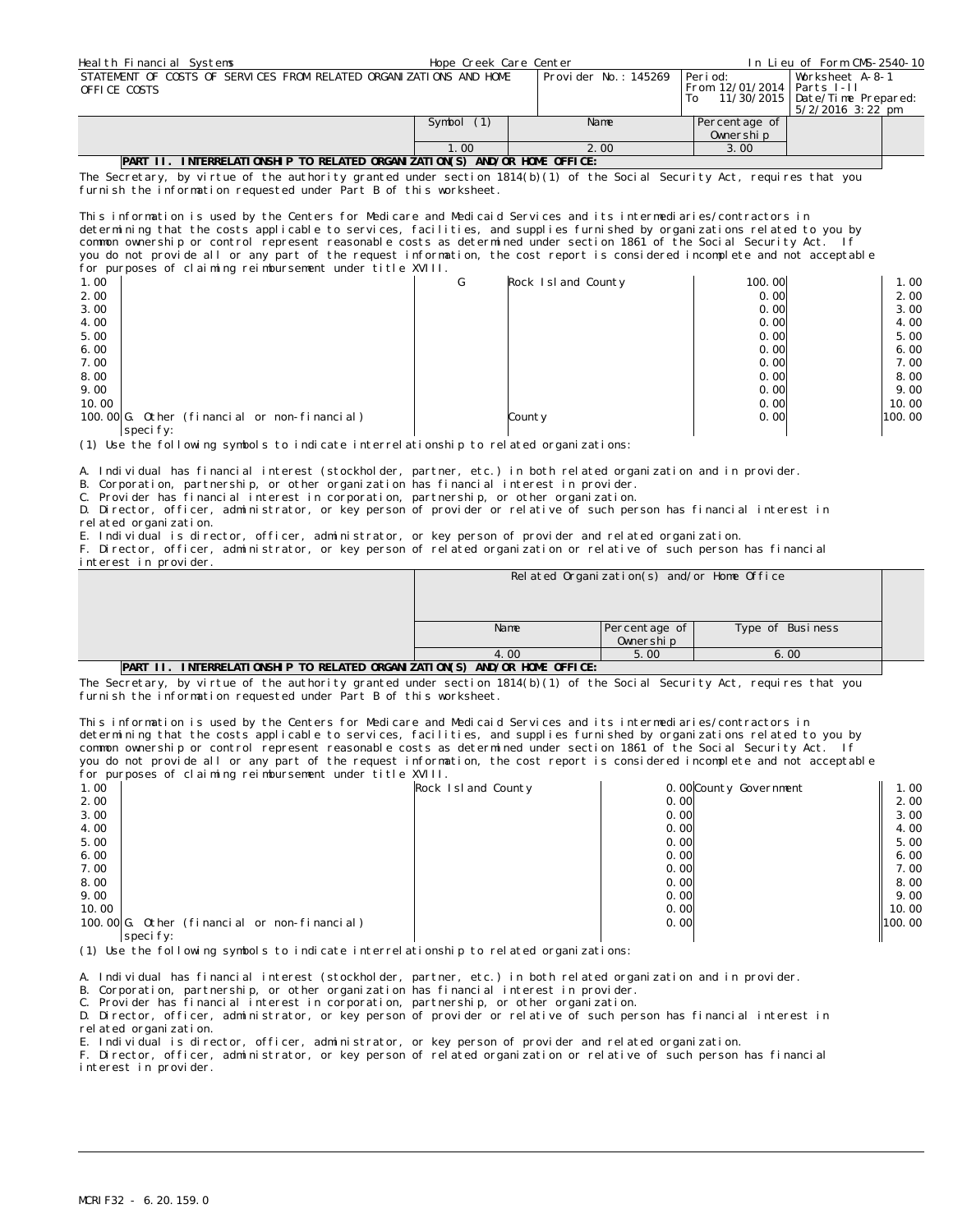| Heal th Financial Systems                                            |                                                                                                                                                                                                                                                                                                                                                     | Hope Creek Care Center                                                                                  |                                                                             | In Lieu of Form CMS-2540-10         |                                                                                 |                                                                                            |                                                                                        |
|----------------------------------------------------------------------|-----------------------------------------------------------------------------------------------------------------------------------------------------------------------------------------------------------------------------------------------------------------------------------------------------------------------------------------------------|---------------------------------------------------------------------------------------------------------|-----------------------------------------------------------------------------|-------------------------------------|---------------------------------------------------------------------------------|--------------------------------------------------------------------------------------------|----------------------------------------------------------------------------------------|
| COST ALLOCATION - GENERAL SERVICE COSTS                              |                                                                                                                                                                                                                                                                                                                                                     |                                                                                                         |                                                                             | Provider No.: 145269                | Peri od:<br>From 12/01/2014<br>11/30/2015<br>To                                 | Worksheet B<br>Part I<br>Date/Time Prepared:<br>$5/2/2016$ 3:22 pm                         |                                                                                        |
|                                                                      |                                                                                                                                                                                                                                                                                                                                                     |                                                                                                         | CAPI TAL RELATED COSTS                                                      |                                     |                                                                                 |                                                                                            |                                                                                        |
|                                                                      | Cost Center Description                                                                                                                                                                                                                                                                                                                             | Net Expenses<br>for Cost<br>Allocation<br>(from Wkst A<br>col. 7)                                       | BLDGS &<br><b>FIXTURES</b>                                                  | <b>MOVABLE</b><br><b>EQUI PMENT</b> | EMPLOYEE<br><b>BENEFITS</b>                                                     | Subtotal                                                                                   |                                                                                        |
|                                                                      |                                                                                                                                                                                                                                                                                                                                                     | $\mathbf 0$                                                                                             | 1.00                                                                        | 2.00                                | 3.00                                                                            | 3A                                                                                         |                                                                                        |
|                                                                      | GENERAL SERVICE COST CENTERS                                                                                                                                                                                                                                                                                                                        |                                                                                                         |                                                                             |                                     |                                                                                 |                                                                                            |                                                                                        |
| 1.00<br>2.00<br>3.00<br>4.00<br>5.00<br>6.00<br>7.00<br>8.00<br>9.00 | 00100 CAP REL COSTS - BLDGS & FIXTURES<br>00200 CAP REL COSTS - MOVABLE EQUIPMENT<br>00300 EMPLOYEE BENEFITS<br>00400 ADMINISTRATIVE & GENERAL<br>00500 PLANT OPERATION, MAINT. & REPAIRS<br>00600 LAUNDRY & LINEN SERVICE<br>00700 HOUSEKEEPING<br>00800 DI ETARY<br>00900 NURSING ADMINISTRATION                                                  | 1, 215, 575<br>3, 255, 566<br>2, 378, 706<br>727, 308<br>317, 481<br>377, 284<br>1, 407, 123<br>46, 571 | 1, 215, 575<br>142, 048<br>60, 480<br>27, 413<br>9,412<br>74, 786<br>22,620 | U<br>Ω                              | 3, 255, 566<br>130, 293<br>86,015<br>116, 325<br>118, 108<br>302, 814<br>34,870 | 2, 651, 047<br>873, 803<br>461, 219<br>504, 804<br>1, 784, 723<br>104, 061                 | 1.00<br>2.00<br>3.00<br>4.00<br>5.00<br>6.00<br>7.00<br>8.00<br>9.00                   |
| 10.00                                                                | 01000 CENTRAL SERVICES & SUPPLY                                                                                                                                                                                                                                                                                                                     | 355,043                                                                                                 | 14, 244                                                                     |                                     |                                                                                 | 369, 287                                                                                   | 10.00                                                                                  |
| 11.00<br>12.00<br>13.00                                              | 01100 PHARMACY<br>01200 MEDICAL RECORDS & LIBRARY<br>01300 SOCI AL SERVICE<br>14.00 01400 NURSING AND ALLIED HEALTH EDUCATION<br>15.00 01500 OTHER GENERAL SERVICE COST CENTERS                                                                                                                                                                     | 543, 528<br>0                                                                                           | 3,188<br>$\Omega$                                                           | 0                                   | 211, 875                                                                        | 0<br>$\Omega$<br>758, 591<br>$\Omega$<br>0                                                 | 11.00<br>12.00<br>13.00<br>14.00<br>15.00                                              |
|                                                                      | INPATIENT ROUTINE SERVICE COST CENTERS                                                                                                                                                                                                                                                                                                              |                                                                                                         |                                                                             |                                     |                                                                                 |                                                                                            |                                                                                        |
| 31.00                                                                | 30.00 03000 SKI LLED NURSING FACILITY<br>03100 NURSING FACILITY<br>32.00 03200 I CF - MENTALLY RETARDED<br>33.00 03300 OTHER LONG TERM CARE                                                                                                                                                                                                         | 6, 257, 634                                                                                             | 823, 473<br>$\Omega$<br>$\Omega$                                            | 0<br>0<br>$\Omega$                  | 2, 195, 577<br>O                                                                | 9, 276, 684<br>$\Omega$<br>$\Omega$<br>0                                                   | 30.00<br>31.00<br>32.00<br>33.00                                                       |
| 40.00                                                                | ANCI LLARY SERVICE COST CENTERS<br>04000 RADI OLOGY                                                                                                                                                                                                                                                                                                 | 300                                                                                                     | $\Omega$                                                                    | $\Omega$                            |                                                                                 | 300                                                                                        | 40.00                                                                                  |
| 41.00<br>43.00<br>45.00<br>46.00<br>47.00<br>50.00                   | 04100 LABORATORY<br>42.00 04200 INTRAVENOUS THERAPY<br>04300 OXYGEN (I NHALATI ON) THERAPY<br>44.00 04400 PHYSI CAL THERAPY<br>04500 OCCUPATI ONAL THERAPY<br>04600 SPEECH PATHOLOGY<br>04700 ELECTROCARDI OLOGY<br>48.00 04800 MEDICAL SUPPLIES CHARGED TO PATIENTS<br>49.00 04900 DRUGS CHARGED TO PATIENTS<br>05000 DENTAL CARE - TITLE XIX ONLY | 20, 189<br>28, 206<br>379, 187<br>544,025<br>244, 303<br>93, 858<br>378, 744                            | 11,087<br>15, 909<br>7, 148<br>3,767                                        | 0<br>0                              | 59,689                                                                          | 20, 189<br>0<br>28, 206<br>390, 274<br>619,623<br>251, 451<br>0<br>97,625<br>378, 744<br>0 | 41.00<br>42.00<br>43.00<br>44.00<br>45.00<br>46.00<br>47.00<br>48.00<br>49.00<br>50.00 |
|                                                                      | 51.00 05100 SUPPORT SURFACES                                                                                                                                                                                                                                                                                                                        | $\mathbf 0$                                                                                             | $\Omega$                                                                    | 0                                   | 0                                                                               | 0                                                                                          | 51.00                                                                                  |
|                                                                      | 52.00 05200 OTHER ANCILLARY SERVICE COST CENTERS<br>OUTPATI ENT SERVICE COST CENTERS                                                                                                                                                                                                                                                                |                                                                                                         |                                                                             | 0                                   | 0                                                                               | $\Omega$                                                                                   | 52.00                                                                                  |
|                                                                      | 60.00 06000 CLINIC<br>61.00 06100 RURAL HEALTH CLINIC<br>62.00 06200 FQHC<br>63.00 06300 OTHER OUTPATIENT SERVICE COST CENTER<br>OTHER REIMBURSABLE COST CENTERS                                                                                                                                                                                    | 0                                                                                                       | 0                                                                           | $\Omega$                            | Ω                                                                               | 0<br>$\Omega$<br>0                                                                         | 60.00<br>61.00<br>62.00<br>01,63,00                                                    |
| 70.00                                                                | 07000 HOME HEALTH AGENCY COST                                                                                                                                                                                                                                                                                                                       |                                                                                                         |                                                                             |                                     |                                                                                 | $\Omega$                                                                                   | 70.00                                                                                  |
| 72.00                                                                | 71.00 07100 AMBULANCE<br>07200 CORF<br>73.00 07300 CMHC<br>74.00 07400 OTHER REIMBURSABLE COST                                                                                                                                                                                                                                                      |                                                                                                         | $\Omega$                                                                    | 0                                   | 0                                                                               | $\Omega$<br>$\Omega$<br>0<br>$\mathbf 0$                                                   | 71.00<br>72.00<br>73.00<br>74.00                                                       |
| 80.00                                                                | SPECIAL PURPOSE COST CENTERS<br>08000 MALPRACTICE PREMIUMS & PAID LOSSES<br>81.00 08100 INTEREST EXPENSE<br>82.00 08200 UTI LI ZATI ON REVI EW                                                                                                                                                                                                      |                                                                                                         |                                                                             |                                     |                                                                                 |                                                                                            | 80.00<br>81.00<br>82.00                                                                |
| 83.00<br>89.00                                                       | 08300 HOSPI CE<br>84.00 08400 OTHER SPECIAL PURPOSE COST CENTERS<br>SUBTOTALS (sum of lines 1-84)                                                                                                                                                                                                                                                   | 18, 570, 631                                                                                            | 1, 215, 575                                                                 | 0<br>0<br>$\Omega$                  | 3, 255, 566                                                                     | 0<br>$\mathbf 0$<br>18, 570, 631                                                           | 83.00<br>84.00<br>89.00                                                                |
| 93.00<br>98.00<br>99.00                                              | NONREI MBURSABLE COST CENTERS<br>90.00 09000 GIFT, FLOWER, COFFEE SHOPS & CANTEEN<br>91.00 09100 BARBER AND BEAUTY SHOP<br>92.00 09200 PHYSICIANS PRIVATE OFFICES<br>09300 NONPAID WORKERS<br>94.00 09400 PATI ENTS LAUNDRY<br>95.00 09500 OTHER NONREIMBURSABLE COST CENTERS<br>Cross Foot Adjustments<br>Negative Cost Centers                    |                                                                                                         | 0                                                                           | U                                   |                                                                                 | $\mathbf 0$<br>$\Omega$<br>$\Omega$<br>$\Omega$<br>$\Omega$<br>$\Omega$<br>$\Omega$        | 90.00<br>91.00<br>92.00<br>93.00<br>94.00<br>95.00<br>98.00<br>99.00                   |
| 100.00                                                               | <b>TOTAL</b>                                                                                                                                                                                                                                                                                                                                        | 18, 570, 631                                                                                            | 1, 215, 575                                                                 |                                     | 3, 255, 566                                                                     | 18, 570, 631 100.00                                                                        |                                                                                        |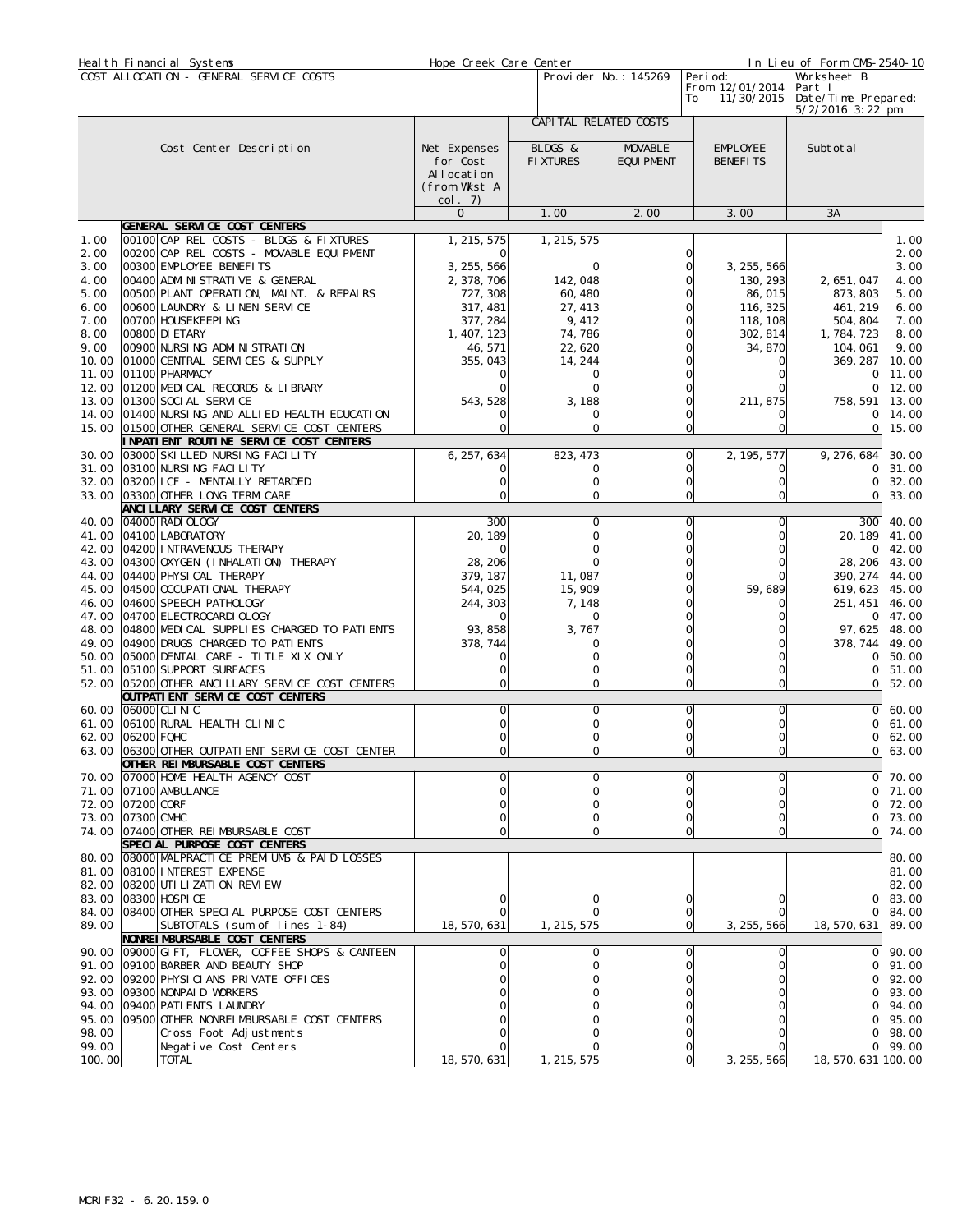|                 | Heal th Financial Systems                                                    | Hope Creek Care Center         |                            |                            |                                     | In Lieu of Form CMS-2540-10   |                |
|-----------------|------------------------------------------------------------------------------|--------------------------------|----------------------------|----------------------------|-------------------------------------|-------------------------------|----------------|
|                 | COST ALLOCATION - GENERAL SERVICE COSTS                                      | Provider No.: 145269           |                            |                            | Peri od:<br>Worksheet B             |                               |                |
|                 |                                                                              |                                |                            |                            | From 12/01/2014<br>11/30/2015<br>To | Part I<br>Date/Time Prepared: |                |
|                 |                                                                              |                                |                            |                            |                                     | $5/2/2016$ 3:22 pm            |                |
|                 | Cost Center Description                                                      | ADMI NI STRATI VE<br>& GENERAL | <b>PLANT</b><br>OPERATION, | LAUNDRY &<br>LINEN SERVICE | HOUSEKEEPI NG                       | DI ETARY                      |                |
|                 |                                                                              |                                | MAINT. &                   |                            |                                     |                               |                |
|                 |                                                                              |                                | REPAIRS                    |                            |                                     |                               |                |
|                 |                                                                              | 4.00                           | 5.00                       | 6.00                       | 7.00                                | 8.00                          |                |
| 1.00            | GENERAL SERVICE COST CENTERS<br>00100 CAP REL COSTS - BLDGS & FIXTURES       |                                |                            |                            |                                     |                               | 1.00           |
| 2.00            | 00200 CAP REL COSTS - MOVABLE EQUIPMENT                                      |                                |                            |                            |                                     |                               | 2.00           |
| 3.00            | 00300 EMPLOYEE BENEFITS                                                      |                                |                            |                            |                                     |                               | 3.00           |
| 4.00            | 00400 ADMI NI STRATI VE & GENERAL                                            | 2, 651, 047                    |                            |                            |                                     |                               | 4.00           |
| 5.00            | 00500 PLANT OPERATION, MAINT. & REPAIRS                                      | 145, 512                       | 1, 019, 315                |                            |                                     |                               | 5.00           |
| 6.00<br>7.00    | 00600 LAUNDRY & LINEN SERVICE<br>00700 HOUSEKEEPING                          | 76,805<br>84,063               | 27,582<br>9,470            | 565, 606<br>0              | 598, 337                            |                               | 6.00<br>7.00   |
| 8.00            | 00800 DI ETARY                                                               | 297, 205                       | 75, 248                    | Ω                          | 45, 837                             | 2, 203, 013                   | 8.00           |
| 9.00            | 00900 NURSING ADMINISTRATION                                                 | 17, 329                        | 22, 760                    |                            | 13,864                              | 0                             | 9.00           |
| 10.00           | 01000 CENTRAL SERVICES & SUPPLY                                              | 61, 496                        | 14, 333                    |                            | 8,731                               | 0                             | 10.00          |
| 11.00           | 01100 PHARMACY                                                               |                                |                            |                            |                                     |                               | 11.00          |
| 12.00<br>13.00  | 01200 MEDICAL RECORDS & LIBRARY<br>01300 SOCI AL SERVICE                     |                                |                            |                            |                                     |                               | 12.00<br>13.00 |
|                 | 14.00 01400 NURSING AND ALLIED HEALTH EDUCATION                              | 126, 326                       | 3, 208                     |                            | 1,954                               | $\cap$                        | 14.00          |
| 15.00           | 01500 OTHER GENERAL SERVICE COST CENTERS                                     | O                              | ∩                          | 0                          | $\Omega$                            | 0                             | 15.00          |
|                 | INPATIENT ROUTINE SERVICE COST CENTERS                                       |                                |                            |                            |                                     |                               |                |
| 30.00           | 03000 SKI LLED NURSING FACILITY                                              | 1,544,826                      | 828, 569                   | 565,606                    | 504, 715                            | 2, 203, 013                   | 30.00          |
| 31.00           | 03100 NURSING FACILITY                                                       |                                |                            | 0                          | 0                                   | 0                             | 31.00          |
|                 | 32.00 03200 I CF - MENTALLY RETARDED<br>33.00 03300 OTHER LONG TERM CARE     | O                              | $\Omega$                   | $\mathbf 0$                | 0                                   | 0<br>0                        | 32.00<br>33.00 |
|                 | ANCI LLARY SERVICE COST CENTERS                                              |                                |                            |                            |                                     |                               |                |
|                 | 40.00 04000 RADI OLOGY                                                       | 50                             | 0                          | 0                          | O                                   | 0                             | 40.00          |
| 41.00           | 04100 LABORATORY                                                             | 3,362                          |                            |                            |                                     | ∩                             | 41.00          |
| 42.00           | 04200 INTRAVENOUS THERAPY                                                    |                                |                            |                            |                                     | ∩                             | 42.00          |
|                 | 43.00 04300 OXYGEN (INHALATION) THERAPY<br>44.00 04400 PHYSI CAL THERAPY     | 4,697<br>64, 991               | 11, 155                    |                            | 6,795                               | ∩<br>$\Omega$                 | 43.00<br>44.00 |
| 45.00           | 04500 OCCUPATI ONAL THERAPY                                                  | 103, 184                       | 16,008                     |                            | 9,751                               |                               | 45.00          |
|                 | 46.00 04600 SPEECH PATHOLOGY                                                 | 41, 873                        | 7, 192                     |                            | 4,381                               | O                             | 46.00          |
| 47.00           | 04700 ELECTROCARDI OLOGY                                                     |                                |                            |                            |                                     | ∩                             | 47.00          |
|                 | 48.00 04800 MEDICAL SUPPLIES CHARGED TO PATIENTS                             | 16, 257                        | 3,790                      |                            | 2,309                               |                               | 48.00          |
| 49.00           | 04900 DRUGS CHARGED TO PATIENTS<br>50.00 05000 DENTAL CARE - TITLE XIX ONLY  | 63,071<br>0                    |                            |                            |                                     | ∩                             | 49.00<br>50.00 |
|                 | 51.00 05100 SUPPORT SURFACES                                                 |                                |                            |                            |                                     | 0                             | 51.00          |
|                 | 52.00 05200 OTHER ANCILLARY SERVICE COST CENTERS                             | O                              | $\Omega$                   | 0                          | O                                   | $\Omega$                      | 52.00          |
|                 | OUTPATI ENT SERVICE COST CENTERS                                             |                                |                            |                            |                                     |                               |                |
| 60.00           | 06000 CLI NI C<br>61.00 06100 RURAL HEALTH CLINIC                            | Ω                              | $\Omega$                   | 0                          | 0                                   | 0                             | 60.00          |
| 62.00           | 06200 FQHC                                                                   |                                |                            |                            | 0                                   | 0<br>∩                        | 61.00<br>62.00 |
|                 | 63.00 06300 OTHER OUTPATI ENT SERVICE COST CENTER                            |                                |                            | 0                          | 0                                   | 0                             | 63.00          |
|                 | OTHER REIMBURSABLE COST CENTERS                                              |                                |                            |                            |                                     |                               |                |
|                 | 70.00 07000 HOME HEALTH AGENCY COST                                          | 0                              | $\Omega$                   | $\mathbf 0$                | 0                                   | Οl                            | 70.00          |
|                 | 71.00 07100 AMBULANCE<br>72.00 07200 CORF                                    |                                |                            |                            |                                     | ΩI                            | 71.00          |
|                 | 73.00 07300 CMHC                                                             |                                |                            |                            |                                     | ΩI                            | 72.00<br>73.00 |
|                 | 74.00 07400 OTHER REIMBURSABLE COST                                          |                                |                            | 0                          | 0                                   | $\Omega$                      | 74.00          |
|                 | SPECIAL PURPOSE COST CENTERS                                                 |                                |                            |                            |                                     |                               |                |
| 80.00           | 08000 MALPRACTICE PREMIUMS & PAID LOSSES                                     |                                |                            |                            |                                     |                               | 80.00          |
|                 | 81.00 08100 INTEREST EXPENSE                                                 |                                |                            |                            |                                     |                               | 81.00          |
|                 | 82.00 08200 UTI LI ZATI ON REVI EW<br>83.00 08300 HOSPI CE                   |                                |                            |                            |                                     | 0                             | 82.00<br>83.00 |
|                 | 84.00 08400 OTHER SPECIAL PURPOSE COST CENTERS                               |                                |                            |                            |                                     | $\Omega$                      | 84.00          |
| 89.00           | SUBTOTALS (sum of lines 1-84)                                                | 2,651,047                      | 1, 019, 315                | 565, 606                   | 598, 337                            | 2, 203, 013                   | 89.00          |
|                 | NONREI MBURSABLE COST CENTERS                                                |                                |                            |                            |                                     |                               |                |
| 90.00           | 09000 GIFT, FLOWER, COFFEE SHOPS & CANTEEN                                   |                                |                            |                            |                                     | $\circ$                       | 90.00          |
|                 | 91.00 09100 BARBER AND BEAUTY SHOP<br>92.00 09200 PHYSICIANS PRIVATE OFFICES |                                |                            |                            |                                     | 0<br>$\Omega$                 | 91.00<br>92.00 |
|                 | 93.00 09300 NONPAID WORKERS                                                  |                                |                            |                            |                                     | 0                             | 93.00          |
|                 | 94.00 09400 PATI ENTS LAUNDRY                                                |                                |                            |                            |                                     | 01                            | 94.00          |
|                 | 95.00 09500 OTHER NONREIMBURSABLE COST CENTERS                               |                                |                            |                            |                                     | ΩI                            | 95.00          |
| 98.00           | Cross Foot Adjustments                                                       |                                |                            |                            |                                     | ΩI                            | 98.00          |
| 99.00<br>100.00 | Negative Cost Centers<br><b>TOTAL</b>                                        | 2, 651, 047                    | 1, 019, 315                | 565, 606                   | 598, 337                            | ΩI<br>2, 203, 013 100. 00     | 99.00          |
|                 |                                                                              |                                |                            |                            |                                     |                               |                |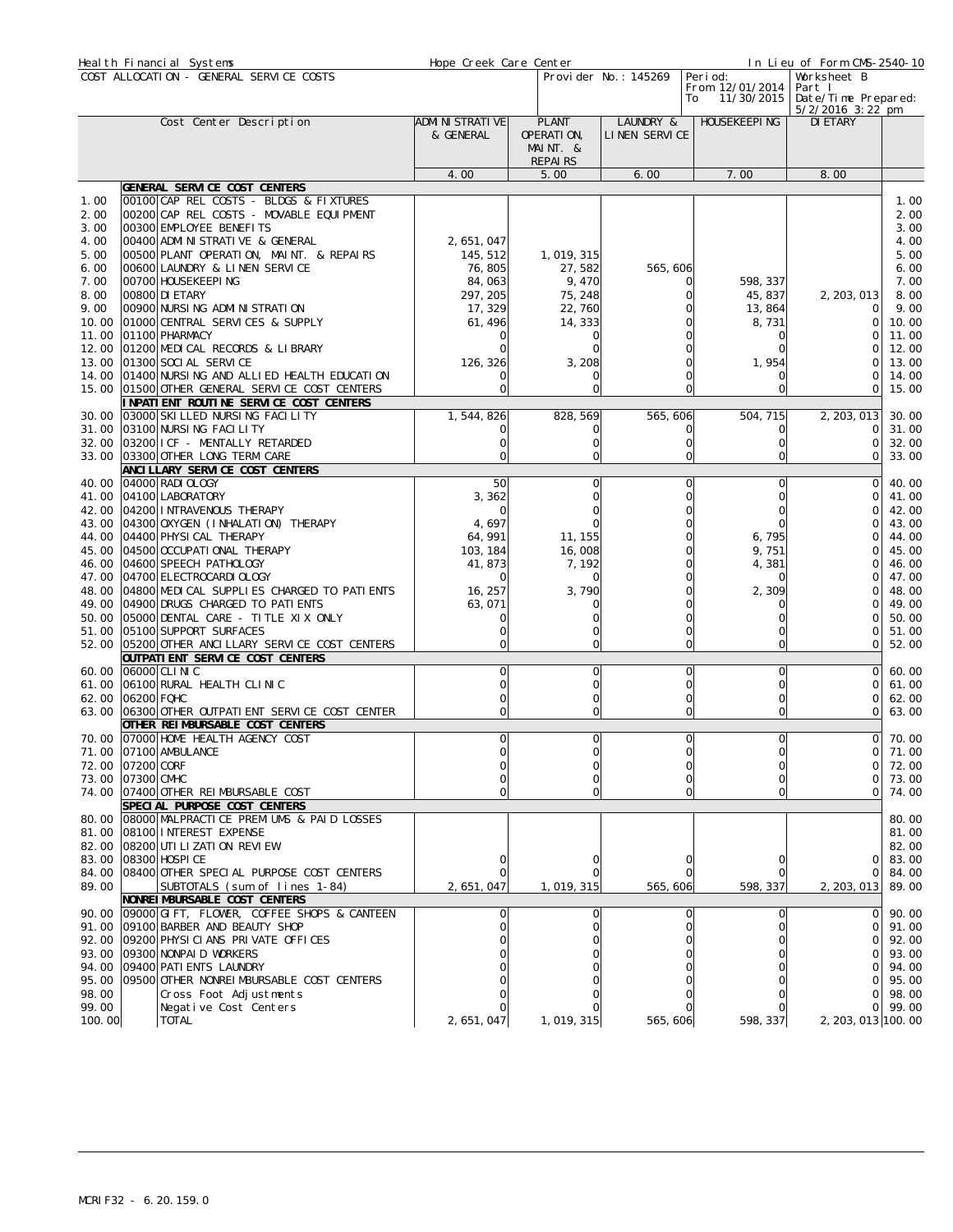|                | Heal th Financial Systems                                                      | Hope Creek Care Center |  |               |                                     |                |                               | In Lieu of Form CMS-2540-10 |                |
|----------------|--------------------------------------------------------------------------------|------------------------|--|---------------|-------------------------------------|----------------|-------------------------------|-----------------------------|----------------|
|                | COST ALLOCATION - GENERAL SERVICE COSTS                                        | Provider No.: 145269   |  |               | Peri od:<br>Worksheet B             |                |                               |                             |                |
|                |                                                                                |                        |  |               | From 12/01/2014<br>11/30/2015<br>To |                | Part I<br>Date/Time Prepared: |                             |                |
|                |                                                                                |                        |  |               |                                     |                |                               | $5/2/2016$ 3:22 pm          |                |
|                | Cost Center Description                                                        | <b>NURSING</b>         |  | CENTRAL       | PHARMACY                            |                | <b>MEDICAL</b>                | SOCI AL SERVICE             |                |
|                |                                                                                | ADMI NI STRATI ON      |  | SERVICES &    |                                     |                | RECORDS &                     |                             |                |
|                |                                                                                |                        |  | <b>SUPPLY</b> |                                     |                | LI BRARY                      |                             |                |
|                |                                                                                | 9.00                   |  | 10.00         | 11.00                               |                | 12.00                         | 13.00                       |                |
| 1.00           | GENERAL SERVICE COST CENTERS<br>00100 CAP REL COSTS - BLDGS & FIXTURES         |                        |  |               |                                     |                |                               |                             | 1.00           |
| 2.00           | 00200 CAP REL COSTS - MOVABLE EQUIPMENT                                        |                        |  |               |                                     |                |                               |                             | 2.00           |
| 3.00           | 00300 EMPLOYEE BENEFITS                                                        |                        |  |               |                                     |                |                               |                             | 3.00           |
| 4.00           | 00400 ADMI NI STRATI VE & GENERAL                                              |                        |  |               |                                     |                |                               |                             | 4.00           |
| 5.00           | 00500 PLANT OPERATION, MAINT. & REPAIRS                                        |                        |  |               |                                     |                |                               |                             | 5.00           |
| 6.00           | 00600 LAUNDRY & LINEN SERVICE                                                  |                        |  |               |                                     |                |                               |                             | 6.00           |
| 7.00           | 00700 HOUSEKEEPING                                                             |                        |  |               |                                     |                |                               |                             | 7.00           |
| 8.00           | 00800 DI ETARY                                                                 |                        |  |               |                                     |                |                               |                             | 8.00           |
| 9.00<br>10.00  | 00900 NURSING ADMINISTRATION<br>01000 CENTRAL SERVICES & SUPPLY                | 158,014                |  | 453, 847      |                                     |                |                               |                             | 9.00<br>10.00  |
| 11.00          | 01100 PHARMACY                                                                 |                        |  | O             |                                     |                |                               |                             | 11.00          |
| 12.00          | 01200 MEDICAL RECORDS & LIBRARY                                                |                        |  |               |                                     |                |                               |                             | 12.00          |
| 13.00          | 01300 SOCI AL SERVICE                                                          |                        |  |               |                                     |                |                               | 890, 079                    | 13.00          |
| 14.00          | 01400 NURSING AND ALLIED HEALTH EDUCATION                                      |                        |  |               |                                     |                | 0                             | 0                           | 14.00          |
| 15.00          | 01500 OTHER GENERAL SERVICE COST CENTERS                                       |                        |  | $\Omega$      |                                     |                | 0                             | $\circ$                     | 15.00          |
|                | I NPATI ENT ROUTI NE SERVI CE COST CENTERS                                     |                        |  |               |                                     |                |                               |                             |                |
| 30.00          | 03000 SKI LLED NURSING FACILITY                                                | 158,014                |  | 453, 847      |                                     | 0              | $\Omega$                      | 890, 079                    | 30.00          |
| 31.00          | 03100 NURSING FACILITY<br>03200 ICF - MENTALLY RETARDED                        | O                      |  | 0             |                                     | 0              | 0                             | 0                           | 31.00          |
| 32.00<br>33.00 | 03300 OTHER LONG TERM CARE                                                     | 0<br>0                 |  | 0<br>$\Omega$ |                                     |                | 0<br>0                        | $\Omega$<br>0               | 32.00<br>33.00 |
|                | ANCI LLARY SERVICE COST CENTERS                                                |                        |  |               |                                     |                |                               |                             |                |
| 40.00          | 04000 RADI OLOGY                                                               | 0                      |  | 0             |                                     | 0              | 0                             | $\Omega$                    | 40.00          |
| 41.00          | 04100 LABORATORY                                                               |                        |  | $\Omega$      |                                     | 0              | 0                             | ∩                           | 41.00          |
| 42.00          | 04200 INTRAVENOUS THERAPY                                                      |                        |  |               |                                     |                |                               |                             | 42.00          |
| 43.00          | 04300 OXYGEN (I NHALATION) THERAPY                                             |                        |  |               |                                     |                |                               | 0                           | 43.00          |
| 44.00          | 04400 PHYSI CAL THERAPY                                                        |                        |  |               |                                     |                |                               | ∩                           | 44.00          |
| 45.00          | 04500 OCCUPATI ONAL THERAPY                                                    |                        |  |               |                                     |                |                               | $\cap$                      | 45.00          |
| 46.00          | 04600 SPEECH PATHOLOGY                                                         |                        |  |               |                                     |                |                               |                             | 46.00          |
| 47.00<br>48.00 | 04700 ELECTROCARDI OLOGY<br>04800 MEDICAL SUPPLIES CHARGED TO PATIENTS         |                        |  |               |                                     |                |                               |                             | 47.00<br>48.00 |
| 49.00          | 04900 DRUGS CHARGED TO PATIENTS                                                |                        |  |               |                                     |                |                               | $\cap$                      | 49.00          |
| 50.00          | 05000 DENTAL CARE - TITLE XIX ONLY                                             |                        |  |               |                                     |                | O                             | ∩                           | 50.00          |
| 51.00          | 05100 SUPPORT SURFACES                                                         |                        |  | $\Omega$      |                                     |                | 0                             | 0                           | 51.00          |
| 52.00          | 05200 OTHER ANCILLARY SERVICE COST CENTERS                                     | $\Omega$               |  | $\mathbf 0$   |                                     | Ω              | $\overline{0}$                | $\Omega$                    | 52.00          |
|                | OUTPATI ENT SERVICE COST CENTERS                                               |                        |  |               |                                     |                |                               |                             |                |
| 60.00          | 06000 CLINIC                                                                   | 0                      |  | 0             |                                     | $\Omega$       | 0                             | $\Omega$                    | 60.00          |
| 61.00          | 06100 RURAL HEALTH CLINIC                                                      |                        |  | $\Omega$      |                                     | $\Omega$       | 0                             |                             | 61.00          |
| 63.00          | 62.00 06200 FQHC<br>06300 OTHER OUTPATI ENT SERVICE COST CENTER                | O                      |  | 0<br>$\Omega$ |                                     |                | O<br>0                        | 0<br>0                      | 62.00<br>63.00 |
|                | OTHER REIMBURSABLE COST CENTERS                                                |                        |  |               |                                     |                |                               |                             |                |
| 70.00          | 07000 HOME HEALTH AGENCY COST                                                  | 0                      |  | 0             |                                     | $\Omega$       | 0                             | 0                           | 70.00          |
| 71.00          | 07100 AMBULANCE                                                                | O                      |  | $\Omega$      |                                     | 0              | 0                             | Οl                          | 71.00          |
|                | 72.00 07200 CORF                                                               |                        |  |               |                                     |                |                               |                             | 72.00          |
|                | 73.00 07300 CMHC                                                               | 0                      |  | $\Omega$      |                                     | Ω              | 0                             | 01                          | 73.00          |
| 74.00          | 07400 OTHER REIMBURSABLE COST                                                  |                        |  | $\Omega$      |                                     |                | 0                             | Οl                          | 74.00          |
|                | SPECIAL PURPOSE COST CENTERS                                                   |                        |  |               |                                     |                |                               |                             |                |
|                | 80.00 08000 MALPRACTICE PREMIUMS & PAID LOSSES<br>81.00 08100 INTEREST EXPENSE |                        |  |               |                                     |                |                               |                             | 80.00<br>81.00 |
|                | 82.00 08200 UTI LI ZATI ON REVI EW                                             |                        |  |               |                                     |                |                               |                             | 82.00          |
|                | 83.00 08300 HOSPI CE                                                           |                        |  | 0             |                                     | 0              |                               | <sup>O</sup>                | 83.00          |
|                | 84.00 08400 OTHER SPECIAL PURPOSE COST CENTERS                                 |                        |  | $\Omega$      |                                     | 0              | 0                             | $\Omega$                    | 84.00          |
| 89.00          | SUBTOTALS (sum_of lines 1-84)                                                  | 158,014                |  | 453, 847      |                                     | $\overline{O}$ | 0                             | 890, 079                    | 89.00          |
|                | NONREI MBURSABLE COST CENTERS                                                  |                        |  |               |                                     |                |                               |                             |                |
| 90.00          | 09000 GIFT, FLOWER, COFFEE SHOPS & CANTEEN                                     |                        |  | 0             |                                     | $\Omega$       | 0                             | $\Omega$                    | 90.00          |
| 91.00          | 09100 BARBER AND BEAUTY SHOP                                                   |                        |  | $\Omega$      |                                     | 0              | 0                             | $\Omega$                    | 91.00          |
|                | 92.00 09200 PHYSICIANS PRIVATE OFFICES                                         |                        |  |               |                                     |                |                               | 0                           | 92.00          |
|                | 93.00 09300 NONPAID WORKERS<br>94.00 09400 PATI ENTS LAUNDRY                   |                        |  |               |                                     |                | 0                             | $\Omega$<br>ΩI              | 93.00<br>94.00 |
|                | 95.00 09500 OTHER NONREIMBURSABLE COST CENTERS                                 |                        |  | $\Omega$      |                                     |                | 0                             | ΩI                          | 95.00          |
| 98.00          | Cross Foot Adjustments                                                         |                        |  |               |                                     |                |                               |                             | 98.00          |
| 99.00          | Negative Cost Centers                                                          |                        |  |               |                                     |                | 0                             | ΩI                          | 99.00          |
| 100.00         | <b>TOTAL</b>                                                                   | 158, 014               |  | 453, 847      |                                     | 0              | 이                             | 890, 079 100.00             |                |
|                |                                                                                |                        |  |               |                                     |                |                               |                             |                |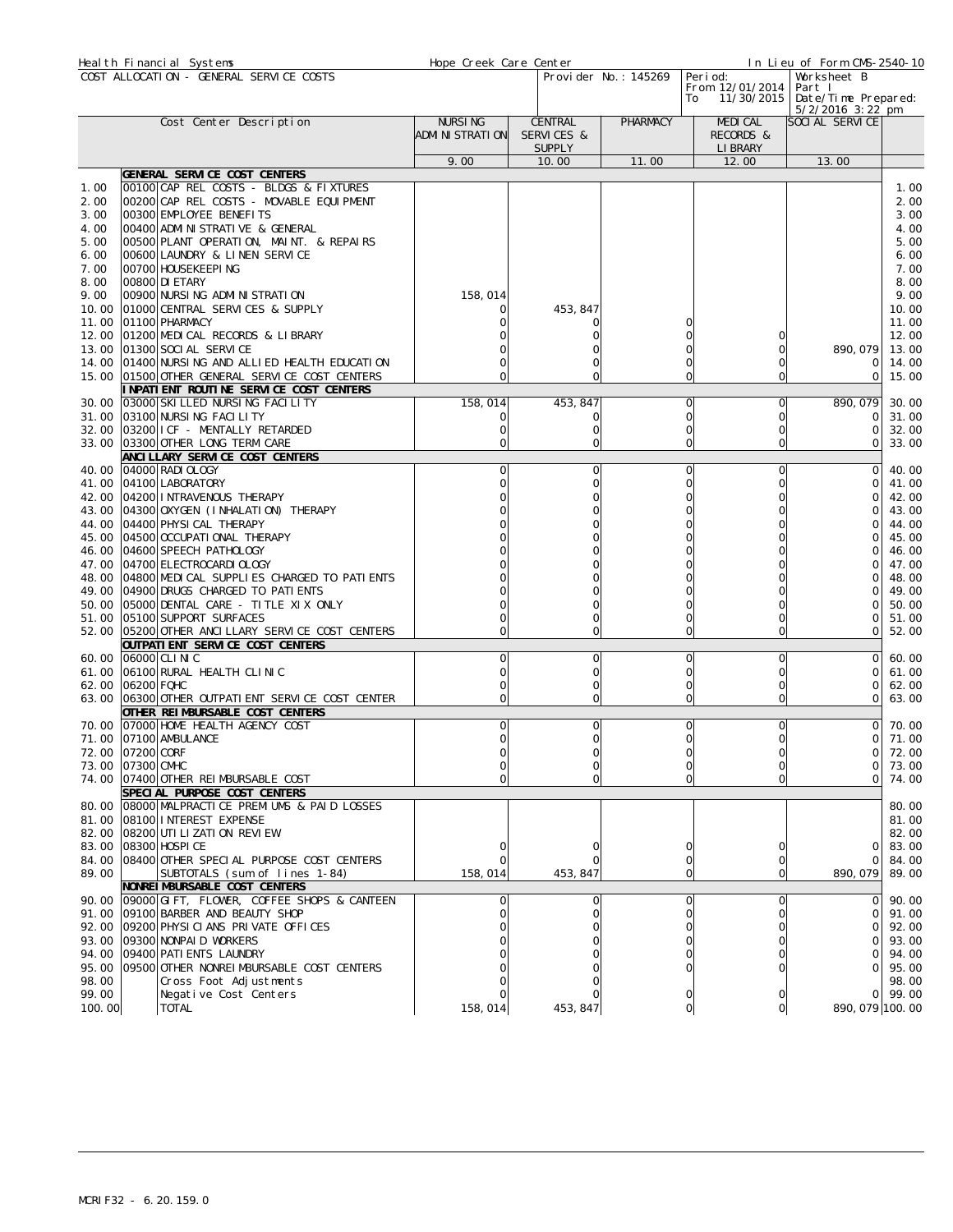|              |                  | Heal th Financial Systems                                                                         | Hope Creek Care Center |                          |                      |                                     | In Lieu of Form CMS-2540-10   |                |
|--------------|------------------|---------------------------------------------------------------------------------------------------|------------------------|--------------------------|----------------------|-------------------------------------|-------------------------------|----------------|
|              |                  | COST ALLOCATION - GENERAL SERVICE COSTS                                                           |                        |                          | Provider No.: 145269 | Peri od:                            | Worksheet B                   |                |
|              |                  |                                                                                                   |                        |                          |                      | From 12/01/2014<br>11/30/2015<br>To | Part I<br>Date/Time Prepared: |                |
|              |                  |                                                                                                   |                        |                          |                      |                                     | $5/2/2016$ 3:22 pm            |                |
|              |                  |                                                                                                   |                        | OTHER GENERAL            |                      |                                     |                               |                |
|              |                  | Cost Center Description                                                                           | NURSING AND            | SERVI CE<br>COST CENTERS | Subtotal             | Post Stepdown                       | Total                         |                |
|              |                  |                                                                                                   | ALLIED HEALTH          |                          |                      | Adjustments                         |                               |                |
|              |                  |                                                                                                   | EDUCATI ON             |                          |                      |                                     |                               |                |
|              |                  |                                                                                                   | 14.00                  | 15.00                    | 16.00                | 17.00                               | 18.00                         |                |
|              |                  | GENERAL SERVICE COST CENTERS<br>00100 CAP REL COSTS - BLDGS & FIXTURES                            |                        |                          |                      |                                     |                               |                |
| 1.00<br>2.00 |                  | 00200 CAP REL COSTS - MOVABLE EQUIPMENT                                                           |                        |                          |                      |                                     |                               | 1.00<br>2.00   |
| 3.00         |                  | 00300 EMPLOYEE BENEFITS                                                                           |                        |                          |                      |                                     |                               | 3.00           |
| 4.00         |                  | 00400 ADMI NI STRATI VE & GENERAL                                                                 |                        |                          |                      |                                     |                               | 4.00           |
| 5.00         |                  | 00500 PLANT OPERATION, MAINT. & REPAIRS                                                           |                        |                          |                      |                                     |                               | 5.00           |
| 6.00         |                  | 00600 LAUNDRY & LINEN SERVICE                                                                     |                        |                          |                      |                                     |                               | 6.00           |
| 7.00<br>8.00 |                  | 00700  HOUSEKEEPI NG<br>00800 DI ETARY                                                            |                        |                          |                      |                                     |                               | 7.00<br>8.00   |
| 9.00         |                  | 00900 NURSING ADMINISTRATION                                                                      |                        |                          |                      |                                     |                               | 9.00           |
| 10.00        |                  | 01000 CENTRAL SERVICES & SUPPLY                                                                   |                        |                          |                      |                                     |                               | 10.00          |
| 11.00        |                  | 01100 PHARMACY                                                                                    |                        |                          |                      |                                     |                               | 11.00          |
|              |                  | 12.00 01200 MEDICAL RECORDS & LIBRARY                                                             |                        |                          |                      |                                     |                               | 12.00          |
| 13.00        |                  | 01300 SOCI AL SERVICE                                                                             |                        |                          |                      |                                     |                               | 13.00          |
|              |                  | 14.00 01400 NURSING AND ALLIED HEALTH EDUCATION<br>15.00 01500 OTHER GENERAL SERVICE COST CENTERS | 0                      | 0                        |                      |                                     |                               | 14.00<br>15.00 |
|              |                  | INPATIENT ROUTINE SERVICE COST CENTERS                                                            |                        |                          |                      |                                     |                               |                |
|              |                  | 30.00 03000 SKI LLED NURSING FACILITY                                                             | 0                      | O                        | 16, 425, 353         | 0l                                  | 16, 425, 353                  | 30.00          |
|              |                  | 31.00 03100 NURSING FACILITY                                                                      | 0                      | 0                        |                      | $\Omega$<br>Ω                       | 0                             | 31.00          |
|              |                  | 32.00 03200 I CF - MENTALLY RETARDED                                                              | 0                      | $\circ$                  |                      | $\circ$<br>0                        | $\Omega$                      | 32.00          |
|              |                  | 33.00 03300 OTHER LONG TERM CARE                                                                  | O                      | $\Omega$                 |                      | 0<br>U                              | 0                             | 33.00          |
| 40.00        |                  | ANCI LLARY SERVICE COST CENTERS<br>04000 RADI OLOGY                                               | 0                      | 0                        |                      | 350<br>$\circ$                      | 350                           | 40.00          |
|              |                  | 41.00 04100 LABORATORY                                                                            |                        |                          | 23, 551              | O                                   | 23,551                        | 41.00          |
|              |                  | 42.00 04200 INTRAVENOUS THERAPY                                                                   |                        |                          |                      | O                                   | 0                             | 42.00          |
|              |                  | 43.00 04300 OXYGEN (INHALATION) THERAPY                                                           |                        |                          | 32, 903              | O                                   | 32,903                        | 43.00          |
|              |                  | 44.00 04400 PHYSICAL THERAPY                                                                      |                        |                          | 473, 215             | $\Omega$                            | 473, 215                      | 44.00          |
| 45.00        |                  | 04500 OCCUPATI ONAL THERAPY<br>46.00 04600 SPEECH PATHOLOGY                                       |                        |                          | 748, 566<br>304, 897 | 0<br>O                              | 748, 566<br>304, 897          | 45.00<br>46.00 |
| 47.00        |                  | 04700 ELECTROCARDI OLOGY                                                                          |                        |                          |                      | 0                                   | 0                             | 47.00          |
|              |                  | 48.00 04800 MEDICAL SUPPLIES CHARGED TO PATIENTS                                                  |                        |                          | 119, 981             | 0                                   | 119, 981                      | 48.00          |
| 49.00        |                  | 04900 DRUGS CHARGED TO PATI ENTS                                                                  |                        |                          | 441, 815             |                                     | 441, 815                      | 49.00          |
|              |                  | 50.00 05000 DENTAL CARE - TITLE XIX ONLY                                                          |                        |                          |                      | 0<br>0                              | 0                             | 50.00          |
| 51.00        |                  | 05100 SUPPORT SURFACES                                                                            |                        | $\Omega$                 |                      | O<br>0<br>0<br>O                    | 0<br>$\Omega$                 | 51.00          |
| 52.00        |                  | 05200 OTHER ANCILLARY SERVICE COST CENTERS<br>OUTPATI ENT SERVICE COST CENTERS                    |                        |                          |                      |                                     |                               | 52.00          |
|              |                  | 60.00 06000 CLINIC                                                                                | 0                      | $\circ$                  |                      | O<br>$\circ$                        | Οl                            | 60.00          |
|              |                  | 61.00 06100 RURAL HEALTH CLINIC                                                                   |                        | 0                        |                      | O<br>0                              | $\Omega$                      | 61.00          |
| 62.00        | 06200 FQHC       |                                                                                                   |                        | 0                        |                      | $\Omega$<br>0                       | 0                             | 62.00          |
|              |                  | 63.00 06300 OTHER OUTPATIENT SERVICE COST CENTER                                                  | 0                      | $\mathbf 0$              |                      | $\circ$<br>U                        | $\circ$                       | 63.00          |
|              |                  | OTHER REIMBURSABLE COST CENTERS<br>70.00 07000 HOME HEALTH AGENCY COST                            | പ                      | ΩI                       |                      | ΩI<br>ΩL                            |                               | $0$ 70.00      |
|              |                  | 71.00 07100 AMBULANCE                                                                             |                        |                          |                      |                                     | $\Omega$                      | 71.00          |
|              | 72.00 07200 CORF |                                                                                                   |                        |                          |                      |                                     | $\Omega$                      | 72.00          |
|              | 73.00 07300 CMHC |                                                                                                   |                        |                          |                      |                                     | $\Omega$                      | 73.00          |
|              |                  | 74.00 07400 OTHER REIMBURSABLE COST                                                               |                        |                          |                      | O                                   | Οl                            | 74.00          |
|              |                  | SPECIAL PURPOSE COST CENTERS<br>80.00 08000 MALPRACTICE PREMIUMS & PAID LOSSES                    |                        |                          |                      |                                     |                               | 80.00          |
|              |                  | 81.00 08100 INTEREST EXPENSE                                                                      |                        |                          |                      |                                     |                               | 81.00          |
|              |                  | 82.00 08200 UTI LI ZATI ON REVI EW                                                                |                        |                          |                      |                                     |                               | 82.00          |
|              |                  | 83.00 08300 HOSPI CE                                                                              |                        |                          |                      |                                     | 0                             | 83.00          |
|              |                  | 84.00 08400 OTHER SPECIAL PURPOSE COST CENTERS                                                    |                        |                          |                      |                                     | $\Omega$                      | 84.00          |
| 89.00        |                  | SUBTOTALS (sum of lines 1-84)                                                                     |                        | 0                        | 18, 570, 631         | Οl                                  | 18, 570, 631                  | 89.00          |
|              |                  | NONREI MBURSABLE COST CENTERS<br>90.00 09000 GIFT, FLOWER, COFFEE SHOPS & CANTEEN                 |                        |                          |                      | $\Omega$                            | ΟI                            | 90.00          |
|              |                  | 91.00 09100 BARBER AND BEAUTY SHOP                                                                |                        |                          |                      | 0                                   | 0                             | 91.00          |
|              |                  | 92.00 09200 PHYSICIANS PRIVATE OFFICES                                                            |                        |                          |                      |                                     | 0                             | 92.00          |
|              |                  | 93.00 09300 NONPAID WORKERS                                                                       |                        |                          |                      |                                     | 0                             | 93.00          |
|              |                  | 94.00 09400 PATI ENTS LAUNDRY                                                                     |                        |                          |                      |                                     | $\Omega$                      | 94.00          |
| 98.00        |                  | 95.00 09500 OTHER NONREIMBURSABLE COST CENTERS<br>Cross Foot Adjustments                          |                        |                          |                      |                                     | ΩI<br>$\Omega$                | 95.00<br>98.00 |
| 99.00        |                  | Negative Cost Centers                                                                             |                        |                          |                      |                                     | ΟI                            | 99.00          |
| 100.00       |                  | <b>TOTAL</b>                                                                                      |                        |                          | 18, 570, 631         | 0l                                  | 18, 570, 631 100. 00          |                |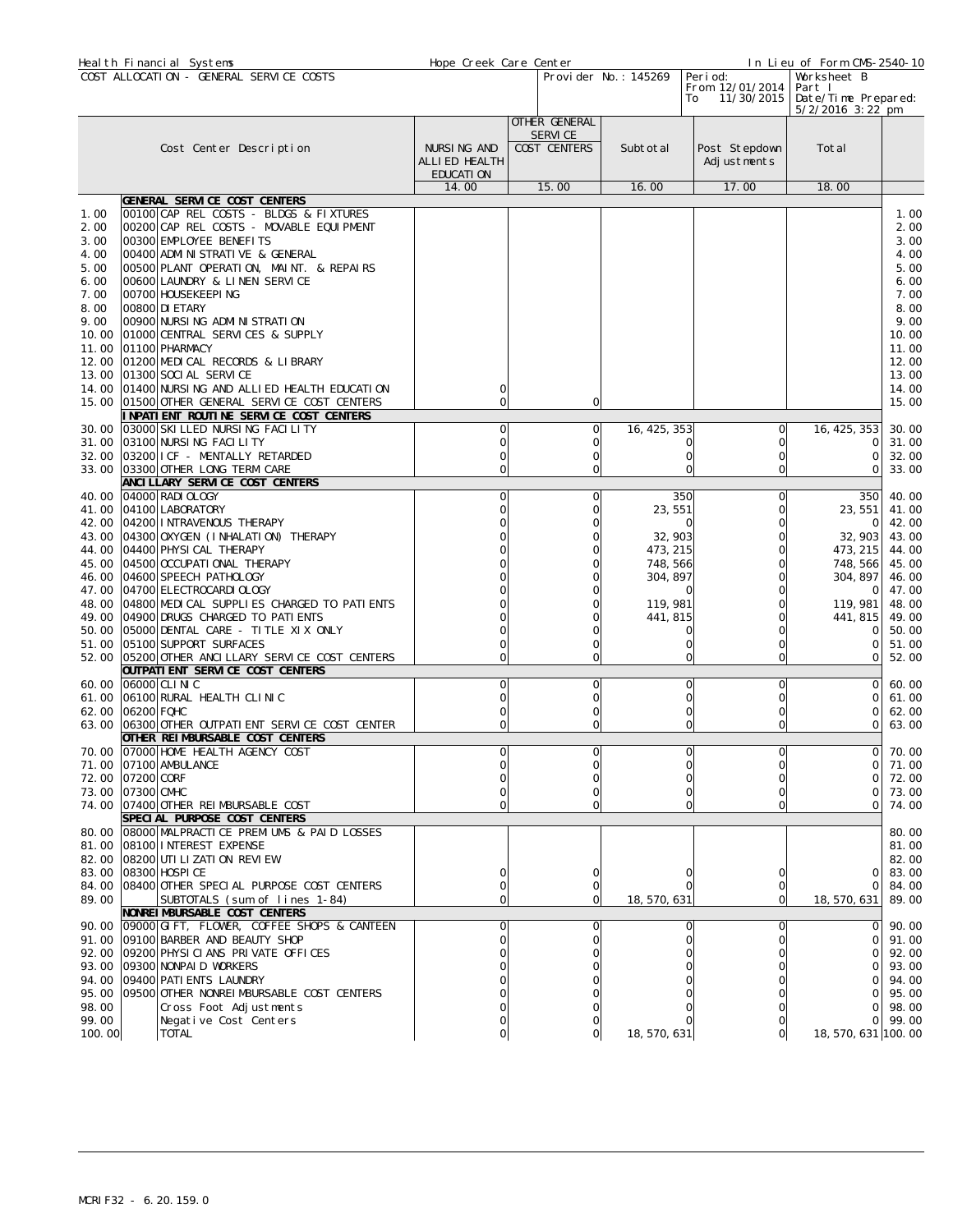|                                      | Heal th Financial Systems                                                                                                                                                                                                 | Hope Creek Care Center                    |                                | In Lieu of Form CMS-2540-10                     |                                                                     |                                          |                                              |
|--------------------------------------|---------------------------------------------------------------------------------------------------------------------------------------------------------------------------------------------------------------------------|-------------------------------------------|--------------------------------|-------------------------------------------------|---------------------------------------------------------------------|------------------------------------------|----------------------------------------------|
|                                      | ALLOCATION OF CAPITAL RELATED COSTS                                                                                                                                                                                       |                                           | Provider No.: 145269           | Peri od:<br>From 12/01/2014<br>11/30/2015<br>To | Worksheet B<br>Part II<br>Date/Time Prepared:<br>$5/2/2016$ 3:22 pm |                                          |                                              |
|                                      | Cost Center Description                                                                                                                                                                                                   | Di rectly                                 | BLDGS &                        | CAPI TAL RELATED COSTS<br>MOVABLE               | Subtotal                                                            | <b>EMPLOYEE</b>                          |                                              |
|                                      |                                                                                                                                                                                                                           | Assigned New<br>Capi tal<br>Related Costs | <b>FIXTURES</b>                | <b>EQUI PMENT</b>                               |                                                                     | <b>BENEFITS</b>                          |                                              |
|                                      |                                                                                                                                                                                                                           | $\mathsf{O}$                              | 1.00                           | 2.00                                            | 2A                                                                  | 3.00                                     |                                              |
| 1.00<br>2.00<br>3.00<br>4.00<br>5.00 | GENERAL SERVICE COST CENTERS<br>00100 CAP REL COSTS - BLDGS & FIXTURES<br>00200 CAP REL COSTS - MOVABLE EQUIPMENT<br>00300 EMPLOYEE BENEFITS<br>00400 ADMINISTRATIVE & GENERAL<br>00500 PLANT OPERATION, MAINT. & REPAIRS |                                           | 142,048<br>60, 480             | U                                               | 142, 048<br>60, 480                                                 | C<br>$\Omega$<br>$\Omega$                | 1.00<br>2.00<br>3.00<br>4.00<br>5.00         |
| 6.00<br>7.00<br>8.00                 | 00600 LAUNDRY & LINEN SERVICE<br>00700 HOUSEKEEPING<br>00800 DI ETARY                                                                                                                                                     |                                           | 27, 413<br>9,412<br>74, 786    | Ω<br>Ω                                          | 27, 413<br>9,412<br>74,786                                          | $\Omega$<br>$\mathbf 0$                  | 6.00<br>7.00<br>8.00                         |
| 9.00<br>10.00<br>11.00<br>12.00      | 00900 NURSING ADMINISTRATION<br>01000 CENTRAL SERVICES & SUPPLY<br>01100 PHARMACY<br>01200 MEDICAL RECORDS & LIBRARY                                                                                                      |                                           | 22, 620<br>14, 244             | 0                                               | 22,620<br>14, 244                                                   | 0                                        | 9.00<br>10.00<br>11.00<br>12.00              |
| 13.00<br>14.00<br>15.00              | 01300 SOCI AL SERVICE<br>01400 NURSING AND ALLIED HEALTH EDUCATION<br>01500 OTHER GENERAL SERVICE COST CENTERS<br>I NPATI ENT ROUTI NE SERVI CE COST CENTERS                                                              |                                           | 3,188<br>$\Omega$              | U<br>0                                          | 3, 188                                                              | 0<br>$\Omega$                            | 13.00<br>14.00<br>15.00                      |
| 30.00                                | 03000 SKI LLED NURSING FACILITY<br>31.00 03100 NURSI NG FACILITY<br>32.00 03200 I CF - MENTALLY RETARDED<br>33.00 03300 OTHER LONG TERM CARE                                                                              | 0                                         | 823, 473<br>O<br>O<br>$\Omega$ | 0<br>0<br>0                                     | 823, 473<br>0<br>Ω                                                  | $\Omega$<br>0<br>$\Omega$<br>$\mathbf 0$ | 30.00<br>31.00<br>32.00<br>33.00             |
|                                      | ANCI LLARY SERVICE COST CENTERS<br>40.00 04000 RADI OLOGY                                                                                                                                                                 |                                           | 0                              | U                                               |                                                                     | $\Omega$                                 | 40.00                                        |
| 41.00<br>44.00                       | 04100 LABORATORY<br>42.00 04200 INTRAVENOUS THERAPY<br>43.00 04300 0XYGEN (INHALATION) THERAPY<br>04400 PHYSI CAL THERAPY                                                                                                 |                                           | 11,087                         | Ω                                               | 11,087                                                              | $\Omega$<br>$\Omega$<br>0                | 41.00<br>42.00<br>43.00<br>44.00             |
| 46.00<br>48.00                       | 45.00 04500 OCCUPATI ONAL THERAPY<br>04600 SPEECH PATHOLOGY<br>47.00 04700 ELECTROCARDI OLOGY<br>04800 MEDICAL SUPPLIES CHARGED TO PATIENTS                                                                               |                                           | 15, 909<br>7, 148<br>3,767     | Ω                                               | 15, 909<br>7, 148<br>3,767                                          |                                          | 45.00<br>46.00<br>47.00<br>48.00             |
| 51.00<br>52.00                       | 49.00 04900 DRUGS CHARGED TO PATIENTS<br>50.00 05000 DENTAL CARE - TITLE XIX ONLY<br>05100 SUPPORT SURFACES<br>05200 OTHER ANCILLARY SERVICE COST CENTERS                                                                 | 0                                         | $\Omega$                       | 0                                               | 0                                                                   | 0<br>$\Omega$<br>$\mathbf 0$             | 49.00<br>50.00<br>51.00<br>52.00             |
|                                      | OUTPATI ENT SERVICE COST CENTERS                                                                                                                                                                                          |                                           |                                |                                                 |                                                                     |                                          |                                              |
| 61.00                                | 60.00 06000 CLINIC<br>06100 RURAL HEALTH CLINIC<br>62.00 06200 FQHC<br>63.00 06300 OTHER OUTPATI ENT SERVICE COST CENTER                                                                                                  | 0                                         | 0<br>$\Omega$                  | 0<br>0<br>$\Omega$                              | 0<br>0<br>0<br>0                                                    | 0<br>$\Omega$<br>$\Omega$<br>0           | 60.00<br>61.00<br>62.00<br>63.00             |
|                                      | OTHER REIMBURSABLE COST CENTERS<br>70.00 07000 HOME HEALTH AGENCY COST                                                                                                                                                    |                                           | 0                              | 0                                               |                                                                     | 0                                        | 70.00                                        |
|                                      | 71.00 07100 AMBULANCE<br>72.00 07200 CORF<br>73.00 07300 CMHC<br>74.00 07400 OTHER REIMBURSABLE COST                                                                                                                      |                                           |                                | Ω<br>Ω<br>U<br>Ω                                |                                                                     | ∩<br>0<br>$\Omega$<br>$\mathbf 0$        | 71.00<br>72.00<br>73.00<br>74.00             |
|                                      | SPECIAL PURPOSE COST CENTERS<br>80.00 08000 MALPRACTICE PREMIUMS & PAID LOSSES<br>81.00 08100 INTEREST EXPENSE<br>82.00 08200 UTI LI ZATI ON REVI EW                                                                      |                                           |                                |                                                 |                                                                     |                                          | 80.00<br>81.00<br>82.00                      |
| 89.00                                | 83.00 08300 HOSPI CE<br>84.00 08400 OTHER SPECIAL PURPOSE COST CENTERS<br>SUBTOTALS (sum of lines 1-84)<br>NONREI MBURSABLE COST CENTERS                                                                                  |                                           | 1, 215, 575                    | O<br>0<br>0                                     | 1, 215, 575                                                         | 0<br>$\Omega$<br>0                       | 83.00<br>84.00<br>89.00                      |
|                                      | 90.00 09000 GIFT, FLOWER, COFFEE SHOPS & CANTEEN<br>91.00 09100 BARBER AND BEAUTY SHOP<br>92.00 09200 PHYSICIANS PRIVATE OFFICES<br>93.00 09300 NONPAID WORKERS                                                           |                                           |                                |                                                 |                                                                     | $\mathbf 0$<br>0<br>$\Omega$<br>0        | 90.00<br>91.00<br>92.00<br>93.00             |
| 98.00<br>99.00<br>100.00             | 94.00 09400 PATI ENTS LAUNDRY<br>95.00 09500 OTHER NONREIMBURSABLE COST CENTERS<br>Cross Foot Adjustments<br>Negative Cost Centers<br><b>TOTAL</b>                                                                        |                                           | 1, 215, 575                    |                                                 | 1, 215, 575                                                         | $\Omega$<br>$\Omega$<br>$\circ$          | 94.00<br>95.00<br>98.00<br>99.00<br>0 100.00 |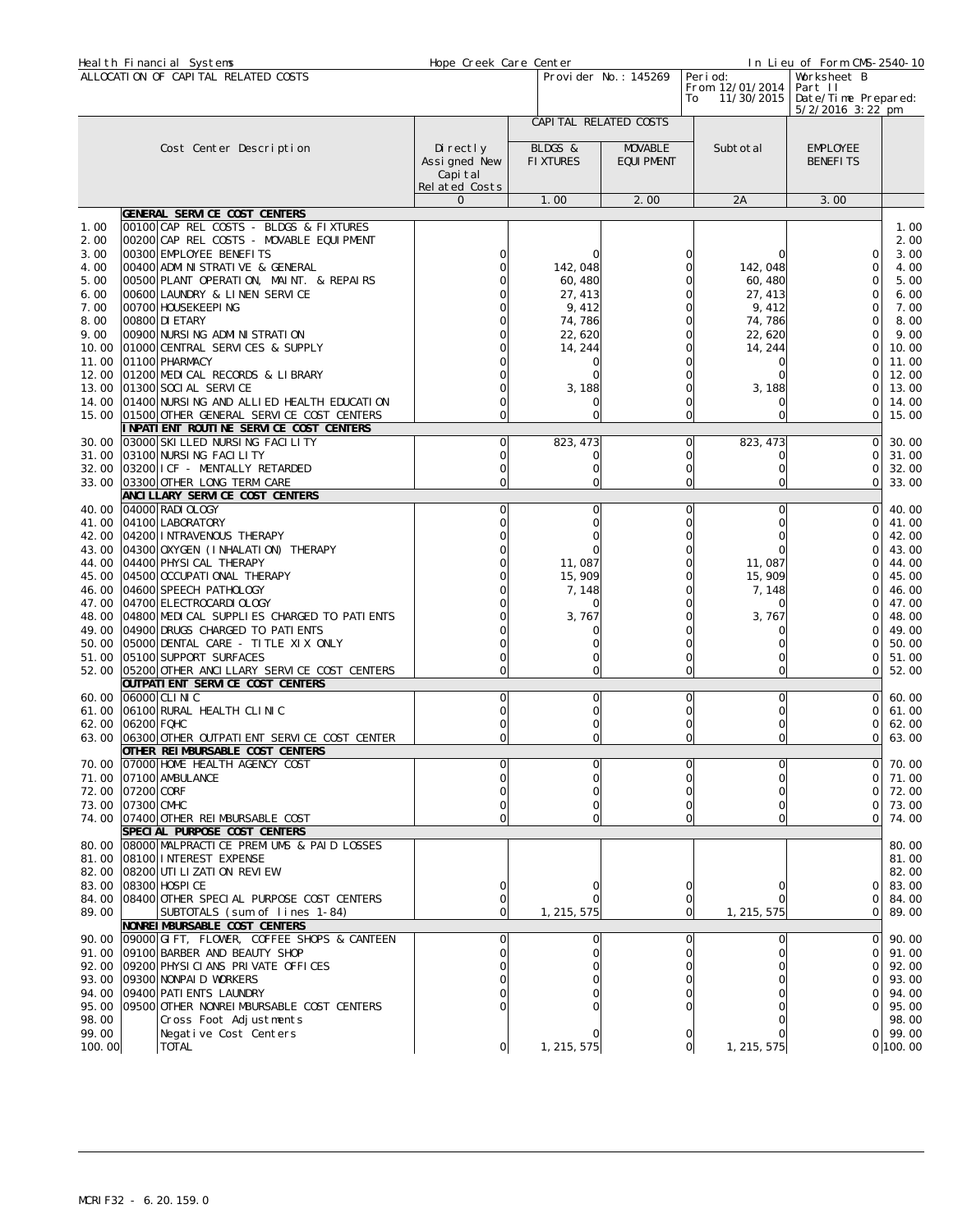| Heal th Financial Systems                                            |                                                                                                                                                                                                                                                                                                    | Hope Creek Care Center                                          |                                                   | In Lieu of Form CMS-2540-10 |                                           |                                                                     |                                                                      |
|----------------------------------------------------------------------|----------------------------------------------------------------------------------------------------------------------------------------------------------------------------------------------------------------------------------------------------------------------------------------------------|-----------------------------------------------------------------|---------------------------------------------------|-----------------------------|-------------------------------------------|---------------------------------------------------------------------|----------------------------------------------------------------------|
|                                                                      | ALLOCATION OF CAPITAL RELATED COSTS                                                                                                                                                                                                                                                                |                                                                 |                                                   | Provi der No.: 145269<br>To | Peri od:<br>From 12/01/2014<br>11/30/2015 | Worksheet B<br>Part II<br>Date/Time Prepared:<br>$5/2/2016$ 3:22 pm |                                                                      |
|                                                                      | Cost Center Description                                                                                                                                                                                                                                                                            | ADMI NI STRATI VE<br>& GENERAL                                  | <b>PLANT</b><br>OPERATION,<br>MAINT. &<br>REPAIRS | LAUNDRY &<br>LINEN SERVICE  | HOUSEKEEPI NG                             | DI ETARY                                                            |                                                                      |
|                                                                      |                                                                                                                                                                                                                                                                                                    | 4.00                                                            | 5.00                                              | 6.00                        | 7.00                                      | 8.00                                                                |                                                                      |
| 1.00<br>2.00                                                         | GENERAL SERVICE COST CENTERS<br>00100 CAP REL COSTS - BLDGS & FIXTURES<br>00200 CAP REL COSTS - MOVABLE EQUIPMENT                                                                                                                                                                                  |                                                                 |                                                   |                             |                                           |                                                                     | 1.00<br>2.00                                                         |
| 3.00<br>4.00<br>5.00<br>6.00<br>7.00<br>8.00<br>9.00<br>10.00        | 00300 EMPLOYEE BENEFITS<br>00400 ADMI NI STRATI VE & GENERAL<br>00500 PLANT OPERATION, MAINT. & REPAIRS<br>00600 LAUNDRY & LINEN SERVICE<br>00700 HOUSEKEEPING<br>00800 DI ETARY<br>00900 NURSING ADMINISTRATION<br>01000 CENTRAL SERVICES & SUPPLY                                                | 142,048<br>7,797<br>4, 115<br>4,504<br>15, 925<br>929<br>3, 295 | 68, 277<br>1,848<br>634<br>5,040<br>1,525<br>960  | 33, 376                     | 14,550<br>1, 115<br>337<br>212            | 96, 866<br>$\Omega$<br>Ω                                            | 3.00<br>4.00<br>5.00<br>6.00<br>7.00<br>8.00<br>9.00<br>10.00        |
| 11.00<br>12.00<br>13.00<br>14.00                                     | 01100 PHARMACY<br>01200 MEDICAL RECORDS & LIBRARY<br>01300 SOCI AL SERVI CE<br>01400 NURSING AND ALLIED HEALTH EDUCATION                                                                                                                                                                           | 6,769<br>0                                                      | 0<br>$\Omega$<br>215<br>$\Omega$                  |                             | 0<br>Ω<br>48<br>0                         | $\cap$<br>0                                                         | 11.00<br>12.00<br>13.00<br>14.00                                     |
| 15.00                                                                | 01500 OTHER GENERAL SERVICE COST CENTERS<br>INPATIENT ROUTINE SERVICE COST CENTERS                                                                                                                                                                                                                 | 0                                                               | $\mathbf 0$                                       | Ω                           | 0                                         | $\Omega$                                                            | 15.00                                                                |
| 30.00<br>31.00<br>32.00                                              | 03000 SKI LLED NURSING FACILITY<br>03100 NURSING FACILITY<br>03200 ICF - MENTALLY RETARDED<br>33.00 03300 OTHER LONG TERM CARE                                                                                                                                                                     | 82, 773                                                         | 55, 500<br>C<br>0<br>$\Omega$                     | 33, 376<br>$\Omega$         | 12, 273<br>0<br>0                         | 96, 866<br>0<br>$\Omega$<br>$\Omega$                                | 30.00<br>31.00<br>32.00<br>33.00                                     |
|                                                                      | ANCI LLARY SERVICE COST CENTERS                                                                                                                                                                                                                                                                    |                                                                 |                                                   |                             |                                           |                                                                     |                                                                      |
| 40.00<br>41.00<br>42.00<br>43.00<br>44.00                            | 04000 RADI OLOGY<br>04100 LABORATORY<br>04200 INTRAVENOUS THERAPY<br>04300 OXYGEN (I NHALATION) THERAPY<br>04400 PHYSI CAL THERAPY                                                                                                                                                                 | 3<br>180<br>$\Omega$<br>252<br>3,482                            | $\mathbf 0$<br>$\mathbf 0$<br>0<br>747            | $\Omega$<br>$\Omega$<br>0   | 0<br>0<br>0<br>0<br>165                   | $\Omega$<br>0<br>0<br>$\cap$                                        | 40.00<br>41.00<br>42.00<br>43.00<br>44.00                            |
| 45.00<br>46.00<br>47.00<br>48.00                                     | 04500 OCCUPATI ONAL THERAPY<br>04600 SPEECH PATHOLOGY<br>04700 ELECTROCARDI OLOGY<br>04800 MEDICAL SUPPLIES CHARGED TO PATIENTS                                                                                                                                                                    | 5,529<br>2, 244<br>871                                          | 1,072<br>482<br>$\Omega$<br>254                   |                             | 237<br>107<br>0<br>56                     | O<br>∩                                                              | 45.00<br>46.00<br>47.00<br>48.00                                     |
| 49.00<br>50.00<br>51.00<br>52.00                                     | 04900 DRUGS CHARGED TO PATI ENTS<br>05000 DENTAL CARE - TITLE XIX ONLY<br>05100 SUPPORT SURFACES<br>05200 OTHER ANCILLARY SERVICE COST CENTERS                                                                                                                                                     | 3,380<br>0                                                      | $\Omega$<br>0<br>$\Omega$                         |                             | 0<br>0<br>0<br>0                          | 0<br>$\cap$<br>O<br>ΟI                                              | 49.00<br>50.00<br>51.00<br>52.00                                     |
| 60.00<br>61.00<br>62.00                                              | OUTPATI ENT SERVICE COST CENTERS<br>06000 CLI NI C<br>06100 RURAL HEALTH CLINIC<br>06200 FQHC                                                                                                                                                                                                      | 0                                                               | 0<br>$\Omega$<br>$\Omega$                         | O<br>$\Omega$<br>$\Omega$   | 0<br>0<br>0                               | 0<br>∩<br>$\Omega$                                                  | 60.00<br>61.00<br>62.00                                              |
| 63.00<br>70.00                                                       | 06300 OTHER OUTPATI ENT SERVICE COST CENTER<br>OTHER REIMBURSABLE COST CENTERS<br>07000 HOME HEALTH AGENCY COST                                                                                                                                                                                    | 0                                                               | $\Omega$<br>$\mathbf 0$                           | O                           | 0<br>0l                                   | Οl<br>οI                                                            | 63.00<br>70.00                                                       |
| 72.00<br>73.00                                                       | 71.00 07100 AMBULANCE<br>07200 CORF<br>07300 CMHC<br>74.00 07400 OTHER REIMBURSABLE COST                                                                                                                                                                                                           |                                                                 | $\Omega$                                          |                             | $\bigcap$<br>0                            | $\circ$<br>01<br>ΟI<br>ΟI                                           | 71.00<br>72.00<br>73.00<br>74.00                                     |
| 80.00<br>82.00<br>83.00<br>84.00<br>89.00                            | SPECIAL PURPOSE COST CENTERS<br>08000 MALPRACTICE PREMIUMS & PAID LOSSES<br>81.00 08100 INTEREST EXPENSE<br>08200 UTI LI ZATI ON REVI EW<br>08300 HOSPI CE<br>08400 OTHER SPECIAL PURPOSE COST CENTERS<br>SUBTOTALS (sum of lines 1-84)                                                            | 142,048                                                         | 68, 277                                           | 33, 376                     | 14,550                                    | $\Omega$<br>ΟI<br>96, 866                                           | 80.00<br>81.00<br>82.00<br>83.00<br>84.00<br>89.00                   |
| 90.00<br>91.00<br>92.00<br>93.00<br>94.00<br>95.00<br>98.00<br>99.00 | NONREI MBURSABLE COST CENTERS<br>09000 GIFT, FLOWER, COFFEE SHOPS & CANTEEN<br>09100 BARBER AND BEAUTY SHOP<br>09200 PHYSICIANS PRIVATE OFFICES<br>09300 NONPAID WORKERS<br>09400 PATI ENTS LAUNDRY<br>09500 OTHER NONREIMBURSABLE COST CENTERS<br>Cross Foot Adjustments<br>Negative Cost Centers |                                                                 | 0                                                 | $\Omega$                    | 0                                         | $\circ$<br>$\Omega$<br>$\Omega$<br>∩<br>ΩI<br>ΟI<br>Οl              | 90.00<br>91.00<br>92.00<br>93.00<br>94.00<br>95.00<br>98.00<br>99.00 |
| 100.00                                                               | <b>TOTAL</b>                                                                                                                                                                                                                                                                                       | 142,048                                                         | 68, 277                                           | 33, 376                     | 14, 550                                   | 96, 866 100.00                                                      |                                                                      |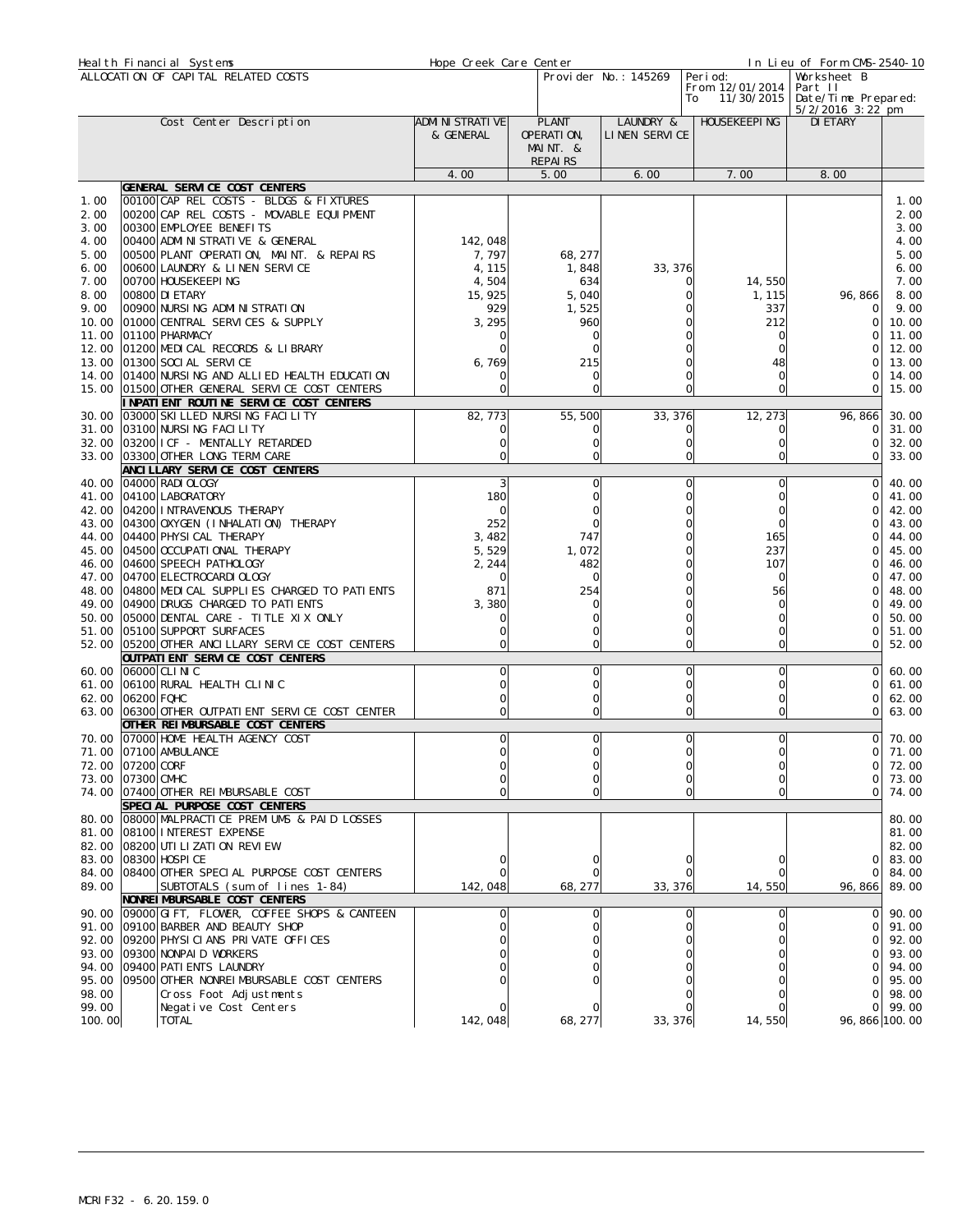|                              | Heal th Financial Systems                                                                                                                         | Hope Creek Care Center              |                                        |                            | In Lieu of Form CMS-2540-10                                                                                             |                                 |                              |  |
|------------------------------|---------------------------------------------------------------------------------------------------------------------------------------------------|-------------------------------------|----------------------------------------|----------------------------|-------------------------------------------------------------------------------------------------------------------------|---------------------------------|------------------------------|--|
|                              | ALLOCATION OF CAPITAL RELATED COSTS                                                                                                               |                                     | Provi der No.: 145269                  |                            | Peri od:<br>Worksheet B<br>From 12/01/2014<br>Part II<br>Date/Time Prepared:<br>11/30/2015<br>To<br>$5/2/2016$ 3: 22 pm |                                 |                              |  |
|                              | Cost Center Description                                                                                                                           | <b>NURSING</b><br>ADMI NI STRATI ON | CENTRAL<br>SERVICES &<br><b>SUPPLY</b> | PHARMACY                   | MEDI CAL<br>RECORDS &<br>LI BRARY                                                                                       | SOCIAL SERVICE                  |                              |  |
|                              |                                                                                                                                                   | 9.00                                | 10.00                                  | 11.00                      | 12.00                                                                                                                   | 13.00                           |                              |  |
|                              | GENERAL SERVICE COST CENTERS                                                                                                                      |                                     |                                        |                            |                                                                                                                         |                                 |                              |  |
| 1.00<br>2.00<br>3.00<br>4.00 | 00100 CAP REL COSTS - BLDGS & FIXTURES<br>00200 CAP REL COSTS - MOVABLE EQUIPMENT<br>00300 EMPLOYEE BENEFITS<br>00400 ADMI NI STRATI VE & GENERAL |                                     |                                        |                            |                                                                                                                         |                                 | 1.00<br>2.00<br>3.00<br>4.00 |  |
| 5.00<br>6.00<br>7.00         | 00500 PLANT OPERATION, MAINT. & REPAIRS<br>00600 LAUNDRY & LINEN SERVICE<br>00700 HOUSEKEEPING                                                    |                                     |                                        |                            |                                                                                                                         |                                 | 5.00<br>6.00<br>7.00         |  |
| 8.00<br>9.00<br>10.00        | 00800 DI ETARY<br>00900 NURSING ADMINISTRATION<br>01000 CENTRAL SERVICES & SUPPLY                                                                 | 25, 411                             | 18, 711                                |                            |                                                                                                                         |                                 | 8.00<br>9.00<br>10.00        |  |
| 11.00<br>12.00<br>13.00      | 01100 PHARMACY<br>01200 MEDICAL RECORDS & LIBRARY<br>01300 SOCI AL SERVICE                                                                        |                                     |                                        |                            | 0<br>0                                                                                                                  | 10, 220                         | 11.00<br>12.00<br>13.00      |  |
| 14.00<br>15.00               | 01400 NURSING AND ALLIED HEALTH EDUCATION<br>01500 OTHER GENERAL SERVICE COST CENTERS<br>I NPATI ENT ROUTI NE SERVI CE COST CENTERS               |                                     | Ω<br>$\Omega$                          |                            | 0<br>0                                                                                                                  | ΟI<br>ΟI                        | 14.00<br>15.00               |  |
| 30.00                        | 03000 SKI LLED NURSING FACILITY                                                                                                                   | 25, 411                             | 18, 711                                | O                          | 0                                                                                                                       | 10, 220                         | 30.00                        |  |
| 31.00                        | 03100 NURSING FACILITY                                                                                                                            |                                     | 0                                      | 0                          | 0                                                                                                                       | <sup>O</sup>                    | 31.00                        |  |
| 32.00<br>33.00               | 03200 I CF - MENTALLY RETARDED<br>03300 OTHER LONG TERM CARE                                                                                      | 0                                   | 0<br>0                                 | 0<br>$\Omega$              | 0<br>0                                                                                                                  | 0<br>$\Omega$                   | 32.00<br>33.00               |  |
| 40.00                        | ANCI LLARY SERVICE COST CENTERS<br>04000 RADI OLOGY                                                                                               | 0                                   | $\mathbf 0$                            | $\Omega$                   | 0l                                                                                                                      | $\Omega$                        | 40.00                        |  |
| 41.00                        | 04100 LABORATORY                                                                                                                                  |                                     | 0                                      | O                          | 0                                                                                                                       | $\Omega$                        | 41.00                        |  |
| 42.00                        | 04200 INTRAVENOUS THERAPY                                                                                                                         |                                     |                                        |                            | 0                                                                                                                       | ∩                               | 42.00                        |  |
| 43.00                        | 04300 OXYGEN (I NHALATION) THERAPY                                                                                                                |                                     |                                        |                            | Ω                                                                                                                       | O                               | 43.00                        |  |
| 44.00<br>45.00               | 04400 PHYSI CAL THERAPY<br>04500 OCCUPATI ONAL THERAPY                                                                                            |                                     |                                        |                            |                                                                                                                         |                                 | 44.00<br>45.00               |  |
| 46.00                        | 04600 SPEECH PATHOLOGY                                                                                                                            |                                     |                                        |                            |                                                                                                                         | 0                               | 46.00                        |  |
|                              | 47.00 04700 ELECTROCARDI OLOGY                                                                                                                    |                                     |                                        |                            |                                                                                                                         | $\cap$                          | 47.00                        |  |
| 48.00                        | 04800 MEDICAL SUPPLIES CHARGED TO PATIENTS                                                                                                        |                                     |                                        |                            |                                                                                                                         | $\cap$                          | 48.00                        |  |
| 49.00                        | 04900 DRUGS CHARGED TO PATIENTS                                                                                                                   |                                     |                                        |                            |                                                                                                                         | ∩                               | 49.00                        |  |
| 50.00                        | 05000 DENTAL CARE - TITLE XIX ONLY                                                                                                                |                                     |                                        |                            | Ω                                                                                                                       | 0                               | 50.00                        |  |
| 51.00                        | 05100 SUPPORT SURFACES                                                                                                                            |                                     | 0                                      |                            | 0                                                                                                                       | $\Omega$                        | 51.00                        |  |
| 52.00                        | 05200 OTHER ANCILLARY SERVICE COST CENTERS<br>OUTPATI ENT SERVICE COST CENTERS                                                                    |                                     | 0                                      |                            | 0<br>O                                                                                                                  | 0                               | 52.00                        |  |
| 60.00                        | 06000 CLINIC                                                                                                                                      | Ω                                   | 0                                      |                            | 0                                                                                                                       | $\circ$                         | 60.00                        |  |
| 61.00                        | 06100 RURAL HEALTH CLINIC                                                                                                                         |                                     | 0                                      | 0                          | 0                                                                                                                       | 0                               | 61.00                        |  |
|                              | 62.00 06200 FQHC                                                                                                                                  |                                     | 0                                      | $\Omega$                   | 0                                                                                                                       | $\Omega$                        | 62.00                        |  |
|                              | 63.00 06300 OTHER OUTPATI ENT SERVICE COST CENTER<br>OTHER REIMBURSABLE COST CENTERS                                                              |                                     | $\Omega$                               |                            | 0<br>O                                                                                                                  | $\Omega$                        | 63.00                        |  |
| 70.00                        | 07000 HOME HEALTH AGENCY COST                                                                                                                     | 0                                   | 0                                      | 0                          | <sup>o</sup>                                                                                                            | $\circ$                         | 70.00                        |  |
| 71.00                        | 07100 AMBULANCE                                                                                                                                   | 0                                   | 0                                      | O                          | 0                                                                                                                       | ΟI                              | 71.00                        |  |
|                              | 72.00 07200 CORF                                                                                                                                  |                                     |                                        |                            | $\Omega$                                                                                                                | $\overline{O}$                  | 72.00                        |  |
|                              | 73.00 07300 CMHC                                                                                                                                  | 0                                   | $\mathbf 0$                            | 0                          | 0                                                                                                                       | ΟI                              | 73.00                        |  |
| 74.00                        | 07400 OTHER REIMBURSABLE COST<br>SPECIAL PURPOSE COST CENTERS                                                                                     |                                     | $\Omega$                               | $\Omega$                   | 0                                                                                                                       | $\circ$                         | 74.00                        |  |
|                              | 80.00   08000   MALPRACTI CE PREMIUMS & PAID LOSSES                                                                                               |                                     |                                        |                            |                                                                                                                         |                                 | 80.00                        |  |
|                              | 81.00 08100 INTEREST EXPENSE                                                                                                                      |                                     |                                        |                            |                                                                                                                         |                                 | 81.00                        |  |
|                              | 82.00 08200 UTI LI ZATI ON REVI EW                                                                                                                |                                     |                                        |                            |                                                                                                                         |                                 | 82.00                        |  |
|                              | 83.00 08300 HOSPI CE                                                                                                                              |                                     |                                        |                            | 0                                                                                                                       | ΟI                              | 83.00                        |  |
| 84.00<br>89.00               | 08400 OTHER SPECIAL PURPOSE COST CENTERS<br>SUBTOTALS (sum of lines 1-84)                                                                         | 25, 411                             | 18, 711                                | $\Omega$<br>$\overline{O}$ | 0<br>0                                                                                                                  | $\overline{O}$<br>10, 220 89.00 | 84.00                        |  |
|                              | NONREI MBURSABLE COST CENTERS                                                                                                                     |                                     |                                        |                            |                                                                                                                         |                                 |                              |  |
|                              | 90.00 09000 GIFT, FLOWER, COFFEE SHOPS & CANTEEN                                                                                                  |                                     |                                        | 0                          | 0                                                                                                                       | $\circ$                         | 90.00                        |  |
| 91.00                        | 09100 BARBER AND BEAUTY SHOP                                                                                                                      |                                     |                                        | $\Omega$                   | 0                                                                                                                       | $\Omega$                        | 91.00                        |  |
|                              | 92.00 09200 PHYSICIANS PRIVATE OFFICES                                                                                                            |                                     |                                        |                            |                                                                                                                         | $\Omega$                        | 92.00                        |  |
|                              | 93.00 09300 NONPAID WORKERS                                                                                                                       |                                     |                                        |                            | 0                                                                                                                       | $\Omega$                        | 93.00                        |  |
|                              | 94.00 09400 PATI ENTS LAUNDRY<br>95.00 09500 OTHER NONREIMBURSABLE COST CENTERS                                                                   |                                     |                                        |                            | O                                                                                                                       | ΩI<br>ΩI                        | 94.00<br>95.00               |  |
| 98.00                        | Cross Foot Adjustments                                                                                                                            |                                     |                                        |                            |                                                                                                                         |                                 | 98.00                        |  |
| 99.00                        | Negative Cost Centers                                                                                                                             |                                     |                                        |                            |                                                                                                                         |                                 | 0 99.00                      |  |
| 100.00                       | <b>TOTAL</b>                                                                                                                                      | 25, 411                             | 18, 711                                | O                          | 0l                                                                                                                      | 10, 220 100.00                  |                              |  |
|                              |                                                                                                                                                   |                                     |                                        |                            |                                                                                                                         |                                 |                              |  |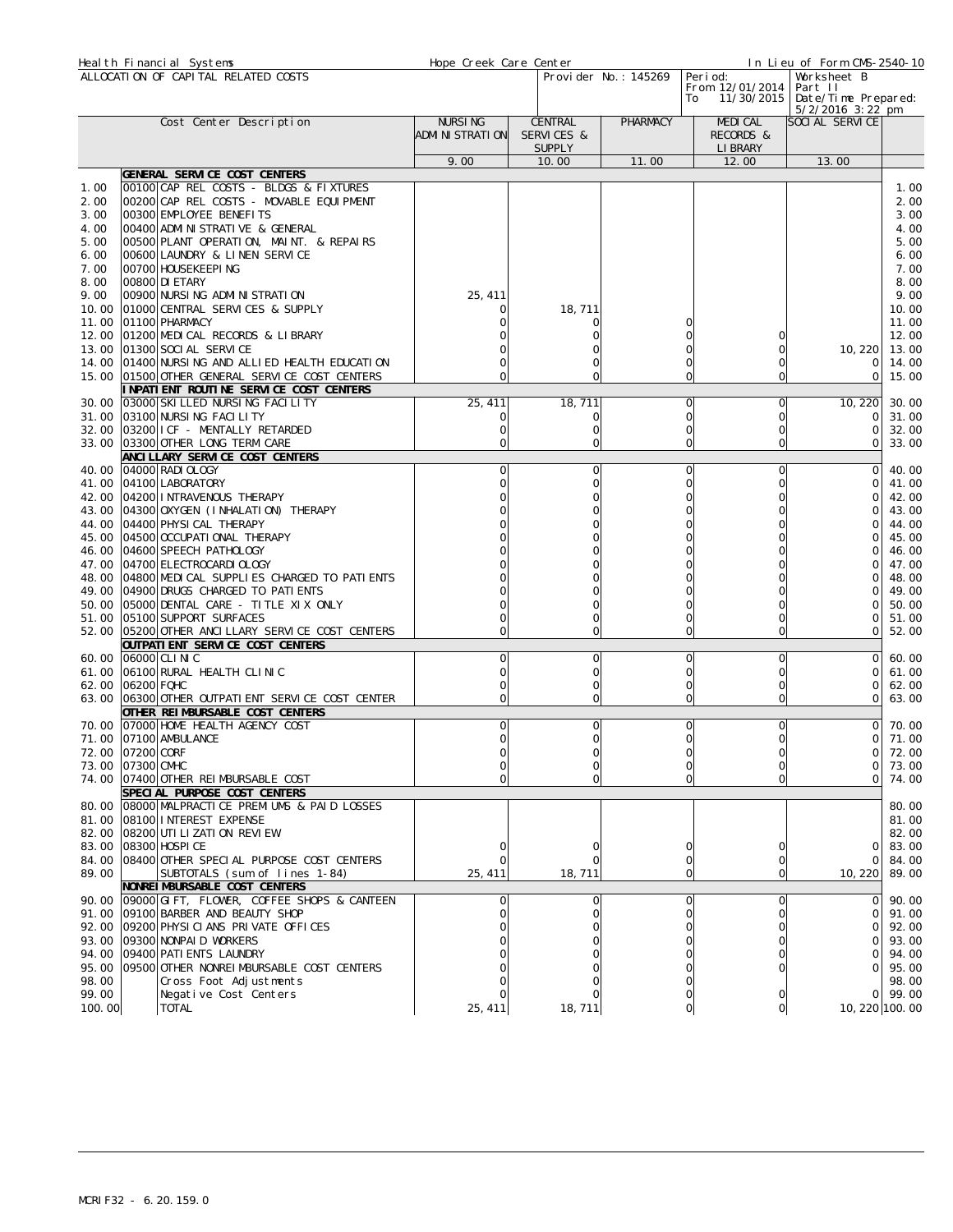| Heal th Financial Systems                                                               |                                                                                                                                                                                                                                                                                                 | Hope Creek Care Center                                                                                                                                                                  |                                             |    |                          |                      | In Lieu of Form CMS-2540-10 |                                       |                                                                     |                                                                                                                    |
|-----------------------------------------------------------------------------------------|-------------------------------------------------------------------------------------------------------------------------------------------------------------------------------------------------------------------------------------------------------------------------------------------------|-----------------------------------------------------------------------------------------------------------------------------------------------------------------------------------------|---------------------------------------------|----|--------------------------|----------------------|-----------------------------|---------------------------------------|---------------------------------------------------------------------|--------------------------------------------------------------------------------------------------------------------|
|                                                                                         | ALLOCATION OF CAPITAL RELATED COSTS                                                                                                                                                                                                                                                             |                                                                                                                                                                                         |                                             |    |                          | Provider No.: 145269 | Peri od:<br>To              | From 12/01/2014<br>11/30/2015         | Worksheet B<br>Part II<br>Date/Time Prepared:<br>$5/2/2016$ 3:22 pm |                                                                                                                    |
|                                                                                         |                                                                                                                                                                                                                                                                                                 |                                                                                                                                                                                         |                                             |    | OTHER GENERAL            |                      |                             |                                       |                                                                     |                                                                                                                    |
|                                                                                         | Cost Center Description                                                                                                                                                                                                                                                                         |                                                                                                                                                                                         | NURSING AND<br>ALLI ED HEALTH<br>EDUCATI ON |    | SERVI CE<br>COST CENTERS | Subtotal             |                             | Post Step-Down<br>Adjustments         | Total                                                               |                                                                                                                    |
|                                                                                         |                                                                                                                                                                                                                                                                                                 |                                                                                                                                                                                         | 14.00                                       |    | 15.00                    | 16.00                |                             | 17.00                                 | 18.00                                                               |                                                                                                                    |
| 1.00                                                                                    | GENERAL SERVICE COST CENTERS                                                                                                                                                                                                                                                                    | 00100 CAP REL COSTS - BLDGS & FIXTURES                                                                                                                                                  |                                             |    |                          |                      |                             |                                       |                                                                     | 1.00                                                                                                               |
| 2.00<br>3.00<br>4.00<br>5.00<br>6.00<br>7.00<br>8.00<br>9.00<br>10.00<br>11.00<br>13.00 | 00300 EMPLOYEE BENEFITS<br>00400 ADMI NI STRATI VE & GENERAL<br>00600 LAUNDRY & LINEN SERVICE<br> 00700  HOUSEKEEPI NG<br>00800 DI ETARY<br>00900 NURSING ADMINISTRATION<br>01000 CENTRAL SERVICES & SUPPLY<br>01100 PHARMACY<br>12.00 01200 MEDICAL RECORDS & LIBRARY<br>01300 SOCI AL SERVICE | 00200 CAP REL COSTS - MOVABLE EQUIPMENT<br>00500 PLANT OPERATION, MAINT. & REPAIRS<br>14.00 01400 NURSING AND ALLIED HEALTH EDUCATION<br>15.00 01500 OTHER GENERAL SERVICE COST CENTERS | 0                                           |    | $\Omega$                 |                      |                             |                                       |                                                                     | 2.00<br>3.00<br>4.00<br>5.00<br>6.00<br>7.00<br>8.00<br>9.00<br>10.00<br>11.00<br>12.00<br>13.00<br>14.00<br>15.00 |
|                                                                                         |                                                                                                                                                                                                                                                                                                 | INPATIENT ROUTINE SERVICE COST CENTERS                                                                                                                                                  |                                             |    |                          |                      |                             |                                       |                                                                     |                                                                                                                    |
|                                                                                         | 30.00 03000 SKI LLED NURSING FACILITY<br>31.00 03100 NURSING FACILITY<br>32.00 03200 I CF - MENTALLY RETARDED<br>33.00 03300 OTHER LONG TERM CARE                                                                                                                                               |                                                                                                                                                                                         | 0<br>0<br>Ω                                 |    | O<br>0<br>0<br>C         | 1, 158, 603          | U<br>0                      | $\Omega$<br>$\Omega$<br>$\circ$<br>O  | 1, 158, 603<br>$\Omega$<br>$\Omega$<br>0                            | 30.00<br>31.00<br>32.00<br>33.00                                                                                   |
| 40.00                                                                                   | ANCI LLARY SERVICE COST CENTERS<br>04000 RADI OLOGY                                                                                                                                                                                                                                             |                                                                                                                                                                                         | 0                                           |    | $\mathbf 0$              |                      | 3                           | O                                     | 3                                                                   | 40.00                                                                                                              |
| 45.00                                                                                   | 41.00 04100 LABORATORY<br>42.00 04200 INTRAVENOUS THERAPY<br>43.00 04300 OXYGEN (INHALATION) THERAPY<br>44.00 04400 PHYSICAL THERAPY<br>04500 OCCUPATI ONAL THERAPY                                                                                                                             |                                                                                                                                                                                         |                                             |    |                          | 15, 481<br>22, 747   | 180<br>$\Omega$<br>252      | 0<br>$\Omega$<br>$\Omega$<br>$\Omega$ | 180<br>0<br>252<br>15, 481<br>22, 747                               | 41.00<br>42.00<br>43.00<br>44.00<br>45.00                                                                          |
| 47.00                                                                                   | 46.00 04600 SPEECH PATHOLOGY<br>04700 ELECTROCARDI OLOGY                                                                                                                                                                                                                                        |                                                                                                                                                                                         |                                             |    |                          |                      | 9,981                       | O                                     | 9,981<br>0                                                          | 46.00<br>47.00                                                                                                     |
|                                                                                         | 49.00 04900 DRUGS CHARGED TO PATIENTS<br>50.00 05000 DENTAL CARE - TITLE XIX ONLY                                                                                                                                                                                                               | 48.00 04800 MEDICAL SUPPLIES CHARGED TO PATIENTS                                                                                                                                        |                                             |    |                          |                      | 4,948<br>3,380<br>0         | Ω<br>0                                | 4,948<br>3,380<br>0                                                 | 48.00<br>49.00<br>50.00                                                                                            |
|                                                                                         | 51.00 05100 SUPPORT SURFACES<br>OUTPATI ENT SERVICE COST CENTERS                                                                                                                                                                                                                                | 52.00 05200 OTHER ANCILLARY SERVICE COST CENTERS                                                                                                                                        |                                             |    | 0<br>$\mathbf 0$         |                      | 0<br>0                      | O<br>$\circ$                          | $\Omega$<br>Οl                                                      | 51.00<br>52.00                                                                                                     |
|                                                                                         | 60.00 06000 CLINIC                                                                                                                                                                                                                                                                              |                                                                                                                                                                                         | 0                                           |    | 0                        |                      | 0                           | $\circ$                               | $\Omega$                                                            | 60.00                                                                                                              |
|                                                                                         | 61.00 06100 RURAL HEALTH CLINIC<br>62.00 06200 FQHC                                                                                                                                                                                                                                             |                                                                                                                                                                                         | 0                                           |    | 0<br>0<br>$\mathbf 0$    |                      | 0<br>0                      | O<br>$\Omega$                         | $\Omega$<br>0                                                       | 61.00<br>62.00                                                                                                     |
|                                                                                         | OTHER REIMBURSABLE COST CENTERS<br>70.00 07000 HOME HEALTH AGENCY COST                                                                                                                                                                                                                          | 63.00 06300 OTHER OUTPATI ENT SERVICE COST CENTER                                                                                                                                       |                                             | nΙ |                          | ΩL                   | ΩL                          | $\circ$<br>ΩL                         | $\circ$                                                             | 63.00<br>$\overline{0}$ 70.00                                                                                      |
|                                                                                         | 71.00 07100 AMBULANCE                                                                                                                                                                                                                                                                           |                                                                                                                                                                                         |                                             |    |                          |                      |                             |                                       | $\Omega$                                                            | 71.00                                                                                                              |
|                                                                                         | 72.00 07200 CORF<br>73.00 07300 CMHC                                                                                                                                                                                                                                                            |                                                                                                                                                                                         |                                             |    |                          |                      |                             |                                       | ΩI<br>0                                                             | 72.00<br>73.00                                                                                                     |
|                                                                                         | 74.00 07400 OTHER REIMBURSABLE COST                                                                                                                                                                                                                                                             |                                                                                                                                                                                         |                                             |    |                          |                      |                             | $\Omega$                              | 0                                                                   | 74.00                                                                                                              |
|                                                                                         | SPECIAL PURPOSE COST CENTERS<br>81.00 08100 INTEREST EXPENSE<br>82.00 08200 UTI LI ZATI ON REVI EW                                                                                                                                                                                              | 80.00 08000 MALPRACTICE PREMIUMS & PAID LOSSES                                                                                                                                          |                                             |    |                          |                      |                             |                                       |                                                                     | 80.00<br>81.00<br>82.00                                                                                            |
|                                                                                         | 83.00 08300 HOSPI CE                                                                                                                                                                                                                                                                            |                                                                                                                                                                                         |                                             |    |                          |                      |                             |                                       | $\Omega$                                                            | 83.00                                                                                                              |
| 89.00                                                                                   | NONREI MBURSABLE COST CENTERS                                                                                                                                                                                                                                                                   | 84.00 08400 OTHER SPECIAL PURPOSE COST CENTERS<br>SUBTOTALS (sum of lines 1-84)                                                                                                         | 0                                           |    | 0                        | 1, 215, 575          |                             | $\circ$                               | ΟI<br>1, 215, 575                                                   | 84.00<br>89.00                                                                                                     |
|                                                                                         |                                                                                                                                                                                                                                                                                                 | 90.00 09000 GIFT, FLOWER, COFFEE SHOPS & CANTEEN                                                                                                                                        |                                             |    |                          |                      |                             | O                                     | 0                                                                   | 90.00                                                                                                              |
|                                                                                         | 91.00 09100 BARBER AND BEAUTY SHOP<br>92.00 09200 PHYSICIANS PRIVATE OFFICES                                                                                                                                                                                                                    |                                                                                                                                                                                         |                                             |    |                          |                      |                             |                                       | Οl<br>$\Omega$                                                      | 91.00<br>92.00                                                                                                     |
|                                                                                         | 93.00 09300 NONPAID WORKERS                                                                                                                                                                                                                                                                     |                                                                                                                                                                                         |                                             |    |                          |                      |                             |                                       | $\Omega$                                                            | 93.00                                                                                                              |
|                                                                                         | 94.00 09400 PATI ENTS LAUNDRY                                                                                                                                                                                                                                                                   | 95.00 09500 OTHER NONREIMBURSABLE COST CENTERS                                                                                                                                          |                                             |    |                          |                      |                             |                                       | $\Omega$<br>ΩI                                                      | 94.00<br>95.00                                                                                                     |
| 98.00                                                                                   | Cross Foot Adjustments                                                                                                                                                                                                                                                                          |                                                                                                                                                                                         |                                             |    |                          |                      |                             |                                       | $\Omega$                                                            | 98.00                                                                                                              |
| 99.00<br>100.00                                                                         | Negative Cost Centers<br><b>TOTAL</b>                                                                                                                                                                                                                                                           |                                                                                                                                                                                         |                                             |    |                          | 1, 215, 575          |                             | Ol                                    | ΩI<br>1, 215, 575 100.00                                            | 99.00                                                                                                              |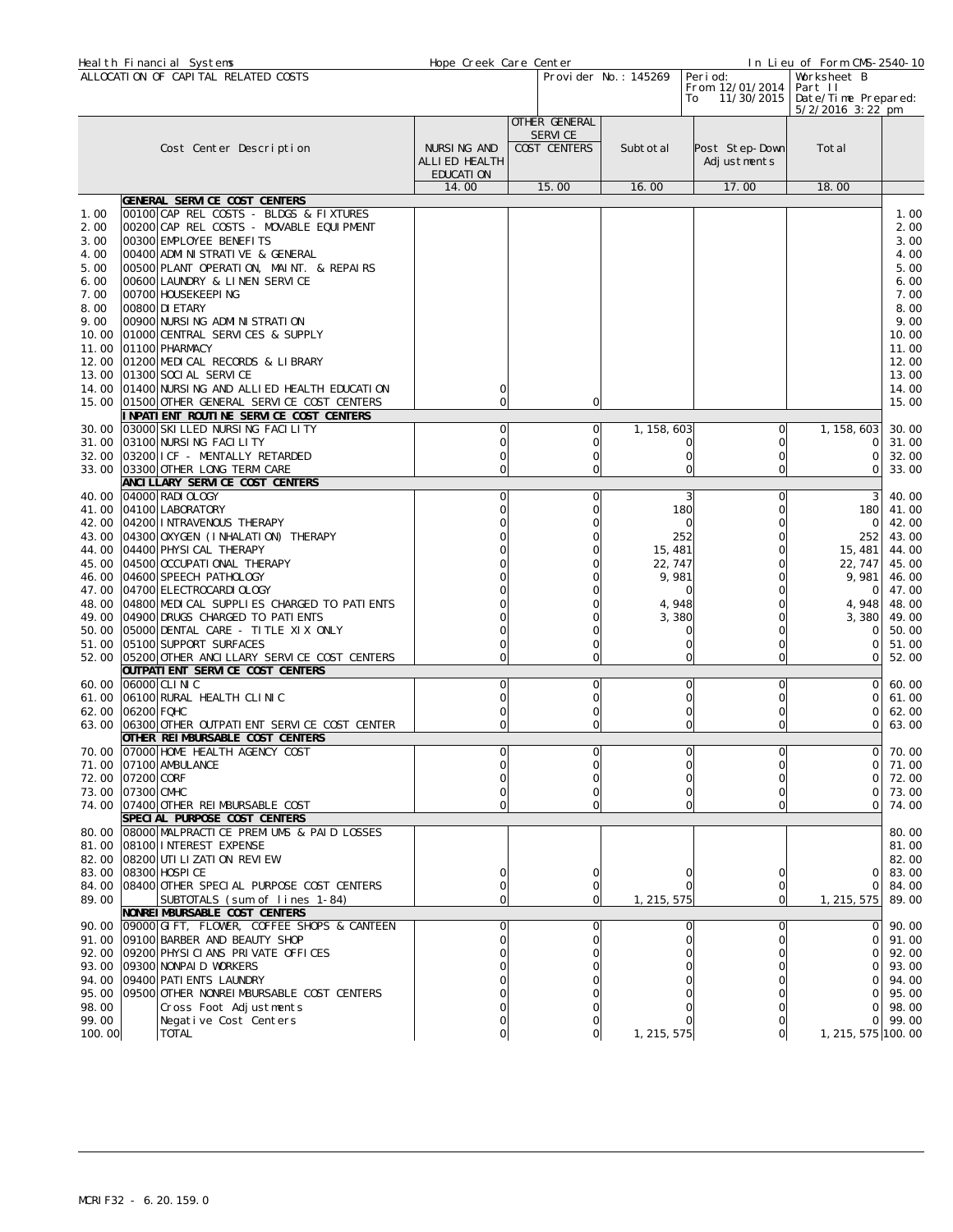| Heal th Financial Systems |                                                   | Hope Creek Care Center |                   |          |                       |                                      | In Lieu of Form CMS-2540-10               |       |
|---------------------------|---------------------------------------------------|------------------------|-------------------|----------|-----------------------|--------------------------------------|-------------------------------------------|-------|
|                           | COST ALLOCATION - STATISTICAL BASIS               |                        |                   |          | Provi der No.: 145269 | Peri od:                             | Worksheet B-1                             |       |
|                           |                                                   |                        |                   |          |                       | From 12/01/2014                      |                                           |       |
|                           |                                                   |                        |                   |          |                       | 11/30/2015<br>To                     | Date/Time Prepared:<br>$5/2/2016$ 3:22 pm |       |
|                           |                                                   | CAPITAL RELATED COSTS  |                   |          |                       |                                      |                                           |       |
|                           |                                                   |                        |                   |          |                       |                                      |                                           |       |
|                           | Cost Center Description                           | BLDGS &                | <b>MOVABLE</b>    |          | <b>EMPLOYEE</b>       | Reconci I i ati on ADMI NI STRATI VE |                                           |       |
|                           |                                                   | <b>FIXTURES</b>        | <b>EQUI PMENT</b> |          | <b>BENEFITS</b>       |                                      | & GENERAL                                 |       |
|                           |                                                   | (SQUARE FEET)          | (SQUARE FEET)     |          | (GROSS)               |                                      | (ACCUM. COST)                             |       |
|                           |                                                   |                        |                   |          | SALARIES)             |                                      |                                           |       |
|                           |                                                   | 1.00                   | 2.00              |          | 3.00                  | 4A                                   | 4.00                                      |       |
|                           | GENERAL SERVICE COST CENTERS                      |                        |                   |          |                       |                                      |                                           |       |
| 1.00                      | 00100 CAP REL COSTS - BLDGS & FIXTURES            | 119, 728               |                   |          |                       |                                      |                                           | 1.00  |
| 2.00                      | 00200 CAP REL COSTS - MOVABLE EQUIPMENT           |                        |                   |          |                       |                                      |                                           | 2.00  |
| 3.00                      | 00300 EMPLOYEE BENEFITS                           |                        |                   |          | 8, 230, 258           |                                      |                                           | 3.00  |
| 4.00                      | 00400 ADMI NI STRATI VE & GENERAL                 | 13, 991                |                   |          | 329, 387              | $-2,651,047$                         | 15, 919, 584                              | 4.00  |
| 5.00                      | 00500 PLANT OPERATION, MAINT. & REPAIRS           | 5,957                  |                   |          | 217, 450              |                                      | 873, 803                                  | 5.00  |
| 6.00                      | 00600 LAUNDRY & LINEN SERVICE                     | 2,700                  |                   |          | 294,076               |                                      | 461, 219                                  | 6.00  |
| 7.00                      | 00700 HOUSEKEEPING                                | 927                    |                   |          | 298, 583              |                                      | 504, 804                                  | 7.00  |
| 8.00                      | 00800 DI ETARY                                    | 7,366                  |                   |          | 765, 530              |                                      | 1, 784, 723                               | 8.00  |
| 9.00                      | 00900 NURSING ADMINISTRATION                      | 2, 228                 |                   |          | 88, 154               |                                      | 104, 061                                  | 9.00  |
| 10.00                     | 01000 CENTRAL SERVICES & SUPPLY                   | 1,403                  |                   |          | 0                     |                                      | 369, 287                                  | 10.00 |
| 11.00                     | 01100 PHARMACY                                    |                        |                   |          | 0                     |                                      | 0                                         | 11.00 |
| 12.00                     | 01200 MEDICAL RECORDS & LIBRARY                   |                        |                   |          |                       |                                      | 0                                         | 12.00 |
| 13.00                     | 01300 SOCI AL SERVICE                             | 314                    |                   |          | 535, 631              |                                      | 758, 591                                  | 13.00 |
|                           | 14.00 01400 NURSING AND ALLIED HEALTH EDUCATION   |                        |                   |          | 0                     |                                      | 0                                         | 14.00 |
|                           | 15.00 01500 OTHER GENERAL SERVICE COST CENTERS    |                        |                   |          | 0                     | $\Omega$                             | 0                                         | 15.00 |
|                           | INPATIENT ROUTINE SERVICE COST CENTERS            |                        |                   |          |                       |                                      |                                           |       |
| 30.00                     | 03000 SKI LLED NURSING FACILITY                   | 81, 108                |                   | 0        | 5, 550, 549           | 0                                    | 9, 276, 684                               | 30.00 |
| 31.00                     | 03100 NURSING FACILITY                            |                        |                   |          | 0                     |                                      | 0                                         | 31.00 |
|                           | 32.00 03200 I CF - MENTALLY RETARDED              |                        |                   | 0        | 0                     | 0                                    | 0                                         | 32.00 |
|                           | 33.00 03300 OTHER LONG TERM CARE                  | O                      |                   | ΩI       |                       | $\overline{0}$<br>0                  | 0                                         | 33.00 |
|                           | ANCI LLARY SERVICE COST CENTERS                   |                        |                   |          |                       |                                      |                                           |       |
|                           | 40.00 04000 RADI OLOGY                            |                        |                   | $\Omega$ | 0                     | $\Omega$                             | 300                                       | 40.00 |
|                           | 41.00 04100 LABORATORY                            |                        |                   |          | 0                     |                                      | 20, 189                                   | 41.00 |
| 42.00                     | 04200 INTRAVENOUS THERAPY                         |                        |                   |          | $\Omega$              |                                      |                                           | 42.00 |
|                           | 43.00 04300 OXYGEN (INHALATION) THERAPY           |                        |                   |          | 0                     |                                      | 28, 206                                   | 43.00 |
| 44.00                     | 04400 PHYSI CAL THERAPY                           | 1,092                  |                   |          | 0                     | O                                    | 390, 274                                  | 44.00 |
| 45.00                     | 04500 OCCUPATI ONAL THERAPY                       | 1,567                  |                   |          | 150, 898              |                                      | 619,623                                   | 45.00 |
| 46.00                     | 04600 SPEECH PATHOLOGY                            | 704                    |                   |          | 0                     |                                      | 251, 451                                  | 46.00 |
| 47.00                     | 04700 ELECTROCARDI OLOGY                          |                        |                   |          | 0                     |                                      | 0                                         | 47.00 |
|                           | 48.00 04800 MEDICAL SUPPLIES CHARGED TO PATIENTS  | 371                    |                   |          | 0                     |                                      | 97,625                                    | 48.00 |
| 49.00                     | 04900 DRUGS CHARGED TO PATI ENTS                  |                        |                   |          | $\Omega$              |                                      | 378, 744                                  | 49.00 |
|                           | 50.00 05000 DENTAL CARE - TITLE XIX ONLY          |                        |                   |          | 0                     |                                      | 0                                         | 50.00 |
| 51.00                     | 05100 SUPPORT SURFACES                            |                        |                   |          | 0                     | 0                                    | 0                                         | 51.00 |
|                           | 52.00 05200 OTHER ANCILLARY SERVICE COST CENTERS  | 0                      |                   | $\Omega$ |                       | $\overline{O}$<br>$\circ$            | 0                                         | 52.00 |
|                           | OUTPATI ENT SERVICE COST CENTERS                  |                        |                   |          |                       |                                      |                                           |       |
| 60.00                     | 06000 CLI NI C                                    | 0                      |                   | $\Omega$ | 0                     | 0                                    | 0                                         | 60.00 |
| 61.00                     | 06100 RURAL HEALTH CLINIC                         |                        |                   | 0        | $\mathbf 0$           | 0                                    | 0                                         | 61.00 |
| 62.00                     | 06200 FQHC                                        |                        |                   |          | $\mathbf 0$           | 0                                    | 0                                         | 62.00 |
|                           | 63.00 06300 OTHER OUTPATI ENT SERVICE COST CENTER |                        |                   |          |                       | 0<br>0                               | 0                                         | 63.00 |
|                           | OTHER REIMBURSABLE COST CENTERS                   |                        |                   |          |                       |                                      |                                           |       |
|                           | 70.00 07000 HOME HEALTH AGENCY COST               |                        |                   |          | 0                     |                                      | 0                                         | 70.00 |
| 71.00                     | 07100 AMBULANCE                                   |                        |                   |          | 0                     |                                      | 0                                         | 71.00 |
| 72.00                     | 07200 CORF                                        |                        |                   |          | 0                     |                                      | 0                                         | 72.00 |
|                           | 73.00 07300 CMHC                                  |                        |                   | 0        | 0                     |                                      | 0                                         | 73.00 |
|                           | 74.00 07400 OTHER REIMBURSABLE COST               |                        |                   | 0l       |                       | $\overline{0}$<br>0                  | 0                                         | 74.00 |
|                           | SPECIAL PURPOSE COST CENTERS                      |                        |                   |          |                       |                                      |                                           |       |
|                           | 80.00 08000 MALPRACTICE PREMIUMS & PAID LOSSES    |                        |                   |          |                       |                                      |                                           | 80.00 |
|                           | 81.00 08100 INTEREST EXPENSE                      |                        |                   |          |                       |                                      |                                           | 81.00 |
|                           | 82.00 08200 UTI LI ZATI ON REVIEW                 |                        |                   |          |                       |                                      |                                           | 82.00 |
|                           | 83.00 08300 HOSPI CE                              |                        |                   |          |                       |                                      | 0                                         | 83.00 |
| 84.00                     | 08400 OTHER SPECIAL PURPOSE COST CENTERS          |                        |                   | 0        |                       |                                      | 0                                         | 84.00 |
| 89.00                     | SUBTOTALS (sum of lines 1-84)                     | 119, 728               |                   | ΩI       | 8, 230, 258           | $-2,651,047$                         | 15, 919, 584                              | 89.00 |
|                           | NONREI MBURSABLE COST CENTERS                     |                        |                   |          |                       |                                      |                                           |       |
|                           | 90.00 09000 GIFT, FLOWER, COFFEE SHOPS & CANTEEN  | 0                      |                   | $\Omega$ |                       | $\circ$<br>0                         | 0                                         | 90.00 |
|                           | 91.00 09100 BARBER AND BEAUTY SHOP                |                        |                   | Ωl       |                       | $\circ$                              | 0                                         | 91.00 |
| 92.00                     | 09200 PHYSICIANS PRIVATE OFFICES                  |                        |                   |          | 0                     |                                      | 0                                         | 92.00 |
|                           | 93.00 09300 NONPAID WORKERS                       |                        |                   |          | 0                     |                                      | 0                                         | 93.00 |
| 94.00                     | 09400 PATI ENTS LAUNDRY                           |                        |                   |          | 0                     |                                      | 0                                         | 94.00 |
| 95.00                     | 09500 OTHER NONREIMBURSABLE COST CENTERS          |                        |                   |          | 0                     |                                      | 0                                         | 95.00 |
| 98.00                     | Cross Foot Adjustments                            |                        |                   |          |                       |                                      |                                           | 98.00 |
| 99.00                     | Negative Cost Centers                             |                        |                   |          |                       |                                      |                                           | 99.00 |
| 102.00                    | Cost to be allocated (per Wkst. B,                | 1, 215, 575            |                   | 0        | 3, 255, 566           |                                      | 2, 651, 047 102. 00                       |       |
|                           | Part $\vert$ )                                    |                        |                   |          |                       |                                      |                                           |       |
| 103.00                    | Unit cost multiplier (Wkst. B, Part I)            | 10.152805              |                   | 0.000000 | 0.395561              |                                      | $0.166527$ 103.00                         |       |
| 104.00                    | Cost to be allocated (per Wkst. B,                |                        |                   |          | 0                     |                                      | 142, 048 104. 00                          |       |
|                           | Part II)                                          |                        |                   |          |                       |                                      |                                           |       |
| 105.00                    | Unit cost multiplier (Wkst. B, Part               |                        |                   |          | 0.000000              |                                      | $0.008923$ 105.00                         |       |
|                           | 11)                                               |                        |                   |          |                       |                                      |                                           |       |
|                           |                                                   |                        |                   |          |                       |                                      |                                           |       |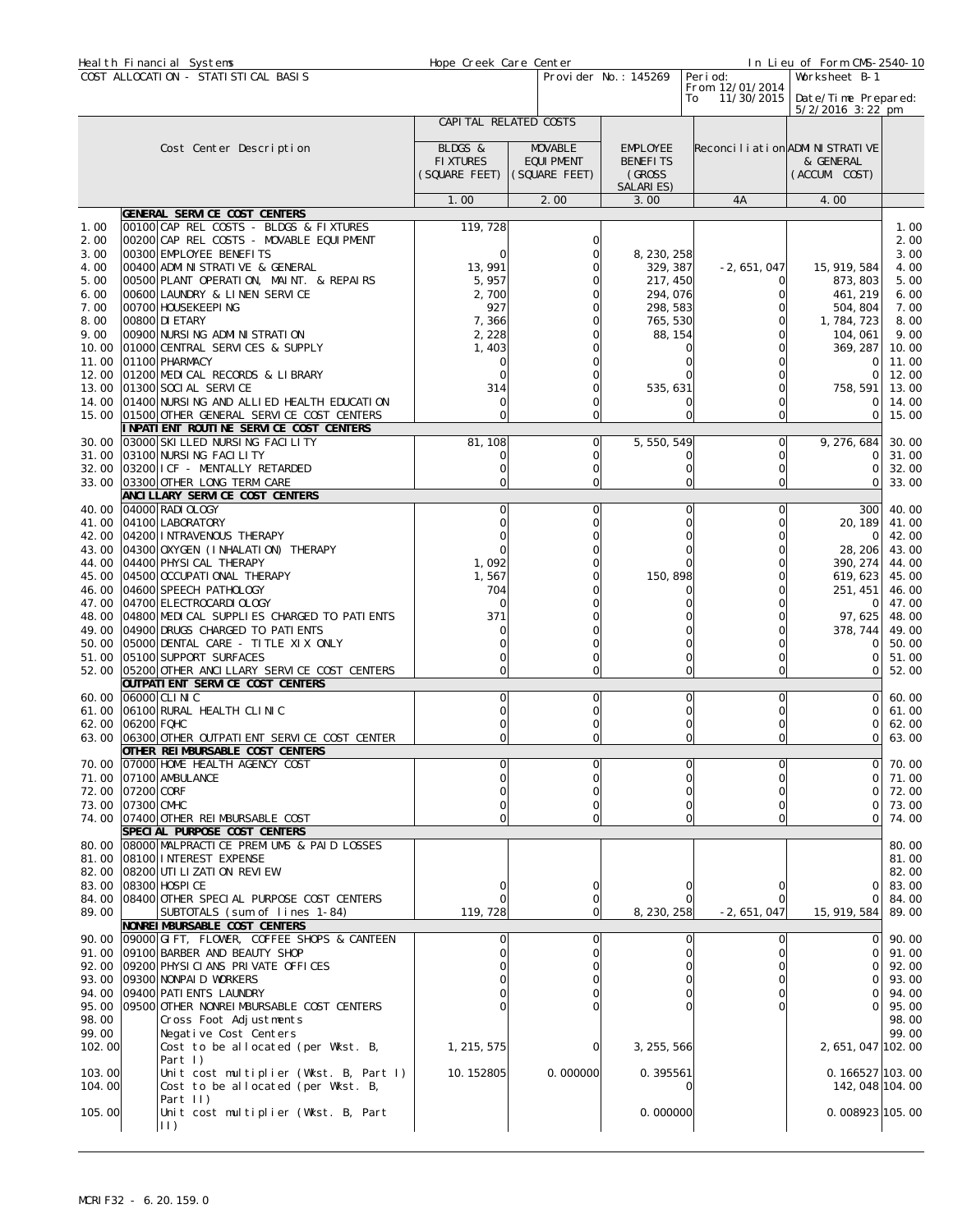|                      | Heal th Financial Systems                                                                                    | Hope Creek Care Center                 |                                              |                      |                                                         | In Lieu of Form CMS-2540-10                                |                               |
|----------------------|--------------------------------------------------------------------------------------------------------------|----------------------------------------|----------------------------------------------|----------------------|---------------------------------------------------------|------------------------------------------------------------|-------------------------------|
|                      | COST ALLOCATION - STATISTICAL BASIS                                                                          |                                        |                                              | Provider No.: 145269 | Peri od:<br>From 12/01/2014<br>11/30/2015<br>To         | Worksheet B-1<br>Date/Time Prepared:<br>$5/2/2016$ 3:22 pm |                               |
|                      | Cost Center Description                                                                                      | <b>PLANT</b><br>OPERATION,<br>MAINT. & | LAUNDRY &<br>LINEN SERVICE<br>(TOTAL PATIENT | HOUSEKEEPI NG        | DI ETARY<br>(SQUARE FEET) (MEALS SERVED) ADMINISTRATION | <b>NURSING</b>                                             |                               |
|                      |                                                                                                              | <b>REPAIRS</b><br>(SQUARE FEET)        | DAYS)                                        |                      |                                                         | (DI RECT NURS.<br>$HRS.$ )                                 |                               |
|                      |                                                                                                              | 5.00                                   | 6.00                                         | 7.00                 | 8.00                                                    | 9.00                                                       |                               |
|                      | GENERAL SERVICE COST CENTERS                                                                                 |                                        |                                              |                      |                                                         |                                                            |                               |
| 1.00<br>2.00<br>3.00 | 00100 CAP REL COSTS - BLDGS & FIXTURES<br>00200 CAP REL COSTS - MOVABLE EQUIPMENT<br>00300 EMPLOYEE BENEFITS |                                        |                                              |                      |                                                         |                                                            | 1.00<br>2.00<br>3.00          |
| 4.00<br>5.00         | 00400 ADMINISTRATIVE & GENERAL<br>00500 PLANT OPERATION, MAINT. & REPAIRS                                    | 99,780                                 |                                              |                      |                                                         |                                                            | 4.00<br>5.00                  |
| 6.00                 | 00600 LAUNDRY & LINEN SERVICE                                                                                | 2,700                                  | 77, 310                                      |                      |                                                         |                                                            | 6.00                          |
| 7.00                 | 00700 HOUSEKEEPING<br>00800 DI ETARY                                                                         | 927                                    | O<br>O                                       | 96, 153              |                                                         |                                                            | 7.00<br>8.00                  |
| 8.00<br>9.00         | 00900 NURSING ADMINISTRATION                                                                                 | 7,366<br>2,228                         |                                              | 7,366<br>2, 228      | 231, 930                                                | 350, 945                                                   | 9.00                          |
| 10.00                | 01000 CENTRAL SERVICES & SUPPLY                                                                              | 1,403                                  |                                              | 1,403                |                                                         | 01                                                         | 10.00                         |
| 11.00<br>12.00       | 01100 PHARMACY<br>01200 MEDICAL RECORDS & LIBRARY                                                            |                                        |                                              |                      |                                                         | ∩                                                          | 11.00<br>12.00                |
| 13.00                | 01300 SOCI AL SERVICE                                                                                        | 314                                    |                                              | 314                  |                                                         |                                                            | 13.00                         |
|                      | 14.00 01400 NURSING AND ALLIED HEALTH EDUCATION<br>15.00 01500 OTHER GENERAL SERVICE COST CENTERS            | 0<br>O                                 |                                              | 0                    | 0                                                       | $\cap$<br>$\Omega$                                         | 14.00<br>15.00                |
|                      | INPATIENT ROUTINE SERVICE COST CENTERS                                                                       |                                        |                                              |                      |                                                         |                                                            |                               |
| 30.00<br>31.00       | 03000 SKI LLED NURSING FACILITY<br>03100 NURSING FACILITY                                                    | 81, 108<br>ი                           | 77,310                                       | 81, 108              | 231, 930                                                | 350, 945                                                   | 30.00                         |
|                      | 32.00 03200 I CF - MENTALLY RETARDED                                                                         |                                        | O                                            | 0<br>0               | 0                                                       | 0<br>0                                                     | 31.00<br>32.00                |
|                      | 33.00 03300 OTHER LONG TERM CARE                                                                             |                                        |                                              |                      | 0                                                       | 0                                                          | 33.00                         |
|                      | ANCI LLARY SERVI CE COST CENTERS<br>40.00 04000 RADI OLOGY                                                   | Ω                                      | 0                                            | 0                    | 0                                                       | $\Omega$                                                   | 40.00                         |
|                      | 41.00 04100 LABORATORY                                                                                       |                                        |                                              |                      |                                                         | ∩                                                          | 41.00                         |
|                      | 42.00 04200 INTRAVENOUS THERAPY<br>43.00 04300 OXYGEN (INHALATION) THERAPY                                   |                                        |                                              |                      |                                                         | ∩<br>∩                                                     | 42.00<br>43.00                |
|                      | 44.00 04400 PHYSICAL THERAPY                                                                                 | 1,092                                  |                                              | 1,092                |                                                         | $\Omega$                                                   | 44.00                         |
|                      | 45.00 04500 OCCUPATIONAL THERAPY                                                                             | 1,567                                  |                                              | 1,567                |                                                         |                                                            | 45.00                         |
|                      | 46.00 04600 SPEECH PATHOLOGY<br>47.00 04700 ELECTROCARDI OLOGY                                               | 704                                    |                                              | 704<br>$\Omega$      |                                                         |                                                            | 46.00<br>47.00                |
|                      | 48.00 04800 MEDICAL SUPPLIES CHARGED TO PATIENTS                                                             | 371                                    |                                              | 371                  |                                                         |                                                            | 48.00                         |
| 49.00                | 04900 DRUGS CHARGED TO PATIENTS<br>50.00 05000 DENTAL CARE - TITLE XIX ONLY                                  |                                        |                                              |                      |                                                         | $\cap$<br>∩                                                | 49.00<br>50.00                |
|                      | 51.00 05100 SUPPORT SURFACES                                                                                 |                                        |                                              | 0                    | 0                                                       | 0                                                          | 51.00                         |
|                      | 52.00 05200 OTHER ANCILLARY SERVICE COST CENTERS<br>OUTPATI ENT SERVICE COST CENTERS                         |                                        | $\Omega$                                     |                      | 0<br>O                                                  | $\Omega$                                                   | 52.00                         |
|                      | 60.00 06000 CLINIC                                                                                           | 0                                      | $\Omega$                                     | 0                    |                                                         | 0                                                          | 60.00                         |
|                      | 61.00 06100 RURAL HEALTH CLINIC                                                                              |                                        |                                              |                      | 0                                                       | 0                                                          | 61.00                         |
| 62.00 06200 FQHC     | 63.00 06300 OTHER OUTPATIENT SERVICE COST CENTER                                                             |                                        | $\Omega$                                     | 0                    | 0<br>$\overline{0}$                                     | 0<br>01                                                    | 62.00<br>63.00                |
|                      | OTHER REIMBURSABLE COST CENTERS                                                                              |                                        |                                              |                      |                                                         |                                                            |                               |
|                      | 70.00 07000 HOME HEALTH AGENCY COST<br>71.00 07100 AMBULANCE                                                 | Ωl                                     | ΩI                                           |                      | ΩI<br>$\Omega$                                          | ΩI                                                         | $\overline{0}$ 70.00<br>71.00 |
| 72.00 07200 CORF     |                                                                                                              |                                        |                                              |                      |                                                         | ∩                                                          | 72.00                         |
| 73.00 07300 CMHC     | 74.00 07400 OTHER REIMBURSABLE COST                                                                          |                                        |                                              |                      | O                                                       | 01<br>$\Omega$                                             | 73.00<br>74.00                |
|                      | SPECIAL PURPOSE COST CENTERS                                                                                 |                                        |                                              |                      |                                                         |                                                            |                               |
|                      | 80.00 08000 MALPRACTICE PREMIUMS & PAID LOSSES                                                               |                                        |                                              |                      |                                                         |                                                            | 80.00                         |
|                      | 81.00 08100 INTEREST EXPENSE<br>82.00 08200 UTI LI ZATI ON REVI EW                                           |                                        |                                              |                      |                                                         |                                                            | 81.00<br>82.00                |
|                      | 83.00 08300 HOSPI CE                                                                                         |                                        |                                              |                      |                                                         | 01                                                         | 83.00                         |
| 89.00                | 84.00 08400 OTHER SPECIAL PURPOSE COST CENTERS<br>SUBTOTALS (sum of lines 1-84)                              | 99,780                                 | 77, 310                                      | 96, 153              | 231, 930                                                | 0<br>350, 945                                              | 84.00<br>89.00                |
|                      | NONREI MBURSABLE COST CENTERS                                                                                |                                        |                                              |                      |                                                         |                                                            |                               |
|                      | 90.00 09000 GIFT, FLOWER, COFFEE SHOPS & CANTEEN<br>91.00 09100 BARBER AND BEAUTY SHOP                       | 0                                      |                                              | 0                    |                                                         | Οl<br>$\Omega$                                             | 90.00<br>91.00                |
|                      | 92.00 09200 PHYSICIANS PRIVATE OFFICES                                                                       |                                        |                                              |                      | O                                                       | $\Omega$                                                   | 92.00                         |
|                      | 93.00 09300 NONPAID WORKERS                                                                                  |                                        |                                              |                      |                                                         | 01                                                         | 93.00                         |
|                      | 94.00 09400 PATI ENTS LAUNDRY<br>95.00 09500 OTHER NONREIMBURSABLE COST CENTERS                              |                                        |                                              |                      |                                                         | ΩI<br>ΩI                                                   | 94.00<br>95.00                |
| 98.00                | Cross Foot Adjustments                                                                                       |                                        |                                              |                      |                                                         |                                                            | 98.00                         |
| 99.00<br>102.00      | Negative Cost Centers<br>Cost to be allocated (per Wkst. B,                                                  | 1, 019, 315                            | 565, 606                                     | 598, 337             | 2, 203, 013                                             | 158, 014 102. 00                                           | 99.00                         |
|                      | Part I)                                                                                                      |                                        |                                              |                      |                                                         |                                                            |                               |
| 103.00<br>104.00     | Unit cost multiplier (Wkst. B, Part I)<br>Cost to be allocated (per Wkst. B,                                 | 10.215624<br>68, 277                   | 7.316078<br>33, 376                          | 6.222760<br>14,550   | 9.498612<br>96, 866                                     | 0.450253 103.00                                            | 25, 411 104.00                |
| 105.00               | Part II)<br>Unit cost multiplier (Wkst. B, Part<br>$  \cdot  $                                               | 0.684275                               | 0.431716                                     | 0.151321             | 0.417652                                                | $0.072407$ 105.00                                          |                               |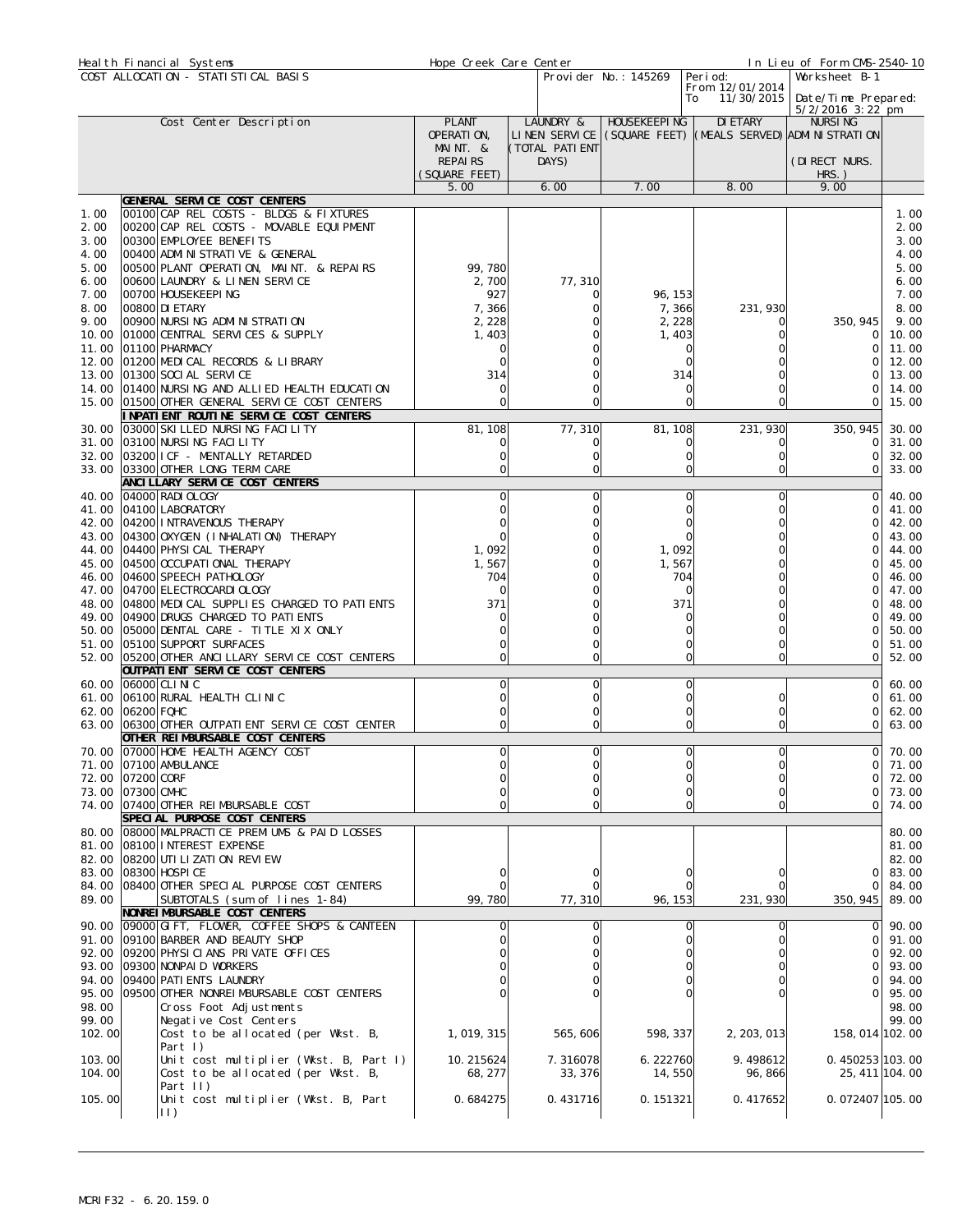|                  | Heal th Financial Systems                                                         | Hope Creek Care Center      |                     |                       |                                     | In Lieu of Form CMS-2540-10  |                |
|------------------|-----------------------------------------------------------------------------------|-----------------------------|---------------------|-----------------------|-------------------------------------|------------------------------|----------------|
|                  | COST ALLOCATION - STATISTICAL BASIS                                               |                             |                     | Provider No.: 145269  | Peri od:                            | Worksheet B-1                |                |
|                  |                                                                                   |                             |                     |                       | From 12/01/2014<br>11/30/2015<br>To | Date/Time Prepared:          |                |
|                  |                                                                                   |                             |                     |                       |                                     | $5/2/2016$ 3:22 pm           |                |
|                  | Cost Center Description                                                           | CENTRAL                     | PHARMACY            | <b>MEDICAL</b>        | SOCIAL SERVICE NURSING AND          |                              |                |
|                  |                                                                                   | SERVICES &<br><b>SUPPLY</b> | (COSTED<br>REQUIS.) | RECORDS &<br>LI BRARY | (TOTAL PATI ENT                     | ALLI ED HEALTH<br>EDUCATI ON |                |
|                  |                                                                                   | (TOTAL PATIENT              |                     | (TOTAL PATIENT        | DAYS)                               | (ASSI GNED                   |                |
|                  |                                                                                   | DAYS)                       |                     | DAYS)                 |                                     | TIME)                        |                |
|                  |                                                                                   | 10.00                       | 11.00               | 12.00                 | 13.00                               | 14.00                        |                |
|                  | GENERAL SERVICE COST CENTERS                                                      |                             |                     |                       |                                     |                              |                |
| 1.00             | 00100 CAP REL COSTS - BLDGS & FIXTURES                                            |                             |                     |                       |                                     |                              | 1.00           |
| 2.00<br>3.00     | 00200 CAP REL COSTS - MOVABLE EQUIPMENT<br>00300 EMPLOYEE BENEFITS                |                             |                     |                       |                                     |                              | 2.00<br>3.00   |
| 4.00             | 00400 ADMI NI STRATI VE & GENERAL                                                 |                             |                     |                       |                                     |                              | 4.00           |
| 5.00             | 00500 PLANT OPERATION, MAINT. & REPAIRS                                           |                             |                     |                       |                                     |                              | 5.00           |
| 6.00             | 00600 LAUNDRY & LINEN SERVICE                                                     |                             |                     |                       |                                     |                              | 6.00           |
| 7.00             | 00700 HOUSEKEEPING                                                                |                             |                     |                       |                                     |                              | 7.00           |
| 8.00             | 00800 DI ETARY                                                                    |                             |                     |                       |                                     |                              | 8.00           |
| 9.00<br>10.00    | 00900 NURSING ADMINISTRATION<br>01000 CENTRAL SERVICES & SUPPLY                   | 77, 310                     |                     |                       |                                     |                              | 9.00<br>10.00  |
| 11.00            | 01100 PHARMACY                                                                    |                             |                     |                       |                                     |                              | 11.00          |
|                  | 12.00 01200 MEDICAL RECORDS & LIBRARY                                             |                             |                     |                       |                                     |                              | 12.00          |
| 13.00            | 01300 SOCI AL SERVICE                                                             |                             |                     |                       | 0<br>77, 310                        |                              | 13.00          |
|                  | 14.00 01400 NURSING AND ALLIED HEALTH EDUCATION                                   |                             |                     |                       | 0<br>C                              | 0                            | 14.00          |
|                  | 15.00 01500 OTHER GENERAL SERVICE COST CENTERS                                    | $\Omega$                    |                     | Ω                     | 0<br>0                              | 0                            | 15.00          |
|                  | INPATIENT ROUTINE SERVICE COST CENTERS<br>30.00 03000 SKI LLED NURSING FACILITY   |                             |                     |                       |                                     | 0                            |                |
|                  | 31.00 03100 NURSI NG FACILITY                                                     | 77,310<br>0                 |                     | 0<br>Ω                | 0<br>77, 310<br>0<br>0              | 0                            | 30.00<br>31.00 |
|                  | 32.00 03200 I CF - MENTALLY RETARDED                                              | 0                           |                     | 0                     | 0<br>0                              | 0                            | 32.00          |
|                  | 33.00 03300 OTHER LONG TERM CARE                                                  |                             |                     |                       | 0<br>0                              | 0                            | 33.00          |
|                  | ANCI LLARY SERVICE COST CENTERS                                                   |                             |                     |                       |                                     |                              |                |
|                  | 40.00 04000 RADI OLOGY                                                            |                             |                     |                       | O<br>0                              | 0                            | 40.00          |
|                  | 41.00 04100 LABORATORY<br>42.00 04200 INTRAVENOUS THERAPY                         |                             |                     |                       | 0<br>0<br>0                         | 0<br>0                       | 41.00<br>42.00 |
|                  | 43.00 04300 OXYGEN (INHALATION) THERAPY                                           |                             |                     |                       | 0                                   | 0                            | 43.00          |
|                  | 44.00 04400 PHYSICAL THERAPY                                                      |                             |                     |                       | O                                   | 0                            | 44.00          |
|                  | 45.00 04500 0CCUPATI ONAL THERAPY                                                 |                             |                     |                       | O                                   | 0                            | 45.00          |
|                  | 46.00 04600 SPEECH PATHOLOGY                                                      |                             |                     |                       | 0                                   | 0                            | 46.00          |
|                  | 47.00 04700 ELECTROCARDI OLOGY                                                    |                             |                     |                       | $\Omega$                            | 0                            | 47.00          |
|                  | 48.00 04800 MEDICAL SUPPLIES CHARGED TO PATIENTS                                  |                             |                     |                       | 0<br>0                              |                              | 48.00<br>49.00 |
|                  | 49.00 04900 DRUGS CHARGED TO PATIENTS<br>50.00 05000 DENTAL CARE - TITLE XIX ONLY |                             |                     |                       | 0                                   | ∩                            | 50.00          |
|                  | 51.00 05100 SUPPORT SURFACES                                                      |                             |                     |                       | 0<br>0                              | 0                            | 51.00          |
|                  | 52.00 05200 OTHER ANCILLARY SERVICE COST CENTERS                                  | O                           |                     |                       | 0<br>0                              | $\Omega$                     | 52.00          |
|                  | OUTPATI ENT SERVICE COST CENTERS                                                  |                             |                     |                       |                                     |                              |                |
|                  | 60.00 06000 CLINIC<br>61.00 06100 RURAL HEALTH CLINIC                             | 0                           |                     | 0                     | 0<br>0<br>0<br>0                    | $\Omega$<br>0                | 60.00<br>61.00 |
| 62.00 06200 FQHC |                                                                                   |                             |                     |                       | 0<br>0                              | 0                            | 62.00          |
|                  | 63.00 06300 OTHER OUTPATI ENT SERVICE COST CENTER                                 | O                           |                     | Ω                     | 0<br>0                              | 0                            | 63.00          |
|                  | OTHER REIMBURSABLE COST CENTERS                                                   |                             |                     |                       |                                     |                              |                |
|                  | 70.00 07000 HOME HEALTH AGENCY COST                                               | ΩI                          |                     | ΩI                    | ΩI<br>ΩI                            | ΩL                           | 70.00          |
| 72.00 07200 CORF | 71.00 07100 AMBULANCE                                                             |                             |                     |                       | 0<br>$\Omega$                       | 0<br>0                       | 71.00<br>72.00 |
| 73.00 07300 CMHC |                                                                                   |                             |                     |                       | 0                                   | 0                            | 73.00          |
|                  | 74.00 07400 OTHER REIMBURSABLE COST                                               |                             |                     |                       | 0                                   | 0                            | 74.00          |
|                  | SPECIAL PURPOSE COST CENTERS                                                      |                             |                     |                       |                                     |                              |                |
|                  | 80.00 08000 MALPRACTICE PREMIUMS & PAID LOSSES<br>81.00 08100 INTEREST EXPENSE    |                             |                     |                       |                                     |                              | 80.00<br>81.00 |
|                  | 82.00 08200 UTI LI ZATI ON REVI EW                                                |                             |                     |                       |                                     |                              | 82.00          |
|                  | 83.00 08300 HOSPI CE                                                              |                             |                     |                       | 0                                   | 0                            | 83.00          |
|                  | 84.00 08400 OTHER SPECIAL PURPOSE COST CENTERS                                    |                             |                     |                       | 0                                   | 0                            | 84.00          |
| 89.00            | SUBTOTALS (sum of lines 1-84)                                                     | 77,310                      |                     | 0                     | $\overline{O}$<br>77, 310           | $\Omega$                     | 89.00          |
|                  | NONREI MBURSABLE COST CENTERS<br>90.00 09000 GIFT, FLOWER, COFFEE SHOPS & CANTEEN |                             |                     | Ω                     | O<br>0                              | $\Omega$                     | 90.00          |
|                  | 91.00 09100 BARBER AND BEAUTY SHOP                                                |                             |                     |                       | O                                   | 0                            | 91.00          |
|                  | 92.00 09200 PHYSICIANS PRIVATE OFFICES                                            |                             |                     |                       | 0                                   | 0                            | 92.00          |
|                  | 93.00 09300 NONPAID WORKERS                                                       |                             |                     |                       | 0                                   | 0                            | 93.00          |
|                  | 94.00 09400 PATI ENTS LAUNDRY                                                     |                             |                     |                       | 0                                   | 0                            | 94.00          |
|                  | 95.00 09500 OTHER NONREIMBURSABLE COST CENTERS                                    |                             |                     |                       |                                     | $\Omega$                     | 95.00          |
| 98.00<br>99.00   | Cross Foot Adjustments<br>Negative Cost Centers                                   |                             |                     |                       |                                     |                              | 98.00<br>99.00 |
| 102.00           | Cost to be allocated (per Wkst. B,                                                | 453, 847                    |                     |                       | 890, 079<br>0                       |                              | 0 102.00       |
|                  | Part I)                                                                           |                             |                     |                       |                                     |                              |                |
| 103.00           | Unit cost multiplier (Wkst. B, Part I)                                            | 5.870482                    | 0.000000            | 0.000000              | 11.513116                           | 0.000000103.00               |                |
| 104.00           | Cost to be allocated (per Wkst. B,<br>Part II)                                    | 18, 711                     |                     |                       | 10, 220<br>0                        |                              | 0 104.00       |
| 105.00           | Unit cost multiplier (Wkst. B, Part                                               | 0.242026                    | 0.000000            | 0.000000              | 0.132195                            | 0.000000105.00               |                |
|                  | $\vert \vert$ )                                                                   |                             |                     |                       |                                     |                              |                |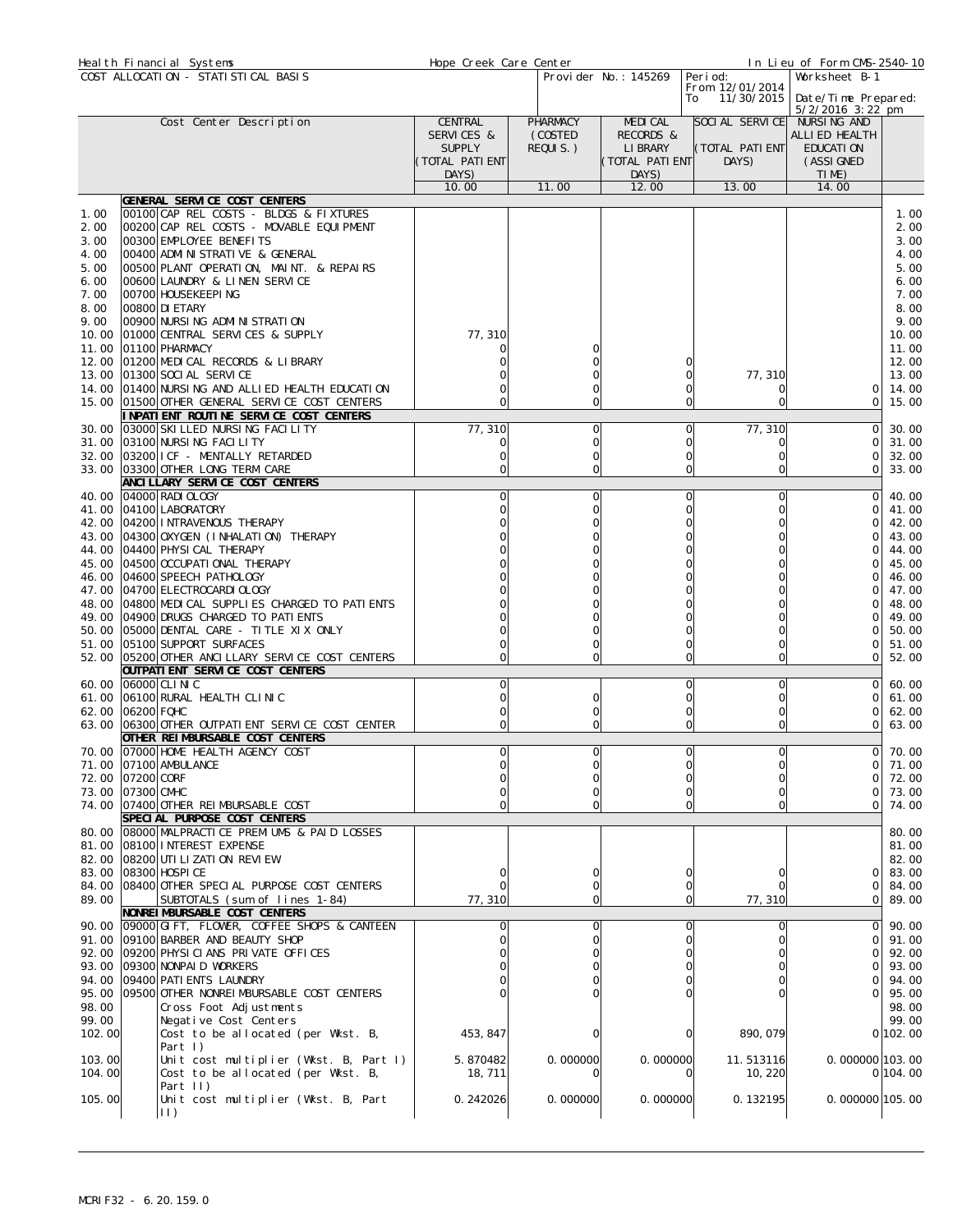|                | Heal th Financial Systems |                                                                                   | Hope Creek Care Center |                      |                                      | In Lieu of Form CMS-2540-10 |                |
|----------------|---------------------------|-----------------------------------------------------------------------------------|------------------------|----------------------|--------------------------------------|-----------------------------|----------------|
|                |                           | COST ALLOCATION - STATISTICAL BASIS                                               |                        | Provider No.: 145269 | Peri od:                             | Worksheet B-1               |                |
|                |                           |                                                                                   |                        |                      | From 12/01/2014<br>11/30/2015<br>To: | Date/Time Prepared:         |                |
|                |                           |                                                                                   | OTHER GENERAL          |                      |                                      | $5/2/2016$ 3:22 pm          |                |
|                |                           |                                                                                   | <b>SERVICE</b>         |                      |                                      |                             |                |
|                |                           | Cost Center Description                                                           | COST CENTERS           |                      |                                      |                             |                |
|                |                           |                                                                                   | (ASSI GNED             |                      |                                      |                             |                |
|                |                           |                                                                                   | TIME)                  |                      |                                      |                             |                |
|                |                           |                                                                                   | 15.00                  |                      |                                      |                             |                |
|                |                           | GENERAL SERVICE COST CENTERS                                                      |                        |                      |                                      |                             |                |
| 1.00<br>2.00   |                           | 00100 CAP REL COSTS - BLDGS & FIXTURES<br>00200 CAP REL COSTS - MOVABLE EQUIPMENT |                        |                      |                                      |                             | 1.00<br>2.00   |
| 3.00           |                           | 00300 EMPLOYEE BENEFITS                                                           |                        |                      |                                      |                             | 3.00           |
| 4.00           |                           | 00400 ADMINISTRATIVE & GENERAL                                                    |                        |                      |                                      |                             | 4.00           |
| 5.00           |                           | 00500 PLANT OPERATION, MAINT. & REPAIRS                                           |                        |                      |                                      |                             | 5.00           |
| 6.00           |                           | 00600 LAUNDRY & LINEN SERVICE                                                     |                        |                      |                                      |                             | 6.00           |
| 7.00           | 00700 HOUSEKEEPING        |                                                                                   |                        |                      |                                      |                             | 7.00           |
| 8.00           | 00800 DI ETARY            |                                                                                   |                        |                      |                                      |                             | 8.00           |
| 9.00           |                           | 00900 NURSING ADMINISTRATION                                                      |                        |                      |                                      |                             | 9.00           |
| 10.00<br>11.00 | 01100 PHARMACY            | 01000 CENTRAL SERVICES & SUPPLY                                                   |                        |                      |                                      |                             | 10.00<br>11.00 |
|                |                           | 12.00 01200 MEDICAL RECORDS & LIBRARY                                             |                        |                      |                                      |                             | 12.00          |
| 13.00          |                           | 01300 SOCI AL SERVICE                                                             |                        |                      |                                      |                             | 13.00          |
|                |                           | 14.00 01400 NURSING AND ALLIED HEALTH EDUCATION                                   |                        |                      |                                      |                             | 14.00          |
|                |                           | 15.00 01500 OTHER GENERAL SERVICE COST CENTERS                                    | 0                      |                      |                                      |                             | 15.00          |
|                |                           | INPATIENT ROUTINE SERVICE COST CENTERS                                            |                        |                      |                                      |                             |                |
| 30.00          |                           | 03000 SKI LLED NURSING FACILITY                                                   | 0                      |                      |                                      |                             | 30.00          |
| 31.00          |                           | 03100 NURSING FACILITY                                                            | 0                      |                      |                                      |                             | 31.00          |
|                |                           | 32.00 03200 I CF - MENTALLY RETARDED<br>33.00 03300 OTHER LONG TERM CARE          | 0<br>0                 |                      |                                      |                             | 32.00<br>33.00 |
|                |                           | ANCILLARY SERVICE COST CENTERS                                                    |                        |                      |                                      |                             |                |
|                | 40.00 04000 RADI OLOGY    |                                                                                   | O                      |                      |                                      |                             | 40.00          |
|                | 41.00 04100 LABORATORY    |                                                                                   | O                      |                      |                                      |                             | 41.00          |
| 42.00          |                           | 04200 INTRAVENOUS THERAPY                                                         |                        |                      |                                      |                             | 42.00          |
| 43.00          |                           | 04300 OXYGEN (I NHALATI ON) THERAPY                                               |                        |                      |                                      |                             | 43.00          |
| 44.00          |                           | 04400 PHYSI CAL THERAPY                                                           |                        |                      |                                      |                             | 44.00          |
| 45.00          |                           | 04500 OCCUPATI ONAL THERAPY                                                       |                        |                      |                                      |                             | 45.00          |
| 47.00          |                           | 46.00 04600 SPEECH PATHOLOGY<br>04700 ELECTROCARDI OLOGY                          |                        |                      |                                      |                             | 46.00<br>47.00 |
|                |                           | 48.00 04800 MEDICAL SUPPLIES CHARGED TO PATIENTS                                  |                        |                      |                                      |                             | 48.00          |
| 49.00          |                           | 04900 DRUGS CHARGED TO PATIENTS                                                   |                        |                      |                                      |                             | 49.00          |
| 50.00          |                           | 05000 DENTAL CARE - TITLE XIX ONLY                                                |                        |                      |                                      |                             | 50.00          |
| 51.00          |                           | 05100 SUPPORT SURFACES                                                            | 0                      |                      |                                      |                             | 51.00          |
| 52.00          |                           | 05200 OTHER ANCILLARY SERVICE COST CENTERS                                        | 0                      |                      |                                      |                             | 52.00          |
| 60.00          | 06000 CLI NI C            | OUTPATI ENT SERVICE COST CENTERS                                                  | $\overline{0}$         |                      |                                      |                             | 60.00          |
|                |                           | 61.00 06100 RURAL HEALTH CLINIC                                                   | 0                      |                      |                                      |                             | 61.00          |
|                | 62.00 06200 FQHC          |                                                                                   | 0                      |                      |                                      |                             | 62.00          |
|                |                           | 63.00 06300 OTHER OUTPATIENT SERVICE COST CENTER                                  | 0                      |                      |                                      |                             | 63.00          |
|                |                           | OTHER REIMBURSABLE COST CENTERS                                                   |                        |                      |                                      |                             |                |
|                |                           | 70.00 07000 HOME HEALTH AGENCY COST                                               | ΩI                     |                      |                                      |                             | 70.00          |
|                | 71.00 07100 AMBULANCE     |                                                                                   | 0                      |                      |                                      |                             | 71.00          |
|                | 72.00 07200 CORF          |                                                                                   | 0<br>0                 |                      |                                      |                             | 72.00          |
|                | 73.00 07300 CMHC          | 74.00 07400 OTHER REIMBURSABLE COST                                               | 0                      |                      |                                      |                             | 73.00<br>74.00 |
|                |                           | SPECIAL PURPOSE COST CENTERS                                                      |                        |                      |                                      |                             |                |
|                |                           | 80.00 08000 MALPRACTICE PREMIUMS & PAID LOSSES                                    |                        |                      |                                      |                             | 80.00          |
|                |                           | 81.00 08100 INTEREST EXPENSE                                                      |                        |                      |                                      |                             | 81.00          |
|                |                           | 82.00 08200 UTI LI ZATI ON REVIEW                                                 |                        |                      |                                      |                             | 82.00          |
|                | 83.00 08300 HOSPI CE      |                                                                                   | 0                      |                      |                                      |                             | 83.00          |
| 89.00          |                           | 84.00 08400 OTHER SPECIAL PURPOSE COST CENTERS                                    | 0<br>0                 |                      |                                      |                             | 84.00<br>89.00 |
|                |                           | SUBTOTALS (sum of lines 1-84)<br>NONREI MBURSABLE COST CENTERS                    |                        |                      |                                      |                             |                |
|                |                           | 90.00 09000 GIFT, FLOWER, COFFEE SHOPS & CANTEEN                                  | 0                      |                      |                                      |                             | 90.00          |
|                |                           | 91.00 09100 BARBER AND BEAUTY SHOP                                                | O                      |                      |                                      |                             | 91.00          |
|                |                           | 92.00 09200 PHYSICIANS PRIVATE OFFICES                                            |                        |                      |                                      |                             | 92.00          |
|                |                           | 93.00 09300 NONPAID WORKERS                                                       |                        |                      |                                      |                             | 93.00          |
|                |                           | 94.00 09400 PATI ENTS LAUNDRY                                                     |                        |                      |                                      |                             | 94.00          |
|                |                           | 95.00 09500 OTHER NONRELMBURSABLE COST CENTERS                                    |                        |                      |                                      |                             | 95.00          |
| 98.00<br>99.00 |                           | Cross Foot Adjustments<br>Negative Cost Centers                                   |                        |                      |                                      |                             | 98.00<br>99.00 |
| 102.00         |                           | Cost to be allocated (per Wkst. B,                                                | n                      |                      |                                      |                             | 102.00         |
|                |                           | Part $\vert$ )                                                                    |                        |                      |                                      |                             |                |
| 103.00         |                           | Unit cost multiplier (Wkst. B, Part I)                                            | 0.000000               |                      |                                      |                             | 103.00         |
| 104.00         |                           | Cost to be allocated (per Wkst. B,                                                | O                      |                      |                                      |                             | 104.00         |
|                |                           | Part II)                                                                          |                        |                      |                                      |                             |                |
| 105.00         | $\vert \vert$ )           | Unit cost multiplier (Wkst. B, Part                                               | 0.000000               |                      |                                      |                             | 105.00         |
|                |                           |                                                                                   |                        |                      |                                      |                             |                |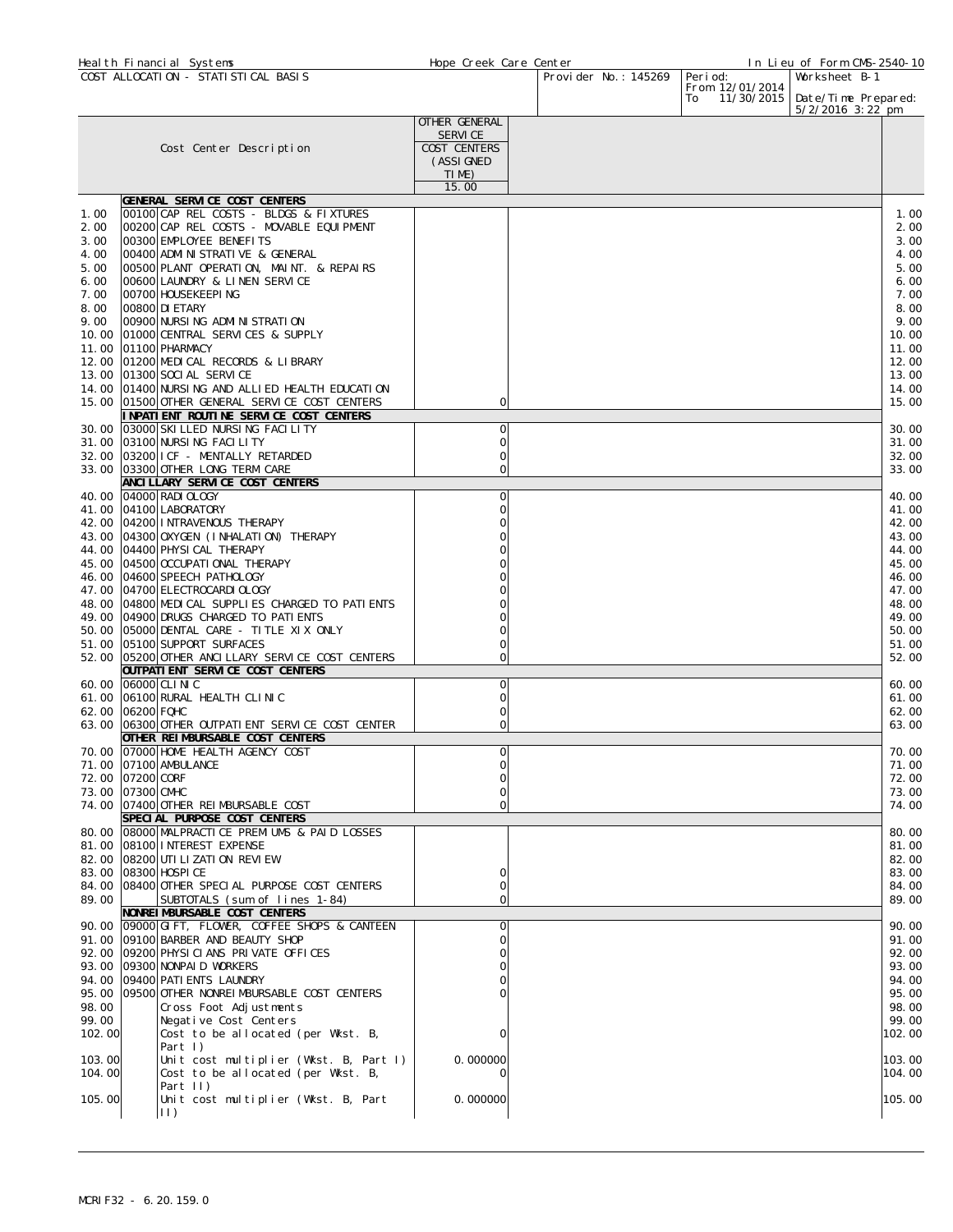|        | Heal th Financial Systems                                          | Hope Creek Care Center |                      |                                     | In Lieu of Form CMS-2540-10 |        |
|--------|--------------------------------------------------------------------|------------------------|----------------------|-------------------------------------|-----------------------------|--------|
|        | RATIO OF COST TO CHARGES FOR ANCILLARY AND OUTPATIENT COST CENTERS |                        | Provider No.: 145269 | Peri od:                            | Worksheet C                 |        |
|        |                                                                    |                        |                      | From 12/01/2014<br>11/30/2015<br>To | Date/Time Prepared:         |        |
|        |                                                                    |                        |                      |                                     | 5/2/2016 3:22 pm            |        |
|        | Cost Center Description                                            |                        | Total (from          | Total Charges                       | Ratio (col. 1               |        |
|        |                                                                    |                        | Wkst. B, Pt I,       |                                     | di vi ded by                |        |
|        |                                                                    |                        | col. 18)             |                                     | col. 2                      |        |
|        |                                                                    |                        | 1.00                 | 2.00                                | 3.00                        |        |
|        | ANCILLARY SERVICE COST CENTERS                                     |                        |                      |                                     |                             |        |
| 40.00  | 04000 RADI OLOGY                                                   |                        | 350                  | 1,895                               | 0.184697                    | 40.00  |
| 41.00  | 04100 LABORATORY                                                   |                        | 23, 551              | 9,541                               | 2.468400                    | 41.00  |
| 42.00  | 04200 INTRAVENOUS THERAPY                                          |                        |                      |                                     | 0.000000                    | 42.00  |
| 43.00  | 04300 OXYGEN (INHALATION) THERAPY                                  |                        | 32, 903              | 10,653                              | 3.088614                    | 43.00  |
|        | 44.00 04400 PHYSICAL THERAPY                                       |                        | 473, 215             | 576, 984                            | 0.820153                    | 44.00  |
|        | 45.00 04500 0CCUPATIONAL THERAPY                                   |                        | 748, 566             | 496, 381                            | 1.508047                    | 45.00  |
| 46.00  | 04600 SPEECH PATHOLOGY                                             |                        | 304, 897             | 382, 920                            | 0.796242                    | 46.00  |
|        | 47.00 04700 ELECTROCARDI OLOGY                                     |                        |                      |                                     | 0.000000                    | 47.00  |
|        | 48.00 04800 MEDICAL SUPPLIES CHARGED TO PATIENTS                   |                        | 119, 981             | 13, 382                             | 8.965850                    | 48.00  |
|        | 49.00 04900 DRUGS CHARGED TO PATIENTS                              |                        | 441, 815             | 281, 131                            | 1.571563                    | 49.00  |
|        | 50.00 05000 DENTAL CARE - TITLE XIX ONLY                           |                        |                      |                                     | 0.000000                    | 50.00  |
|        | 51.00 05100 SUPPORT SURFACES                                       |                        |                      |                                     | 0.000000                    | 51.00  |
|        | 52.00 05200 OTHER ANCLLLARY SERVICE COST CENTERS                   |                        |                      |                                     | 0.000000                    | 52.00  |
|        | <b>OUTPATI ENT SERVICE COST CENTERS</b>                            |                        |                      |                                     |                             |        |
|        | 60.00 06000 CLINIC                                                 |                        |                      |                                     | 0.000000160.00              |        |
| 61.00  | 06100 RURAL HEALTH CLINIC                                          |                        |                      |                                     | 0.000000                    | 61.00  |
|        | 62.00 06200 FOHC                                                   |                        |                      |                                     | $0.000000$ 62.00            |        |
|        | 63.00 06300 OTHER OUTPATI ENT SERVICE COST CENTER                  |                        |                      |                                     | 0.000000                    | 63.00  |
|        | 71.00 07100 AMBULANCE                                              |                        |                      |                                     | $0.000000$ 71.00            |        |
| 100.00 | Total                                                              |                        | 2, 145, 278          | 1, 772, 887                         |                             | 100.00 |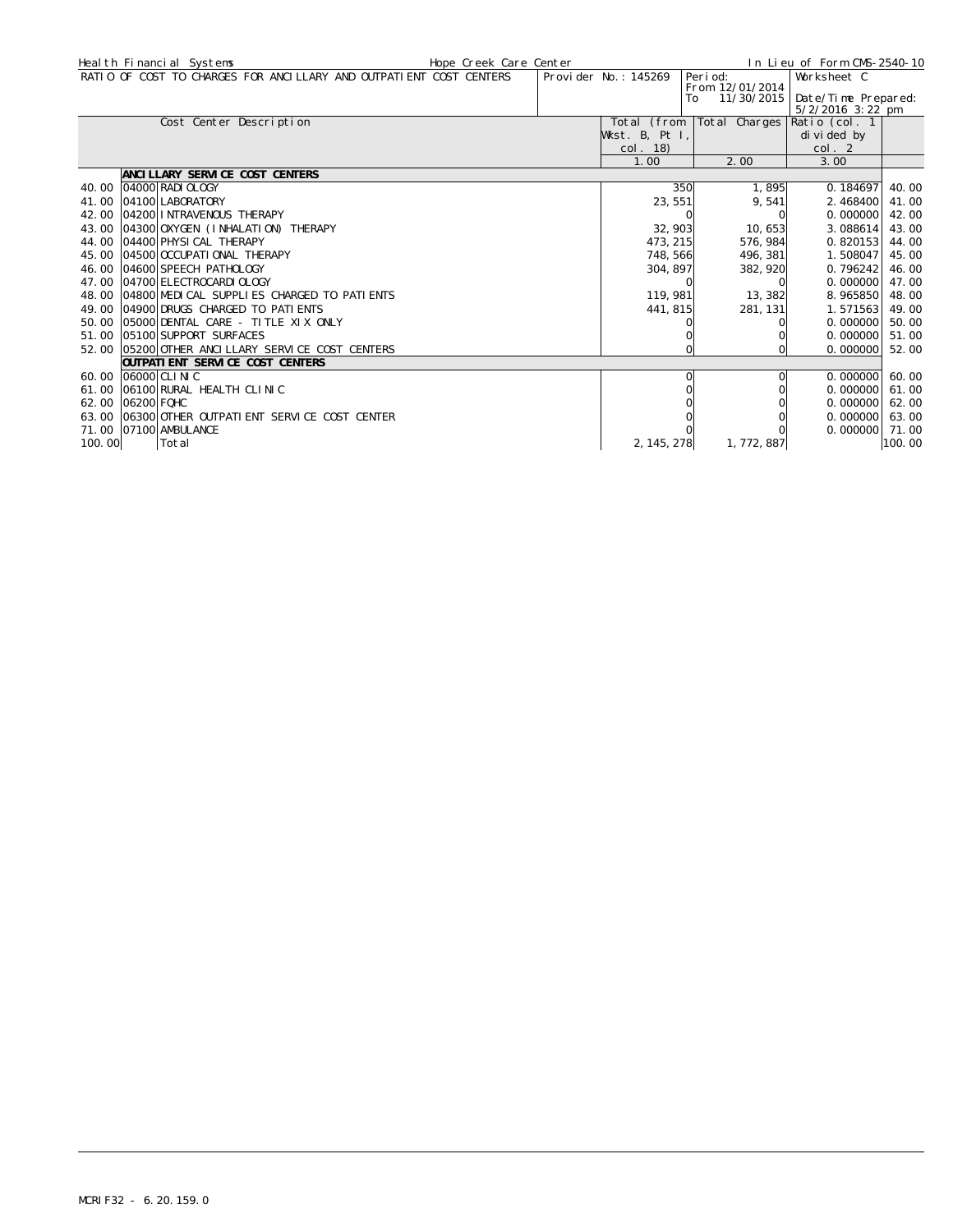|                  | Heal th Financial Systems                                                            | Hope Creek Care Center                  |                              |                      |                                   | In Lieu of Form CMS-2540-10                                                      |          |
|------------------|--------------------------------------------------------------------------------------|-----------------------------------------|------------------------------|----------------------|-----------------------------------|----------------------------------------------------------------------------------|----------|
|                  | APPORTIONMENT OF ANCILLARY AND OUTPATIENT COSTS                                      |                                         |                              | Provider No.: 145269 | Peri od:<br>From 12/01/2014<br>To | Worksheet D<br>Part I<br>11/30/2015   Date/Time Prepared:<br>$5/2/2016$ 3: 22 pm |          |
|                  |                                                                                      |                                         |                              | Title XVIII (1)      | Skilled Nursing<br>Facility       | <b>PPS</b>                                                                       |          |
|                  |                                                                                      |                                         | Heal th Care Program Charges |                      |                                   | Heal th Care Program Cost                                                        |          |
|                  | Cost Center Description                                                              | Ratio of Cost                           | Part A                       | Part B               |                                   | Part A (col. $1$ Part B (col. $1$                                                |          |
|                  |                                                                                      | to Charges<br>(Fr. Wkst. C<br>Column 3) |                              |                      | $x \text{ col. } 2)$              | $x \text{ col. } 3)$                                                             |          |
|                  |                                                                                      | 1.00                                    | 2.00                         | 3.00                 | 4.00                              | 5.00                                                                             |          |
|                  | PART I - CALCULATION OF ANCILLARY AND OUTPATIENT COST                                |                                         |                              |                      |                                   |                                                                                  |          |
|                  | ANCI LLARY SERVICE COST CENTERS                                                      |                                         |                              |                      |                                   |                                                                                  |          |
| 40.00            | 04000 RADI OLOGY                                                                     | 0.184697                                | 1,895                        |                      | 350                               | $\Omega$                                                                         | 40.00    |
| 41.00            | 04100 LABORATORY                                                                     | 2.468400                                | 9,541                        |                      | 23, 551                           | $\Omega$                                                                         | 41.00    |
| 42.00            | 04200 INTRAVENOUS THERAPY                                                            | 0.000000                                |                              |                      |                                   | $\Omega$                                                                         | 42.00    |
| 43.00            | 04300 OXYGEN (INHALATION) THERAPY                                                    | 3.088614                                | 10,653                       |                      | 32, 903                           | $\Omega$                                                                         | 43.00    |
| 44.00            | 04400 PHYSI CAL THERAPY                                                              | 0.820153                                | 426, 352                     |                      | 349, 674                          | $\Omega$                                                                         | 44.00    |
| 45.00            | 04500 OCCUPATI ONAL THERAPY                                                          | 1.508047                                | 495, 302                     |                      | 746, 939                          | $\Omega$                                                                         | 45.00    |
| 46.00            | 04600 SPEECH PATHOLOGY                                                               | 0.796242                                | 382, 920                     |                      | 304, 897                          | $\Omega$                                                                         | 46.00    |
|                  | 47.00 04700 ELECTROCARDI OLOGY                                                       | 0.000000                                |                              |                      | 0                                 | $\Omega$                                                                         | 47.00    |
|                  | 48.00 04800 MEDICAL SUPPLIES CHARGED TO PATIENTS                                     | 8.965850                                | 120                          |                      | 1,076                             | $\Omega$                                                                         | 48.00    |
|                  | 49.00 04900 DRUGS CHARGED TO PATIENTS                                                | 1.571563                                | 281, 131                     |                      | 441, 815                          | $\Omega$                                                                         | 49.00    |
|                  | 50.00 05000 DENTAL CARE - TITLE XIX ONLY                                             | 0.000000                                |                              |                      |                                   |                                                                                  | 50.00    |
|                  | 51.00 05100 SUPPORT SURFACES                                                         | 0.000000                                |                              |                      |                                   | $\Omega$                                                                         | 51.00    |
|                  | 52.00 05200 OTHER ANCILLARY SERVICE COST CENTERS<br>OUTPATI ENT SERVICE COST CENTERS | 0.000000                                | $\Omega$                     |                      | 0                                 | $\Omega$                                                                         | 52.00    |
|                  | 60.00 06000 CLINIC                                                                   | 0.000000                                | O                            |                      | 0                                 | $\Omega$                                                                         | 60.00    |
| 61.00            | 06100 RURAL HEALTH CLINIC                                                            | 0.000000                                |                              |                      |                                   | $\Omega$                                                                         | 61.00    |
| 62.00 06200 FQHC |                                                                                      | 0.000000                                |                              |                      |                                   | $\Omega$                                                                         | 62.00    |
|                  | 63.00 06300 OTHER OUTPATIENT SERVICE COST CENTER                                     | 0.000000                                |                              |                      |                                   | $\Omega$                                                                         | 63.00    |
|                  | 71.00 07100 AMBULANCE (2)                                                            | 0.000000                                |                              |                      |                                   | $\Omega$                                                                         | 71.00    |
| 100.00           | Total (Sum of lines 40 - 71)                                                         |                                         | 1, 607, 914                  |                      | 1, 901, 205                       |                                                                                  | 0 100.00 |
|                  | (1) For title V and XIX use columns 1, 2, and 4 only.                                |                                         |                              |                      |                                   |                                                                                  |          |

(2) Line 71 columns 2 and 4 are for titles V and XIX. No amounts should be entered here for title XVIII.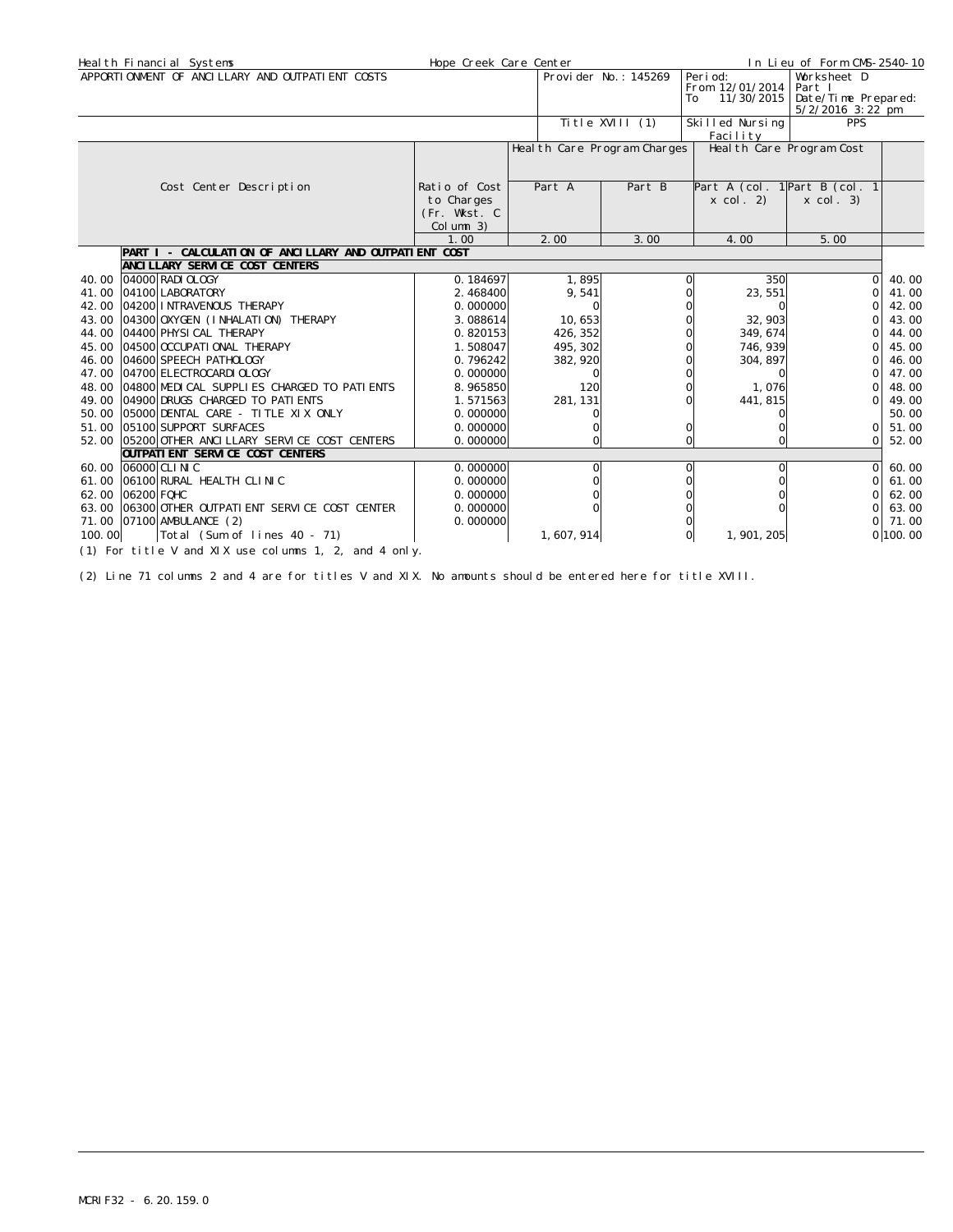|        | Heal th Financial Systems                                                                                                | Hope Creek Care Center |                                   |                             |                                                  | In Lieu of Form CMS-2540-10                                               |          |
|--------|--------------------------------------------------------------------------------------------------------------------------|------------------------|-----------------------------------|-----------------------------|--------------------------------------------------|---------------------------------------------------------------------------|----------|
|        | APPORTIONMENT OF ANCILLARY AND OUTPATIENT COSTS                                                                          |                        |                                   | Provider No.: 145269        | Peri od:<br>From 12/01/2014<br>11/30/2015<br>To. | Worksheet D<br>Parts II-III<br>Date/Time Prepared:<br>$5/2/2016$ 3: 22 pm |          |
|        |                                                                                                                          |                        |                                   | Ti tle XVIII                | Skilled Nursing<br>Facility                      | <b>PPS</b>                                                                |          |
|        | Cost Center Description                                                                                                  |                        |                                   |                             |                                                  |                                                                           |          |
|        |                                                                                                                          |                        |                                   |                             |                                                  | 1.00                                                                      |          |
|        | PART II - APPORTIONMENT OF VACCINE COST                                                                                  |                        |                                   |                             |                                                  |                                                                           |          |
| 1.00   | Drugs charged to patients - ratio of cost to charges (From Worksheet C, column 3, line 49)                               |                        |                                   |                             |                                                  | 1.571563                                                                  | 1.00     |
| 2.00   | Program vaccine charges (From your records, or the PS&R)                                                                 |                        |                                   |                             |                                                  | $\Omega$                                                                  | 2.00     |
| 3.00   | Program costs (Line 1 x line 2) (Title XVIII, PPS providers, transfer this amount to Worksheet<br>E. Part I. line $18$ ) |                        |                                   |                             |                                                  | $\cap$                                                                    | 3.00     |
|        | Cost Center Description                                                                                                  | Total Cost             | Nursing &                         | Ratio of                    | Program Part A Part A Nursing                    |                                                                           |          |
|        |                                                                                                                          |                        | (From Wkst. B, Allied Health      | Nursing &                   | Cost (From                                       | & Allied                                                                  |          |
|        |                                                                                                                          | Part I, Col.           | $ $ (From Wkst. B, Allied Health) |                             | Wkst. D Part                                     | Heal th Costs                                                             |          |
|        |                                                                                                                          | 18                     |                                   | Part I, Col. Costs to Total | $1,$ Col. 4)                                     | for Pass                                                                  |          |
|        |                                                                                                                          |                        | 14)                               | Costs - Part A              |                                                  | Through (Col.                                                             |          |
|        |                                                                                                                          |                        |                                   | COI. 2 / COI.               |                                                  | $3 \times$ Col. 4)                                                        |          |
|        |                                                                                                                          |                        |                                   | 1)                          |                                                  |                                                                           |          |
|        |                                                                                                                          | 1.00                   | 2.00                              | 3.00                        | 4.00                                             | 5.00                                                                      |          |
|        | PART III - CALCULATION OF PASS THROUGH COSTS FOR NURSING & ALLIED HEALTH                                                 |                        |                                   |                             |                                                  |                                                                           |          |
|        | ANCI LLARY SERVICE COST CENTERS                                                                                          |                        |                                   |                             |                                                  |                                                                           |          |
|        | 40.00 04000 RADI OLOGY                                                                                                   | 350                    |                                   | 0.000000                    | 350                                              | $\circ$                                                                   | 40.00    |
|        | 41.00 04100 LABORATORY                                                                                                   | 23,551                 |                                   | 0.000000                    | 23, 551                                          | Οl                                                                        | 41.00    |
|        | 42.00 04200 INTRAVENOUS THERAPY                                                                                          |                        |                                   | 0.000000                    |                                                  | $\Omega$                                                                  | 42.00    |
| 43.00  | 04300 OXYGEN (I NHALATI ON) THERAPY                                                                                      | 32, 903                |                                   | 0.000000                    | 32, 903                                          | $\Omega$                                                                  | 43.00    |
|        | 44.00 04400 PHYSI CAL THERAPY                                                                                            | 473, 215               |                                   | 0.000000                    | 349, 674                                         | $\Omega$                                                                  | 44.00    |
| 45.00  | 04500 OCCUPATI ONAL THERAPY                                                                                              | 748, 566               |                                   | 0.000000                    | 746, 939                                         | $\Omega$                                                                  | 45.00    |
|        | 46.00 04600 SPEECH PATHOLOGY                                                                                             | 304, 897               |                                   | 0.000000                    | 304, 897                                         | 0                                                                         | 46.00    |
|        | 47.00 04700 ELECTROCARDI OLOGY                                                                                           |                        |                                   | 0.000000                    |                                                  | ΩI                                                                        | 47.00    |
|        | 48.00 04800 MEDICAL SUPPLIES CHARGED TO PATIENTS                                                                         | 119, 981               |                                   | 0.000000                    | 1.076                                            | $\Omega$                                                                  | 48.00    |
|        | 49.00 04900 DRUGS CHARGED TO PATIENTS                                                                                    | 441, 815               |                                   | 0.000000                    | 441, 815                                         | $\Omega$                                                                  | 49.00    |
|        | 50.00 05000 DENTAL CARE - TITLE XIX ONLY                                                                                 |                        |                                   | 0.000000                    |                                                  | $\Omega$                                                                  | 50.00    |
|        | 51.00 05100 SUPPORT SURFACES                                                                                             |                        |                                   | 0.000000                    |                                                  | ΩI                                                                        | 51.00    |
|        | 52.00 05200 OTHER ANCILLARY SERVICE COST CENTERS                                                                         |                        |                                   | 0.000000                    |                                                  | ΩI                                                                        | 52.00    |
| 100.00 | Total (Sum of lines 40 - 52)                                                                                             | 2, 145, 278            | $\Omega$                          |                             | 1, 901, 205                                      |                                                                           | 0 100.00 |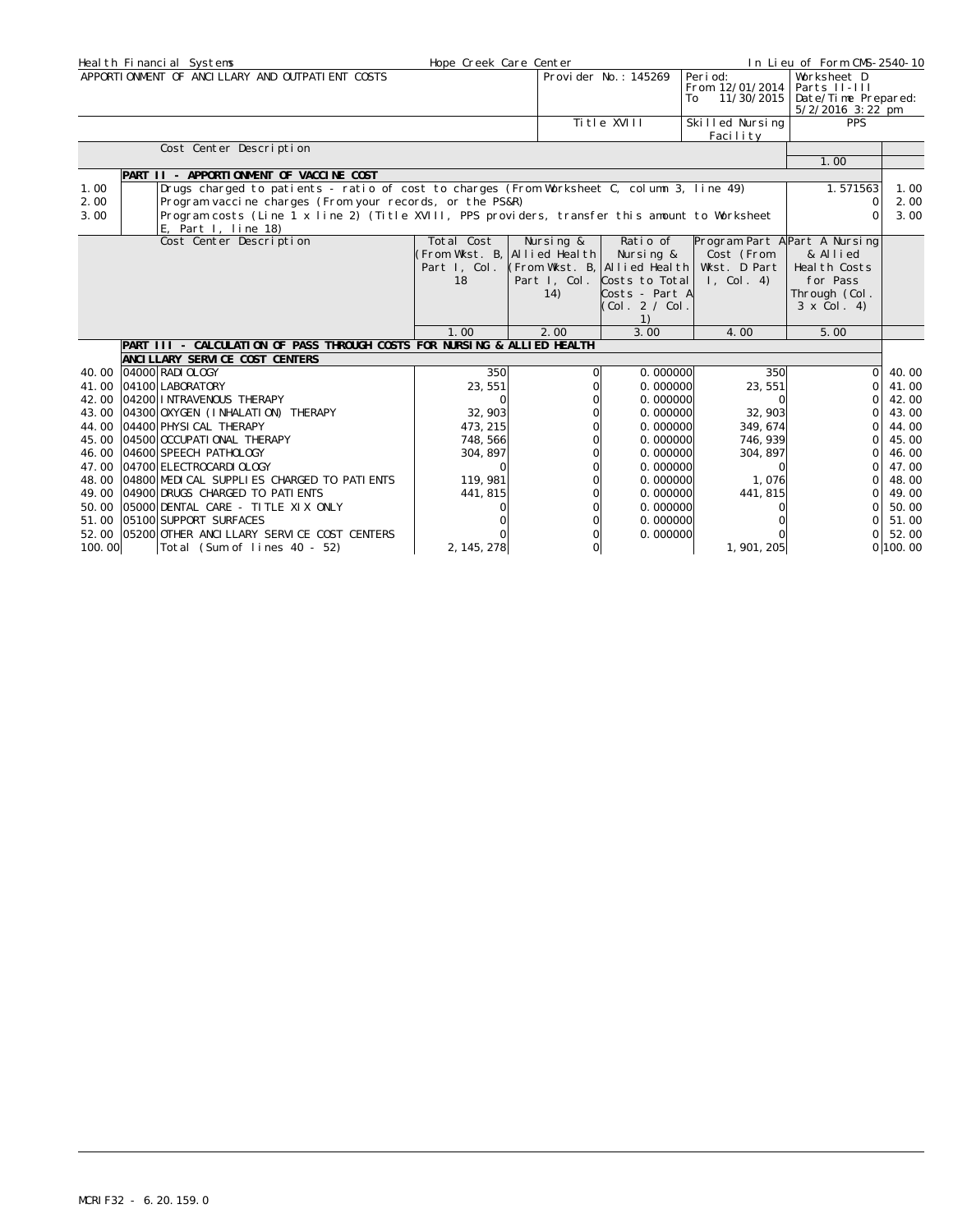|                | Heal th Financial Systems<br>Hope Creek Care Center                                                                                            |                       |                                                 | In Lieu of Form CMS-2540-10                                            |                   |  |
|----------------|------------------------------------------------------------------------------------------------------------------------------------------------|-----------------------|-------------------------------------------------|------------------------------------------------------------------------|-------------------|--|
|                | COMPUTATION OF INPATIENT ROUTINE COSTS                                                                                                         | Provi der No.: 145269 | Peri od:<br>From 12/01/2014<br>11/30/2015<br>To | Worksheet D-1<br>Parts I-II<br>Date/Time Prepared:<br>5/2/2016 3:22 pm |                   |  |
|                |                                                                                                                                                | Title XVIII           | Skilled Nursing<br>Facility                     | <b>PPS</b>                                                             |                   |  |
|                |                                                                                                                                                |                       |                                                 | 1.00                                                                   |                   |  |
|                | PART I CALCULATION OF INPATIENT ROUTINE COSTS                                                                                                  |                       |                                                 |                                                                        |                   |  |
|                | I NPATI ENT DAYS                                                                                                                               |                       |                                                 |                                                                        |                   |  |
| 1.00           | Inpatient days including private room days                                                                                                     |                       |                                                 | 77, 310                                                                | 1.00              |  |
| 2.00           | Private room days                                                                                                                              |                       | $\Omega$                                        | 2.00                                                                   |                   |  |
| 3.00           | Inpatient days including private room days applicable to the Program                                                                           |                       |                                                 | 6,238                                                                  | 3.00              |  |
| 4.00           | Medically necessary private room days applicable to the Program                                                                                |                       |                                                 | $\Omega$                                                               | 4.00              |  |
| 5.00           | Total general inpatient routine service cost                                                                                                   |                       |                                                 | 16, 425, 353                                                           | 5.00              |  |
|                | PRIVATE ROOM DI FFERENTI AL ADJUSTMENT                                                                                                         |                       |                                                 |                                                                        |                   |  |
| 6.00           | General inpatient routine service charges                                                                                                      |                       |                                                 | 13, 583, 230                                                           | 6.00              |  |
| 7.00           | General inpatient routine service cost/charge ratio (Line 5 divided by line 6)                                                                 |                       |                                                 | 1.209238                                                               | 7.00              |  |
| 8.00           | Enter private room charges from your records                                                                                                   |                       |                                                 | $\Omega$                                                               | 8.00<br>9.00      |  |
| 9.00           | Average private room per diem charge (Private room charges line 8 divided by private room days, line<br>0.00<br>2)                             |                       |                                                 |                                                                        |                   |  |
| 10.00          | Enter semi-private room charges from your records                                                                                              |                       |                                                 |                                                                        | 10.00<br>$\Omega$ |  |
| 11.00          | Average semi-private room per diem charge (Semi-private room charges line 10, divided by<br>semi-private room days)                            | 0.001                 | 11.00                                           |                                                                        |                   |  |
| 12.00          | Average per diem private room charge differential (Line 9 minus line 11)                                                                       |                       |                                                 |                                                                        | $0.00$ 12.00      |  |
| 13.00          | Average per diem private room cost differential (Line 7 times line 12)                                                                         |                       |                                                 |                                                                        | $0.001$ 13.00     |  |
| 14.00          | Private room cost differential adjustment (Line 2 times line 13)                                                                               |                       |                                                 | $\Omega$                                                               | 14.00             |  |
| 15.00          | General inpatient routine service cost net of private room cost differential (Line 5 minus line 14)<br>PROGRAM INPATIENT ROUTINE SERVICE COSTS |                       |                                                 | 16, 425, 353                                                           | 15.00             |  |
| 16.00          | Adjusted general inpatient service cost per diem (Line 15 divided by line 1)                                                                   |                       |                                                 | 212.46                                                                 | 16.00             |  |
| 17.00          | Program routine service cost (Line 3 times line 16)                                                                                            |                       |                                                 | 1, 325, 325                                                            | 17.00             |  |
| 18.00          | Medically necessary private room cost applicable to program (line 4 times line 13)                                                             |                       |                                                 | Οl                                                                     | 18.00             |  |
| 19.00          | Total program general inpatient routine service cost (Line 17 plus line 18)                                                                    |                       |                                                 | 1, 325, 325                                                            | 19.00             |  |
| 20.00          | Capital related cost allocated to inpatient routine service costs (From Wkst. B, Part II column                                                |                       |                                                 | 1, 158, 603                                                            | 20.00             |  |
|                | 18, - line 30 for SNF; line 31 for NF, or line 32 for ICF/MR)                                                                                  |                       |                                                 |                                                                        |                   |  |
| 21.00          | Per diem capital related costs (Line 20 divided by line 1)                                                                                     |                       |                                                 | 14.99                                                                  | 21.00             |  |
| 22.00          | Program capital related cost (Line 3 times line 21)                                                                                            |                       |                                                 | 93, 508                                                                | 22.00             |  |
| 23.00          | Inpatient routine service cost (Line 19 minus line 22)                                                                                         |                       |                                                 | 1, 231, 817                                                            | 23.00             |  |
| 24.00<br>25,00 | Aggregate charges to beneficiaries for excess costs (From provider records)                                                                    |                       |                                                 | $\circ$<br>1, 231, 817                                                 | 24.00<br>25.00    |  |
| 26.00          | Total program routine service costs for comparison to the cost limitation (Line 23 minus line 24)<br>Enter the per diem limitation (1)         |                       |                                                 |                                                                        | 26.00             |  |
|                | 27.00 Inpatient routine service cost limitation (Line 3 times the per diem limitation line 26) (1)                                             |                       |                                                 |                                                                        | 27.00             |  |
|                | 28.00 Reimbursable inpatient routine service costs (Line 22 plus the lesser of line 25 or line 27)                                             |                       |                                                 |                                                                        | 28.00             |  |
|                | (Transfer to Worksheet E, Part II, line 4) (See instructions)                                                                                  |                       |                                                 |                                                                        |                   |  |
|                | (1) Lines 26 and 27 are not applicable for title XVIII, but may be used for title V and or title XIX                                           |                       |                                                 |                                                                        |                   |  |

|                                                                                               | $1.00^\circ$    |               |
|-----------------------------------------------------------------------------------------------|-----------------|---------------|
| PART II CALCULATION OF INPATIENT NURSING & ALLIED HEALTH COSTS FOR PPS PASS-THROUGH           |                 |               |
| Total SNF inpatient days                                                                      | 77, 310         | 1.00          |
| Program inpatient days (see instructions)                                                     |                 | $6, 238$ 2.00 |
| Total nursing & allied health costs. (see instructions) (Do not complete for titles V or XIX) |                 | 3.00          |
| Nursing & allied health ratio. (line 2 divided by line 1)                                     | $0.080688$ 4.00 |               |
| [Program nursing & allied health costs for pass-through. (line 3 times line 4)                | ΩL              | 5.00          |
|                                                                                               |                 |               |

⊤

⊤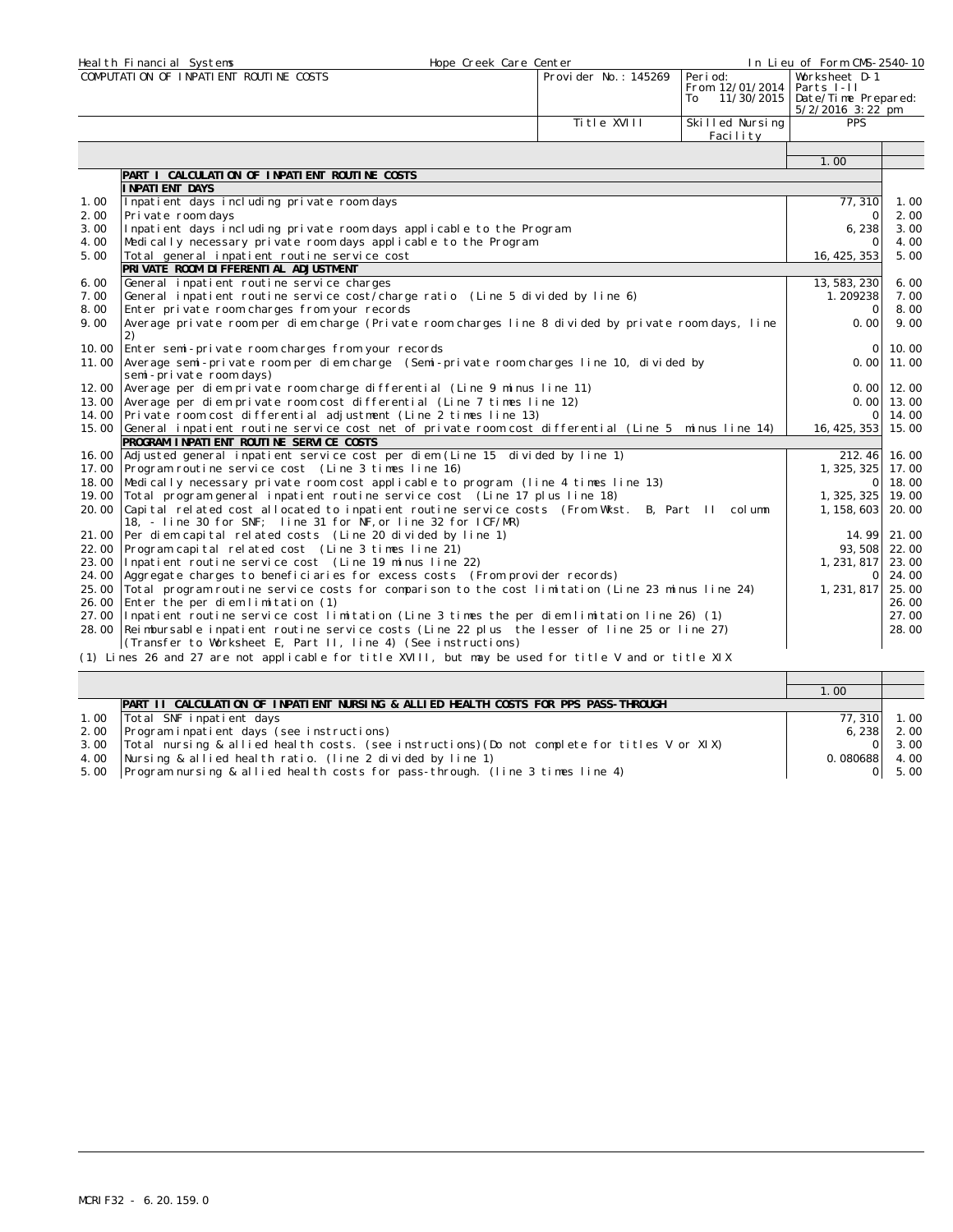|              | Heal th Financial Systems                                                                                | Hope Creek Care Center |                                                 | In Lieu of Form CMS-2540-10                                        |              |
|--------------|----------------------------------------------------------------------------------------------------------|------------------------|-------------------------------------------------|--------------------------------------------------------------------|--------------|
|              | CALCULATION OF REIMBURSEMENT SETTLEMENT TITLE XVIII                                                      | Provider No.: 145269   | Peri od:<br>From 12/01/2014<br>11/30/2015<br>To | Worksheet E<br>Part I<br>Date/Time Prepared:<br>$5/2/2016$ 3:22 pm |              |
|              |                                                                                                          | Ti tle XVIII           | Skilled Nursing<br>Facility                     | <b>PPS</b>                                                         |              |
|              |                                                                                                          |                        |                                                 |                                                                    |              |
|              |                                                                                                          |                        |                                                 | 1.00                                                               |              |
|              | PART A - INPATIENT SERVICE PPS PROVIDER COMPUTATION OF REIMBURSEMENT                                     |                        |                                                 |                                                                    |              |
| 1.00         | Inpatient PPS amount (See Instructions)                                                                  |                        |                                                 | 3, 151, 145                                                        | 1.00         |
| 2.00<br>3.00 | Nursing and Allied Health Education Activities (pass through payments)                                   |                        |                                                 | $\Omega$                                                           | 2.00<br>3.00 |
| 4.00         | Subtotal (Sum of lines 1 and 2)<br>Primary payor amounts                                                 |                        |                                                 | 3, 151, 145<br>$\Omega$                                            | 4.00         |
| 5.00         | Coi nsurance                                                                                             |                        |                                                 | 571,037                                                            | 5.00         |
| 6.00         | Reimbursable bad debts (From your records)                                                               |                        |                                                 | $\circ$                                                            | 6.00         |
| 7.00         | Reimbursable bad debts for dual eligible beneficiaries (See instructions)                                |                        |                                                 | $\mathbf{O}$                                                       | 7.00         |
| 8.00         | Adjusted reimbursable bad debts. (See instructions)                                                      |                        |                                                 | $\Omega$                                                           | 8.00         |
| 9.00         | Recovery of bad debts - for statistical records only                                                     |                        |                                                 | $\Omega$                                                           | 9.00         |
| 10.00        | Utilization review                                                                                       |                        |                                                 | $\Omega$                                                           | 10.00        |
| 11.00        | Subtotal (See instructions)                                                                              |                        |                                                 | 2,580,108                                                          | 11.00        |
| 12.00        | Interim payments (See instructions)                                                                      |                        |                                                 | 2, 555, 866                                                        | 12.00        |
| 13.00        | Tentative adjustment                                                                                     |                        |                                                 | $\circ$                                                            | 13.00        |
| 14.00        | OTHER adjustment (See instructions)                                                                      |                        |                                                 | 0                                                                  | 14.00        |
| 14.99        | Sequestration amount (see instructions)                                                                  |                        |                                                 | 51,602                                                             | 14.99        |
| 15.00        | Balance due provider/program (see Instructions)                                                          |                        |                                                 | $-27, 360$                                                         | 15.00        |
|              | 16.00 Protested amounts (Nonallowable cost report items in accordance with CMS Pub. 15-2, section 115.2) |                        |                                                 | Οl                                                                 | 16.00        |
|              | PART B - ANCILLARY SERVICE COMPUTATION OF REIMBURSEMENT LESSER OF COST OR CHARGES - TITLE XVIII ONLY     |                        |                                                 |                                                                    |              |
| 17.00        | Ancillary services Part B                                                                                |                        |                                                 | ΟI                                                                 | 17.00        |
| 18.00        | Vaccine cost (From Wkst D, Part II, line 3)                                                              |                        |                                                 | $\circ$                                                            | 18.00        |
| 19.00        | Total reasonable costs (Sum of lines 17 and 18)                                                          |                        |                                                 | $\Omega$                                                           | 19.00        |
| 20.00        | Medicare Part B ancillary charges (See instructions)                                                     |                        |                                                 | $\Omega$                                                           | 20.00        |
| 21.00        | Cost of covered services (Lesser of line 19 or line 20)                                                  |                        |                                                 | $\Omega$                                                           | 21.00        |
| 22.00        | Primary payor amounts                                                                                    |                        |                                                 | $\Omega$                                                           | 22.00        |
| 23.00        | Coinsurance and deductibles                                                                              |                        |                                                 | $\Omega$                                                           | 23.00        |
| 24.00        | Reimbursable bad debts (From your records)                                                               |                        |                                                 | Οl                                                                 | 24.00        |
| 24.01        | Reimbursable bad debts for dual eligible beneficiaries (see instructions)                                |                        |                                                 | 0                                                                  | 24.01        |
| 24.02        | Adjusted reimbursable bad debts (see instructions)                                                       |                        |                                                 | $\Omega$                                                           | 24.02        |
| 25.00        | Subtotal (Sum of lines 21 and 24, minus lines 22 and 23)                                                 |                        |                                                 | $\Omega$                                                           | 25.00        |
| 26.00        | Interim payments (See instructions)                                                                      |                        |                                                 | $\Omega$                                                           | 26.00        |
| 27.00        | Tentative adjustment                                                                                     |                        |                                                 | $\Omega$                                                           | 27.00        |
| 28.00        | Other Adjustments (See instructions) Specify                                                             |                        |                                                 | $\Omega$                                                           | 28.00        |
| 28.99        | Sequestration amount (see instructions)                                                                  |                        |                                                 | Οl                                                                 | 28.99        |
| 29.00        | Balance due provider/program (see instructions)                                                          |                        |                                                 | $\Omega$                                                           | 29.00        |
|              | 30.00 Protested amounts (Nonallowable cost report items) in accordance with CMS Pub. 15-2, section 115.2 |                        |                                                 | $\Omega$                                                           | 30.00        |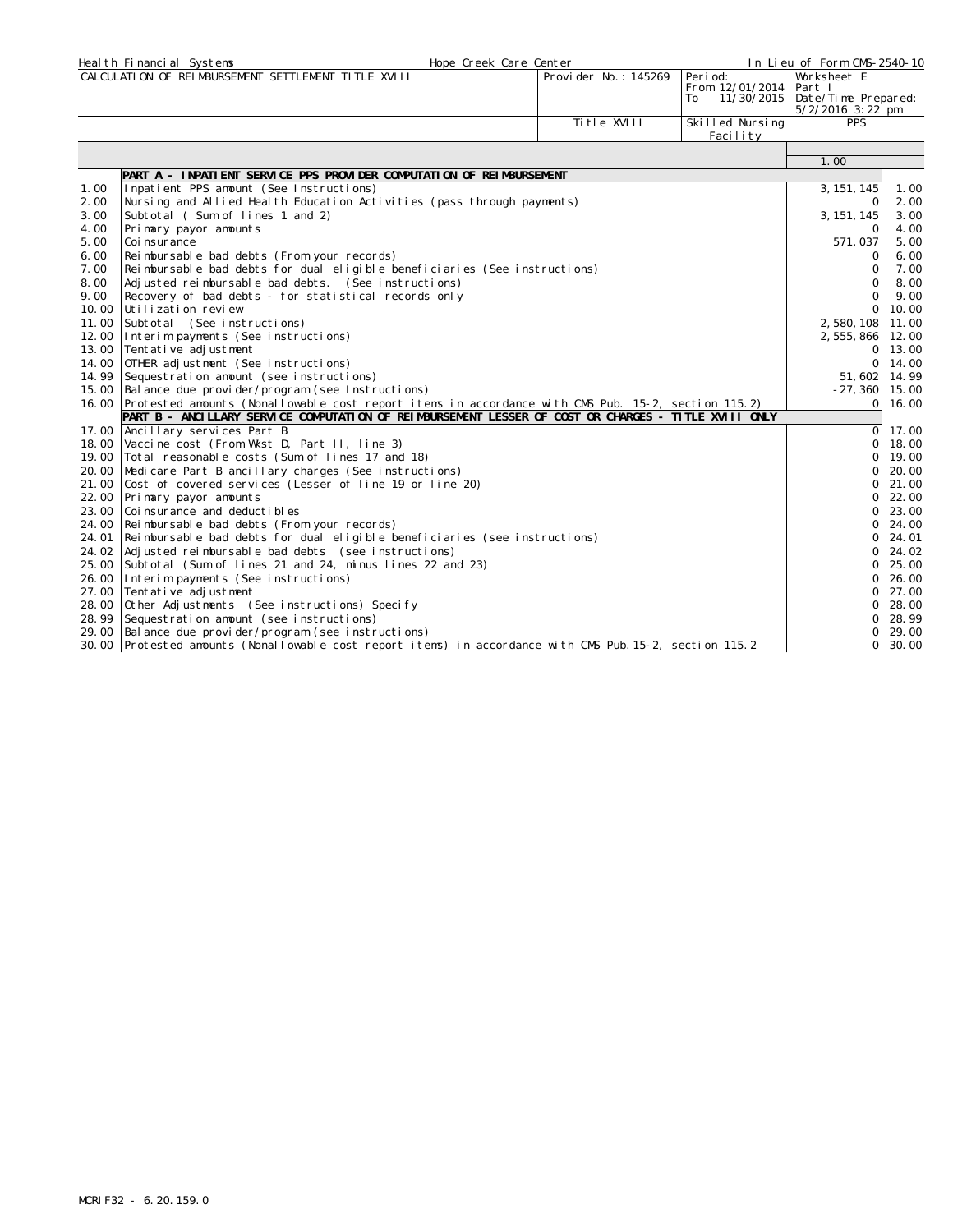|              | Hope Creek Care Center<br>Heal th Financial Systems                                                            |            |                      |                                     | In Lieu of Form CMS-2540-10 |              |
|--------------|----------------------------------------------------------------------------------------------------------------|------------|----------------------|-------------------------------------|-----------------------------|--------------|
|              | ANALYSIS OF PAYMENTS TO PROVIDERS FOR SERVICES RENDERED                                                        |            | Provider No.: 145269 | Peri od:                            | Worksheet E-1               |              |
|              |                                                                                                                |            |                      | From 12/01/2014<br>11/30/2015<br>To | Date/Time Prepared:         |              |
|              |                                                                                                                |            |                      |                                     | $5/2/2016$ 3:22 pm          |              |
|              |                                                                                                                |            | Title XVIII          | Skilled Nursing                     | <b>PPS</b>                  |              |
|              |                                                                                                                |            |                      | Facility                            |                             |              |
|              |                                                                                                                |            | Inpatient Part A     |                                     | Part B                      |              |
|              |                                                                                                                | mm/dd/yyyy | Amount               | mm/dd/yyyy                          | Amount                      |              |
|              |                                                                                                                | 1.00       | 2.00                 | 3.00                                | 4.00                        |              |
| 1.00         | Total interim payments paid to provider                                                                        |            | 2, 555, 866          |                                     | $\Omega$                    | 1.00         |
| 2.00         | Interim payments payable on individual bills, either                                                           |            |                      | $\Omega$                            | $\Omega$                    | 2.00         |
|              | submitted or to be submitted to the contractor for<br>services rendered in the cost reporting period. If none, |            |                      |                                     |                             |              |
|              | enter zero                                                                                                     |            |                      |                                     |                             |              |
| 3.00         | List separately each retroactive lump sum adjustment                                                           |            |                      |                                     |                             | 3.00         |
|              | amount based on subsequent revision of the interim rate                                                        |            |                      |                                     |                             |              |
|              | for the cost reporting period. Also show date of each                                                          |            |                      |                                     |                             |              |
|              | payment. If none, write "NONE" or enter a zero. (1)                                                            |            |                      |                                     |                             |              |
|              | Program to Provider                                                                                            |            |                      |                                     |                             |              |
| 3.01         | ADJUSTMENTS TO PROVIDER                                                                                        |            |                      | $\Omega$                            | 0                           | 3.01         |
| 3.02         |                                                                                                                |            |                      | $\mathbf{O}$                        | $\overline{0}$              | 3.02         |
| 3.03         |                                                                                                                |            |                      | $\mathbf 0$<br>$\Omega$             | $\mathbf 0$<br>$\Omega$     | 3.03<br>3.04 |
| 3.04<br>3.05 |                                                                                                                |            |                      | $\circ$                             | $\Omega$                    | 3.05         |
|              | Provider to Program                                                                                            |            |                      |                                     |                             |              |
| 3.50         | ADJUSTMENTS TO PROGRAM                                                                                         |            |                      | $\Omega$                            | $\Omega$                    | 3.50         |
| 3.51         |                                                                                                                |            |                      | $\Omega$                            | $\Omega$                    | 3.51         |
| 3.52         |                                                                                                                |            |                      | $\Omega$                            | $\Omega$                    | 3.52         |
| 3.53         |                                                                                                                |            |                      | $\Omega$                            | $\Omega$                    | 3.53         |
| 3.54         |                                                                                                                |            |                      | $\Omega$                            | $\Omega$                    | 3.54         |
| 3.99         | Subtotal (Sum of lines 3.01 - 3.49 minus sum of lines 3.50                                                     |            |                      | $\Omega$                            | $\circ$                     | 3.99         |
| 4.00         | $-3.98$<br>Total interim payments (sum of lines 1, 2, and 3.99)                                                |            |                      |                                     | $\Omega$                    | 4.00         |
|              | (Transfer to Wkst. E, Part I line 12 for Part A, and line                                                      |            | 2, 555, 866          |                                     |                             |              |
|              | 26 for Part B)                                                                                                 |            |                      |                                     |                             |              |
|              | TO BE COMPLETED BY CONTRACTOR                                                                                  |            |                      |                                     |                             |              |
| 5.00         | List separately each tentative settlement payment after                                                        |            |                      |                                     |                             | 5.00         |
|              | desk review. Also show date of each payment. If none,                                                          |            |                      |                                     |                             |              |
|              | write "NONE" or enter a zero. (1)                                                                              |            |                      |                                     |                             |              |
| 5.01         | Program to Provider<br>TENTATI VE TO PROVI DER                                                                 |            |                      | $\circ$                             | $\circ$                     | 5.01         |
| 5.02         |                                                                                                                |            |                      | $\circ$                             | $\circ$                     | 5.02         |
| 5.03         |                                                                                                                |            |                      | $\Omega$                            | $\Omega$                    | 5.03         |
|              | Provider to Program                                                                                            |            |                      |                                     |                             |              |
| 5.50         | TENTATIVE TO PROGRAM                                                                                           |            |                      | $\mathbf{O}$                        | 0                           | 5.50         |
| 5.51         |                                                                                                                |            |                      | $\Omega$                            | 0                           | 5.51         |
| 5.52         |                                                                                                                |            |                      | $\Omega$                            | $\mathbf 0$                 | 5.52         |
| 5.99         | Subtotal (Sum of lines 5.01 - 5.49 minus sum of lines 5.50<br>$-5.98$                                          |            |                      | 0                                   | $\mathbf 0$                 | 5.99         |
| 6.00         | Determined net settlement amount (balance due) based on                                                        |            |                      |                                     |                             | 6.00         |
| 6.01         | the cost report. (1)<br>PROGRAM TO PROVIDER                                                                    |            |                      | ∩                                   | $\Omega$                    | 6.01         |
| 6.02         | PROVIDER TO PROGRAM                                                                                            |            | 27,360               |                                     | 0                           | 6.02         |
| 7.00         | Total Medicare program liability (see instructions)                                                            |            | 2, 528, 506          |                                     | $\Omega$                    | 7.00         |
|              |                                                                                                                |            |                      | Contractor Name                     | Contractor                  |              |
|              |                                                                                                                |            |                      |                                     | Number                      |              |
|              |                                                                                                                |            |                      | 1.00                                | 2.00                        |              |
| 8.00         | Name of Contractor                                                                                             |            |                      |                                     |                             | 8.00         |

(1) On lines 3, 5, and 6, where an amount is due provider to program, show the amount and date on which the provider

agrees to the amount of repayment even though total repayment is not accomplished until a later date.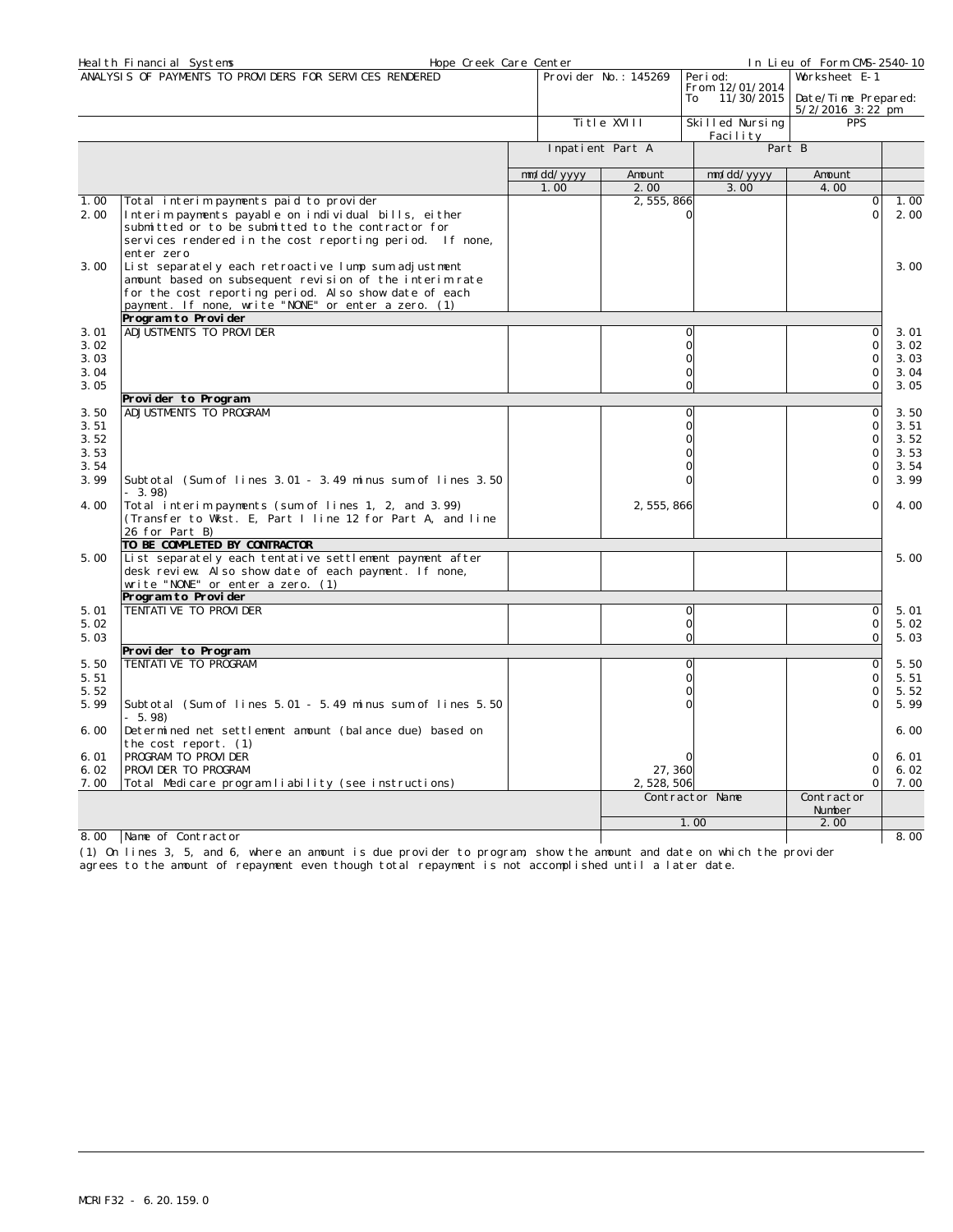|                | Heal th Financial Systems                                                                               | Hope Creek Care Center |              |                      |                                     | In Lieu of Form CMS-2540-10 |                |
|----------------|---------------------------------------------------------------------------------------------------------|------------------------|--------------|----------------------|-------------------------------------|-----------------------------|----------------|
|                | BALANCE SHEET (If you are nonproprietary and do not maintain                                            |                        |              | Provider No.: 145269 | Peri od:                            | Worksheet G                 |                |
|                | fund-type accounting records, complete the "General Fund" column                                        |                        |              |                      | From 12/01/2014<br>11/30/2015<br>To | Date/Time Prepared:         |                |
| only)          |                                                                                                         |                        |              |                      |                                     | $5/2/2016$ 3:22 pm          |                |
|                |                                                                                                         |                        | General Fund | Specific             | Endowment Fund                      | Pl ant Fund                 |                |
|                |                                                                                                         |                        | 1.00         | Purpose Fund<br>2.00 | 3.00                                | 4.00                        |                |
|                | Assets                                                                                                  |                        |              |                      |                                     |                             |                |
|                | CURRENT ASSETS                                                                                          |                        |              |                      |                                     |                             |                |
| 1.00           | Cash on hand and in banks                                                                               |                        | 44,078       |                      | O<br>0                              | 0                           | 1.00           |
| 2.00           | Temporary investments                                                                                   |                        | 233,000      |                      | 0<br>0                              | 0                           | 2.00           |
| 3.00           | Notes recei vable                                                                                       |                        |              |                      | 0<br>0                              | 0                           | 3.00           |
| 4.00           | Accounts receivable                                                                                     |                        | 4, 012, 843  |                      | O                                   | $\Omega$                    | 4.00           |
| 5.00           | Other recei vables                                                                                      |                        | 1, 173, 513  |                      | O<br>0                              | 0                           | 5.00           |
| 6.00           | Less: allowances for uncollectible notes and accounts<br>recei vabl e                                   |                        |              |                      | O                                   | $\Omega$                    | 6.00           |
| 7.00           | Inventory                                                                                               |                        |              |                      | 0                                   | 0                           | 7.00           |
| 8.00           | Prepaid expenses                                                                                        |                        | 1,480        |                      | 0                                   | 0                           | 8.00           |
| 9.00           | Other current assets                                                                                    |                        |              |                      | 0<br>0                              | $\Omega$                    | 9.00           |
| 10.00          | Due from other funds                                                                                    |                        |              |                      | $\mathbf 0$<br>0                    | 0                           | 10.00          |
| 11.00          | TOTAL CURRENT ASSETS (Sum of lines 1 - 10)                                                              |                        | 5, 464, 914  |                      | $\overline{O}$<br>$\circ$           | 0                           | 11.00          |
|                | FIXED ASSETS                                                                                            |                        |              |                      |                                     |                             |                |
| 12.00          | Land                                                                                                    |                        | O            |                      | $\circ$<br>0<br>$\mathbf 0$         | 0                           | 12.00          |
| 13.00<br>14.00 | Land improvements<br>Less: Accumulated depreciation                                                     |                        |              |                      | O<br>O<br>0                         | 0<br>0                      | 13.00<br>14.00 |
| 15.00          | Bui I di ngs                                                                                            |                        |              |                      | $\Omega$<br>0                       | 0                           | 15.00          |
| 16.00          | Less Accumulated depreciation                                                                           |                        |              |                      | O                                   | 0                           | 16.00          |
| 17.00          | Leasehold improvements                                                                                  |                        |              |                      | O<br>0                              | 0                           | 17.00          |
| 18.00          | Less: Accumulated Amortization                                                                          |                        |              |                      | O                                   | 0                           | 18.00          |
|                | 19.00   Fi xed equi pment                                                                               |                        |              |                      | 0<br>0                              | 0                           | 19.00          |
| 20.00          | Less: Accumulated depreciation                                                                          |                        |              |                      | $\circ$                             | 0                           | 20.00          |
| 21.00          | Automobiles and trucks                                                                                  |                        |              |                      | O                                   | 0                           | 21.00          |
| 22.00          | Less: Accumulated depreciation                                                                          |                        |              |                      | O                                   | 0                           | 22.00          |
|                | 23.00 Major movable equipment<br>24.00 Less: Accumulated depreciation                                   |                        |              |                      | O<br>0                              | 0<br>0                      | 23.00<br>24.00 |
|                | 25.00 Minor equipment - Depreciable                                                                     |                        |              |                      | O                                   | 0                           | 25.00          |
| 26.00          | Mi nor equipment nondepreciable                                                                         |                        |              |                      | $\mathbf 0$<br>0                    | 0                           | 26.00          |
|                | 27.00 Other fixed assets                                                                                |                        |              |                      | $\mathbf 0$<br>0                    | 0                           | 27.00          |
|                | 28.00   TOTAL FIXED ASSETS (Sum of lines 12 - 27)                                                       |                        | 0            |                      | 0<br>$\circ$                        | 0                           | 28.00          |
|                | OTHER ASSETS                                                                                            |                        |              |                      |                                     |                             |                |
| 29.00          | Investments                                                                                             |                        |              |                      | 0<br>O                              | 0                           | 29.00          |
| 30.00          | Deposits on leases                                                                                      |                        |              |                      | 0<br>0                              | 0                           | 30.00          |
|                | 31.00   Due from owners/officers                                                                        |                        |              |                      | 0<br>C                              | 0                           | 31.00          |
|                | 32.00 Other assets<br>33.00   TOTAL OTHER ASSETS (Sum of lines 29 - 32)                                 |                        |              |                      | 0<br>0<br>$\circ$<br>0              | 0<br>0                      | 32.00<br>33.00 |
|                | 34.00   TOTAL ASSETS (Sum of lines 11, 28, and 33)                                                      |                        | 5, 464, 914  |                      | $\circ$<br>$\circ$                  | 0                           | 34.00          |
|                | Liabilities and Fund Balances                                                                           |                        |              |                      |                                     |                             |                |
|                | CURRENT LI ABI LI TI ES                                                                                 |                        |              |                      |                                     |                             |                |
|                | 35.00 Accounts payable                                                                                  |                        | 768, 168     |                      | 0<br>C                              | 0                           | 35.00          |
|                | 36.00 Sal aries, wages, and fees payable                                                                |                        | 229, 887     |                      | 0<br>0                              | 0                           | 36.00          |
|                | 37.00 Payroll taxes payable                                                                             |                        | 0            |                      | 0<br>0                              | 0                           | 37.00          |
|                | 38.00 Notes & Ioans payable (Short term)                                                                |                        | $\Omega$     |                      | $\Omega$<br>$\Omega$                |                             | $0$   38.00    |
|                | 39.00 Deferred income<br>40.00 Accelerated payments                                                     |                        | 1, 079, 438  |                      | O                                   | 0                           | 39.00<br>40.00 |
|                | 41.00 Due to other funds                                                                                |                        | 753, 482     |                      | 0                                   | 0                           | 41.00          |
|                | 42.00 Other current liabilities                                                                         |                        | 2, 843, 741  |                      | $\mathbf 0$<br>0                    | 0                           | 42.00          |
|                | 43.00   TOTAL CURRENT LIABILITIES (Sum of lines 35 - 42)                                                |                        | 5, 674, 716  |                      | $\overline{0}$<br>$\overline{0}$    | $\circ$                     | 43.00          |
|                | LONG TERM LIABILITIES                                                                                   |                        |              |                      |                                     |                             |                |
|                | 44.00 Mortgage payable                                                                                  |                        |              |                      | 0<br>0                              | 0                           | 44.00          |
| 45.00          | Notes payable                                                                                           |                        |              |                      | 0<br>0                              | 0                           | 45.00          |
|                | 46.00 Unsecured I oans                                                                                  |                        |              |                      | O                                   | 0                           | 46.00          |
| 47.00          | Loans from owners:                                                                                      |                        |              |                      | 0<br>O                              | 0                           | 47.00          |
|                | 48.00 Other long term liabilities<br>49.00 OTHER (SPECIFY)                                              |                        |              |                      | 0                                   | 0<br>0                      | 48.00<br>49.00 |
|                | 50.00   TOTAL LONG TERM LIABILITIES (Sum of lines 44 - 49                                               |                        |              |                      | $\circ$                             | 0                           | 50.00          |
|                | 51.00   TOTAL LIABILITIES (Sum of lines 43 and 50)                                                      |                        | 5, 674, 716  |                      | $\overline{0}$<br>0                 | 0                           | 51.00          |
|                | CAPI TAL ACCOUNTS                                                                                       |                        |              |                      |                                     |                             |                |
|                | 52.00 General fund balance                                                                              |                        | $-209, 802$  |                      |                                     |                             | 52.00          |
| 53.00          | Specific purpose fund                                                                                   |                        |              |                      | 0                                   |                             | 53.00          |
|                | 54.00   Donor created - endowment fund balance - restricted                                             |                        |              |                      |                                     |                             | 54.00          |
|                | 55.00 Donor created - endowment fund balance - unrestricted                                             |                        |              |                      |                                     |                             | 55.00          |
|                | 56.00 Governing body created - endowment fund balance<br>57.00   Plant fund balance - invested in plant |                        |              |                      |                                     | 0                           | 56.00<br>57.00 |
|                | 58.00 Plant fund balance - reserve for plant improvement,                                               |                        |              |                      |                                     | 0                           | 58.00          |
|                | replacement, and expansion                                                                              |                        |              |                      |                                     |                             |                |
|                | 59.00   TOTAL FUND BALANCES (Sum of lines 52 thru 58)                                                   |                        | $-209,802$   |                      |                                     | 0                           | 59.00          |
|                | 60.00   TOTAL LIABILITIES AND FUND BALANCES (Sum of lines 51 and                                        |                        | 5, 464, 914  |                      | O<br>0                              | 0                           | 60.00          |
|                | 59)                                                                                                     |                        |              |                      |                                     |                             |                |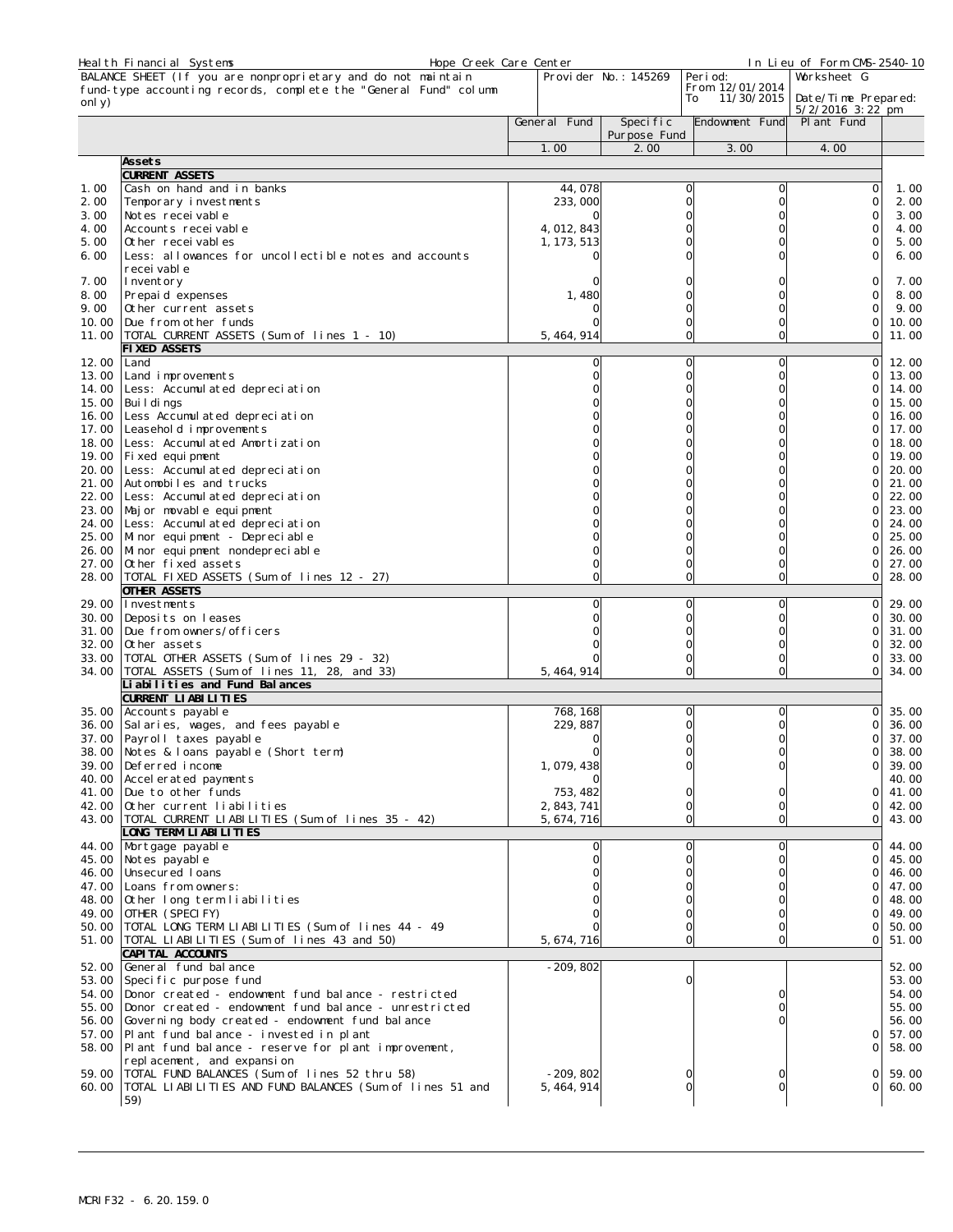|                                                                                                                                                                | Heal th Financial Systems                                                                                                                                                                                                                                                                                                                                                  | Hope Creek Care Center |                                                                                  |                       |                                                                | In Lieu of Form CMS-2540-10                                                                                             |                                                                                                                                                                |
|----------------------------------------------------------------------------------------------------------------------------------------------------------------|----------------------------------------------------------------------------------------------------------------------------------------------------------------------------------------------------------------------------------------------------------------------------------------------------------------------------------------------------------------------------|------------------------|----------------------------------------------------------------------------------|-----------------------|----------------------------------------------------------------|-------------------------------------------------------------------------------------------------------------------------|----------------------------------------------------------------------------------------------------------------------------------------------------------------|
|                                                                                                                                                                | STATEMENT OF CHANGES IN FUND BALANCES                                                                                                                                                                                                                                                                                                                                      |                        |                                                                                  | Provi der No.: 145269 | Peri od:<br>From 12/01/2014<br>11/30/2015<br>To                | Worksheet G-1<br>Date/Time Prepared:<br>$5/2/2016$ 3: 22 pm                                                             |                                                                                                                                                                |
|                                                                                                                                                                |                                                                                                                                                                                                                                                                                                                                                                            | General Fund           |                                                                                  |                       | Special Purpose Fund                                           | Endowment Fund                                                                                                          |                                                                                                                                                                |
|                                                                                                                                                                |                                                                                                                                                                                                                                                                                                                                                                            | 1.00                   | 2.00                                                                             | 3.00                  | 4.00                                                           | 5.00                                                                                                                    |                                                                                                                                                                |
| 1.00<br>2.00<br>3.00<br>4.00<br>5.00<br>6.00<br>7.00<br>8.00<br>9.00<br>10.00<br>11.00<br>12.00<br>13.00<br>14.00<br>15.00<br>16.00<br>17.00<br>18.00<br>19.00 | Fund bal ances at beginning of period<br>Net income (loss) (from Wkst. G-3, line 31)<br>Total (sum of line 1 and line 2)<br>Additions (credit adjustments)<br>Total additions (sum of line 5 - 9)<br>Subtotal (line 3 plus line 10)<br>Deductions (debit adjustments)<br>Roundi ng<br>Total deductions (sum of lines 13 - 17)<br>Fund balance at end of period per balance | 0                      | 503, 717<br>$-713,518$<br>$-209, 801$<br>$-209, 801$<br>$-209, 802$              |                       | 0<br>O<br>$\Omega$<br>0<br>$\Omega$<br>0<br>0<br>0<br>$\Omega$ | $\mathbf 0$<br>$\Omega$<br>$\Omega$<br>$\Omega$<br>$\Omega$<br>$\Omega$<br>$\Omega$<br>$\Omega$<br>$\Omega$<br>$\Omega$ | 1.00<br>2.00<br>3.00<br>4.00<br>5.00<br>6.00<br>7.00<br>8.00<br>9.00<br>10.00<br>11.00<br>12.00<br>13.00<br>14.00<br>15.00<br>16.00<br>17.00<br>18.00<br>19.00 |
|                                                                                                                                                                | sheet (Line 11 - line 18)                                                                                                                                                                                                                                                                                                                                                  | Endowment Fund         | Pl ant Fund                                                                      |                       |                                                                |                                                                                                                         |                                                                                                                                                                |
|                                                                                                                                                                |                                                                                                                                                                                                                                                                                                                                                                            | 6.00                   | 7.00                                                                             | 8.00                  |                                                                |                                                                                                                         |                                                                                                                                                                |
| 1.00<br>2.00<br>3.00<br>4.00<br>5.00<br>6.00<br>7.00<br>8.00<br>9.00<br>10.00<br>11.00<br>12.00<br>13.00<br>14.00<br>15.00<br>16.00<br>17.00                   | Fund balances at beginning of period<br>Net income (loss) (from Wkst. G-3, line 31)<br>Total (sum of line 1 and line 2)<br>Additions (credit adjustments)<br>Total additions (sum of line 5 - 9)<br>Subtotal (line 3 plus line 10)<br>Deductions (debit adjustments)<br>Roundi ng                                                                                          | $\Omega$<br>$\Omega$   | $\Omega$<br>$\Omega$<br>$\Omega$<br>$\Omega$<br>$\Omega$<br>$\Omega$<br>$\Omega$ |                       | $\Omega$<br>0                                                  |                                                                                                                         | 1.00<br>2.00<br>3.00<br>4.00<br>5.00<br>6.00<br>7.00<br>8.00<br>9.00<br>10.00<br>11.00<br>12.00<br>13.00<br>14.00<br>15.00<br>16.00<br>17.00                   |
| 18.00<br>19.00                                                                                                                                                 | Total deductions (sum of lines 13 - 17)<br>Fund balance at end of period per balance<br>sheet (Line 11 - line 18)                                                                                                                                                                                                                                                          | 0                      |                                                                                  |                       | Ω                                                              |                                                                                                                         | 18.00<br>19.00                                                                                                                                                 |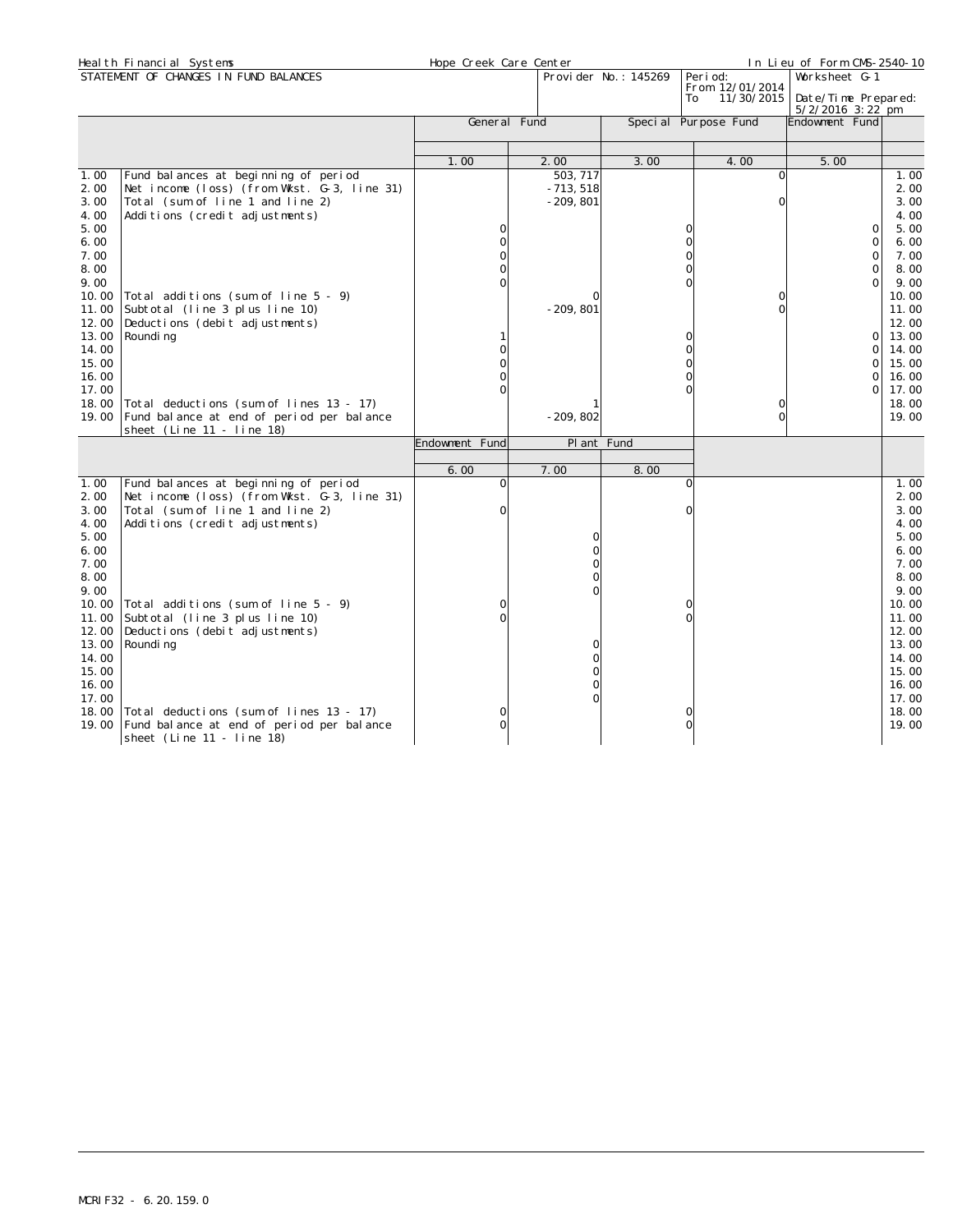|       | Heal th Financial Systems<br>Hope Creek Care Center                      |                      |                                                  | In Lieu of Form CMS-2540-10                                            |       |
|-------|--------------------------------------------------------------------------|----------------------|--------------------------------------------------|------------------------------------------------------------------------|-------|
|       | STATEMENT OF PATIENT REVENUES AND OPERATING EXPENSES                     | Provider No.: 145269 | Peri od:<br>From 12/01/2014<br>11/30/2015<br>To: | Worksheet G-2<br>Parts I-II<br>Date/Time Prepared:<br>5/2/2016 3:22 pm |       |
|       | Cost Center Description                                                  | Inpatient            | Outpatient                                       | Total                                                                  |       |
|       |                                                                          | 1.00                 | 2.00                                             | 3.00                                                                   |       |
|       | PART I - PATI ENT REVENUES                                               |                      |                                                  |                                                                        |       |
|       | General Inpatient Routine Care Services                                  |                      |                                                  |                                                                        |       |
| 1.00  | SKILLED NURSING FACILITY                                                 | 13, 583, 230         |                                                  | 13, 583, 230                                                           | 1.00  |
| 2.00  | NURSING FACILITY                                                         |                      |                                                  | $\Omega$                                                               | 2.00  |
| 3.00  | LCF/MR                                                                   |                      |                                                  | $\Omega$                                                               | 3.00  |
| 4.00  | OTHER LONG TERM CARE                                                     |                      |                                                  |                                                                        | 4.00  |
| 5.00  | Total general inpatient care services (Sum of lines 1 - 4)               | 13, 583, 230         |                                                  | 13, 583, 230                                                           | 5.00  |
|       | All Other Care Services                                                  |                      |                                                  |                                                                        |       |
| 6.00  | ANCI LLARY SERVICES                                                      | 164, 973             |                                                  | 164, 973                                                               | 6.00  |
| 7.00  | CLINIC                                                                   |                      | $\Omega$                                         | 0                                                                      | 7.00  |
| 8.00  | HOME HEALTH AGENCY COST                                                  |                      | $\Omega$                                         | 0                                                                      | 8.00  |
| 9.00  | AMBULANCE                                                                |                      |                                                  | $\Omega$                                                               | 9.00  |
| 10.00 | RURAL HEALTH CLINIC                                                      |                      |                                                  | $\Omega$                                                               | 10.00 |
| 10.10 | FQHC                                                                     |                      |                                                  | $\Omega$                                                               | 10.10 |
| 11.00 | <b>CMHC</b>                                                              |                      |                                                  | $\Omega$                                                               | 11.00 |
| 11.10 | CORF                                                                     |                      |                                                  | $\Omega$                                                               | 11.10 |
| 12.00 | SNF Based HOSPICE                                                        |                      |                                                  | $\Omega$                                                               | 12.00 |
|       | 13.00 OTHER (SPECIFY)                                                    |                      | $\Omega$                                         | $\Omega$                                                               | 13.00 |
|       | 14.00 Total Patient Revenues (Sum of lines 5 - 13) (Transfer column 3 to | 13, 748, 203         | $\Omega$                                         | 13, 748, 203                                                           | 14.00 |
|       | Worksheet G-3, Line 1)                                                   |                      |                                                  |                                                                        |       |
|       | Cost Center Description                                                  |                      | 1.00                                             | 2.00                                                                   |       |
|       | PART II - OPERATING EXPENSES                                             |                      |                                                  |                                                                        |       |
| 1.00  | Operating Expenses (Per Worksheet A, Col. 3, Line 100)                   |                      |                                                  | 18, 077, 026                                                           | 1.00  |
| 2.00  | Add (Specify)                                                            |                      | $\Omega$                                         |                                                                        | 2.00  |
| 3.00  |                                                                          |                      | $\Omega$                                         |                                                                        | 3.00  |
| 4.00  |                                                                          |                      |                                                  |                                                                        | 4.00  |
| 5.00  |                                                                          |                      |                                                  |                                                                        | 5.00  |
| 6.00  |                                                                          |                      |                                                  |                                                                        | 6.00  |
| 7.00  |                                                                          |                      |                                                  |                                                                        | 7.00  |
| 8.00  | Total Additions (Sum of lines 2 - 7)                                     |                      |                                                  | $\Omega$                                                               | 8.00  |
| 9.00  | Deduct (Specify)                                                         |                      |                                                  |                                                                        | 9.00  |
| 10.00 |                                                                          |                      |                                                  |                                                                        | 10.00 |
| 11.00 |                                                                          |                      |                                                  |                                                                        | 11.00 |
| 12.00 |                                                                          |                      |                                                  |                                                                        | 12.00 |
| 13.00 |                                                                          |                      |                                                  |                                                                        | 13.00 |
| 14.00 | Total Deductions (Sum of lines 9 - 13)                                   |                      |                                                  | $\Omega$                                                               | 14.00 |
|       | 15.00 Total Operating Expenses (Sum of lines 1 and 8, minus line 14)     |                      |                                                  | 18, 077, 026 15.00                                                     |       |
|       |                                                                          |                      |                                                  |                                                                        |       |